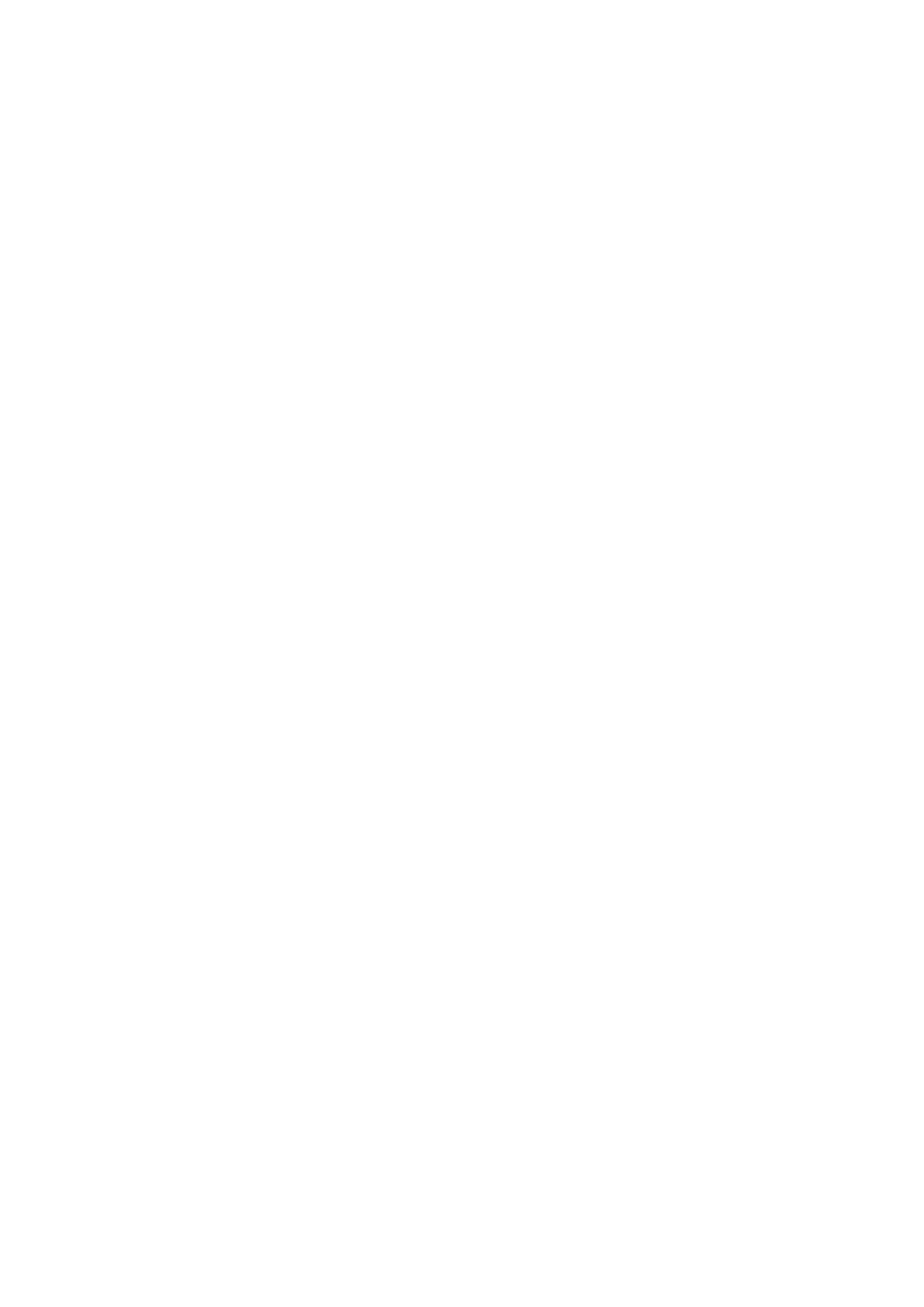## IEC programming for nodes

*Doc. MS270928 Ed. 13 - English - 28 Oct 2020*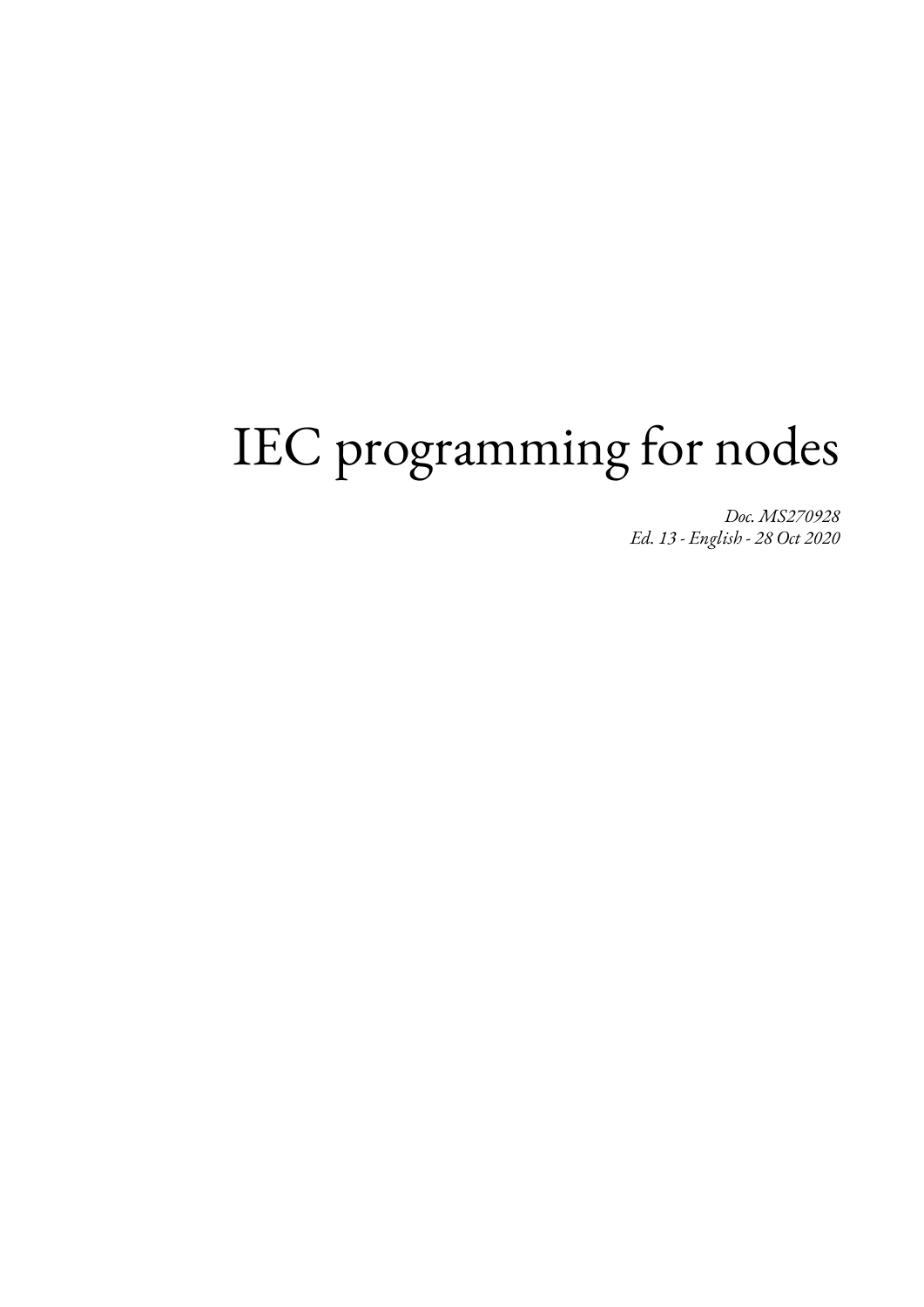Ш

#### **IMPORTANT**

CMZ SISTEMI ELETTRONICI S.r.l. reserves the right to make changes to the products described in this document at any time without notice.

This document has been prepared by CMZ SISTEMI ELETTRONICI S.r.l. solely for use by its customers, guaranteeing that at the date of issue it is the most up-to-date documentation on the products.

Users use the document under their own responsibility and certain functions described in this document should be used with due caution to avoid danger for personnel and damage to the machines.

No other guarantee is therefore provided by CMZ SISTEMI ELETTRONICI S.r.l., in particular for any imperfections, incompleteness or operating difficulties.

This document contains confidential information that is proprietary to CMZ SISTEMI ELETTRONICI S.r.l.. Neither the document nor the information contained therein should be disclosed or reproduced in whole or in part, without express written consent of CMZ SISTEMI ELETTRONICI S.r.l..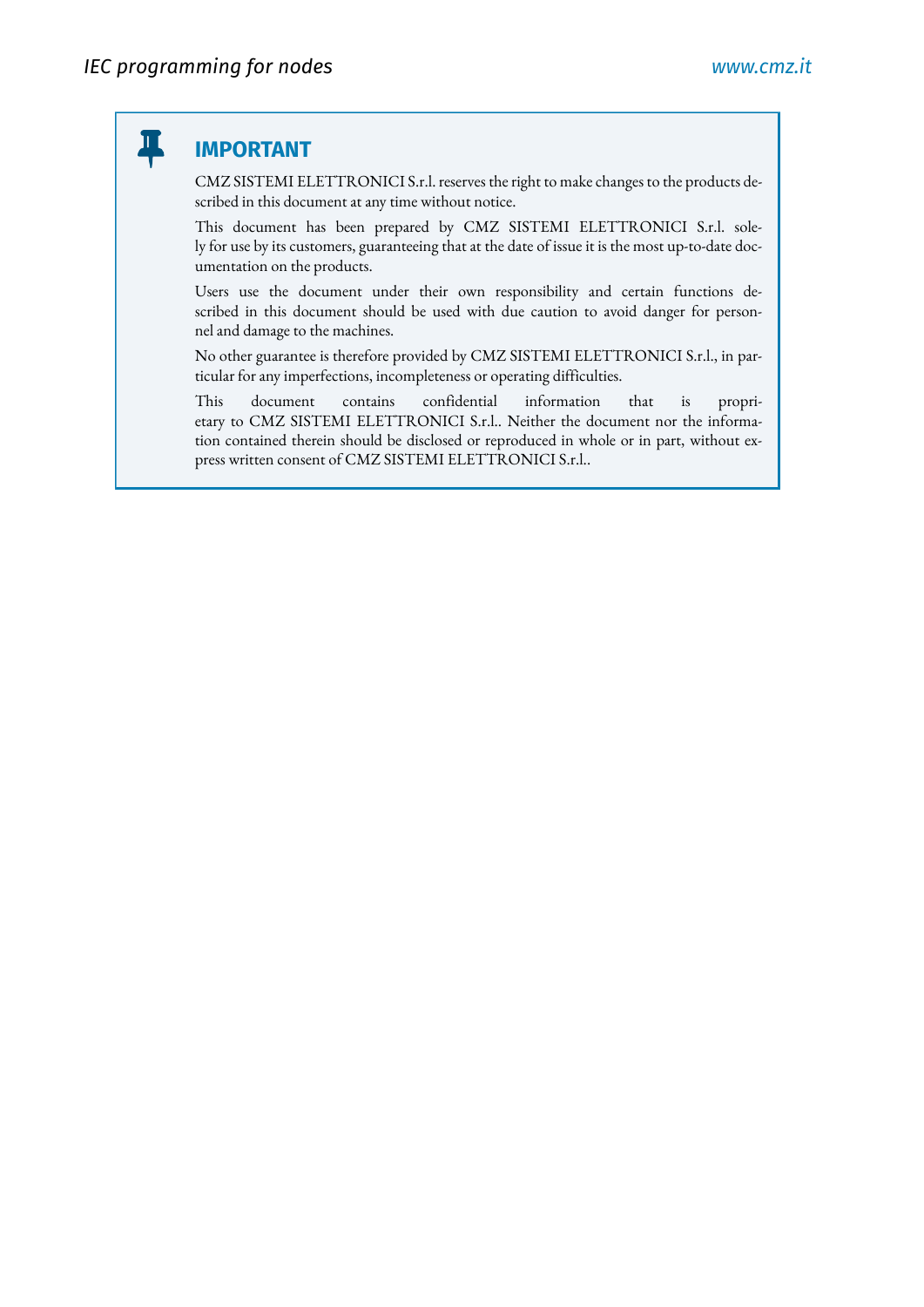## **Table of Contents**

| 3.1.1. BD series: Program safety condition procedure  11 |     |
|----------------------------------------------------------|-----|
| 3.1.2. BD series: Request to go in the Stopped state     | 12  |
|                                                          | 12  |
| 3.2. Declaration of the variables                        |     |
| 3.2.1. How the variables are stored into the memory      | 12  |
|                                                          | 15  |
|                                                          | 16  |
|                                                          | 19  |
|                                                          | 20  |
|                                                          | 21  |
|                                                          |     |
|                                                          | 23  |
|                                                          |     |
|                                                          | 27  |
|                                                          | 42  |
|                                                          | 42  |
|                                                          | 44  |
|                                                          |     |
|                                                          |     |
|                                                          |     |
|                                                          | 83  |
|                                                          | 83  |
|                                                          | 104 |
|                                                          | 117 |
|                                                          | 126 |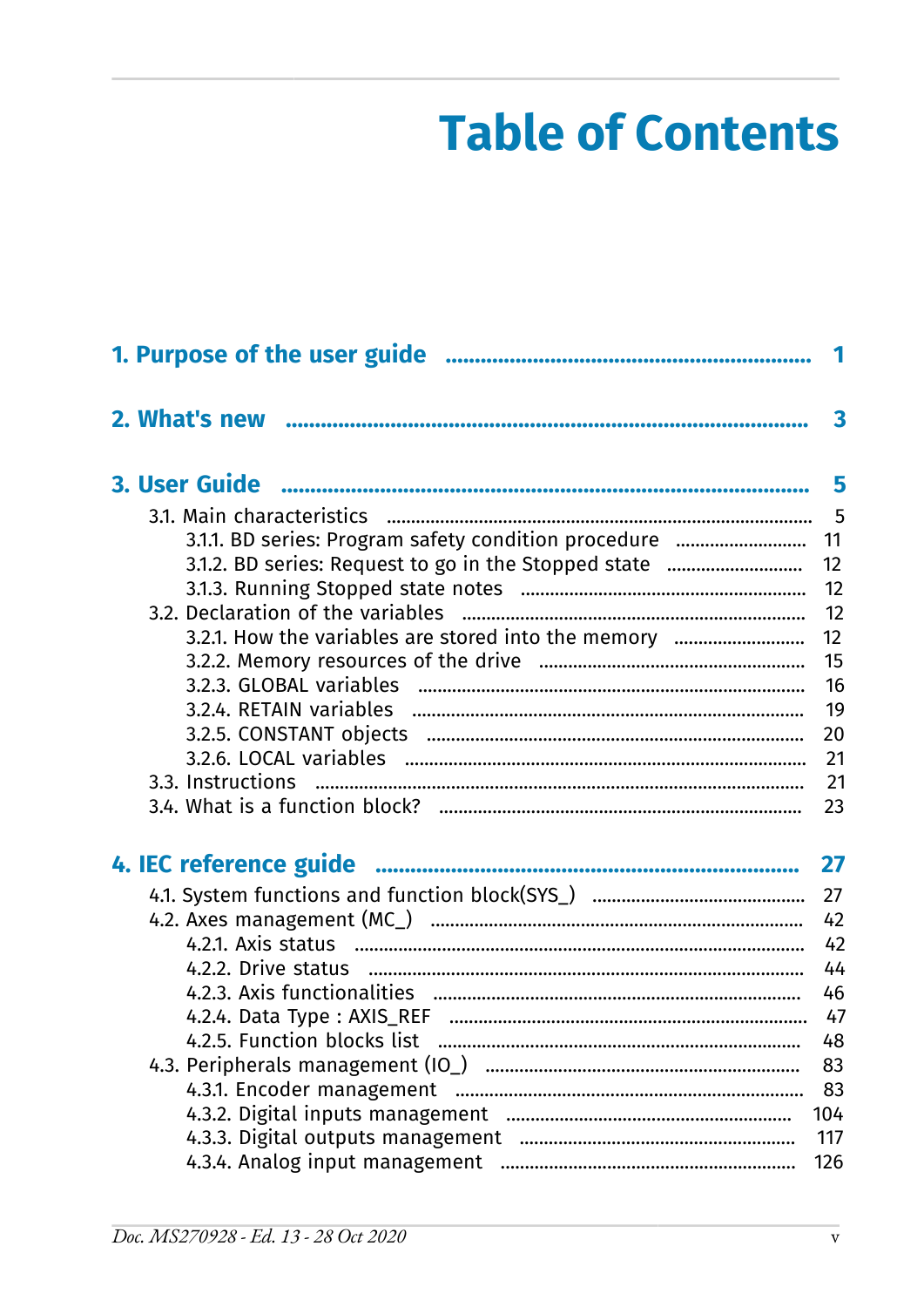| 4.5.3. Example of the management of a program safety condition | 135<br>135<br>145<br>145<br>149<br>151 |
|----------------------------------------------------------------|----------------------------------------|
|                                                                | 155                                    |
|                                                                | 157                                    |
|                                                                | 159                                    |
|                                                                | 161                                    |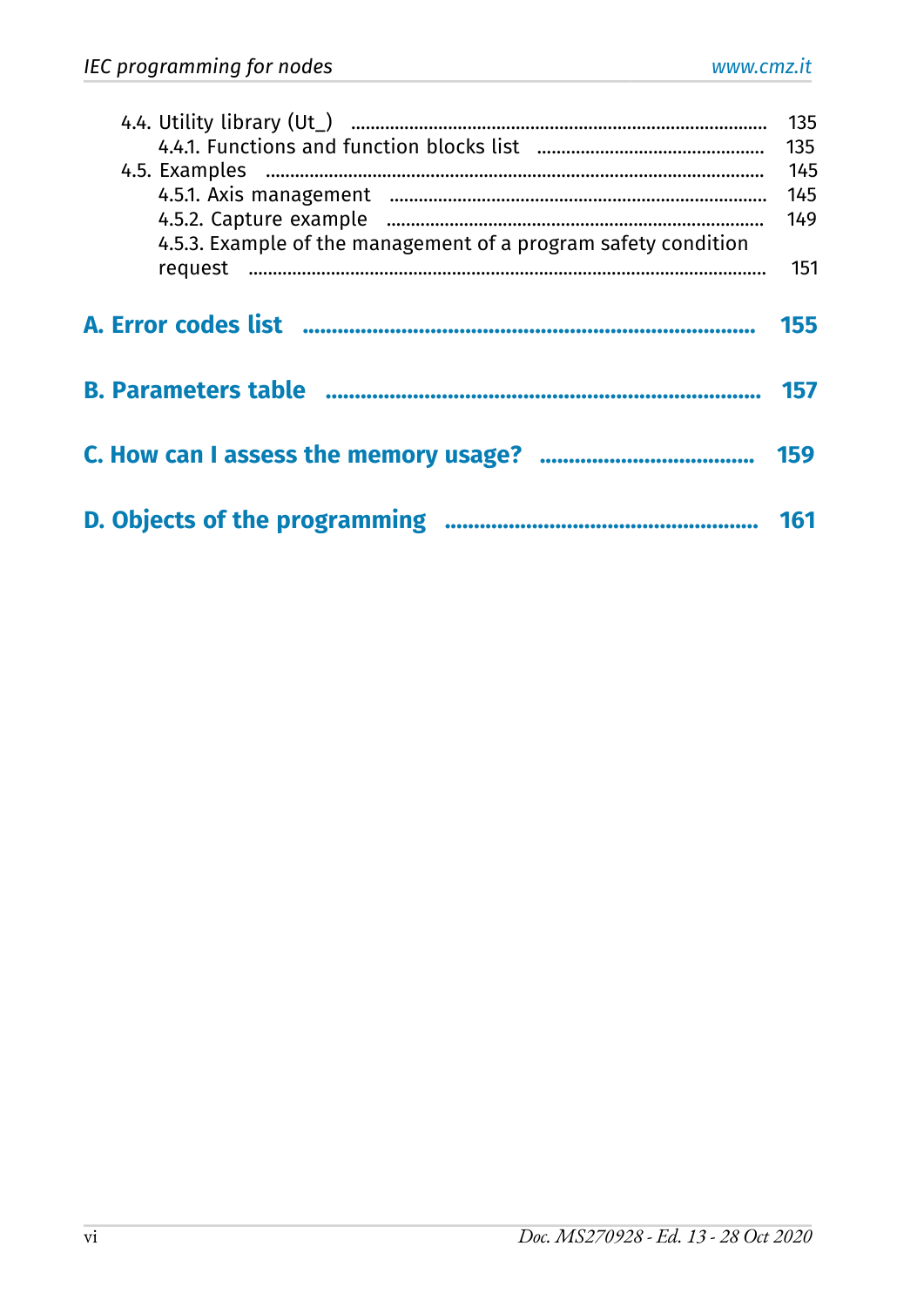## <span id="page-6-0"></span>**Chapter 1 Purpose of the user guide**

The purpose of this document is to describe how to use the provided functions and function blocks in an IEC application program which runs into a drive.

| <b>Important</b><br>This manual does not teach how to write an IEC program, the standards and the syntax, there-<br>fore, first of all, it is important to study an IEC programmer guide. |
|-------------------------------------------------------------------------------------------------------------------------------------------------------------------------------------------|
| <b>Important</b><br>This manual refers to the programs that can be written in the drives:<br>$\cdot$ ISD;<br>$\cdot$ SVM;<br>$IBD$ (Hw >= 15);                                            |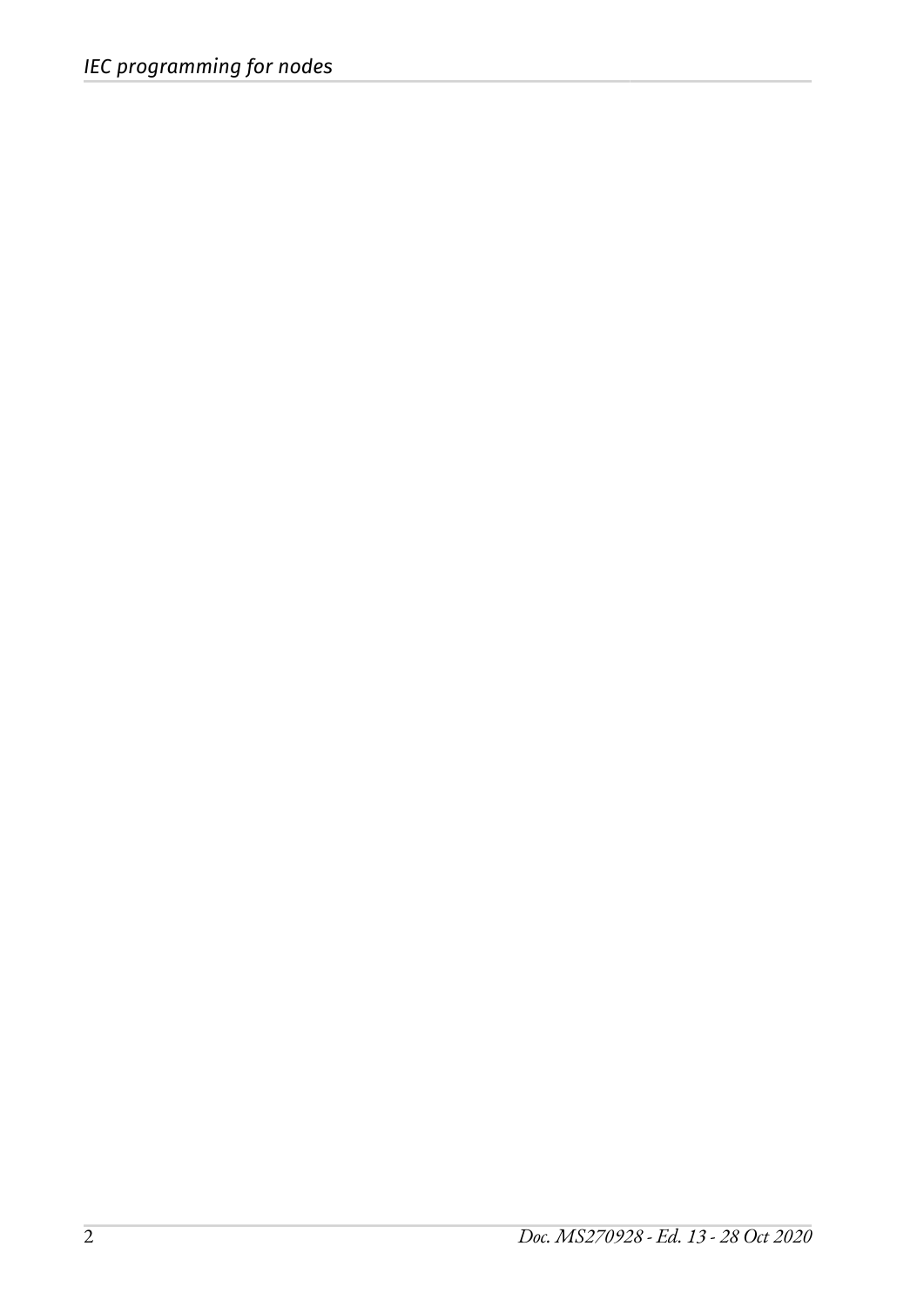## **Chapter 2 What's new**

#### <span id="page-8-0"></span>Ed 5

- Description of all the Io\_ function blocks (see *[Section 4.3, "Peripherals management](#page-88-0) [\(IO\\_\)"](#page-88-0)*).
- Example for the capture function management (see *[Section 4.5.2, "Capture example"](#page-154-0)*).

#### Ed 6

• New IBD system.

#### Ed 7,8

• Description of safety conditions of the program for IBD. There is also a little example.

#### Ed 9

• some corrections have been made in the MC\_Home.

#### Ed 10

- New modes of homing inserted in the MC\_Home.
- Informations about the resources of the drive updated (differences between ISD, SVM firmware less or greater 38).

#### Ed 11

- Contents related to the BD drives added.
- *[Table A.3](#page-161-0)* added in the *[Appendix A, Error](#page-160-0) codes list* (Appendix A).
- *[CMP\\_REF](#page-91-0)* reference added for the *[Io\\_EncComparator](#page-108-0)* position comparator.
- References used in the *[Section 4.3, "Peripherals management \(IO\\_\)"](#page-88-0)*function blocks updated.

#### Ed 12

- *[MC\\_Gear](#page-56-0)* function block contents updated.
- *[Io\\_EncEventCaptureValue](#page-105-0)* two new capture source added.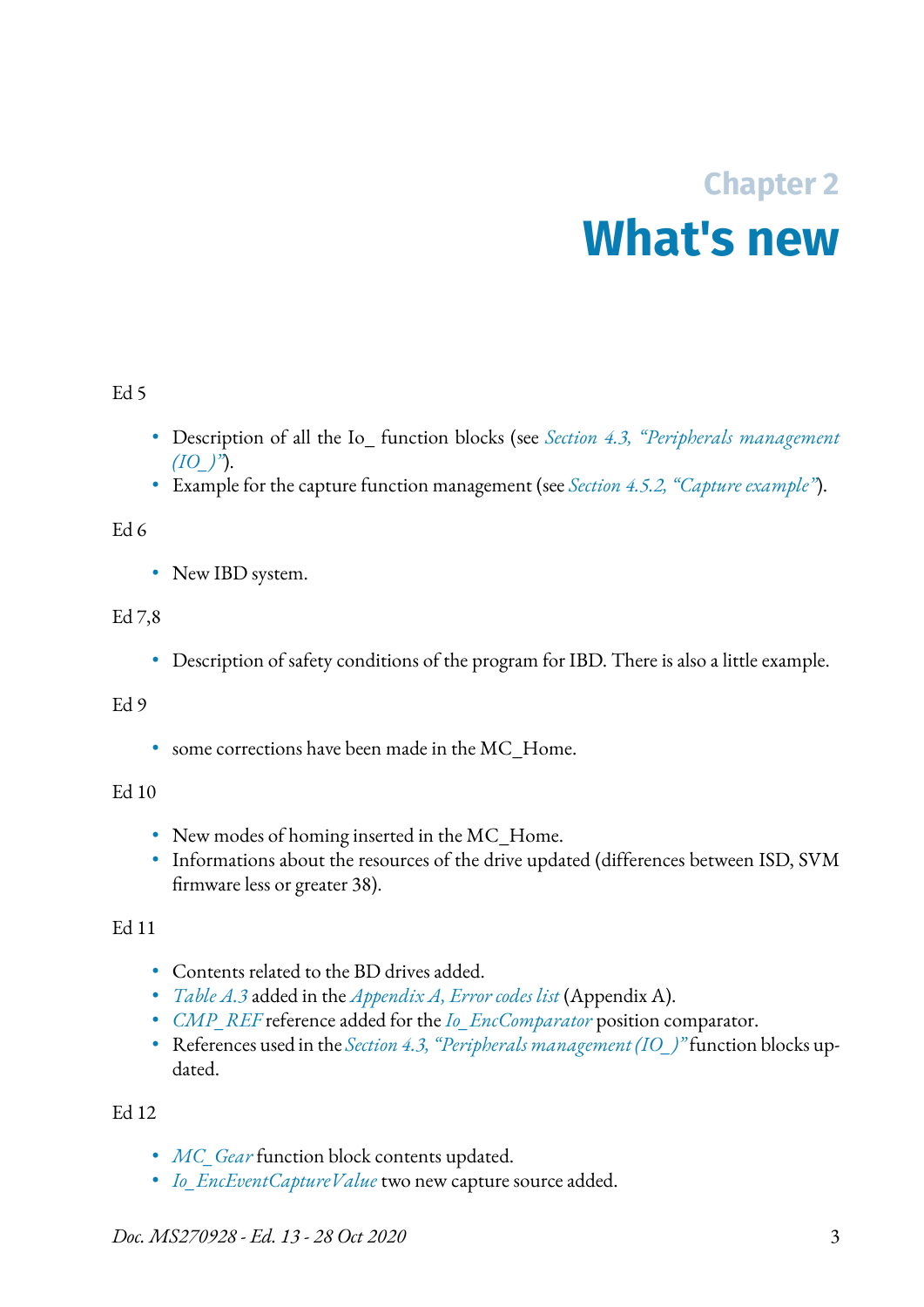- *[Table A.3](#page-161-0)* wrong error codes deleted in the IO's function blocks error codes table.
- Various minor corrections.

Ed 13

- *[Appendix D, Objects](#page-166-0) of the programming*: contents updated with the PROFINET addresses and with a note to introduce the "n" variable in the addressing.
- Various minor corrections.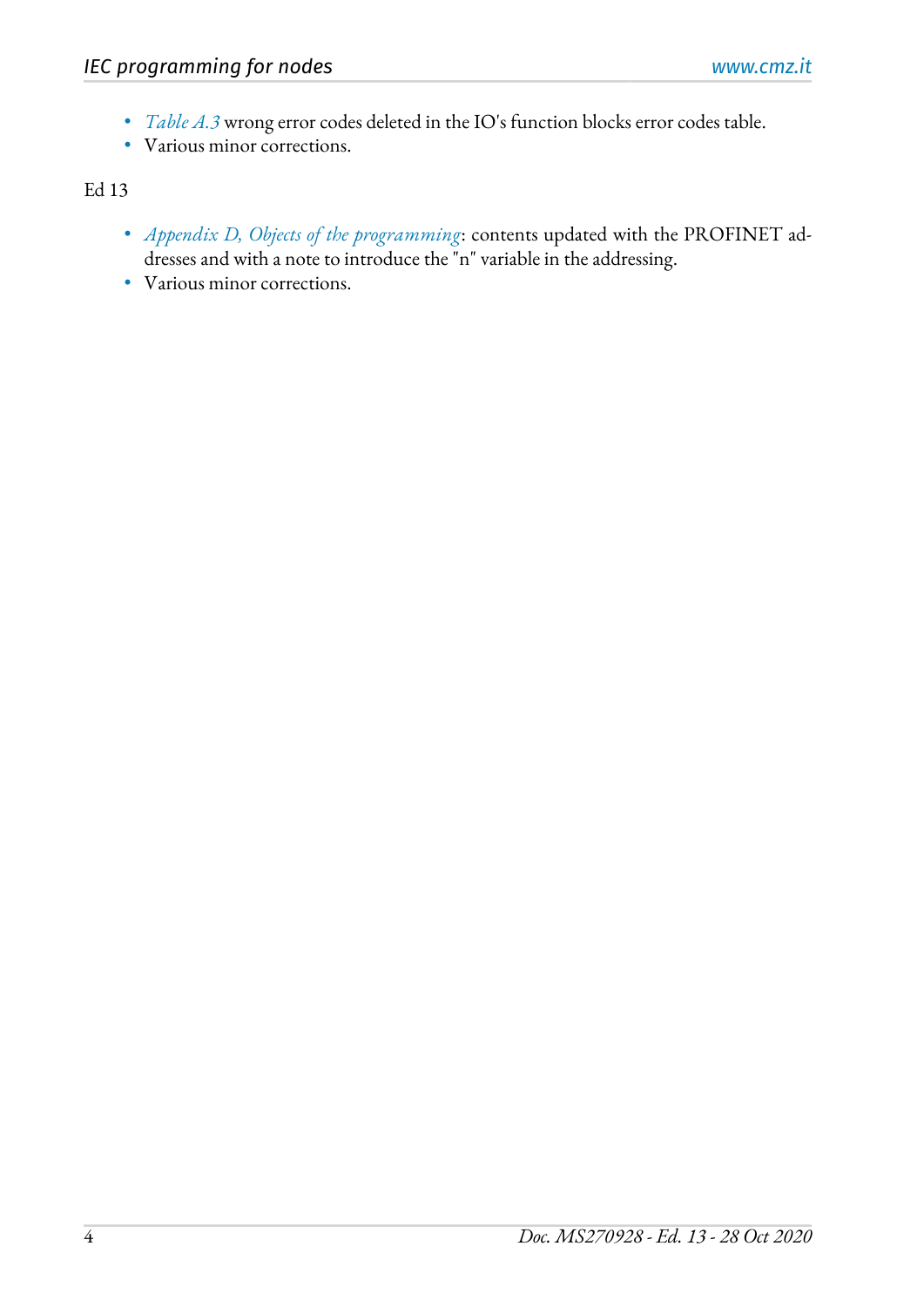## **Chapter 3 User Guide**

<span id="page-10-0"></span>The programming of the drives follows the IEC 61131-3 language standards and in the same way the functions and function blocks dedicated to the motion control respect the PLCopen standards.

#### **Important**

In the **Program** page of the SDSetup PC program is possible to write a program, build it, debug it, and download it into the drive.

## <span id="page-10-1"></span>**3.1. Main characteristics**

The main characteristics of the programming are:

- IEC language Structural Text (ST);
- type of variables: BOOL, SINT, USINT, INT, UINT, DINT, UDINT, BYTE, WORD, DWORD;
- the STRING variable type is not managed;
- array and struct objects are available;
- some function and function block are provided;
- the application code runs into an unique task and it can be divided into some different programs: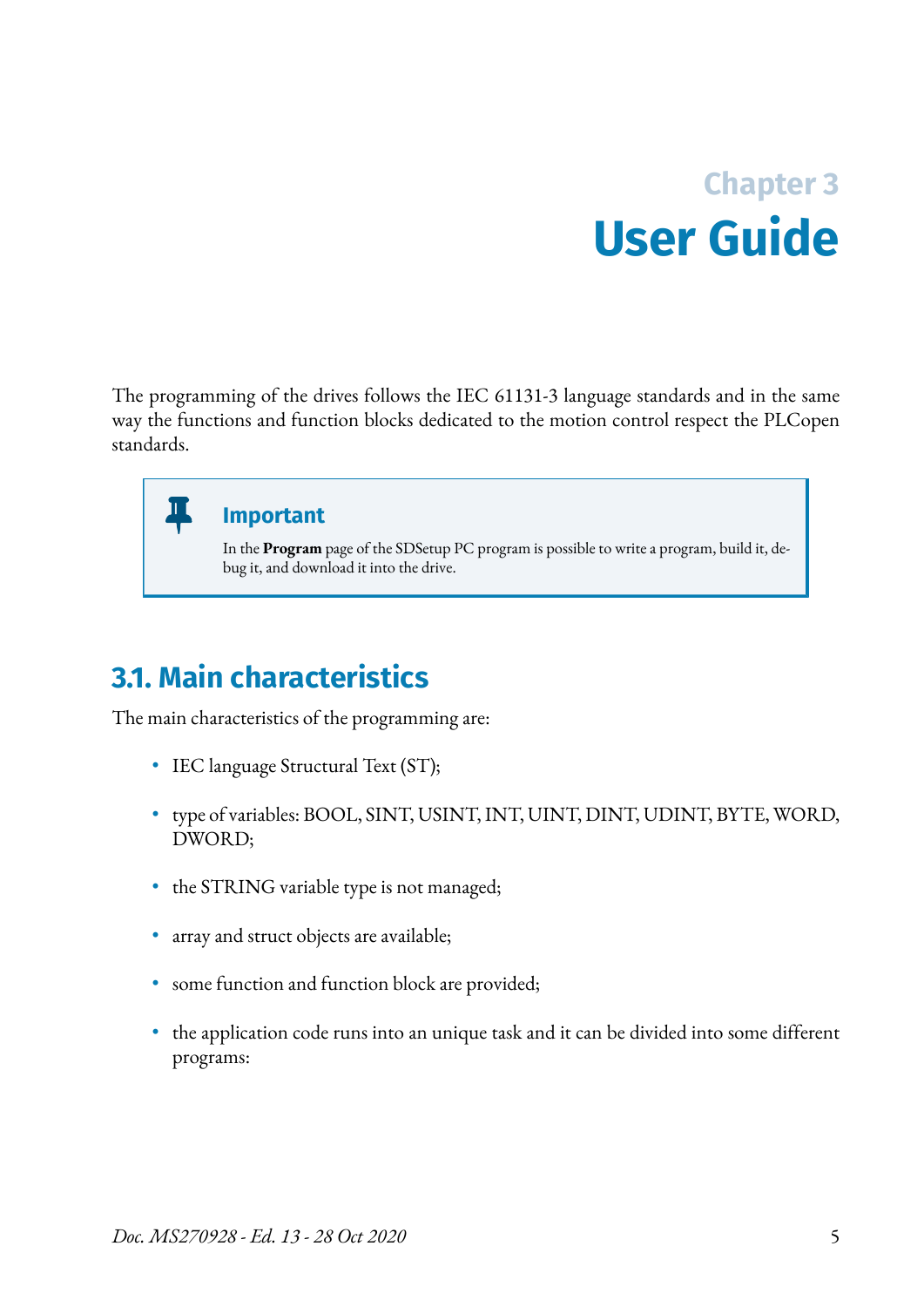

**Figure 3.1. Application code structure**

#### • **main**

this is the main program and it must always be present. At the beginning of each execution of the program the %I (input status) are updated with the value of the digital inputs, and at the end of the program the  $\%Q$  (output status) are copied to the digital outputs;

#### **Important**

The measure of the "PROGRAM main" time execution can be read in the *plc period* variable (CAN index 0x4616.00, MODBUS 8773). The read value is the actual measure, not the maximum. The "PROGRAM main" is continuously executed.

#### • **exception**

when a fatal error happens during the execution of an instruction, the application code cannot run, therefore the *main* program execution is stopped. If the *exception* program is present in the application code, it is called before the stop of the program execution; in this way the programmer can insert in this program all the instructions, functions and functions blocks that are necessary to guarantee a safe stop of the application code execution. The *exception* program is usually executed only once. The function *[SYS\\_Continue](#page-41-0)* permits to continue the calling of the program. At the end of the execution of this program the application is stopped. The function *[SYS\\_Restart](#page-39-0)* permits to restart the application with a partial or total reset, or with a firmware restart. An example of fatal error is a division for zero. The object 8709 shows the reason of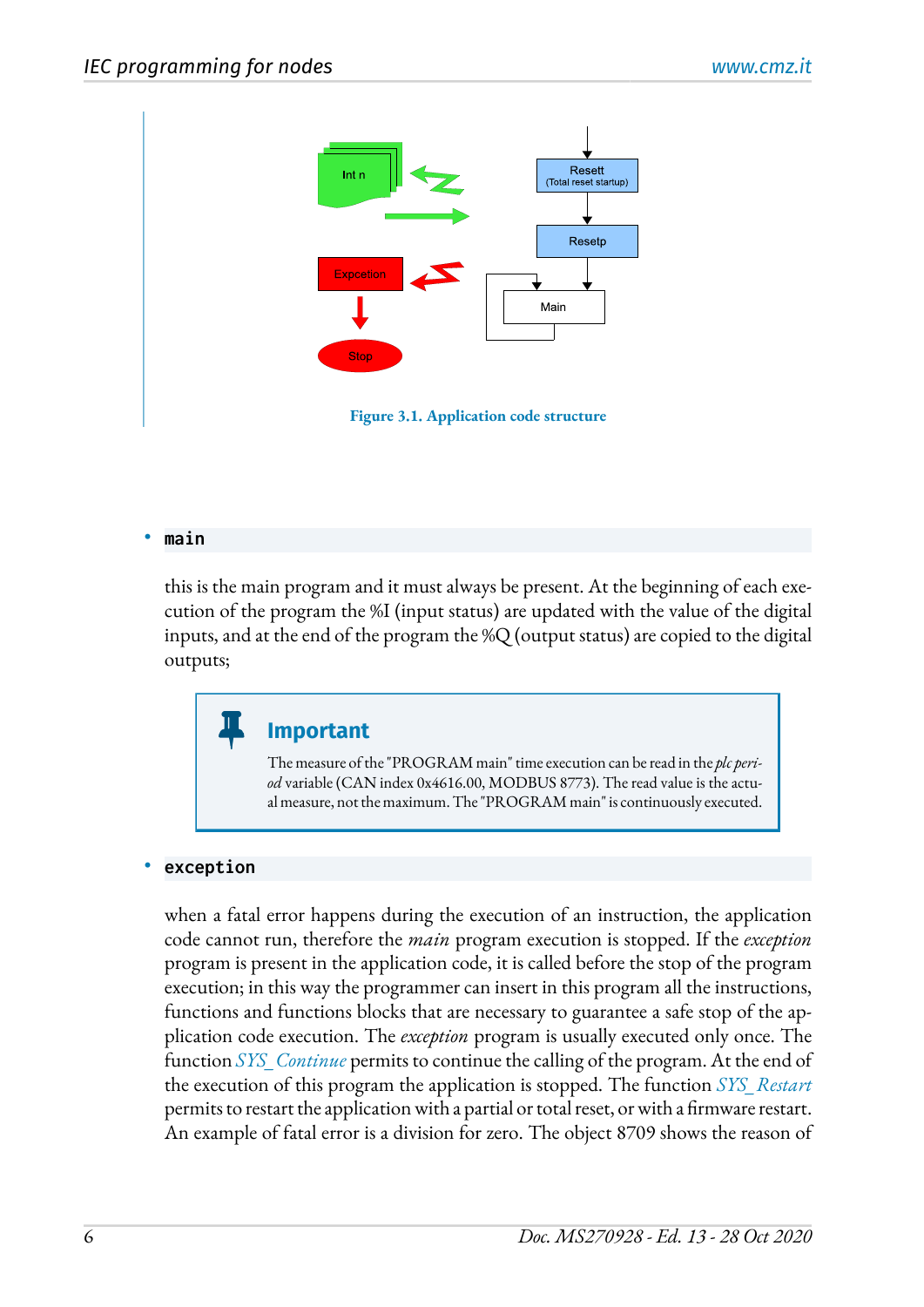the alarm (see *[Appendix A, Error](#page-160-0) codes list*). It is possible to read it with the function *[SYS\\_ReadObject](#page-38-0)*.



#### • **resett**

if the *resett* program is present in the application code, then it is called when a total reset startup is executed. It runs before the *resetp* program. The total reset is usually executed only at the first startup of the application code, then the application has a normal startup. In a normal startup the application skips the *resett* program and starts from the *resetp* program and then calls the main program.

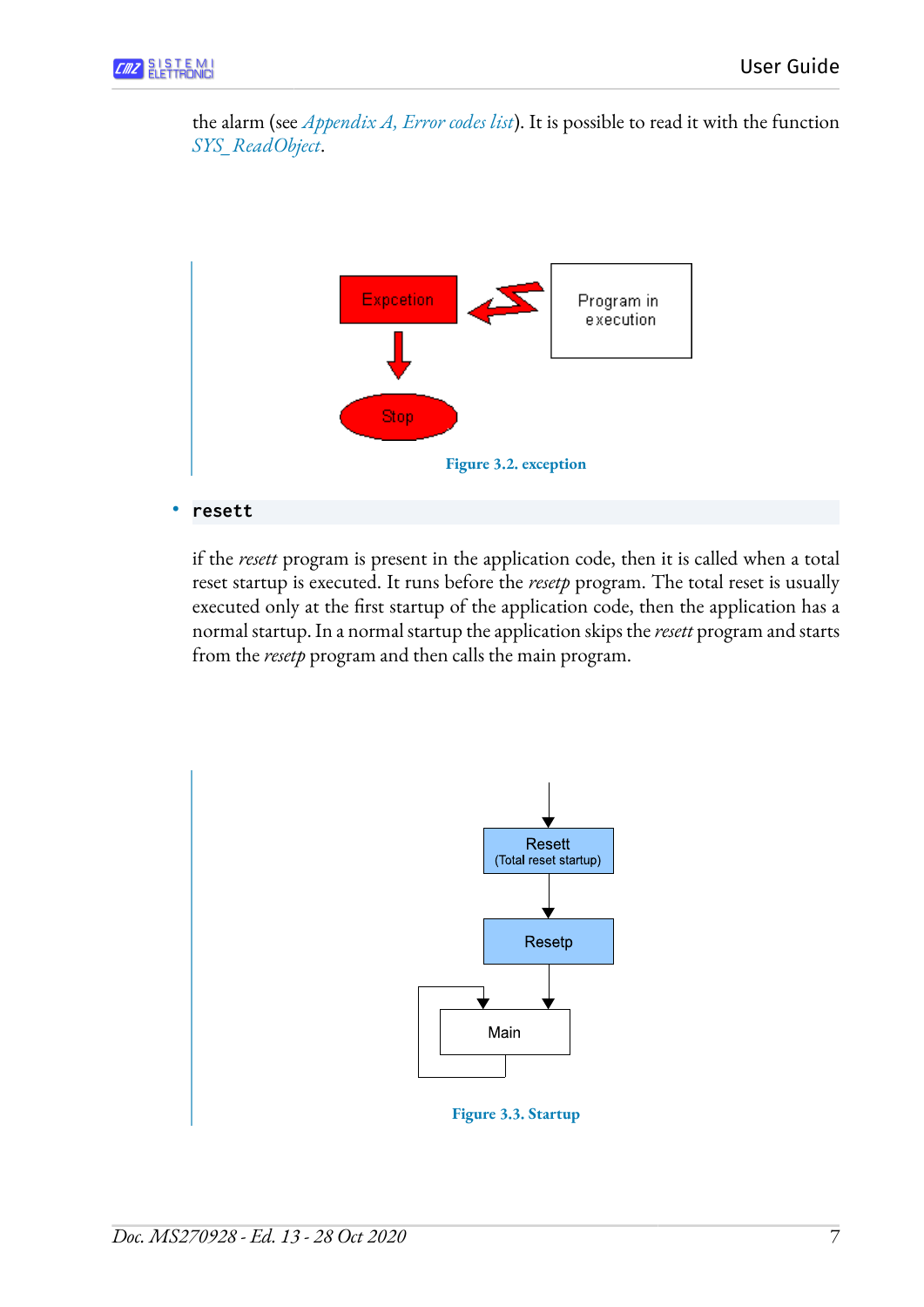#### **Warning**

If the *[Section 3.2.4, "RETAIN variables"](#page-24-0)* management is not active, then at every switch off/switch on of the drive a total reset startup is executed, therefore the *resett* program is always executed.

### **Note**

While commissioning the application program, the code is usually modified and then built and downloaded into the drive. At the end of the download procedure the application program is launched. If the declaration of the *[Sec](#page-24-0)[tion 3.2.4, "RETAIN variables"](#page-24-0)* is changed compared to the previous downloaded application, then it is executed a total reset startup, else it is executed a normal startup.

#### • **resetp**

if the *resetp* program is present in the application code, then it is executed at every startup.

#### • **Intn**

with (the second)  $n = 0$  to 8, these are a group of programs which are launched when a particular event happens. An event is joined to a program *Intn* by the function *[SYS\\_EnEventInt](#page-33-0)*.



**Figure 3.4. Intn program management**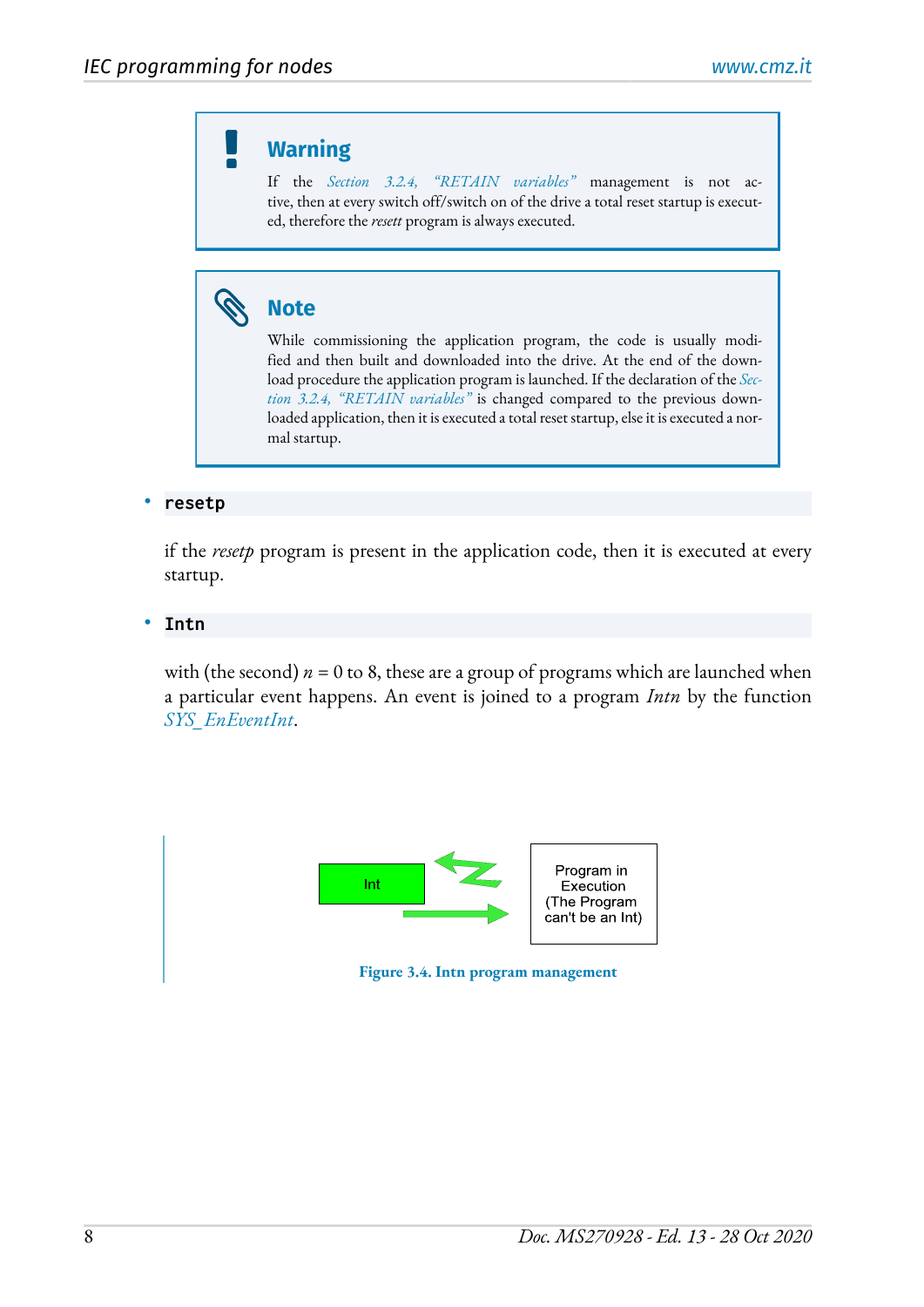**Important**

When the *Intn* program is running, the drive executes it as fast as possible. The execution of the *Intn* program reduces the free resources of the system, therefore it is important to insert into these programs only the very essential instructions, functions and functions blocks.

The main characteristics of an *Intn* program are:

- an *Intn* program is more important than the other programs, therefore when it is launched it stops the execution of the programs that are running. The only exception is that an *Intn* program cannot break the execution of another *Intn* program.
- when the event happens there is a delay before the called *Intn* program is launched.



When only **one** event happens, then the delay before the start of the execution of the called *Intn* program can be 400µs.



The delay can increase when more events happen very close, because more *Intn* programs have to be executed at the same time. The first characteristic of the programming with SDSetup is that it has only one task, therefore it can execute only one program. It means that, while an *Intn* program is executing, the others stand waiting until it is finished.

• When more events happen very close, then more *Intn* programs have to be executed at the same time. The priority of execution is defined by the number *n* of the *Intn* program. The *Intn* program with the lowest *n* will be the first one launched.

While an *Intn* program is running, the otherevents may anyway happen. The*Intn* programs that is called by these events waits until the running program is executed. When the execution of the *Intn* program finishes, the next launched *Intn* program will be the *Intn* program which *n* value is the lowest. It is important to observe that the priority is not the time of the first happened event, but only the number  $n$  of the *Intn* program.

• when an *Intn* program ends, the program can wait before restart the execution of the application code.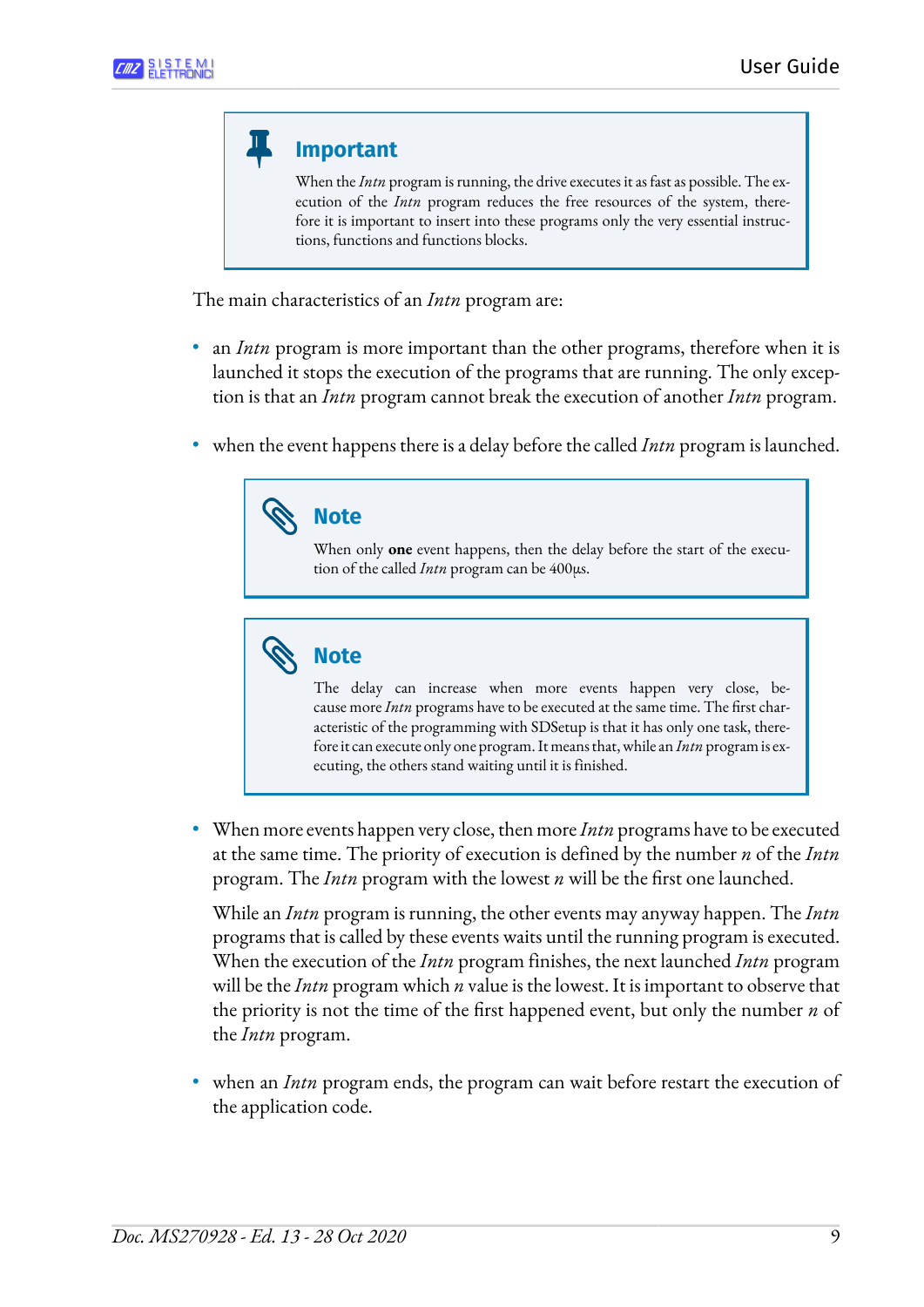**Note** In the worst case the delay is 400µs.

• when an *Intn* program ends, and there is not any *Intn* program still on hold, then the application code execution returns to the program which was stopped, restarting from the instruction where it was been blocked;

• **run**

if the *run* program is present in the application code, then it is executed when the application execution switches from "Stopped" to "Running" status. The execution is started at the beginning of the *main* program. The status of the execution ("Stopped/ Running") is commanded from a button in the SDSetup, in the Program management page.



**Figure 3.5. When the application returns running**

#### • **stop**

if the *stop* program is present in the application code, then it is executed when the application execution switches from "Running" to "Stopped" status.

The execution is stopped at the end of the *main* program. The status of the execution ("Stopped/Running") is commanded from a button in the SDSetup, in the Program management page.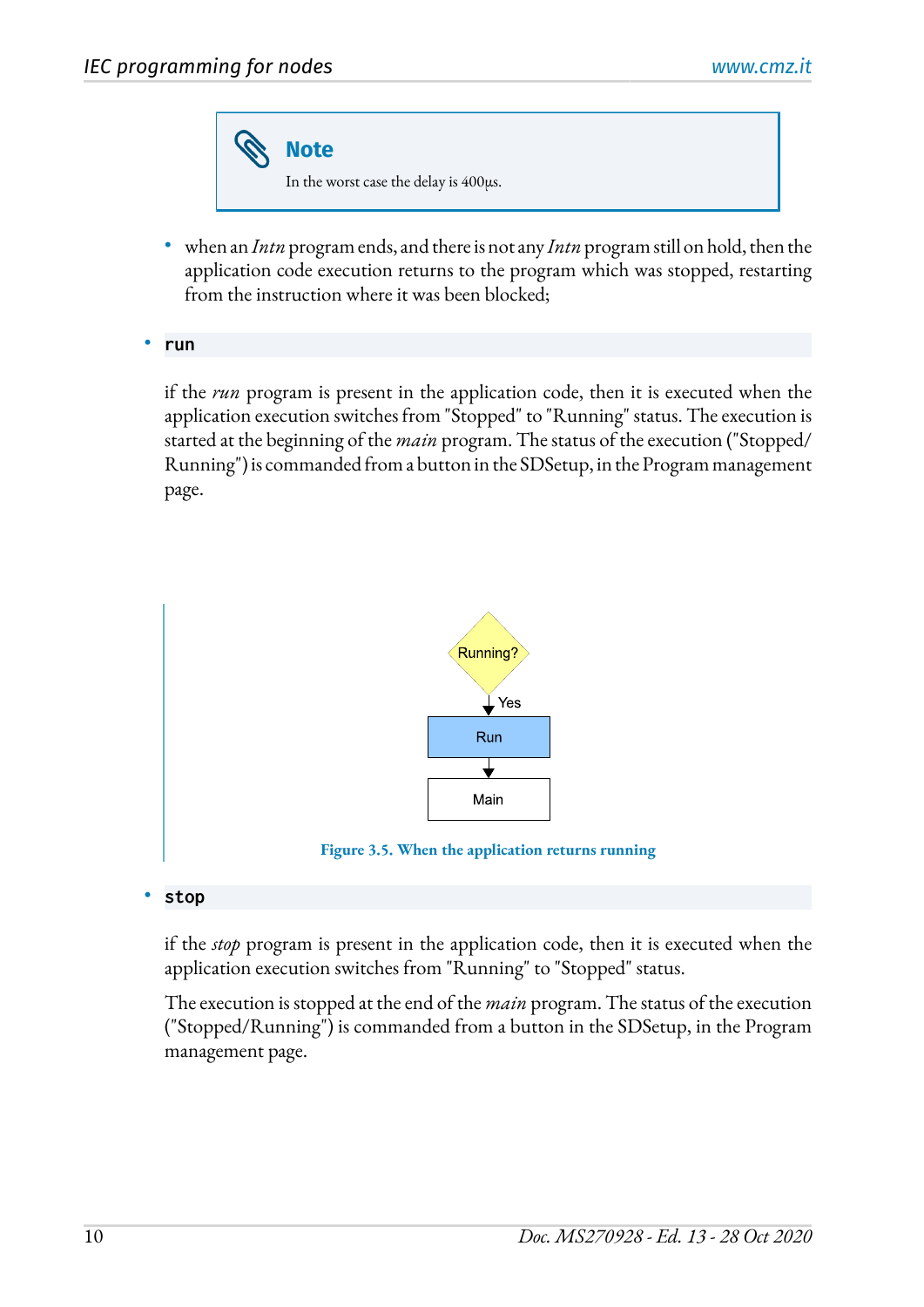

## <span id="page-16-0"></span>**3.1.1. BD series: Program safety condition procedure**

In the BD series there is an internal management of the actions that are requested to the drive: the System Manager (see the product manual). It allows the drive to perform some actions only if all the safety conditions are respected. One of this safety condition is managed from the IEC program: in some application, before to stop the execution of the program, it is necessary to set the application in a well defined situation. This is the safety condition of the application.

The sequence to set the program execution in a safe condition has two steps:

- 1. the program has to manage the *[IECSafeCondition](#page-16-1)* internal semaphore (see *SYS WrIECSafeCondition*), which status has to be switched to "green" ;
- 2. after that, the program execution switches to "Stop". The *main* program arrives at the end of its execution and then the program *stop* is called, if present.

#### <span id="page-16-1"></span>**IECSafeCondition**

*IECSafeCondition* is an internal variable. It is a "semaphore" that can block the execution of the action that has been requested by the System Manager.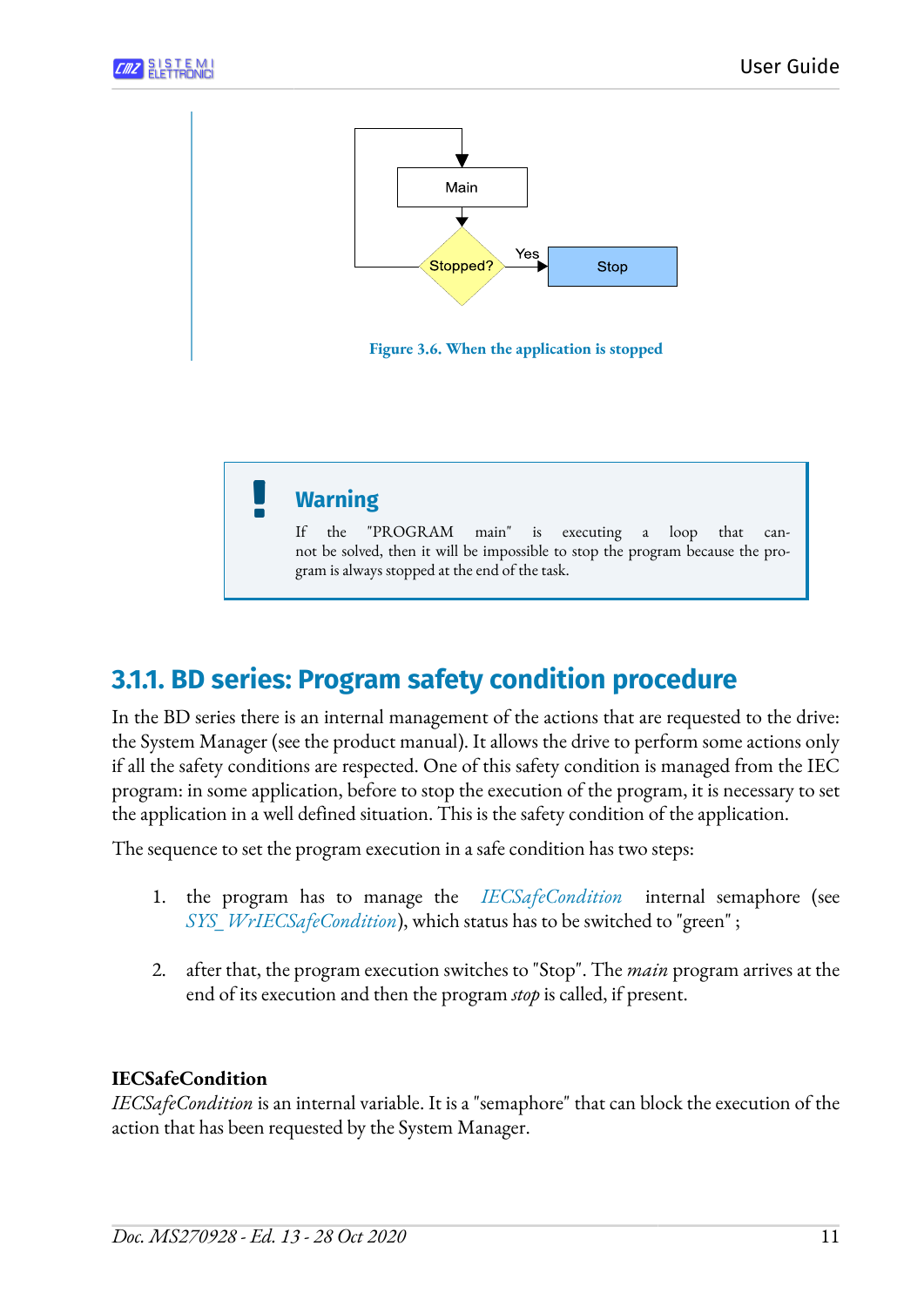For example: if an update of the IEC is requested through the SDSetup (download IEC), then System Manager requests to the program to go in its safety condition. Now, if the semaphore is yellow the action is blocked until it is set to "green".

The default value of *IECSafeCondition* is"green".In the programitis possibleto changethe value of this variable through the *[SYS\\_WrIECSafeCondition](#page-46-0)* function. See *[Section 4.5.3, "Example of](#page-156-0) the [management](#page-156-0) of a program safety condition request"*.

### <span id="page-17-0"></span>**3.1.2. BD series: Request to go in the Stopped state**

<span id="page-17-1"></span>The request to switch to the "Stopped" state is an action controlled by the System Manager, so it needs that the IEC safety condition is respected.

## **3.1.3. Running Stopped state notes**

For SD series the Running/Stopped state management is very simple:

- at the start-up the program is always in "Running" state;
- when the drive is in "Stopped" state and the program is downloaded, then the state returns to "Running". At the end of the download, the IEC program is in Running state.

For BD series the management is quite different:

- at the start-up the program is always in "Running" state;
- When the drive executes an action that needs to put the program in the safety condition, then at the end of this action the IEC state will return to the same status it was before the action.

## <span id="page-17-2"></span>**3.2. Declaration of the variables**

This paragraph describes the declaration of the GLOBAL, RETAIN and LOCAL variables. The first sections are important because they explain how the variables are stored in the memory and define the memory limits of the drives.

## <span id="page-17-3"></span>**3.2.1. How the variables are stored into the memory**

The memory used by the application program depends on the declaration order of the variables. The declaration order, which guarantees to minimize the usage of memory, is: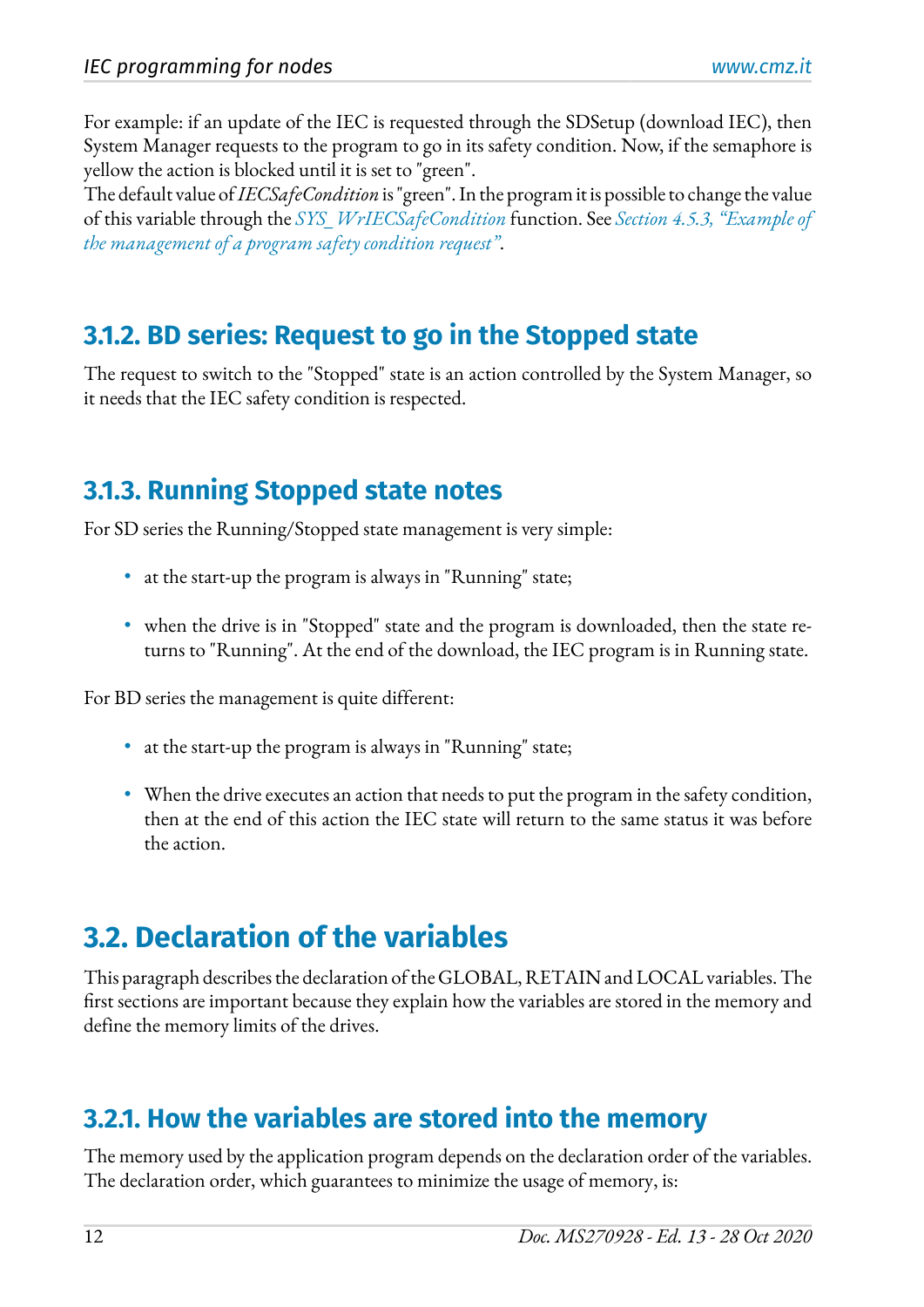- 1. STRUCT and instances of FUNCTION BLOCK;
- 2. DINT, UDINT, DWORD;
- 3. INT, UINT, WORD,
- 4. SINT, USINT, BYTE,
- 5. BOOL

Here follow the reasons of the sequence.

#### Ш **Important** The CPU of the drives does not manage data type smaller than a WORD (2 bytes). Bit and byte data type are not managed.

The internal management of the CPU, used in the drive, causes a different storing of the variables in the memory:

- DINT, UDINT and DWORD : these variables always need 4 bytes (2 WORDS) and are memorized at addresses that are multiple of 4 bytes;
- INT, UINT and WORD : these variables always need 2 bytes (1 WORD) and are memorized at even addresses (multiple of 2 bytes);
- SINT, USINT and BYTE : these variables need 1 byte;
- BOOL : these variables need only 1 bit. It is impossible to use only a bit of the memory, the minimum size of usable memory is 1 byte. Therefore 1 BOOL needs 1 byte, but if in the declaration of the variables the BOOL are near than they are packed into the same byte at different bits.

```
a : BOOL ;
b : BYTE ;
c : BOOL ;
```
this situation requires :  $a(1 \text{ byte}) + b(1 \text{ byte}) + c(1 \text{ byte}) = 3 \text{ bytes}.$ 

Instead

#### a : **BOOL** ;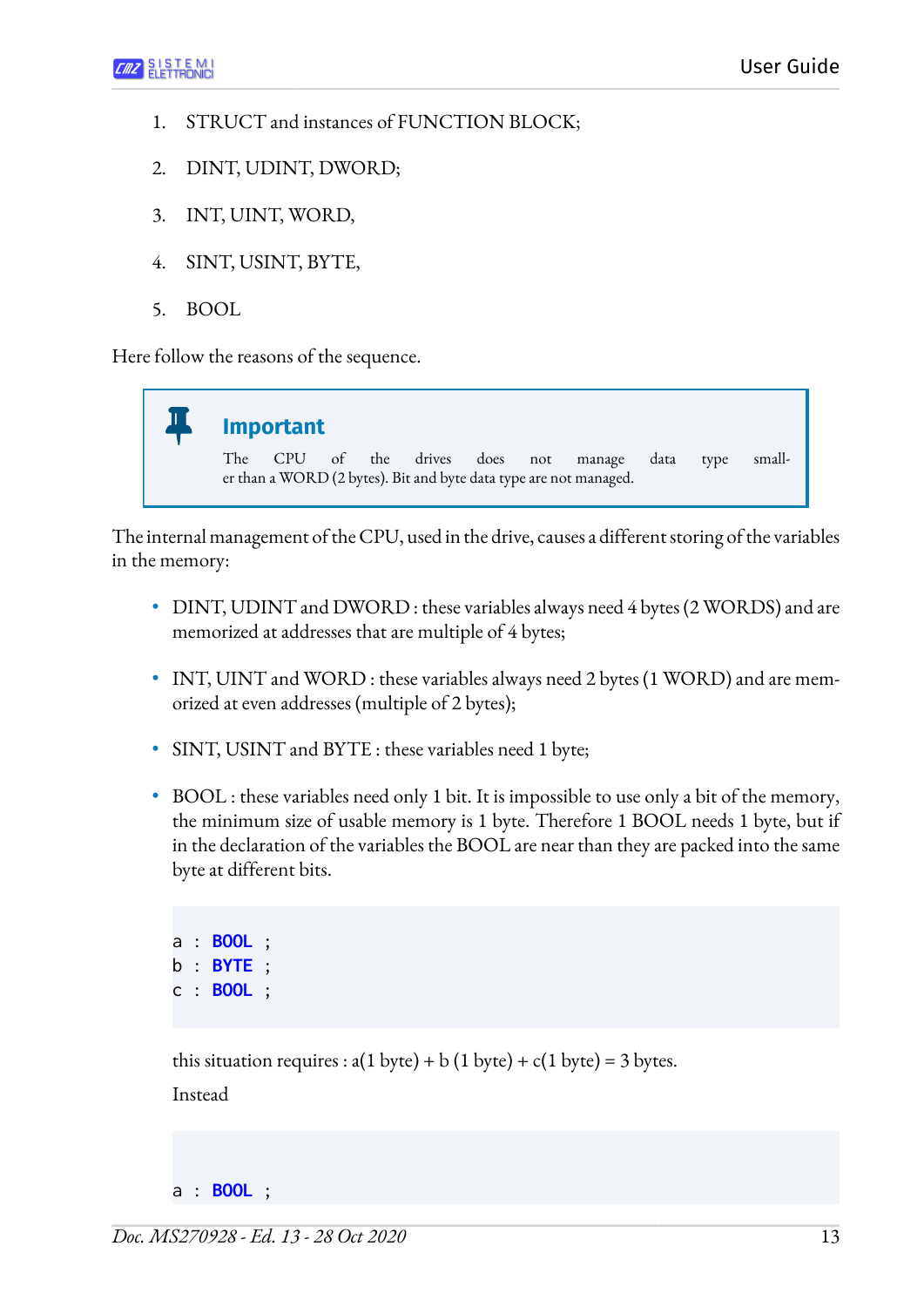c : **BOOL** ; b : **BYTE** ;

"a" and "c" are packed into the same BYTE at bit 0 and 1, therefore the used memory is:  $a, c(1 byte) + b(1 byte) = 2 bytes.$ 

• the STRUCT and the instance of FUNCTION BLOCK respect the previous rules for their internal variables, but they are always memorized at multiple of 4 bytes addresses.

Now it is simple to understand the next example:

a : **INT** ; b : **DINT** ; c : **BYTE** ; d : **UDINT** ;

the total needed memory is 16 bytes:

| <b>BYTE</b> | <b>DESCRIPTION</b>                                                                                                |
|-------------|-------------------------------------------------------------------------------------------------------------------|
| 0,1         | variable "a"                                                                                                      |
| 2,3         | no variables, they are lost because "b" is a DINT, therefore it is memorized in a multiple of 4<br>bytes address  |
| $4 - 7$     | variable "b"                                                                                                      |
| 8           | variable "c"                                                                                                      |
| $9-11$      | no variables, they are lost because "d" is a UDINT, therefore it is memorized in a multiple of<br>4 bytes address |
| $12 - 15$   | variable "d"                                                                                                      |

If the same variables are declared in the next order the memory used is 11 bytes:

b : **DINT** ; d : **UDINT** ; a : **INT** ; c : **BYTE** ;

| <b>BYTE</b> | <b>DESCRIPTION</b> |
|-------------|--------------------|
| $0 - 3$     | variable "b"       |
| $4-7$       | variable "d"       |
| 8,9         | variable "a"       |
| 10          | variable "c"       |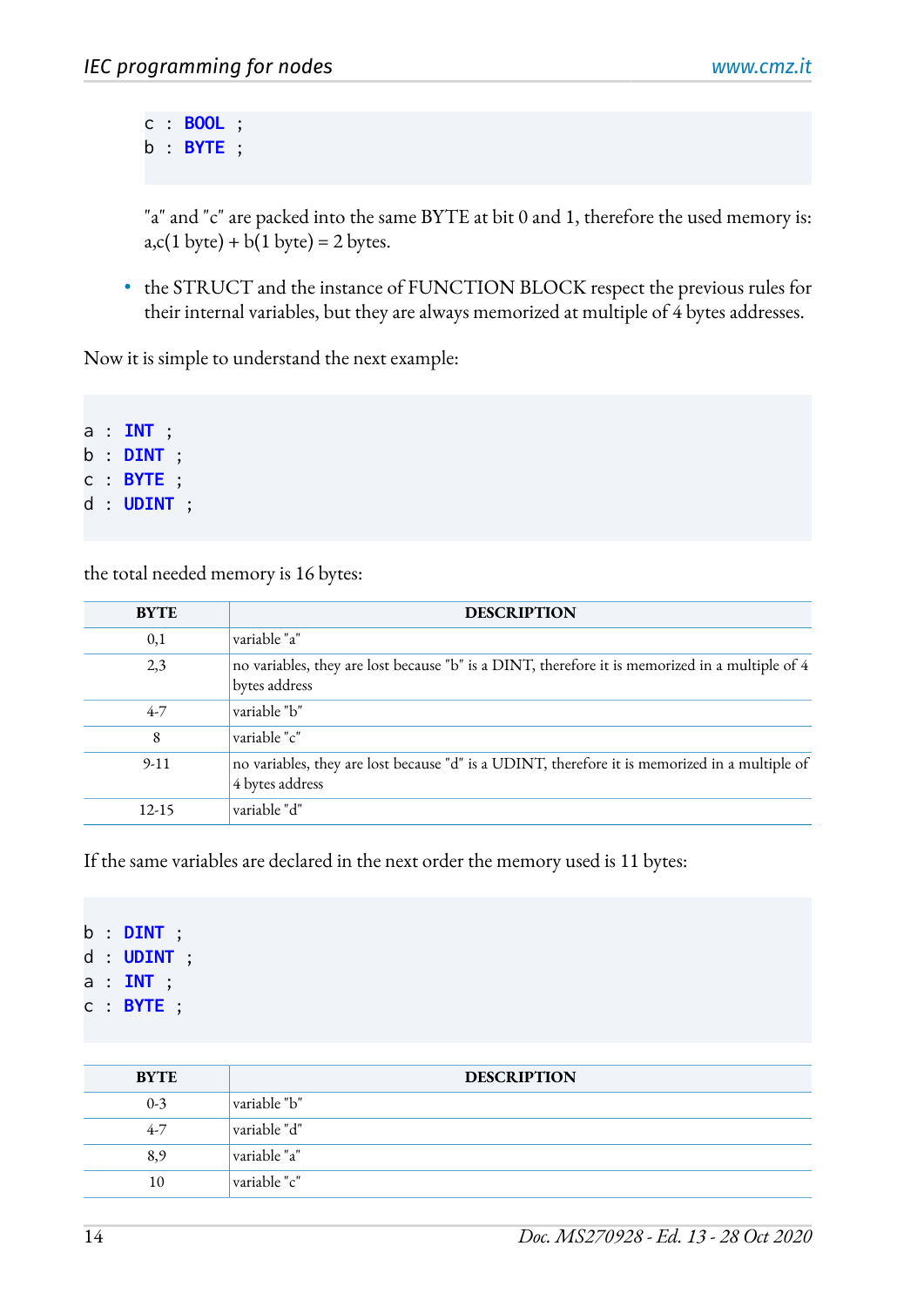### <span id="page-20-0"></span>**3.2.2. Memory resources of the drive**

The memory resources of the drive are:

- Return stack: it is used for variables that are declared in the "VAR, END VAR" section into a PROGRAM or FUNCTION. It is also used by the firmware of the drive for the execution of the program;
- Stack: It is used by the firmware of the drive for the execution of the program;
- VAR GLOBAL: it is used for the variables that are declared in the "VAR\_GLOBAL" section;
- VAR GLOBAL RETAIN: it is used for all the variables declared in the "VAR\_GLOBAL RETAIN" section;
- %M, %I, %Q: it is used for the "VAR\_GLOBAL" declared as %M, %I, %Q.

**Note**

The size of the memory resources depends on the product.

#### **3.2.2.1. ISD, SVM with firmware lower than 38**

| Memory                                      | ISD (byte)              | SVM (byte)     |
|---------------------------------------------|-------------------------|----------------|
| Return stack (VAL LOCAL and internal usage) | 1364                    | 1364           |
| Stack                                       | 256                     | 256            |
| VAR GLOBAL                                  | 768                     | 768            |
| VAR GLOBAL RETAIN                           | 46                      | 46             |
| %M                                          | 256                     | 256            |
| %I                                          | 8 (6 bit used)          | 8 (9 bit used) |
| %Q                                          | $4(4 \text{ bit used})$ | 4 (5 bit used) |

When the program is built the drive also executes an internal test of the memory usage. See also *[Appendix C, How](#page-164-0) can I assess the memory usage?*.

### **3.2.2.2. ISD, SVM with firmware greater or equal to 38**

| <b>Memory</b>                               | <b>ISD</b> (byte) | SVM (byte) |
|---------------------------------------------|-------------------|------------|
| Return stack (VAL LOCAL and internal usage) | 1364              | 1364       |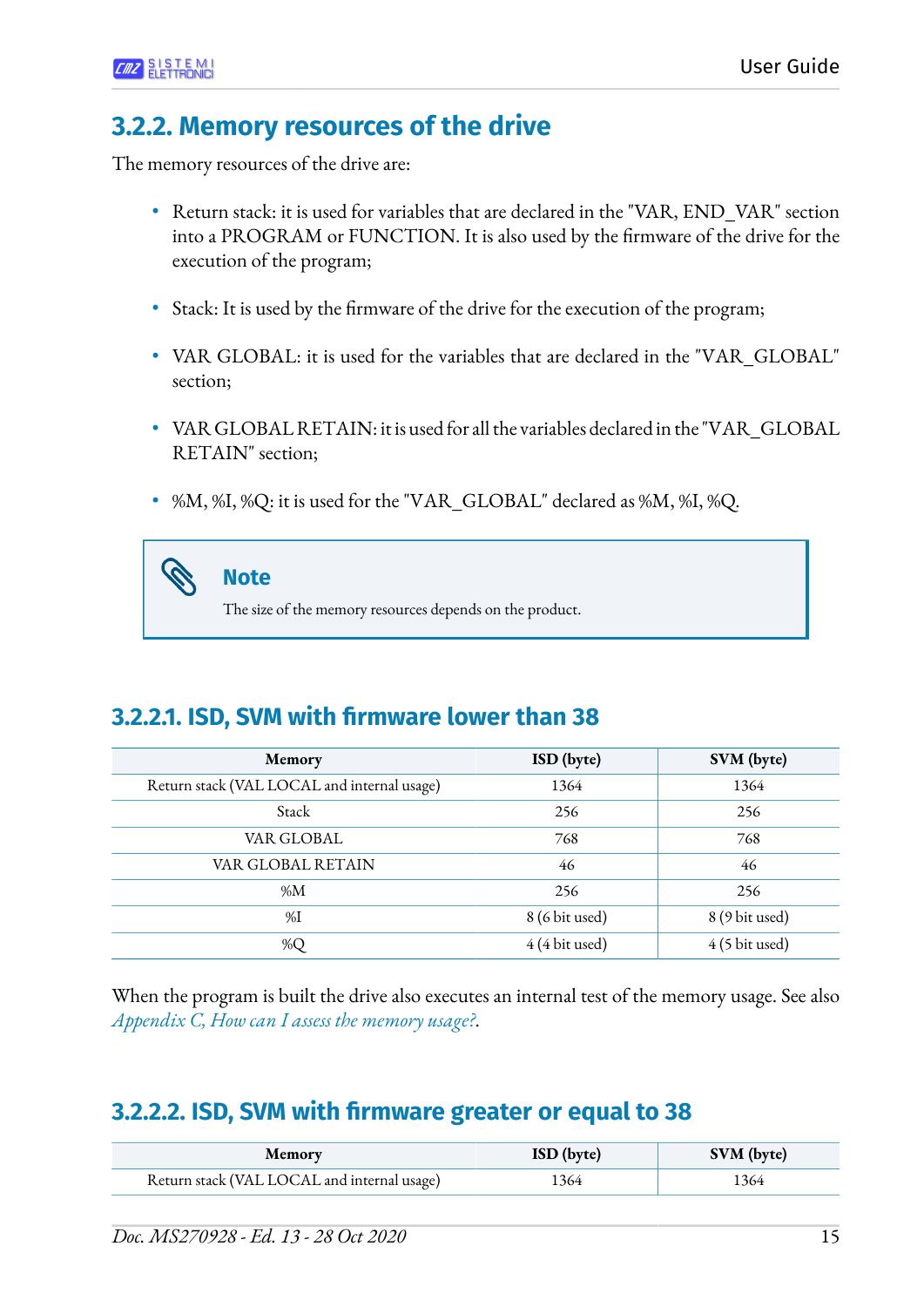| Memory            | ISD (byte)              | SVM (byte)              |
|-------------------|-------------------------|-------------------------|
| Stack             | 256                     | 256                     |
| VAR GLOBAL        | 1024                    | 1024                    |
| VAR GLOBAL RETAIN | 46                      | 46                      |
| %M                | 512                     | 512                     |
| $\%$ I            | 8 (6 bit used)          | 8 (9 bit used)          |
| %Q                | $4(4 \text{ bit used})$ | $4(5 \text{ bit used})$ |

When the program is built the drive also executes an internal test of the memory usage. See also *[Appendix C, How](#page-164-0) can I assess the memory usage?*.

#### **3.2.2.3. IBD**

| Memory                                      | <b>IBD</b> (byte) |
|---------------------------------------------|-------------------|
| Return stack (VAL LOCAL and internal usage) | 1868              |
| Stack                                       | 384               |
| VAR GLOBAL                                  | 1076              |
| VAR GLOBAL RETAIN                           | 46                |
| %M                                          | 512               |
| %I                                          | 128(10 bit used)  |
| %Q                                          | 128(7 bit used)   |

<span id="page-21-0"></span>When the program is built the drive also executes an internal test of the memory usage. See also *[Appendix C, How](#page-164-0) can I assess the memory usage?*.

### **3.2.3. GLOBAL variables**

The GLOBAL variables can be used by all programs of the application, their target is all the application code (that means they can be used in all programs, function blocks, and functions in the application code). They are declared at the top of the file and they are inserted into the section:

```
VAR_GLOBAL
    a : INT ;
    b AT %MW10 : INT ;
END_VAR
```
These variables can be monitored in the watch dialog (Program page) of the SDSetup.

A GLOBAL variable can be simple or can be memorized into the %M memory area.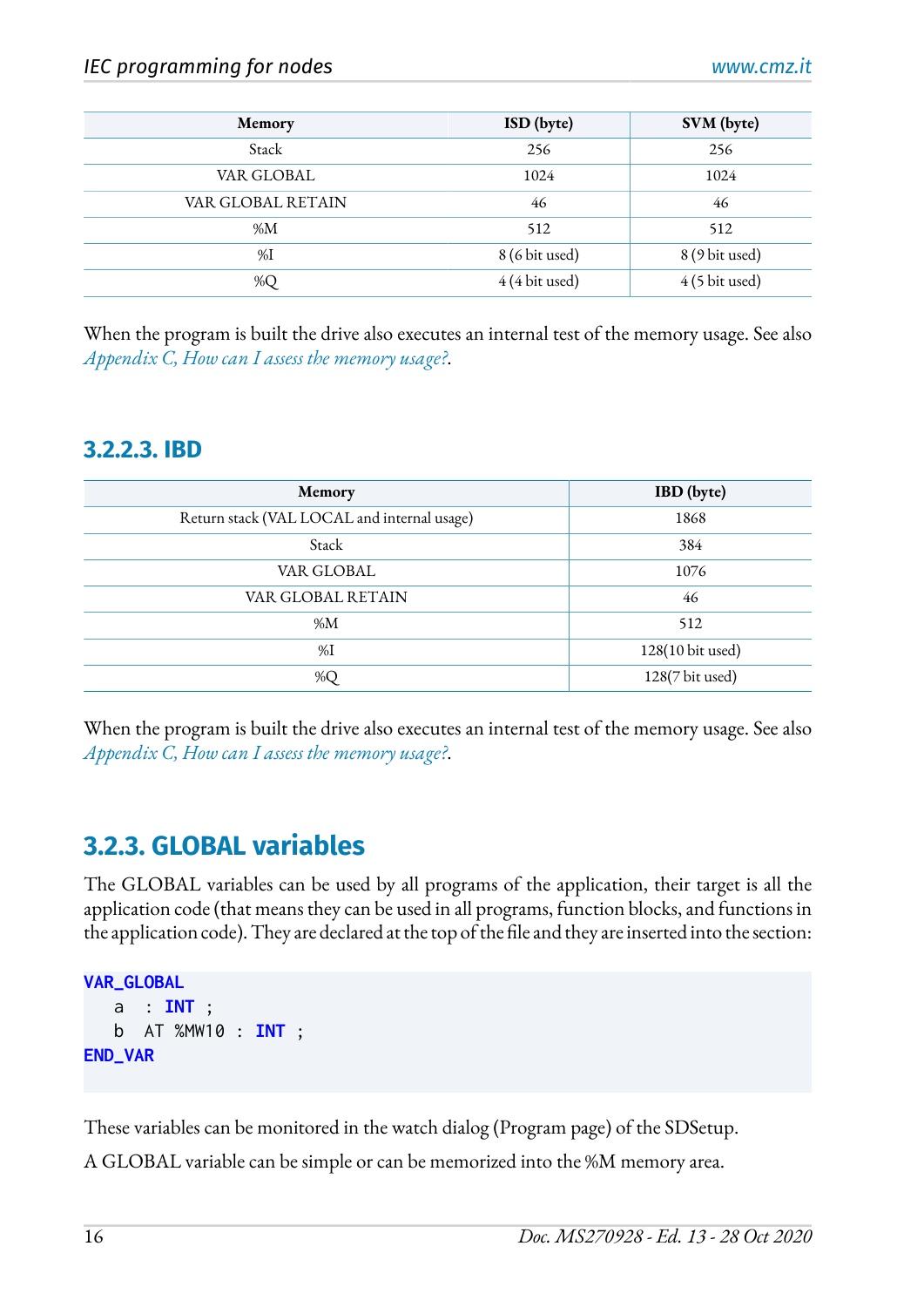#### **3.2.3.1. Exchange area: %M, %I, %Q variables**

The %M variables are named "exchange area" because they represent a memory area used to exchange data between the program into the drive and the Modbus, EtherCAT communication protocols. %I and %Q variables are respectively the images of the status of the digital inputs and digital outputs. The digital inputs image (%I) is updated at the beginning of the MAIN program. The digital output image (%Q) is applied to physical outputs at the end of the MAIN program. The %M, %I, %Q variables are declared in the VAR\_GLOBAL section. An example:

```
VAR_GLOBAL(* PLC Input Memory (0 - 127) *)
  Status0 AT %MW0 : WORD ; (* WORD0 = BYTE 0-1 *)
  Drive_Torque AT %MX1.0 : BOOL ; (* BYTE=1, BIT=0 *)
  Drive_Busy AT %MX1.7 : BOOL ; (* BYTE=1, BIT=7 *)
  Drive_Alarm AT %MX0.0 : BOOL ; (* BYTE=0, BIT=0 *)
  Position AT %MW2 : WORD ; (* WORD1 = BYTE 2-3 *)
  (* PLC Output Memory (128 - 255) *)
  Command0 AT %MW128 : WORD ; (* WORD128 = BYTE 128-129
 *)
  Enable_Drive AT %MX129.0 : BOOL ; (* BYTE=129, BIT=0 *)
  (* Digital Input *)
  Start AT %IX0.2 : BOOL ; (* BYTE=0, BIT=2 *)
  Stop AT %IX0.3 : BOOL ; (* BYTE=0, BIT=3 *)
  Disable AT %IX0.2 : BOOL ; (* BYTE=0, BIT=2 *)
  (* Digital Output *)
  Drive_Ok AT %QX0.0 : BOOL ; (* BYTE=0, BIT=0 *)
END_VAR
```
These variables allow the programmer to fix where to allocate them in the memory. In other words the programmer defines how to distribute the variables into the memory. The memory allocation of the other (GLOBAL and LOCAL) variables is automatically done by the compiler.

In particular the variables are:

- %M : exchange data with Modbus, PROFIBUS, CANopen, EtherCAT;
- *%I*: image of digital inputs;
- %Q: image of digital outputs;

The declaration of the size of the variable is made by adding one of the following letter after %M,  $\%I, \%Q$ :

- X: bit;
- $B$  : BYTE;
- W : WORD;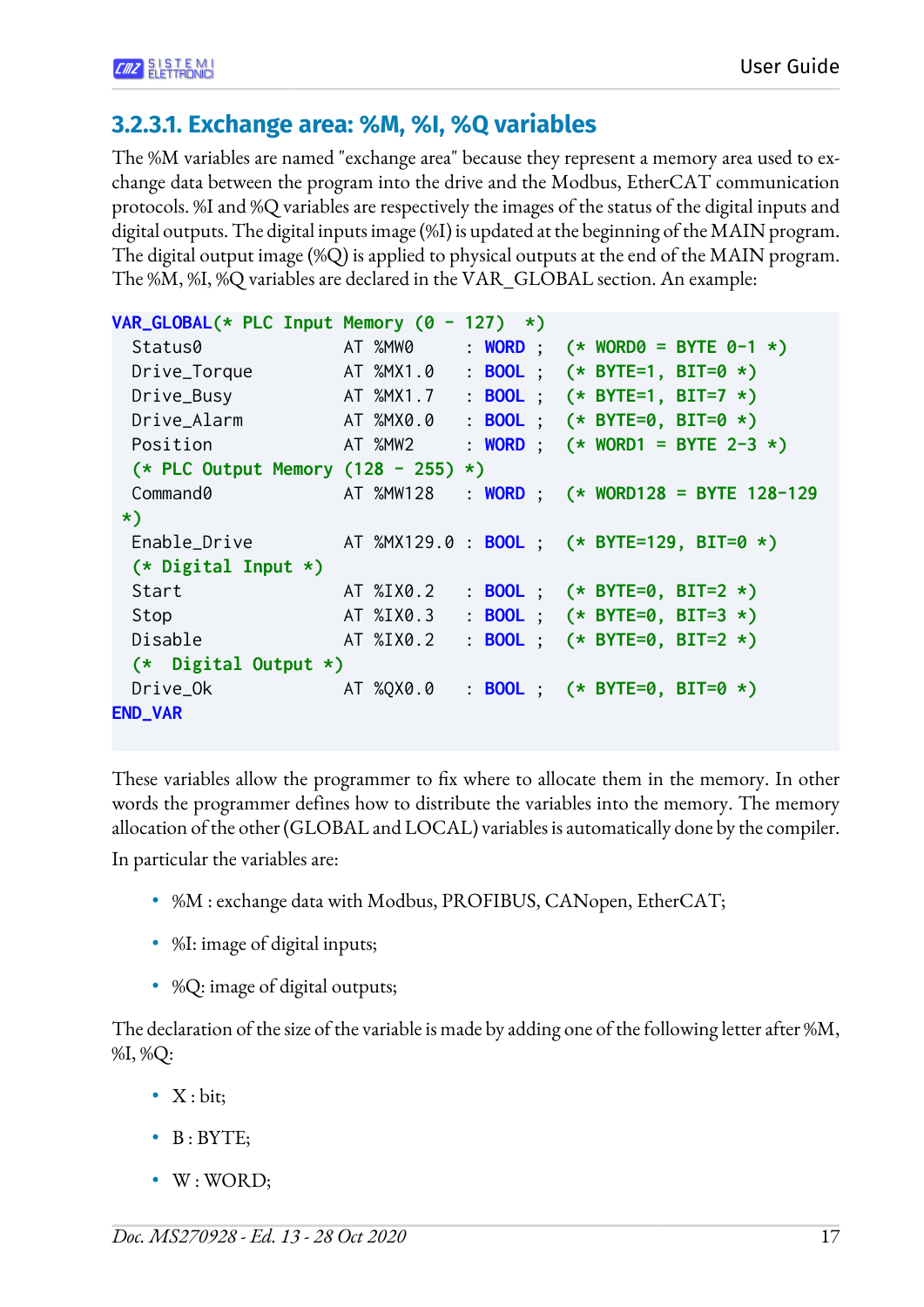#### • D: DWORD

The exactly distribution of the memory is shown in the following tables:

| %MD0    |          |        |        |          |        |        |          |        |        |          |        |
|---------|----------|--------|--------|----------|--------|--------|----------|--------|--------|----------|--------|
| %MW2    |          |        |        |          |        |        | %MW0     |        |        |          |        |
| % $MB3$ |          |        | %MB2   |          |        | %MB1   |          |        | %MB0   |          |        |
| %MX3.7  | $\cdots$ | %MX3.0 | %MX2.7 | $\cdots$ | %MX2.0 | %MX1.7 | $\cdots$ | %MX1.0 | %MX0.7 | $\cdots$ | %MX0.0 |

**Table 3.1. Memory struct**

| 16#12345678 |            |            |            |  |  |
|-------------|------------|------------|------------|--|--|
|             | 16#1234    |            | 16#5678    |  |  |
| 16#12       | 16#34      | 16#56      | 16#78      |  |  |
| 2#00010010  | 2#00110100 | 2#01010110 | 2#01111000 |  |  |

**Table 3.2. Data in the memory**

## **Note**

The memory allocation of %M, %I, %Q variables has to respect the *[Section 3.2.1, "Howthe](#page-17-3) variables are stored into the [memory"](#page-17-3)* rules.

### **Note**

A variable can not be both mapped in the exchange memory and defined as RE-TAIN. If the %M, %I, %Q variables are defined as RETAIN, they cannot be saved into EEP-ROM memory.

Here follows the description of how the data are exchanged between the drive and a PLC or a PC.



**Figure 3.7. Exchange data with CANopen communication**

The size of the variables, exchanged through CANopen protocol, must be DWORD. The %M exchange memory can be read or written by the CANopen protocol in this way:

- MD0 corresponds to 0x4700.01,
- ...,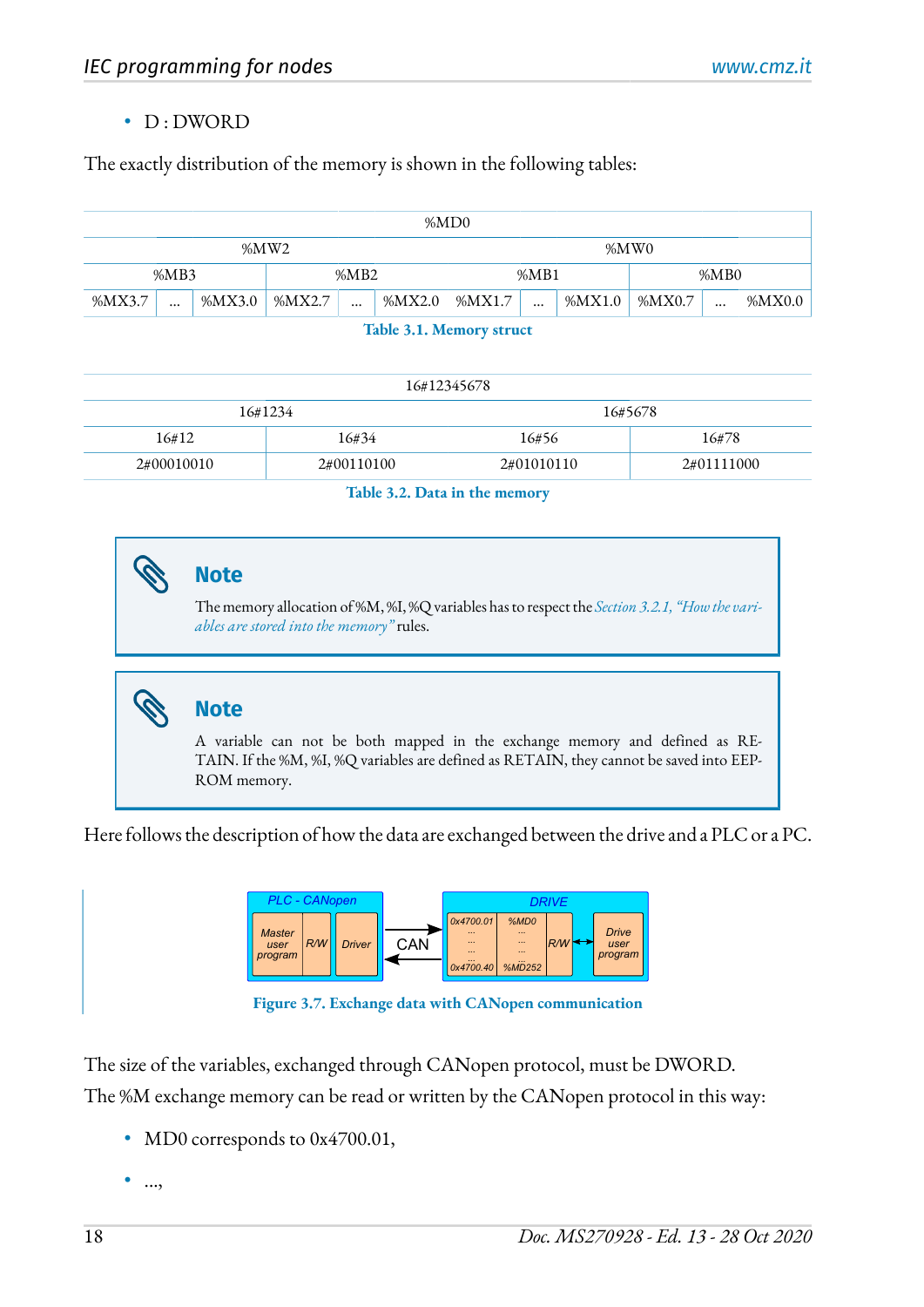• MD252 corresponds to 0x4700.40.



**Figure 3.8. Exchange data with MODBUS communication**

The size of the variables, exchanged through MODBUS protocol, can be WORD and DWORD. The %M exchange memory can be read or written by the MODBUS protocol in this way:

- MW0 corresponds to DW8800,
- ....
- <span id="page-24-0"></span>• MW254 corresponds to DW8927.

### **3.2.4. RETAIN variables**

The RETAIN variables are GLOBAL variables with the important characteristic of to hold the values between a switch off and switch on of the drive. They are declared in a dedicated section, outside of every program:

```
VAR_GLOBAL RETAIN
    r : INT ;
END_VAR
```
The variables are distributed in the memory according with the rules written in *[Section 3.2.1,](#page-17-3) "How the variables are stored into the [memory"](#page-17-3)*.

## **Important**

In the SD series and IBD the available memory for the RETAIN variables is limited to 46 byte.

When the management of the RETAIN variables is active, then their values are reset only when the start-up of the drive needs the execution of a total reset (see *[Section 3.1, "Main](#page-10-1) characteristics"* - program resett).

In the SD series the management of the RETAIN variables has to be enabled. It is enabled when the MODBUS parameter 588 (CANopen 5FF0.9) value is 1 or 3. The default value of this parameter is 0, therefore if there are RETAIN variables the program has to write the parameter in the resett program.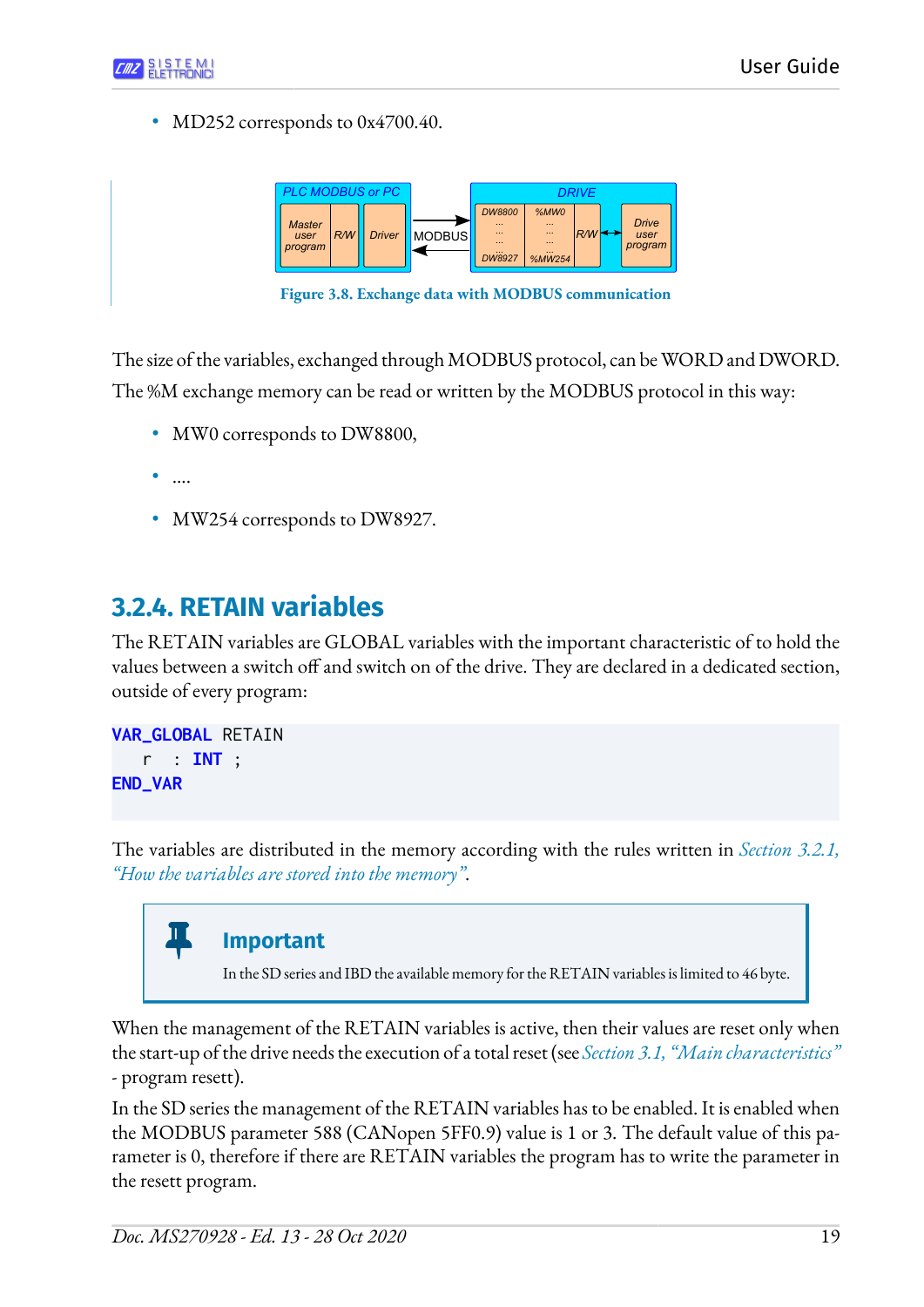#### **Important**

In the SD series, when the management of the RETAIN variables is activated, then the minimum value of Logic supply voltage, that is needed to keep alive the drive, is 40V instead of 20V (that is the minimum needed Logic supply voltage when management of the RE-TAIN variables is not active). When the Logic supply voltage falls under these thresholds, then the application program is stopped, and the drive will shutdown.

In the IBD the management of RETAIN variables is always enabled.

```
VAR_GLOBAL
   hmi_var1 AT %MD0 : DINT ;
   err : BOOL ;
END_VAR
VAR_GLOBAL RETAIN
   var1 : DINT ;
END_VAR
PROGRAM main
  var1 := hmi var1:
END_PROGRAM
PROGRAM resetp
   hmi_var1 := var1 ; (* at every startup load the RETAIN
 variable into hmi_var1 *)
END_PROGRAM
(* Executed only in a reset total startup *)
PROGRAM resett
err := SYS_WriteObject(588,1); 1 + 1 (* it makes active the management of
 RETAIN variables *)
  var1 := 123 ; (* first initialization of var1 *)
END_PROGRAM
```
### <span id="page-25-0"></span>**3.2.5. CONSTANT objects**

A CONSTANT object isa GLOBAL variable with the characteristic to keep its value constant. It is declared in a VAR\_GLOBAL section with the information CONSTANT added.

#### **VAR\_GLOBAL** CONSTANT

<sup>&</sup>lt;sup>1</sup>This instruction line refers only to SD series products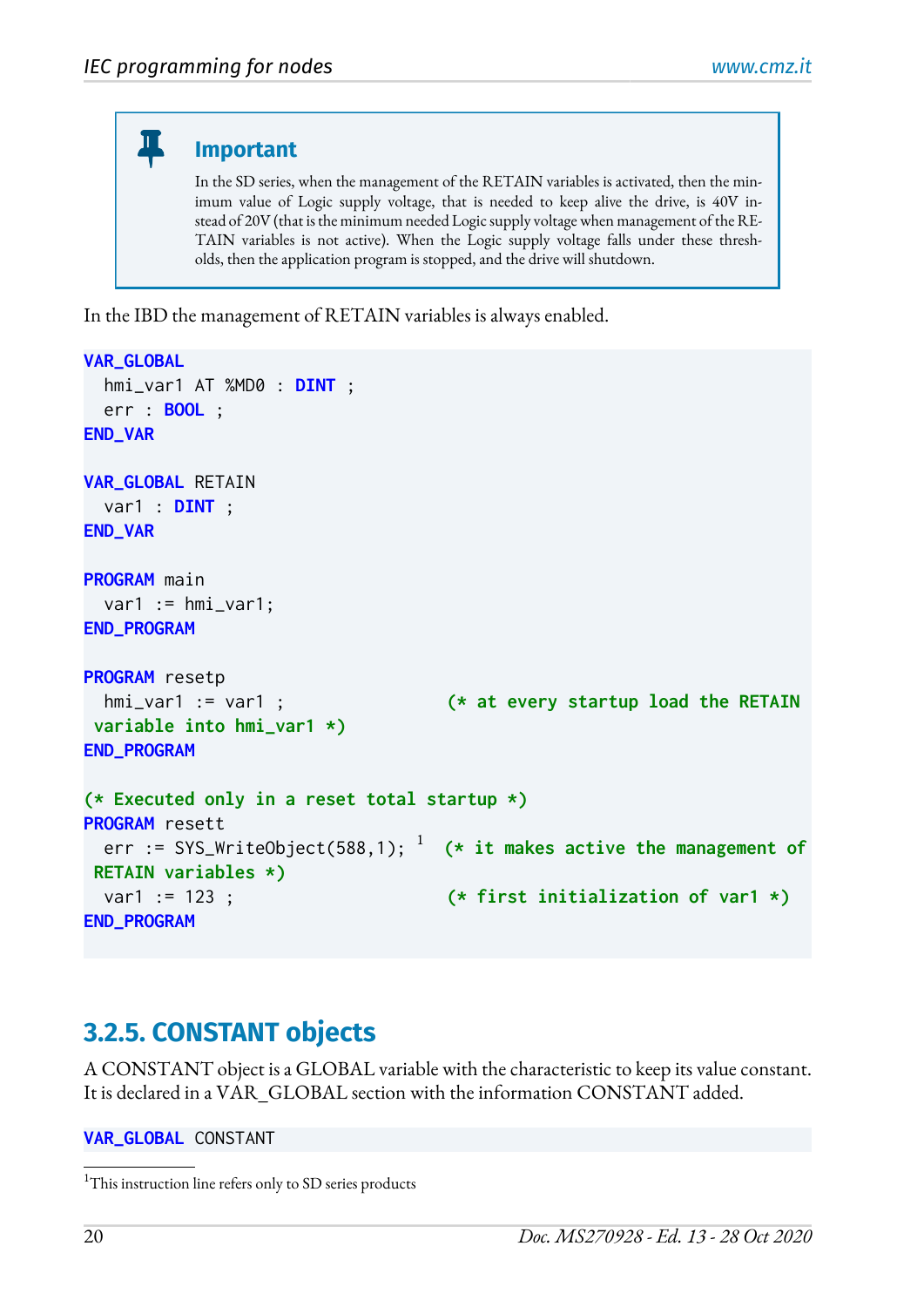```
 r : INT := 1000 ;
END_VAR
```
#### <span id="page-26-0"></span>**3.2.6. LOCAL variables**

The LOCAL variables are declared into a PROGRAM, FUNCTION or FUNCTION BLOCK, in a "VAR - END\_VAR" section.

```
VAR
    l : INT ;
END_VAR
```
Their characteristics are:

- their domain is only the PROGRAM, FUNCTION or FUNCTION BLOCK where they are declared;
- in a FUNCTION they are initialized at each execution of the function. In a PRO-GRAM or FUNCTION BLOCK they are initialized at the first call of the PROGRAM or FUNCTION BLOCK and then, since the second cycle, they keep the values of the previous execution;
- <span id="page-26-1"></span>• they cannot be monitored with SDSetup watch variable tool.

## **3.3. Instructions**

This paragraph describes the instructions that are available to the programmer.

| Instruction                       | Description                                                                                                                                                                                                                                                                                                                                                                                                                      |
|-----------------------------------|----------------------------------------------------------------------------------------------------------------------------------------------------------------------------------------------------------------------------------------------------------------------------------------------------------------------------------------------------------------------------------------------------------------------------------|
| Arithmetical operations (ANY_INT) |                                                                                                                                                                                                                                                                                                                                                                                                                                  |
| $ +, \cdot, *, /$                 | classical mathematic operations.                                                                                                                                                                                                                                                                                                                                                                                                 |
| MULDIV(p1,p2,p3)                  | it executes $(p1*p2)/p3$ and the intermediate product $(p1*p2)$ is internally expressed with a size<br>bigger than the size of the data p1, p2, p3: for example if p1, p2, p3 are DINT, UDINT (32 bit),<br>then the product $p1^*p2$ is on 64bit; if $p1,p2,p3$ are INT, UINT (16bit) the product is internally<br>stored on 32 bit; if p1, p2, p3 are SINT, USINT (8 bit) the product is internally stored stored<br>on 16 bit. |
| $p1 \text{ MOD } p2$              | it returns the remainder of $p1/p2$ .                                                                                                                                                                                                                                                                                                                                                                                            |
| $ p1**p2$                         | it returns the power of p1 high to p2. The exponent p2 must be INT.                                                                                                                                                                                                                                                                                                                                                              |
| SQRT(p1)                          | it returns the square root of p1.                                                                                                                                                                                                                                                                                                                                                                                                |
| MAX(p1, p2)                       | it returns the biggest value between p1 and p2.                                                                                                                                                                                                                                                                                                                                                                                  |
| MIN(p1, p2)                       | it returns the smallest value between p1 and p2.                                                                                                                                                                                                                                                                                                                                                                                 |
| ABS(p1)                           | it returns the absolute value of p1.                                                                                                                                                                                                                                                                                                                                                                                             |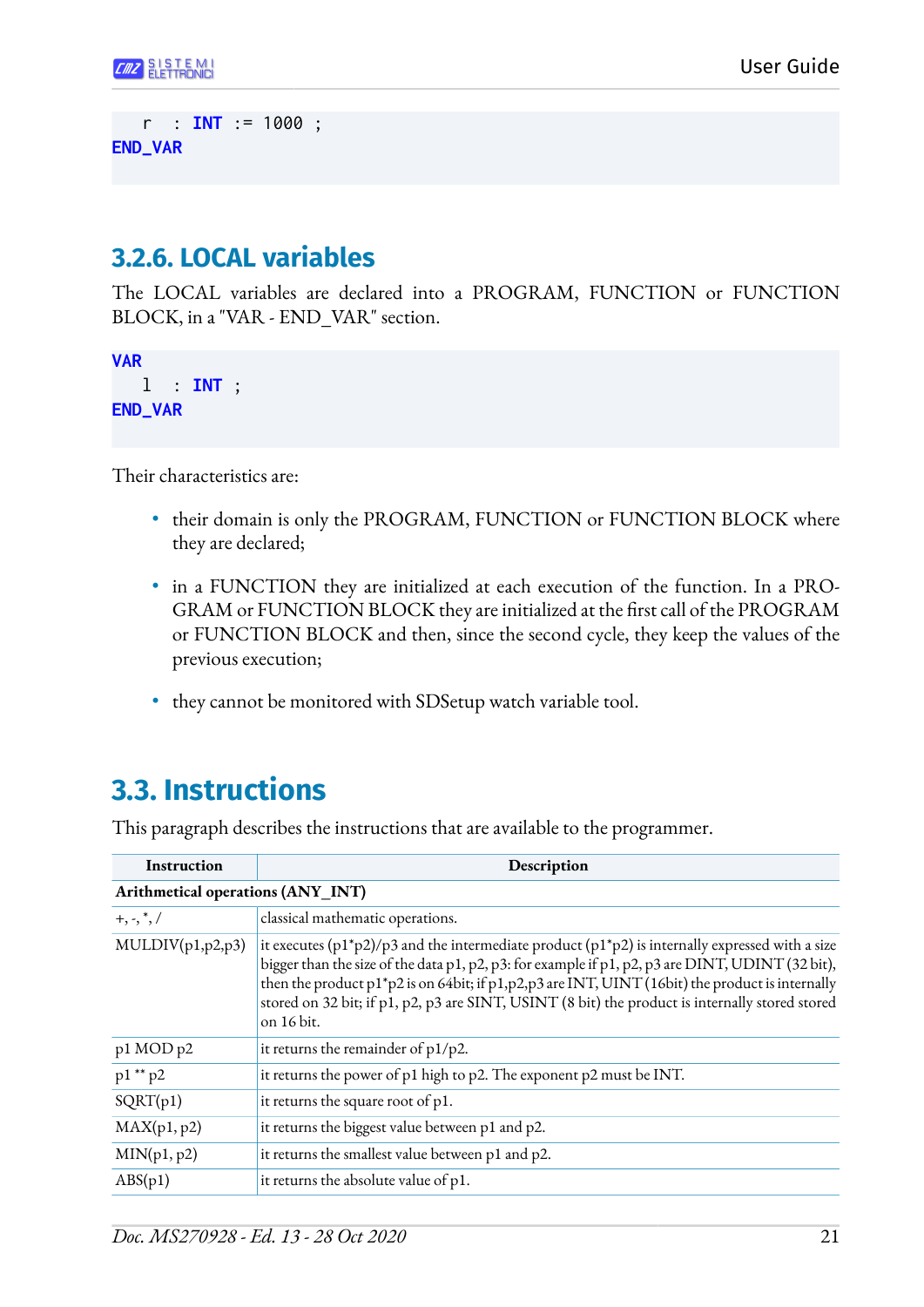| Instruction               | Description                                                                                                                                                                                                                                                                                                                               |
|---------------------------|-------------------------------------------------------------------------------------------------------------------------------------------------------------------------------------------------------------------------------------------------------------------------------------------------------------------------------------------|
|                           | Operations dedicated to the bit elaboration (BOOL, BYTE, WORD, DWORD)                                                                                                                                                                                                                                                                     |
| XOR]                      | p1 AND p2 [OR, logical operations AND, OR and XOR                                                                                                                                                                                                                                                                                         |
| SHL(p1, p2)               | it shifts the bits of p1 in the left direction, for as many "positions/bits" as declared in p2. When<br>it is executing the shift and the most significant bit "goes out" it is deleted.                                                                                                                                                  |
| SHR(p1, p2)               | it shifts the bits of p1 in the right direction, for as many "positions/bits" as declared in p2. When<br>it is executing the shift and the less significant bit "goes out" it is deleted.                                                                                                                                                 |
| ROL(p1, p2)               | it rotates the bit of p1 in the left direction for as many "positions/bits" as declared in p2. The<br>"rotate" operation is a special SHL(p1,p2) because when it is executing the shift and the most<br>significant bit "goes out" it is not deleted, as in the shift operation, and it is inserted in the less<br>significant position.  |
| ROR(p1, p2)               | it rotates the bit of p1 in the right direction for as many "positions/bits" as declared in p2. The<br>"rotate" operation is a special SHR(p1,p2) because when it is executing the shift and the less<br>significant bit "goes out" it is not deleted, as in the shift operation, and it is inserted in the most<br>significant position. |
| Other instructions        |                                                                                                                                                                                                                                                                                                                                           |
| <b>RETURN</b>             | it is used to jump at the end of the executing program.                                                                                                                                                                                                                                                                                   |
| <b>EXIT</b>               | it is used to finish (abort) the execution of the instructions written inside a flow control section.<br>For example, it is used to exit from the execution of an IF or a loop (WHILE).                                                                                                                                                   |
| Flow control instructions |                                                                                                                                                                                                                                                                                                                                           |
| IF                        | <b>IF Expression THEN</b><br>ThenInstructionsList;<br><b>ELSE</b><br>ElseInstructionsList;<br>$END_I$ F;                                                                                                                                                                                                                                  |
|                           | if Expression is TRUE, then it executes ThenInstructionsList, else the ElseInstructionsList.                                                                                                                                                                                                                                              |
| CASE                      | <b>CASE</b> Expression OF<br>Element0: InstructionsList0;<br>Element1: InstructionsList1;<br><b>ELSE</b><br>ElseInstructionsList;<br>END_CASE;                                                                                                                                                                                            |
|                           | If Expression is equal of one of ElementX, then it executes the correspondent InstructionsListX,<br>else it executes ElseInstructionsList. The ElementX can be a single number, or a group of num-<br>bers. For example:                                                                                                                  |
|                           | CASE n OF<br>$1: a:=a+1;$<br>$2 : b := b + 1;$<br>$11, 12, 13 : c:=c+1;$<br>$1625, 14, 15, 8889 : d:=d+1;$<br>$2932: e:=e+1;$<br><b>ELSE</b><br>$f:=f+1;$<br>END_CASE;                                                                                                                                                                    |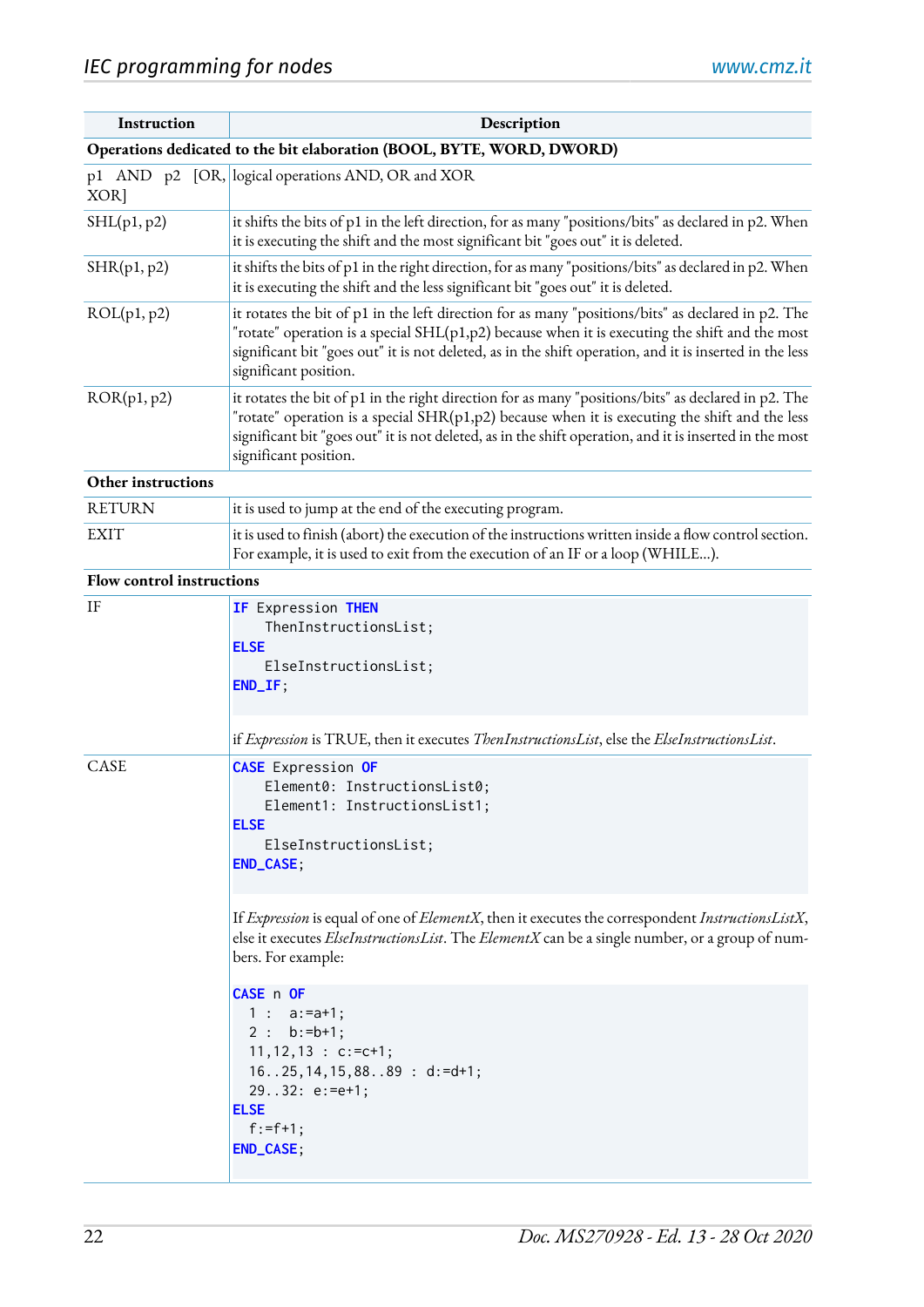| <b>Instruction</b> | Description                                                                                                                                                                                                                                                            |
|--------------------|------------------------------------------------------------------------------------------------------------------------------------------------------------------------------------------------------------------------------------------------------------------------|
| <b>FOR</b>         | <b>FOR</b> Variable := StartValue TO EndValue BY Increment DO<br>InstructionsList;<br>END_FOR;                                                                                                                                                                         |
|                    | Variable starts from StartValue. It executes InstructionsList, then adds to Variable the Incre-<br>ment. If Variable is less or equal than EndValue it repeats InstructionsList, else it continues the<br>execution of the program with the instruction after END_FOR. |
| WHILE              | <b>WHILE</b> Condition DO<br>InstructionsList;<br>END_WHILE;                                                                                                                                                                                                           |
|                    | While Condition is TRUE it repeats the execution of InstructionsList.                                                                                                                                                                                                  |
| <b>REPEAT</b>      | <b>REPEAT</b><br>InstructionsList;<br><b>UNTIL</b> Condition<br><b>END_REPEAT;</b>                                                                                                                                                                                     |
|                    | It executes InstructionsList cyclically until the Condition is FALSE, when Condition becomes<br>TRUE it continues the execution of the program from the instructions after END_REPEAT;                                                                                 |

## <span id="page-28-0"></span>**3.4. What is a function block?**

A function block is an object written in IEC language. It is necessary in order to manage actions which need a procedure to be executed. The function block permits to launch the procedure and then, at each calling, to test if the procedure is active, executed (or Done), or if it has some errors. A simple example is the function block MC\_MoveAbsolute. It is used to manage the movement of an axis to a target position. The function block starts the movement, and then, when the motor arrives to the target position, it sets to TRUE the Done output. In this way, the program is informed about the status of the movement.

In the following table the general rules of a function block management are explained:

| output exclusivity | the Done, Error, CommandAborted, Active outputs are mutually exclusive: only one at a<br>time can be TRUE on a FB. If Execute is TRUE, one of these outputs has to be TRUE. Only<br>one of the Done, Error, CommandAborted and Active outputs is set at the same time.                                                                                                                                                                                                                                                                                                                                                                                                                                                      |
|--------------------|-----------------------------------------------------------------------------------------------------------------------------------------------------------------------------------------------------------------------------------------------------------------------------------------------------------------------------------------------------------------------------------------------------------------------------------------------------------------------------------------------------------------------------------------------------------------------------------------------------------------------------------------------------------------------------------------------------------------------------|
| output status      | the Done, InVelocity, Error, ErrorID and CommandAborted outputs are reset with<br>the falling edge of Execute. However the falling edge of Execute does not stop or even influ-<br>ence the execution of the actual FB cycle. It must be guaranteed that the corresponding outputs<br>are set for at least one cycle if the situation (that makes them to be set) occurs, even if Execute<br>is reset before the FB execution has been completed. If an instance of a FB receives a new Exe-<br>cute before its cycle ends (as a series of commands on the same instance), the FB execution is<br>interrupted and restarts, so the FB will not return any feedback, like Done or CommandAborted,<br>of the previous action. |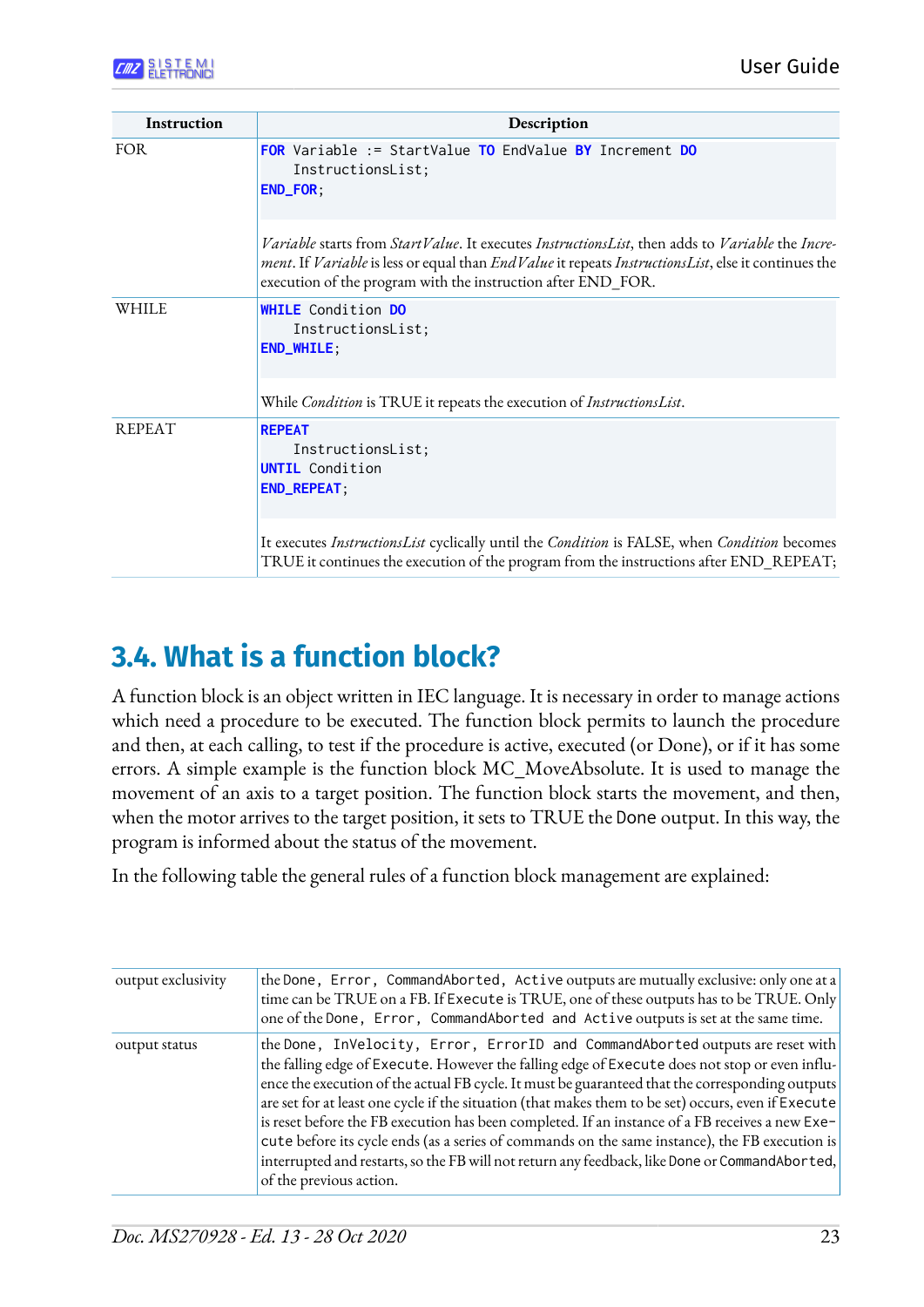| input parameters | the parameters are used on the rising edge of the Execute input. To modify an input it is nec-<br>essary to change the input parameter(s) and to restart the FB.                                                                                                                                                                                                                                          |
|------------------|-----------------------------------------------------------------------------------------------------------------------------------------------------------------------------------------------------------------------------------------------------------------------------------------------------------------------------------------------------------------------------------------------------------|
| sign rules       | the Velocity, Acceleration, Deceleration and Jerk are always positive values. Po-<br>sition can be both positive and negative.                                                                                                                                                                                                                                                                            |
| ior              | error handling behav- all function blocks have two outputs, which deal with errors that can occur while executing that<br>function block. These outputs are defined as follows:                                                                                                                                                                                                                           |
|                  | Error : the rising edge of Error informs that an error has occurred during the execution of the<br>function block;<br>ErrorID : Error number code.                                                                                                                                                                                                                                                        |
|                  | Error types can be for example: parameters out of range, state machine violation attempted.<br>Done, InVelocity mean successful completion, so these signals are logically exclusive with<br>Error.                                                                                                                                                                                                       |
| put              | behavior of Done out-The Done output is set when the commanded action has been successfully completed. When<br>multiple function blocks are working in sequence on the same axis, the following may apply:<br>if the movement on an axis is interrupted with another movement on the same axis without<br>having reached the final goal of the first one, the Done of the first FB will not be set.       |
| output           | behavior of Active every FB can have an output Active, reflecting that the FB has not finished its cycle. Active<br>is SET at the rising edge of Execute and RESET when one of the outputs Done, Aborted,<br>or Error is set. It is recommended that this FB is kept in the active loop of the application<br>program for at least the Active TRUE status duration, because the outputs may still change. |
| Aborted output   | behavior of Command- CommandAborted is set, when a commanded motion is interrupted by another motion com-<br>mand. The reset-behavior of CommandAborted is like the one of Done. When CommandAbort-<br>ed occurs, the other output-signals such as InVelocity are reset.                                                                                                                                  |
| input Enable     | the Enable is level sensitive. It means that the function block does not start only at the rising<br>edge detection of this input, but its cycle will be repeated as long as Enable is kept on high level.                                                                                                                                                                                                |

**Table 3.3. General rules**

The behavior between the Execute and the outputs in a MC\_MoveAbsolute function block is as follows: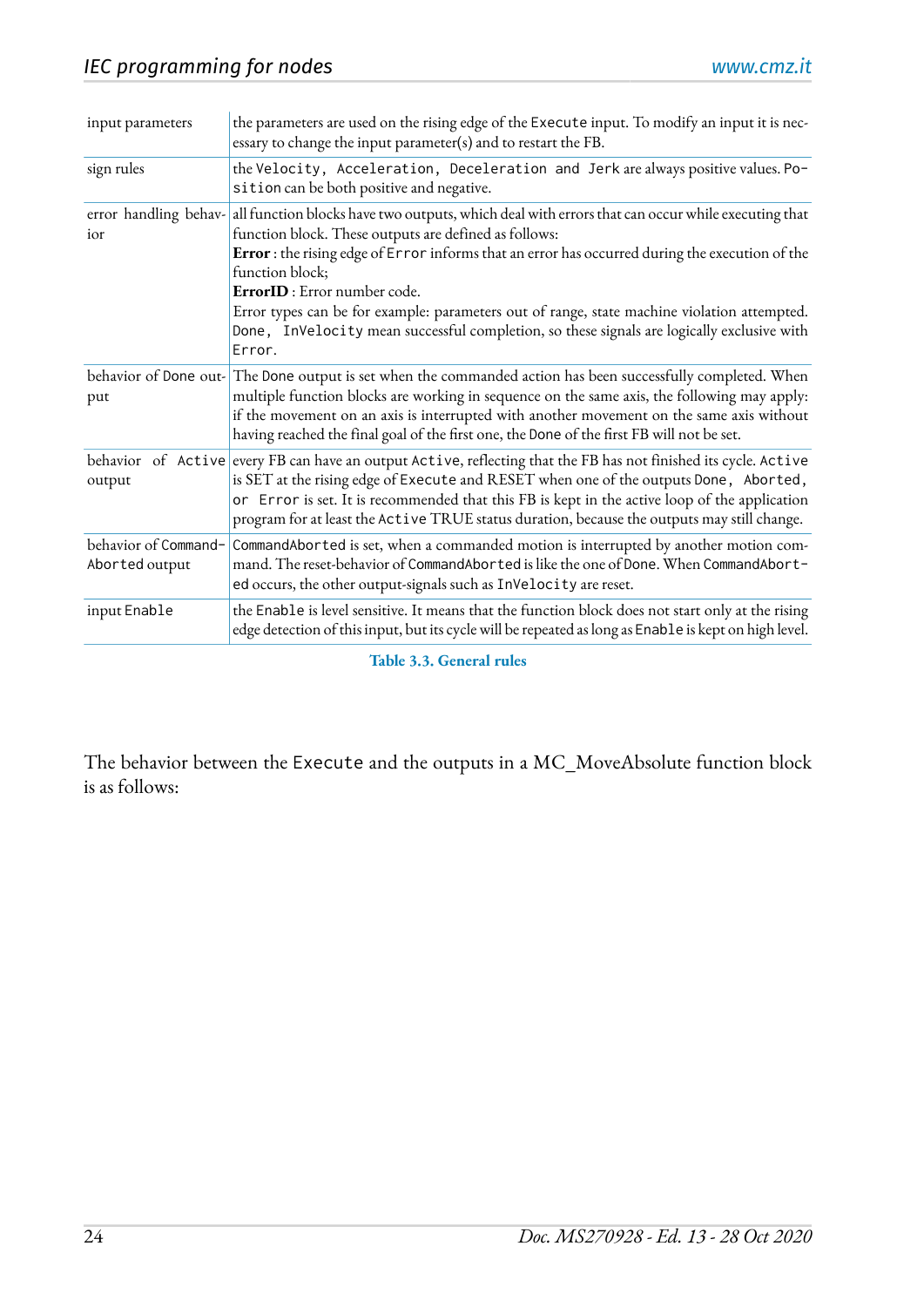



**Figure 3.9. Execute / outputs behavior**

**example 1** : the movement is aborted, therefore the output CommandAborted becomes TRUE;

**example 2** : the function block has had an error;

**example 3** : the movement has been completed successfully. The Done is TRUE only for one time (cycle) because the input Execute is already FALSE;

**example 4** : the movement has been completed successfully. The Done remains TRUE until the input Execute is TRUE.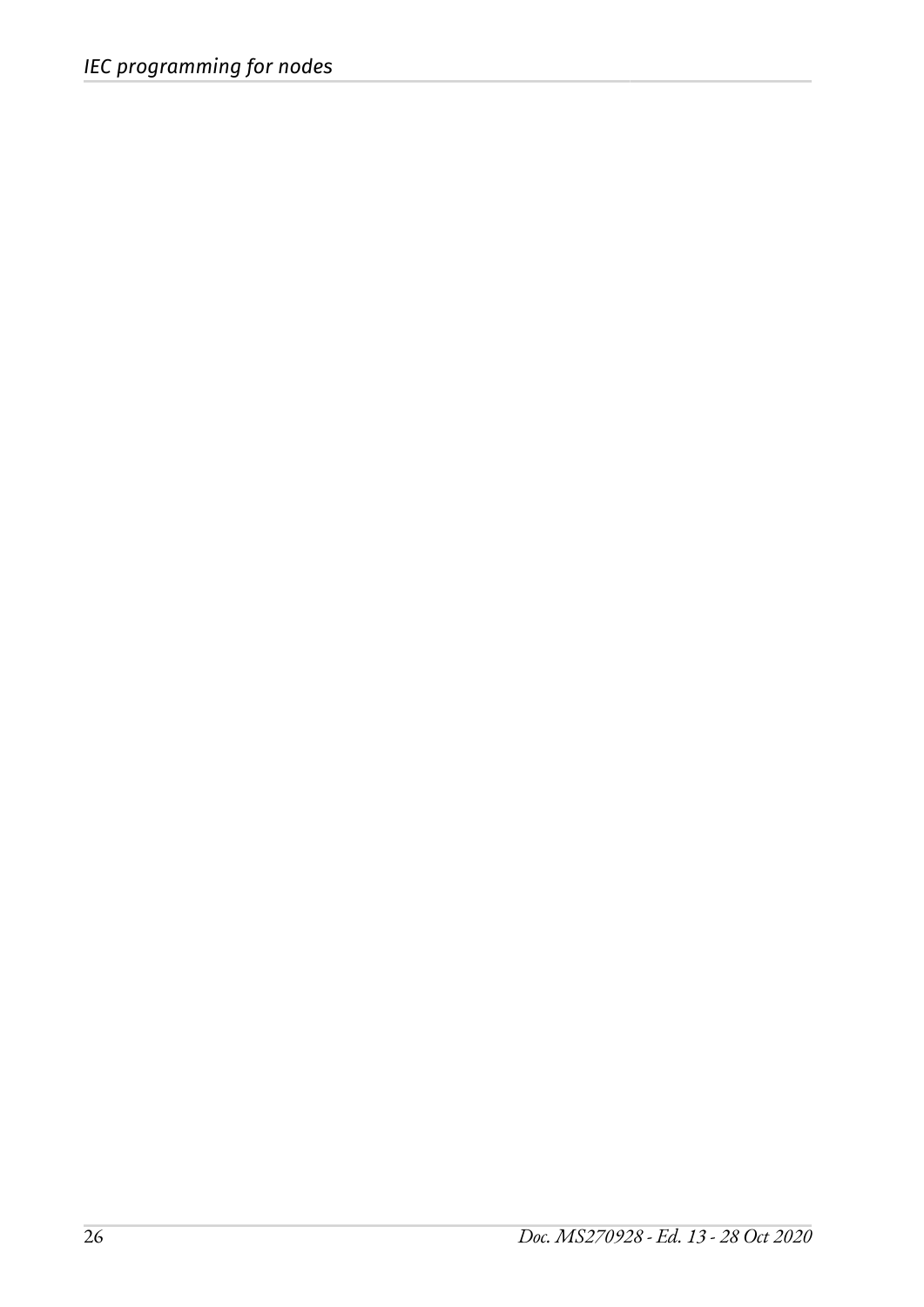## **Chapter 4 IEC reference guide**

<span id="page-32-1"></span><span id="page-32-0"></span>This chapter includes all the functions and function blocks that are necessary to write an IEC program.

## **4.1. System functions and function block(SYS\_)**

This paragraph describes some functions and functions blocks called "system function".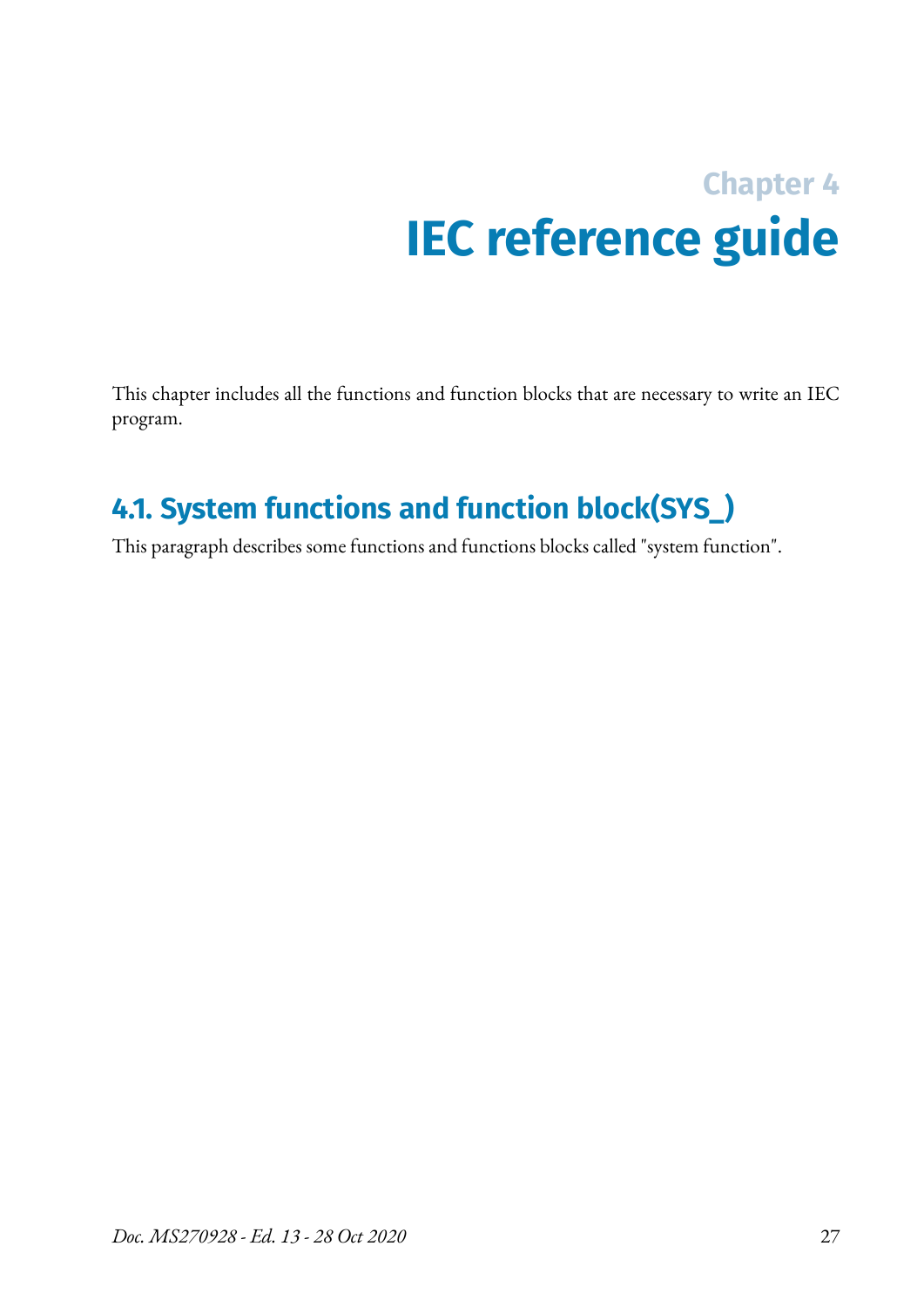## <span id="page-33-0"></span>**SYS\_EnEventInt**

It activates the management of an event in an INT PROGRAM.

## **Synopsis**

```
FUNCTION SYS_EnEventInt : BOOL
     VAR_INPUT
         EventType : INT;
         IntNumber : INT;
     END_VAR
```
#### **Return value**

Value of type BOOL If 0 then there are no errors.

#### **Parameter**

EventType

Value of type INT

Event type:

- SYS\_EVENT\_LOW\_VOLTAGE (8) : it happens when the power supply passes under the low voltage threshold;
- SYS\_EVENT\_TIMER (11) : int called every programmed time. This elapsing time reference is written into 0x461A.02 (8722). This time is written into 461A.01  $(8720)^1$ .
- SYS\_EVENT\_GEAR\_SYNC(4): it happens when the change of ratio is done, while the drive is executing an MC\_Gear;
- SYS\_EVENT\_GEAR\_RAMP (9) : it happens when the changing of ratio is started, while the drive is executing an MC\_Gear;

 $1<sup>1</sup> = 100\mu s$ . See "Description" below.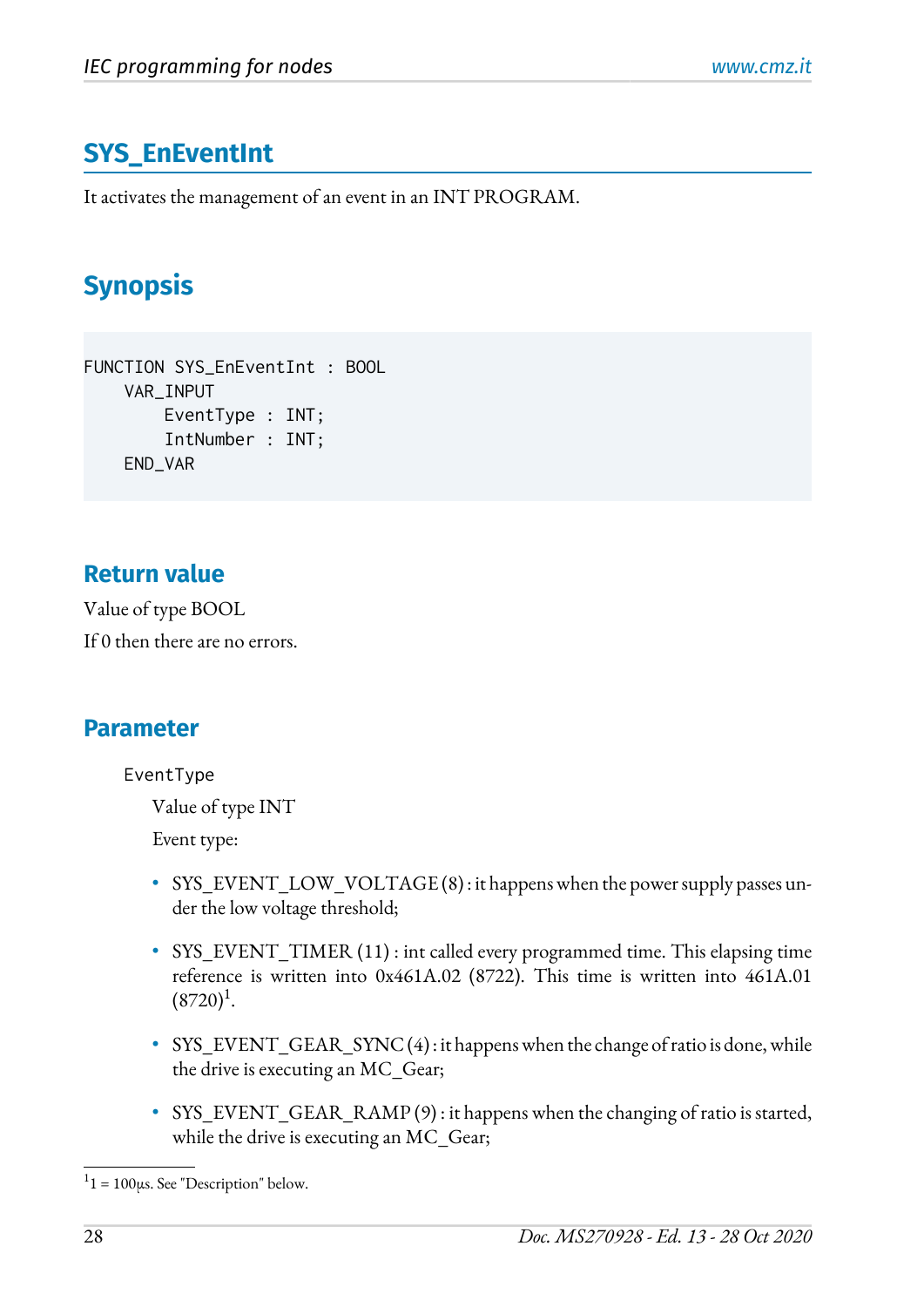- SYS\_EVENT\_CAPTURE\_A (6) : it happens when the capture peripheral A captures a new position;
- SYS\_EVENT\_CAPTURE\_B (7) : it happens when the capture peripheral B captures a new position;
- SYS\_EVENT\_COMPARATOR\_0 (10) : event of comparator 0 detected;
- SYS\_EVENT\_COMPARATOR\_1 (0) : event of comparator 1 detected<sup>2</sup>.

## **Note**

For a better programming it is suggested to use the CONSTANT names instead of the related numbers.

IntNumber

Value of type INT

Number of the interrupt program INT, that is called if and when the EventType happens.

### **Description**

it activates the management of a programmed event on an INT PROGRAM. When the event happens, the INT PROGRAM is called.

The timer is set on 100 ms, but the drive approximates it to 500 ms. The result is that the INT PROGRAM intervenes according to this rule:

 $0.400 \text{ ms} = 0 \text{ ms}$  $500.900$  ms =  $500$  ms

...

<sup>&</sup>lt;sup>2</sup>This event is valid only for BD drives.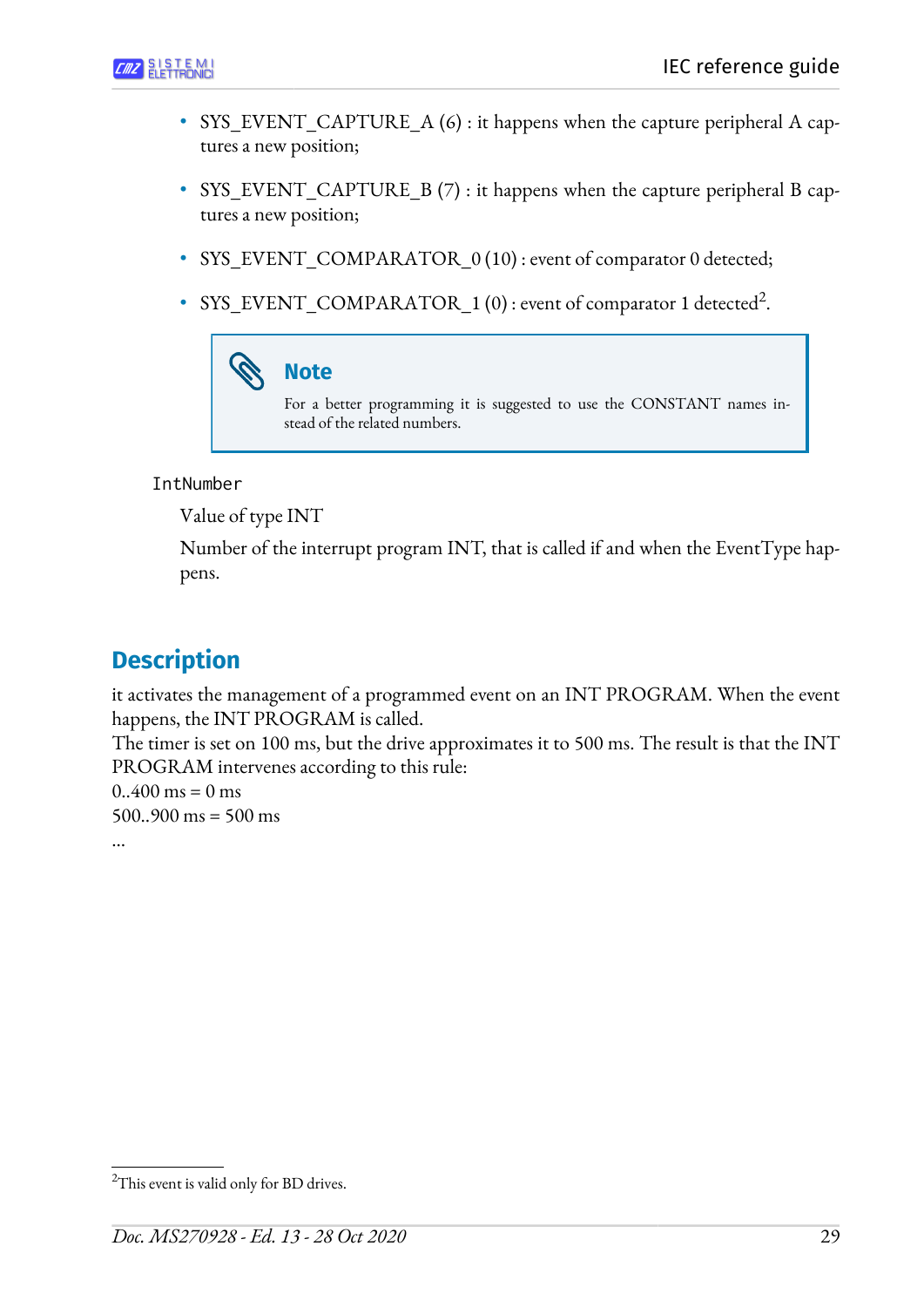## **SYS\_DisEventInt**

It deactivates the management of an event on an INT PROGRAM.

## **Synopsis**

FUNCTION SYS\_DisEventInt : BOOL VAR\_INPUT EventType : INT; END\_VAR

#### **Return value**

Value of type BOOL If 0 then there are no errors.

#### **Parameter**

EventType Value of type INT Event type to be deactivated. See *[SYS\\_EnEventInt](#page-33-0)*.

## **Description**

it deactivates the management of a programmed event on an INT PROGRAM.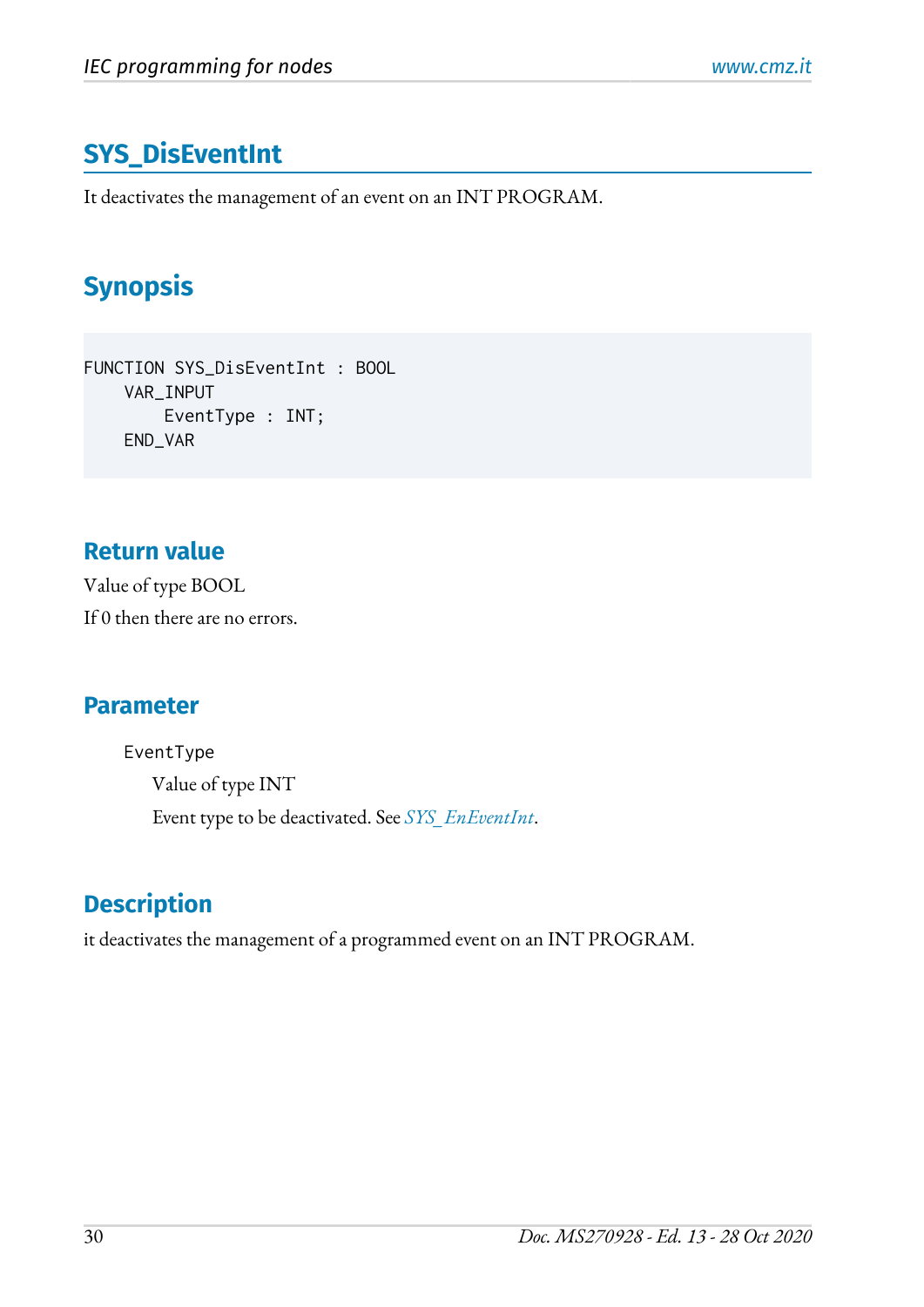# **SYS\_ReadTime**

It returns the system time in milliseconds.

# **Synopsis**

FUNCTION SYS\_ReadTime : UDINT

## **Return value**

Value of type UDINT Actual time of the system.

## **Description**

It returns the system time in milliseconds.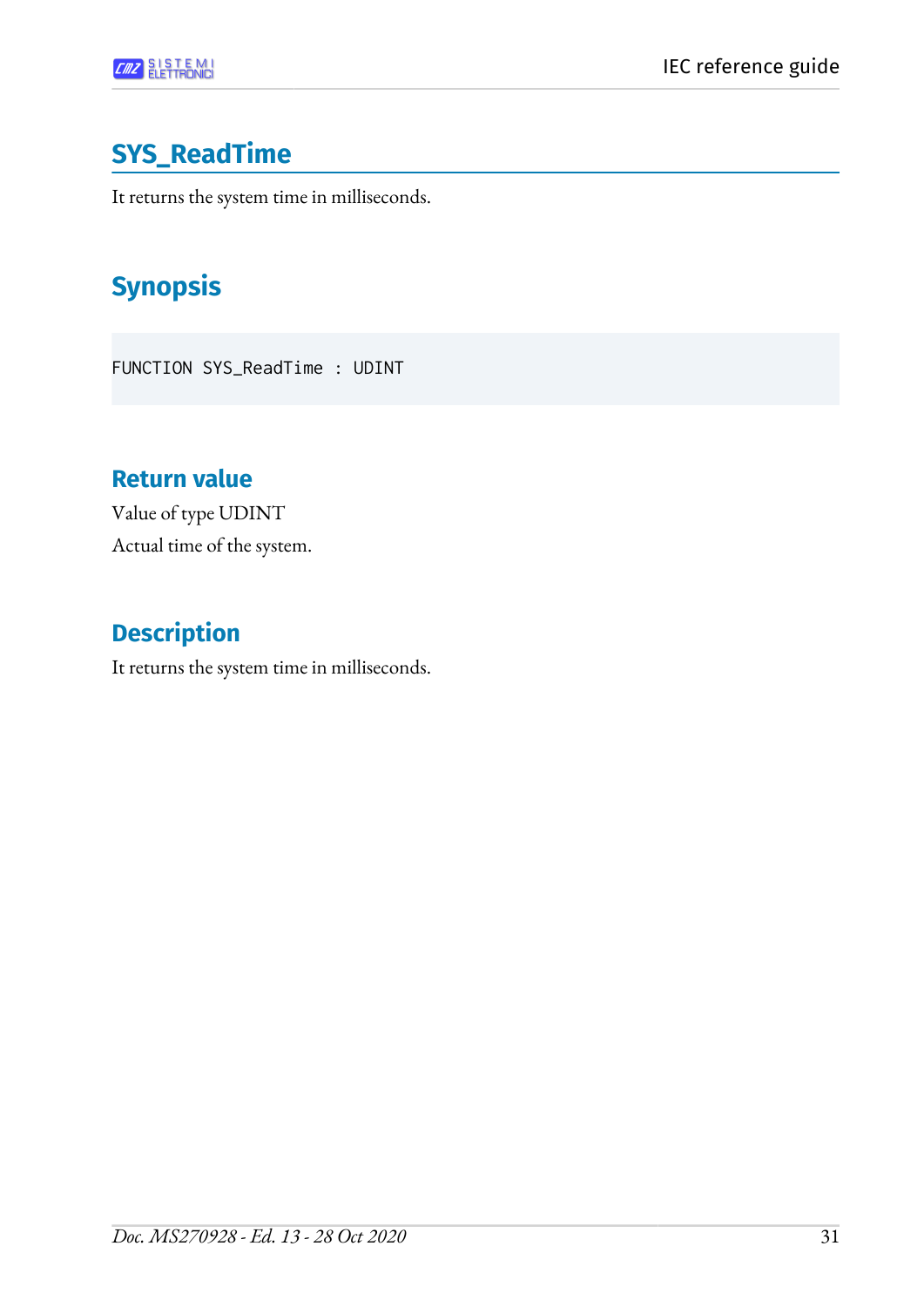# <span id="page-37-0"></span>**SYS\_WriteObject**

It writes a parameter of the drive.

# **Synopsis**

FUNCTION SYS\_WriteObject : BOOL VAR\_INPUT ParameterNumber : UDINT ; Value : DINT ; END\_VAR

### **Return value**

Value of type BOOL If 0 then there are no errors

### **Parameter**

ParameterNumber

Value of type UDINT

It is the MODBUS address of the parameter (see *[Appendix B, Parameters table](#page-162-0)*).

Value

Value of type DINT

Value to write in the selected parameter.

## **Description**

П

It writes *Value* in the parameter with address *ParameterNumber*.

### **Important**

Both *[SYS\\_ReadObject](#page-38-0)* and SYS\_WriteObject functions can access to the addresses that are related to the exchange area, but only by WORD and not by DWORD data type.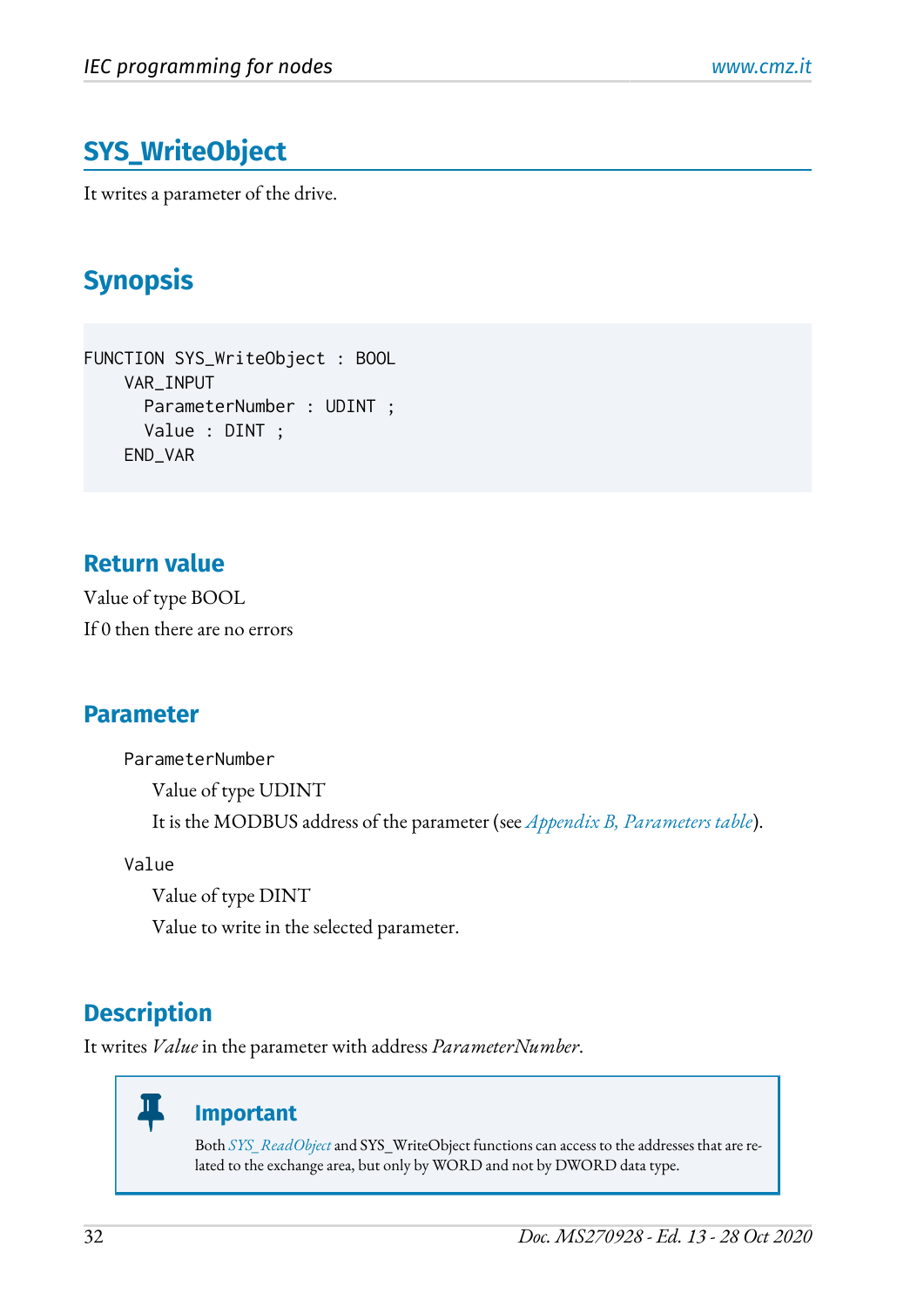# <span id="page-38-0"></span>**SYS\_ReadObject**

It reads a parameter of the drive.

# **Synopsis**

FUNCTION SYS\_ReadObject : DINT VAR\_INPUT ParameterNumber : UDINT ; END\_VAR

## **Return value**

Value of type DINT it reads the value of a specific parameter.

## **Parameter**

ParameterNumber Value of type UDINT It is the MODBUS address of the parameter (see *[Appendix B, Parameters table](#page-162-0)*).

# **Description**

It reads the parameter which address is ParameterNumber.

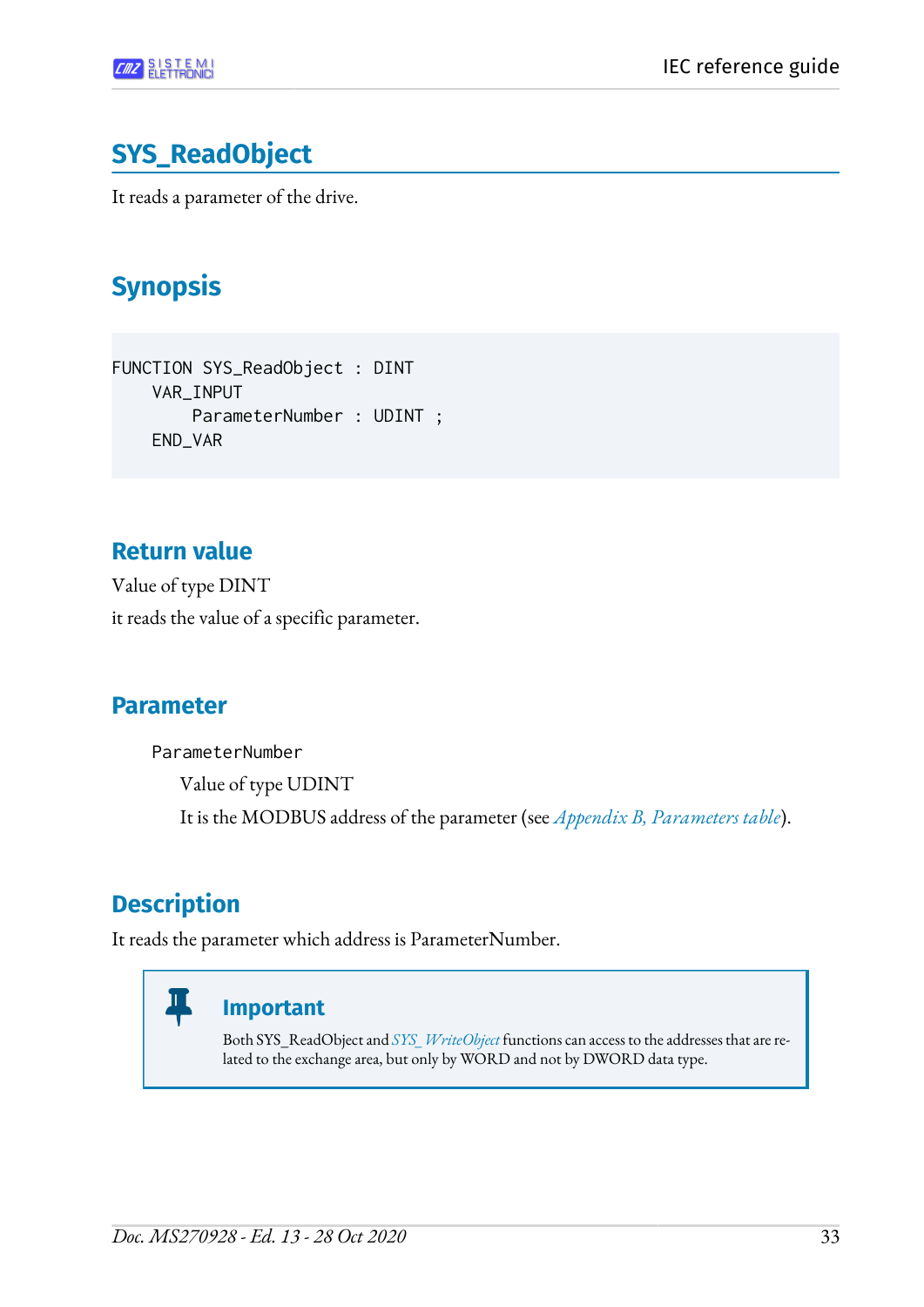## **SYS\_Restart**

It permits to restart the application.

# **Synopsis**

```
FUNCTION SYS_Restart : BOOL 
    VAR_INPUT
       Type : INT ;
    END_VAR
```
### **Return value**

Value of type BOOL If 0 then there are no errors

### **Parameter**

Type

Value of type DINT

Type of restart:

- 0 : the program restarts with the execution of PROGRAM resetp;
- 1 : the program restarts with the execution of PROGRAM resett;
- $\bullet$  2 : it simulates a switch off-switch on of the drive. The restart will be applied 10 seconds after the execution of the command. In these 10 seconds the PLC remains on STOP state.

# **Note**

With IBD, before to execute SYS Restart(2) it is necessary to put the drive in the safety conditions. See the manual of the IBD for further details.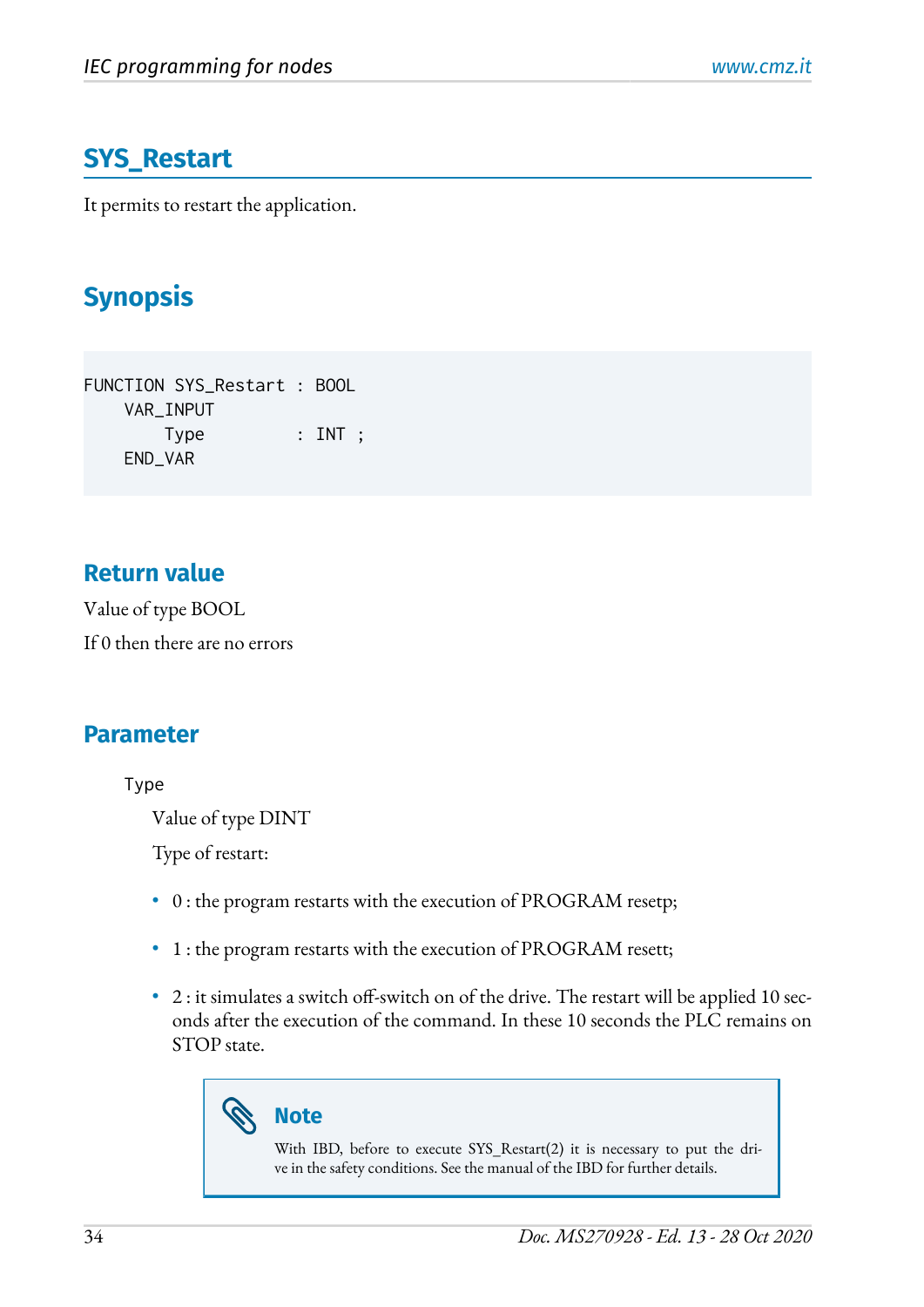

## **Description**

It permits to restart the application. It is usually used into PROGRAM EXCEPTION, to avoid the machine blocking due to the program lock when an exception happens.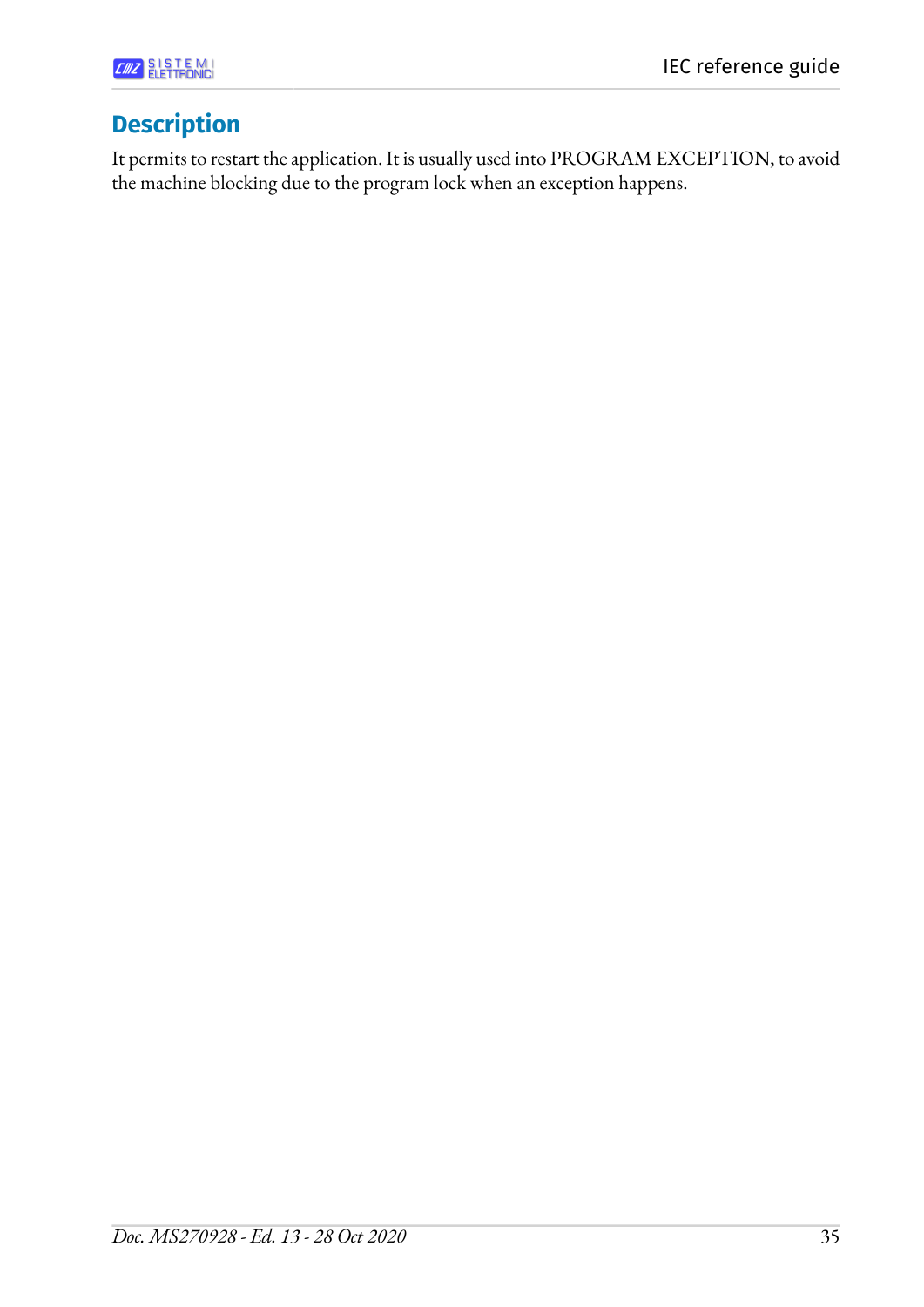# **SYS\_Continue**

It requests to continue the execution of program EXCEPTION.

# **Synopsis**

FUNCTION SYS\_Continue : BOOL

## **Return value**

Value of type BOOL If 0 then there are no errors.

## **Description**

The PROGRAM exception is usually executed only one time, but sometimes when an exception happens, it is necessary to run a safety procedure. For example, to move the axis in a safety position and then switch off the digital outputs: in this case, the PROGRAM exception has to be executed several times. If this function is called, then the PROGRAM exception does not stop its execution but repeat it once again.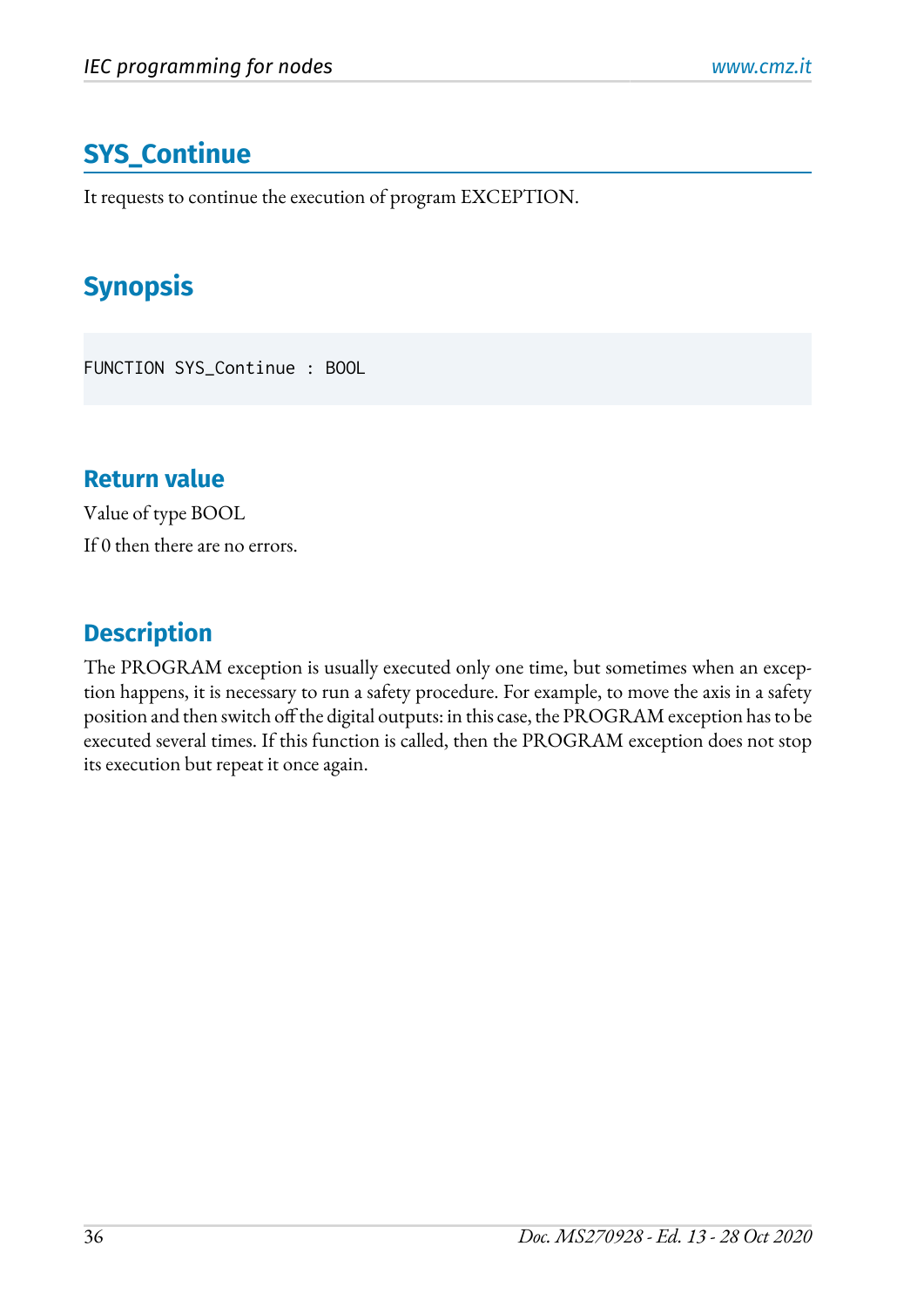# **SYS\_MemoryToEeprom**

It manages the saving and restoring of some %M into the EEPROM.

# **Synopsis**

|  | FUNCTION_BLOCK SYS_MemoryToEeprom<br>: BOOL ;<br>LoadStore : BOOL ;<br>$:$ UINT;<br>$:$ UINT;<br>: BOOL ;<br>: BOOL ;<br>: BOOL :<br>$:$ $DINT:$ |
|--|--------------------------------------------------------------------------------------------------------------------------------------------------|

### **Parameter**

Execute

Value of type BOOL

At the rising edge it starts to copy the memory.

LoadStore

Value of type BOOL

Direction of the copy:

- 0 : load data from EEPROM to %M;
- 1 : store data from %M to EEPROM.

#### Index

Value of type UDINT It is the starting address of the %M to manage.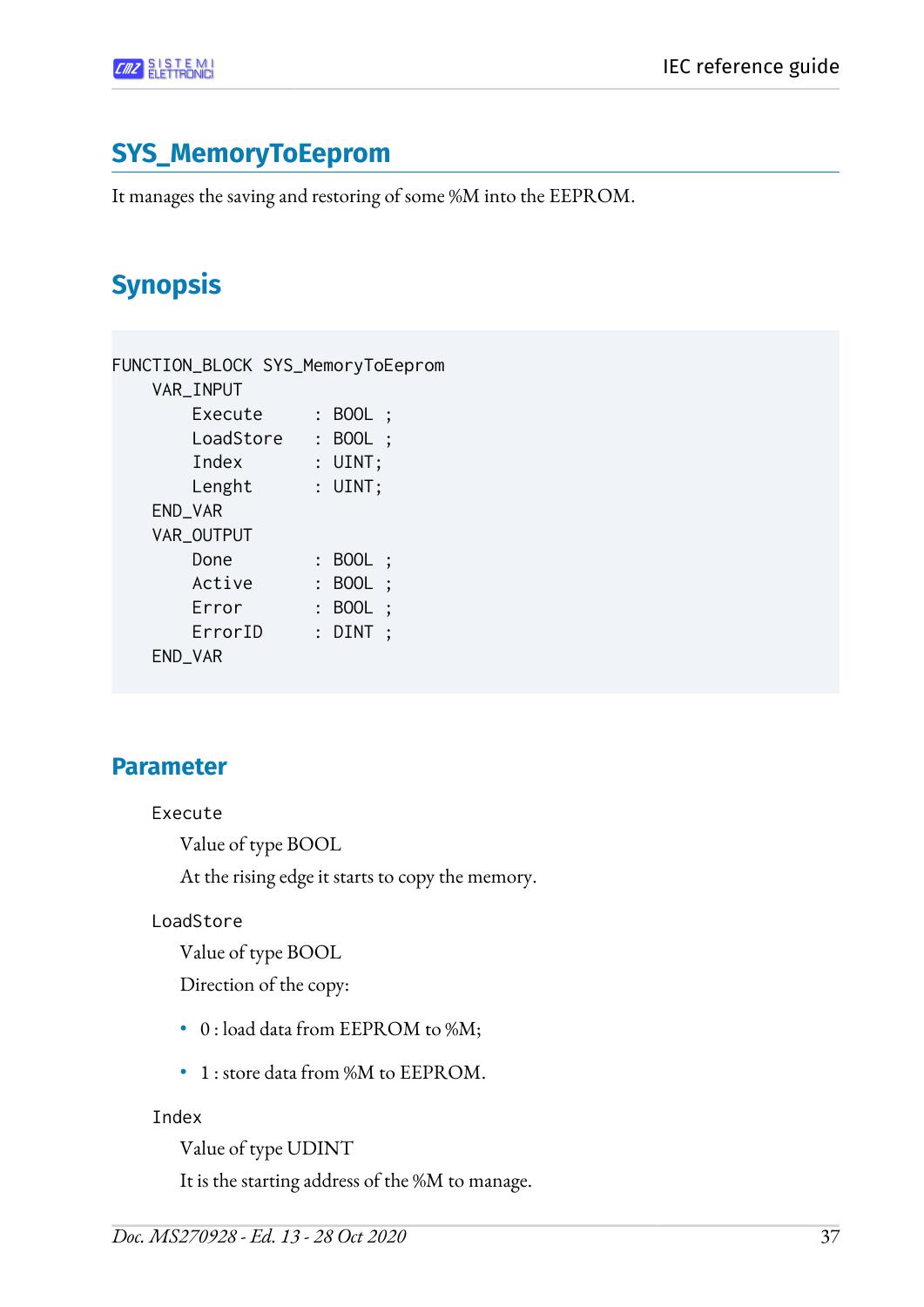#### Lenght

Value of type UINT

It is the length of the area to move.

#### Done

Value of type BOOL

Flag that is set to TRUE when the copy operation is finished.

### Active

Value of type BOOL

Flag that is set to TRUE when the procedure is in progress.

### Error

Value of type BOOL

Flag that is set to TRUE when an error has occurred in the function block.

### ErrorID

Value of type DINT

Error identification code (see *[Table A.1](#page-160-0)*).

## **Description**

The RETAIN area of the drive has few bytes, but sometimes it is important to save into EEP-ROM some variables. This function block permits to save a part of the %M memory area into the EEPROM, and also to restore a part of the %M area with values saved into EEPROM. The part of the managed %M memory area is declared with its start address (Index) and with its Lenght.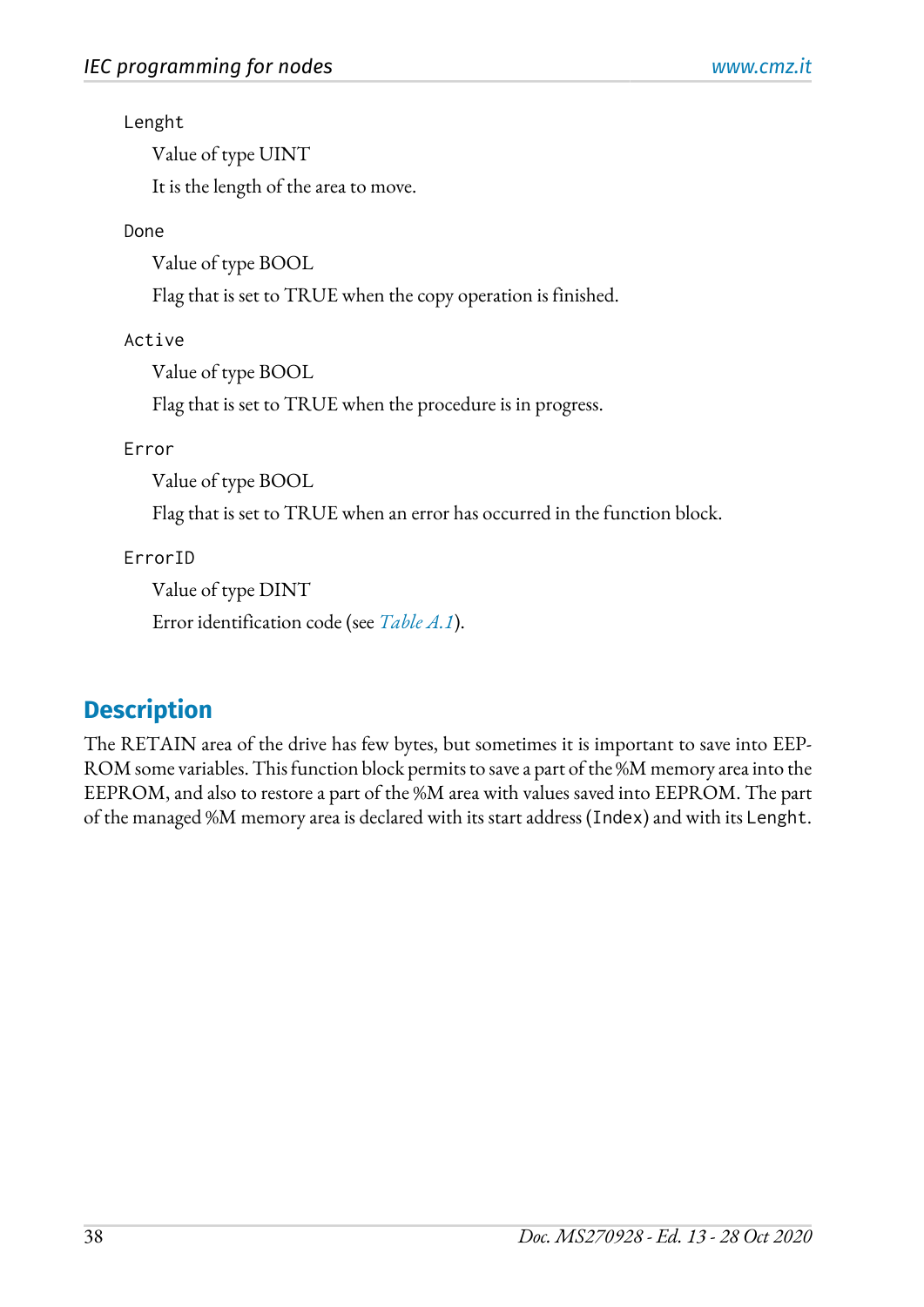# **SYS\_RdIECSafeCondition**

It reads the value of the semaphore *IECSafeCondition*.

# **Synopsis**

FUNCTION SYS\_RdIECSafeCondition : INT VAR\_INPUT Event : DWORD; END\_VAR

## **Return value**

Value of type INT It is the state of the *[IECSafeCondition](#page-16-0)* semaphore (0 = green, 1 = yellow, 2 = red).

## **Parameter**

Event

Value of type DINT It has to be 0. It means 'all events'.

# **Description**

It reads the state of the semaphore *IECSafeCondition*. See the example *[Section 4.5.3, "Example](#page-156-0) of the [management](#page-156-0) of a program safety condition request"*.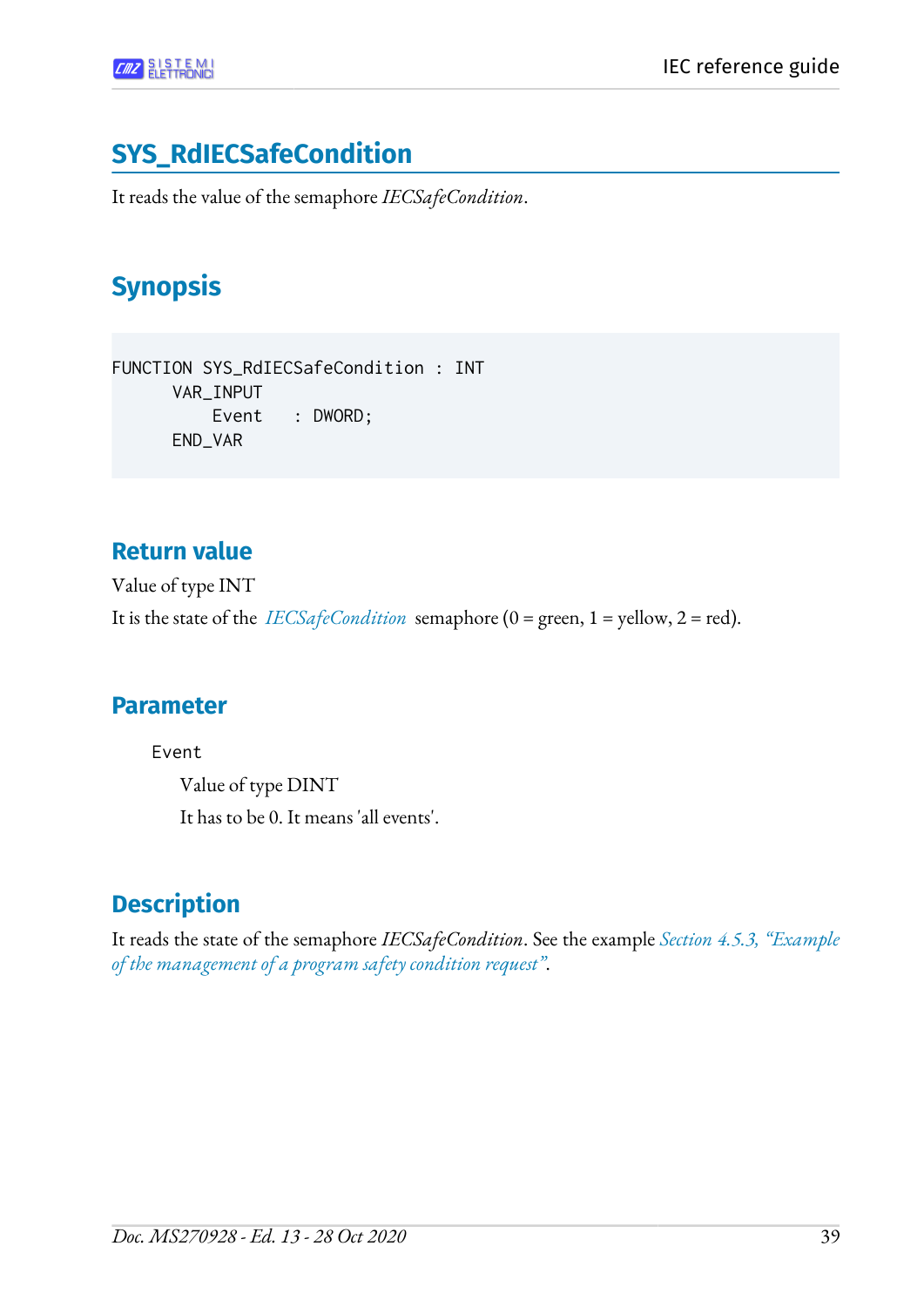# **SYS\_RqsIECSafeCondition**

It returns TRUE when the event is requesting to the program to go in safe condition.

# **Synopsis**

```
FUNCTION SYS_RqsIECSafeCondition : BOOL
       VAR_INPUT
           Event : DWORD; 
       END_VAR
```
## **Return value**

Value of type BOOL

TRUE means that the system manager is requesting to the program to go in its safety condition before to continue the action referred to the event.

## **Parameter**

Event

Value of type DINT

It is the reference number of the event that is making the request.

## **Description**

It informs when the system manager is requesting to the program to go in its safety condition before to continue the action referred to the event. It is useful when the *[IECSafeCondition](#page-16-0)* is "yellow" (see *[SYS\\_WrIECSafeCondition](#page-46-0)*).

In this situation when the function SYS\_RqsIECSafeCondition returns TRUE, the program can execute all the operations to put the application in a well defined condition and then it switches the semaphore to "green". After that, the safety condition for the IEC program is reached and the system manager can continue the execution of the action referred to the event.

See the example *Section 4.5.3, "Example of the management of a program safety condition request"*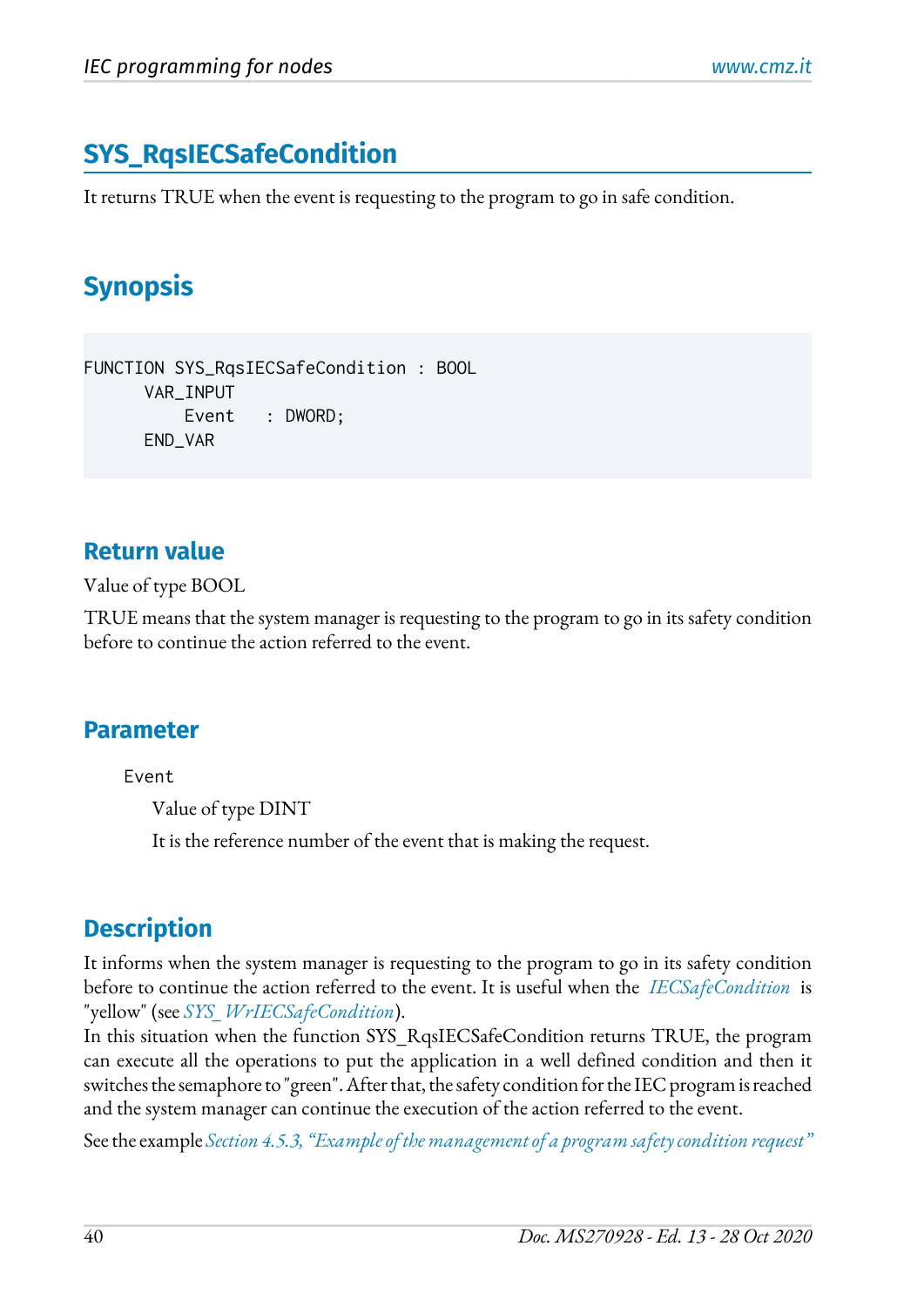# <span id="page-46-0"></span>**SYS\_WrIECSafeCondition**

It writes the internal semaphore *IECSafeCondition*.

# **Synopsis**

```
FUNCTION SYS_WrIECSafeCondition : DINT
     VAR_INPUT
         Event : DWORD;
        State : INT;
     END_VAR
```
## **Return value**

Value of type DINT If 0 then there are no errors

## **Parameter**

Event

Value of type DINT

It has to be 0. It means all events.

State

Value of type INT

It is the value to write in *[IECSafeCondition](#page-16-0)* semaphore:

- [0] this value switches the semaphore to "green" state, therefore the execution of the event is allowed;
- [1] this value switches the semaphore to "yellow" state. When the system manager requests to put the program in safety condition, this condition suspends the execution of the event until the program sets the semaphore to "green" (State =  $0$ ).
- [2] this value switches the semaphore to "red" state, therefore the execution of the event is aborted.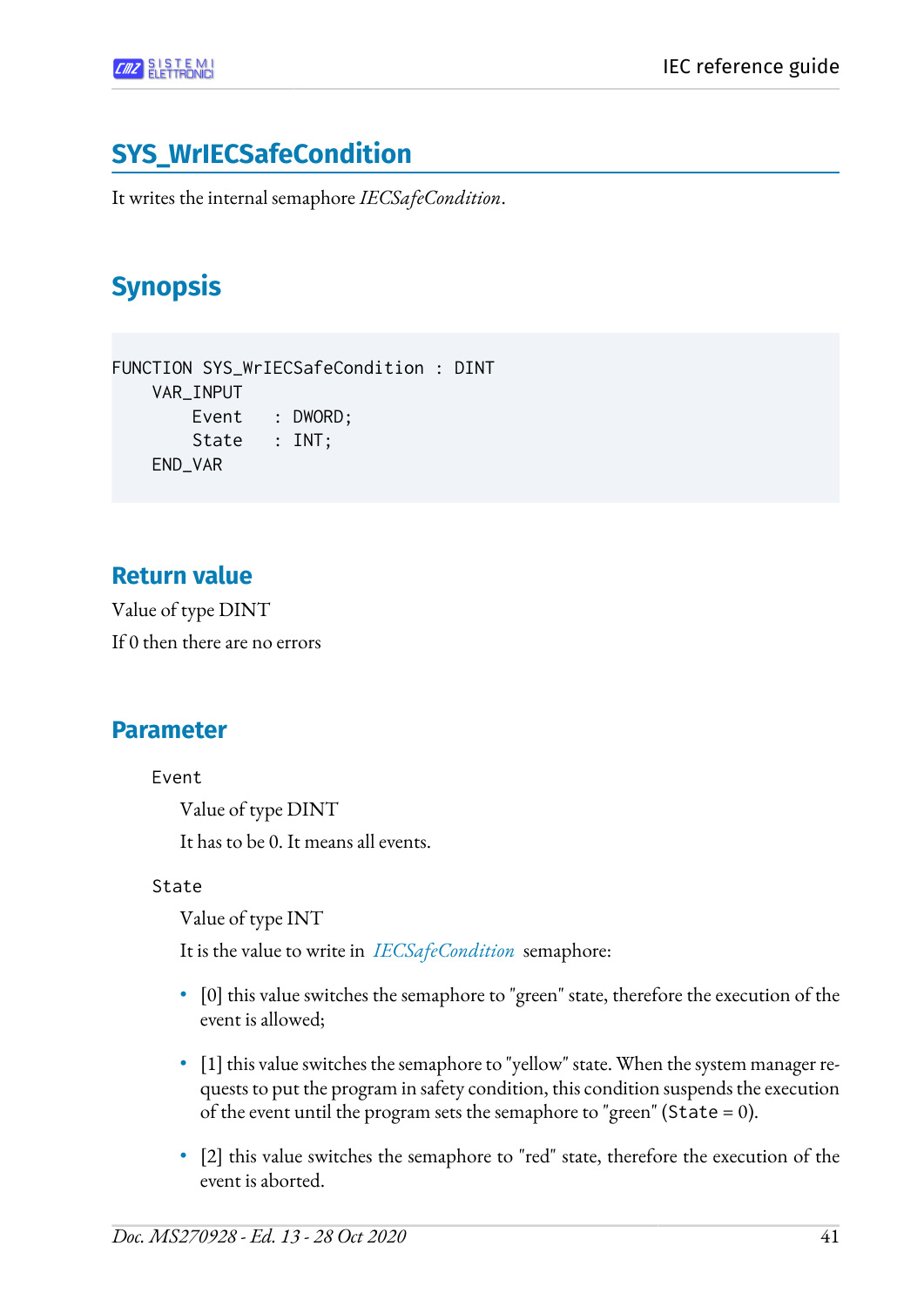## **Description**

It writes the state of the internal semaphore *IECSafeCondition*. When the State is [1], the IEC program wants to suspend the execution of the event that has requested the safety condition.

See the example *Section 4.5.3, "Example of the management of a program safety condition request"* 

# **4.2. Axes management (MC\_)**

This paragraph includes all the informations that are necessary to manage an axis in an IEC program.

# **4.2.1. Axis status**

The axis can be in one of the following status:

- **INITIALIZATION** : when the axis is in this status, the program is initializing its variables;
- <span id="page-47-2"></span>• **STANDSTILL** : the axis keeps its command position;
- <span id="page-47-0"></span>• **ERRORSTOP** : the axis has had an error;
- **STOPPING** : the axis is executing a stop ramp (see *[MC\\_Stop](#page-71-0)*);
- <span id="page-47-1"></span>• **EMERGENCY STOPPING** : the axis is executing an emergency stop ramp (see *[MC\\_EmergencyStop](#page-54-0)*);
- <span id="page-47-4"></span>• **DISCRETE MOTION** : the axis is executing a discrete movement. These movements finish automatically and without the execution of others motion function blocks and then the state automatically returns STANDSTILL.
- <span id="page-47-5"></span>• **CONTINUOUS MOTION** : the axis is executing a continuous movement. These movements are "endless" (e.g. a velocity command) and are interrupted when another motion function block is executed, or if there is an error. The axis state never passes directly from CONTINUOUS MOTION to STANDSTILL.
- <span id="page-47-3"></span>• **HOMING** : the axis is executing an homing procedure (see *[MC\\_Home](#page-61-0)*).

The function block *[MC\\_ReadStatus](#page-82-0)* returns the status of the axis.

The state diagram describes which motion function blocks or events may change the status of the axis.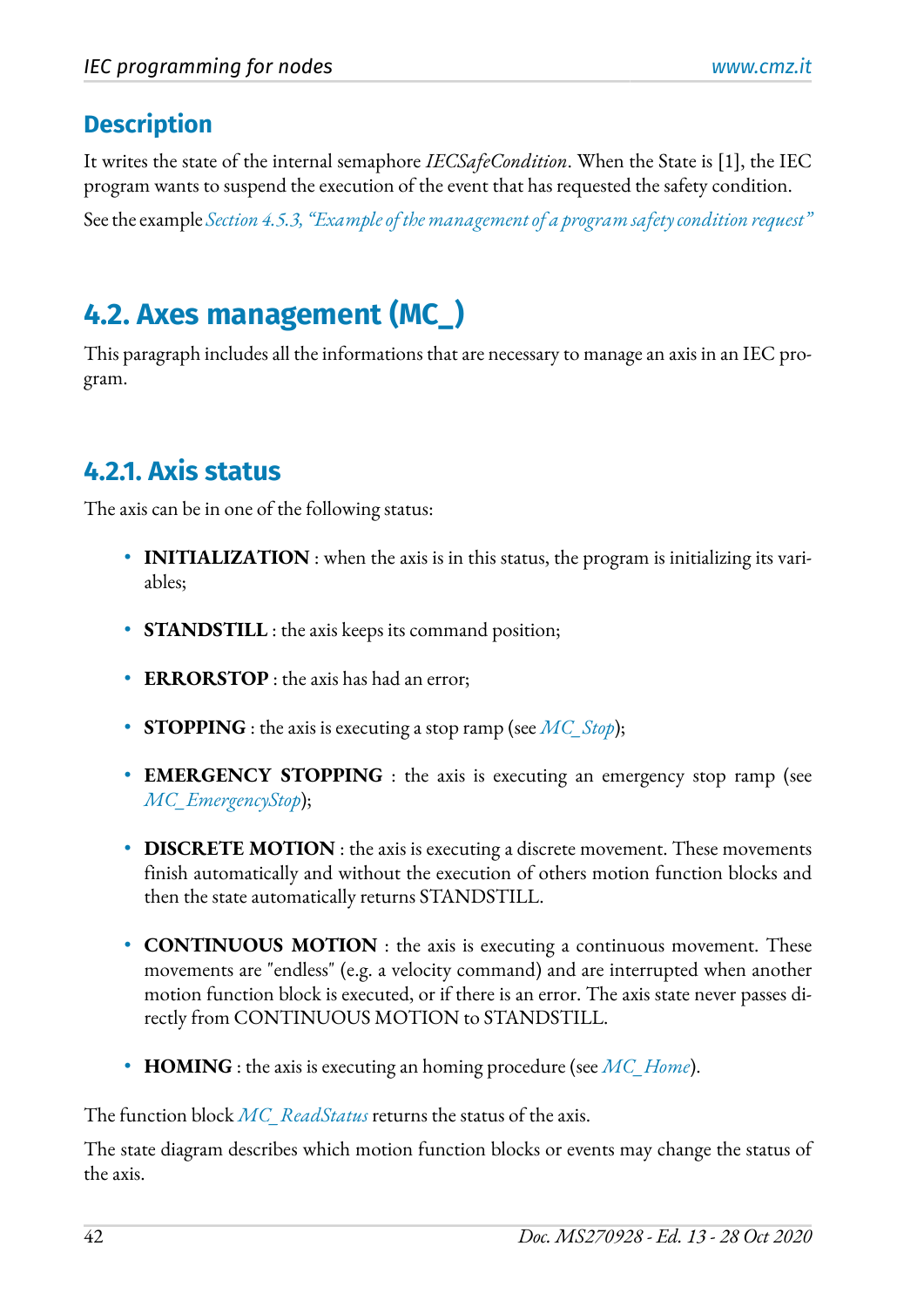



**Figure 4.1. Axis status diagram**

When the axes program starts the axis is always in INITIALIZATION status.

When the drive is "ReadyToSwitchOn" (see *[Section 4.2.2.1, "How digital inputs and outputs](#page-49-0) [manage](#page-49-0) the drive"*) the axis status automatically becomes STANDSTILL.

When the axis has an error, its status becomes ERRORSTOP and the behavior of the motor depends on the drive management.

# **Note** • when the motor arrives to an hardware or software limit switch, the movement is stopped; • for all the other alarms, the drive switches off the torque of the motor.

When a motion function block is launched, then the axis changes its status according to the following relations:

- with *[MC\\_Home](#page-61-0)* the status becomes HOMING;
- with *[MC\\_MoveAbsolute](#page-65-0)* the status becomes DISCRETE MOTION;
- with *[MC\\_MoveVelocity](#page-69-0)* or **MC\_Gear** the status becomes CONTINUOUS MOTION;
- with *[MC\\_Stop](#page-71-0)* the status becomes STOPPING;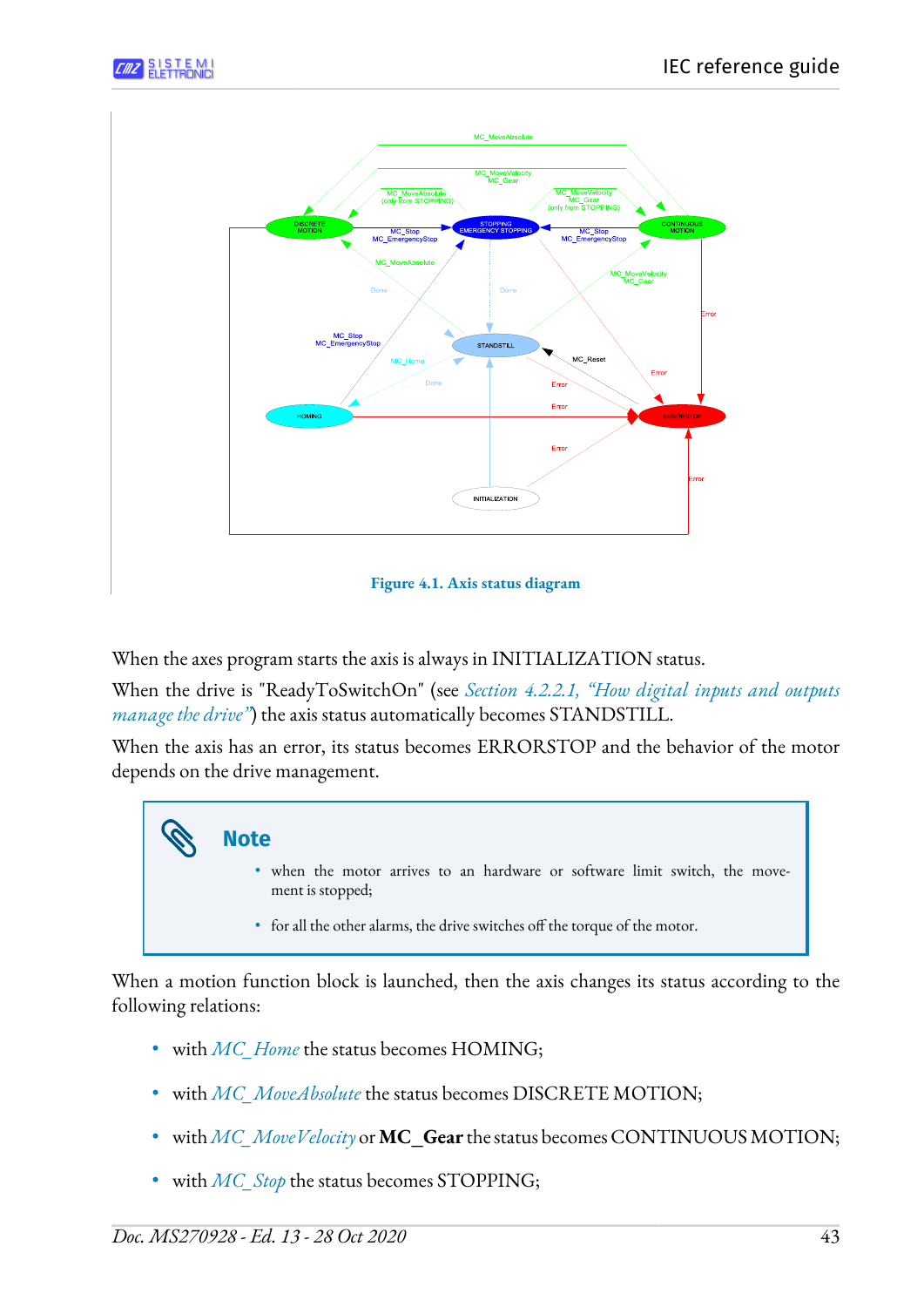• with *[MC\\_EmergencyStop](#page-54-0)* the status becomes EMERGENCY STOPPING.

## **4.2.2. Drive status**

The drive status is described by the ReadyToSwitchOn, Run, Fault digital outputs (see *[Sec](#page-49-0)[tion 4.2.2.1, "How](#page-49-0) digital inputs and outputs manage the drive"*). It can be read by *[MC\\_Read-](#page-79-0)[DriveStatus](#page-79-0)*.

## <span id="page-49-0"></span>**4.2.2.1. How digital inputs and outputs manage the drive**



**Figure 4.2. Interface between controller and drive**

Digital Inputs:

- ReadyToSwitchOn : it is TRUE when the drive is ready to work.
- Run : it is TRUE when the drive is switched on (the power stage of the drive is switched on).
- Fault : it is TRUE when the drive has an alarm. When it is TRUE the digital inputs ReadyToSwitchOn and Run are FALSE.

Digital Outputs:

- SwitchOn : when it becomes TRUE, the controller commands the drive to switch on the power stage;
- Reset : on the rising edge, the axes program tries to recover the drive from a Fault situation;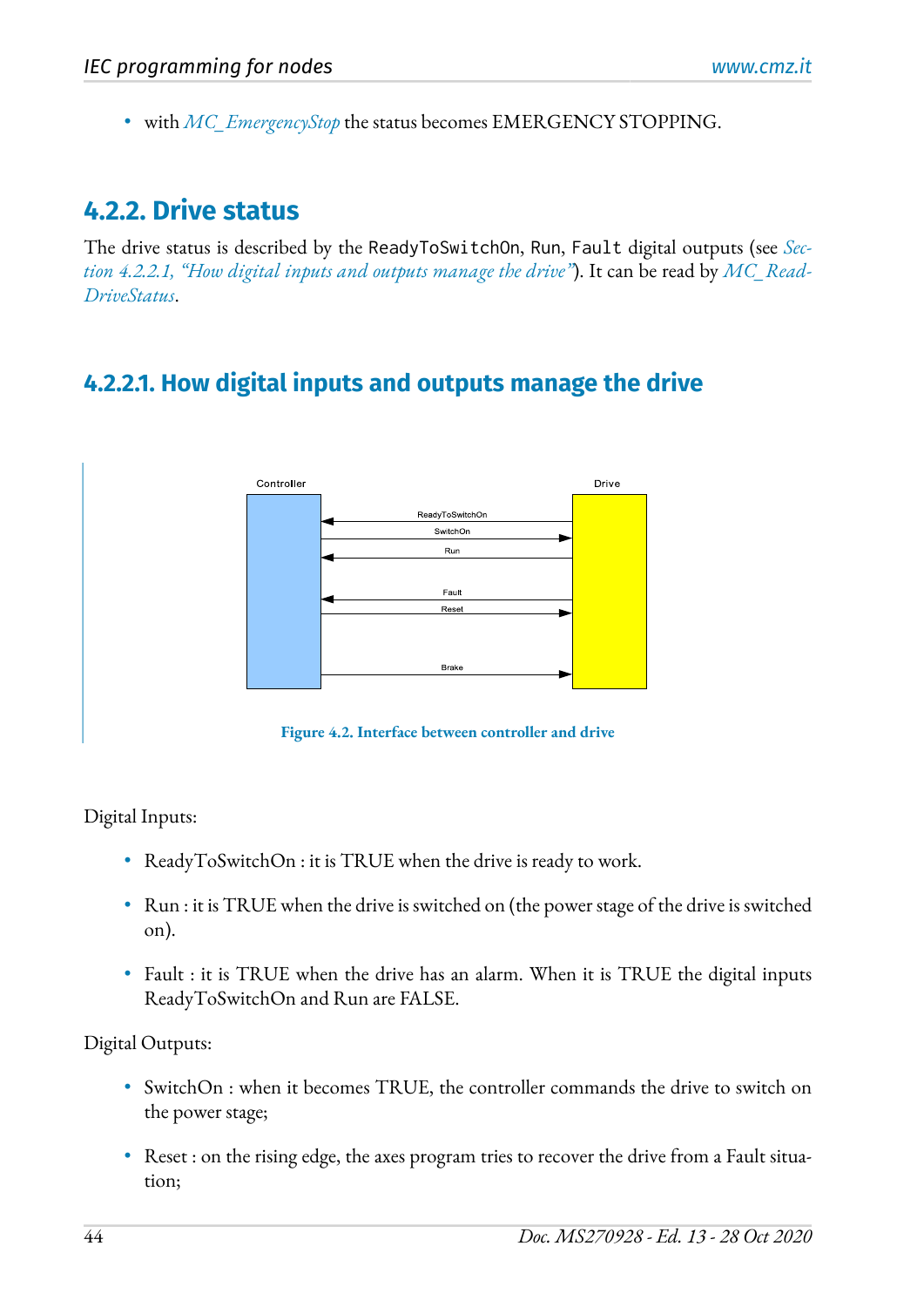• Brake : when it is TRUE, the motor can freely run, when it is FALSE the brake is on, therefore the motor is blocked. The brake control can be automatically managed from the axes program or be driven in manual mode.

In the following diagram there is the description of the SwitchOn timing procedure with automatic Brake control:



The next diagram describes the drive behavior when there is an alarm. The Fault signal becomes TRUE and immediately the Brake, Run and ReadyToSwitchOn I/Os are set to FALSE.

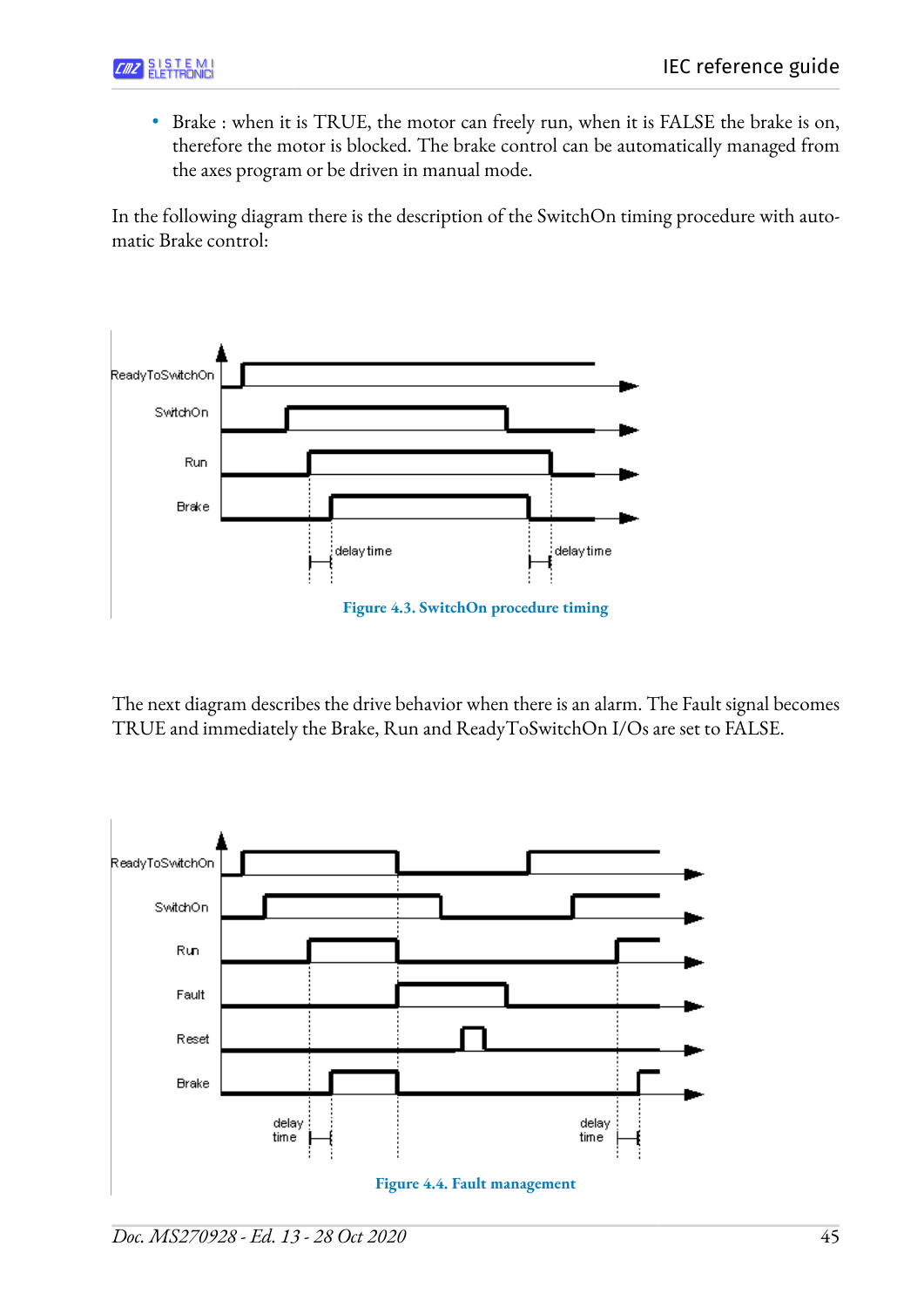Ш **Important** For SD series there is not the brake management.

# **4.2.3. Axis functionalities**

This section describes some axis functionalities.

## **4.2.3.1. SW limits management**

There are a positive and a negative SW limit:

- when the axis exceeds the positive limit with a positive velocity, then the axis switches to the *[ERRORSTOP](#page-47-0)* state with **Axis is arrived at a SW limit switch** error code;
- when the axis exceeds the negative limit with a negative velocity, then the axis switches to *[ERRORSTOP](#page-47-0)* state with **Axis is arrived at a SW limit switch** error code.

To use a SW limit it is necessary:

- 1. to configure the position limit (in the SYS\_WriteObject the needed parameters numbers are: 4327, 4329);
- 2. to activate the position limit management (for the SYS\_WriteObject the needed parameter number is 4326).

## **4.2.3.2. HW limits management**

There are a positive and a negative HW limit:

- when the axis exceeds the positive limit with a positive velocity then the axis switches to *[ERRORSTOP](#page-47-0)* state with **Axis is arrived at a limit switch** error code;
- when the axis exceeds the negative limit with a negative velocity then the axis switches to *[ERRORSTOP](#page-47-0)* state with **Axis is arrived at a limit switch** error code.

To use a HW limit is necessary to configure which inputs are the positive and negative limits.

## **4.2.3.3. Emergency ramp**

This ramp is executed when the motor arrives to an hardware or limit switch. It is configured with the parameter number 4343.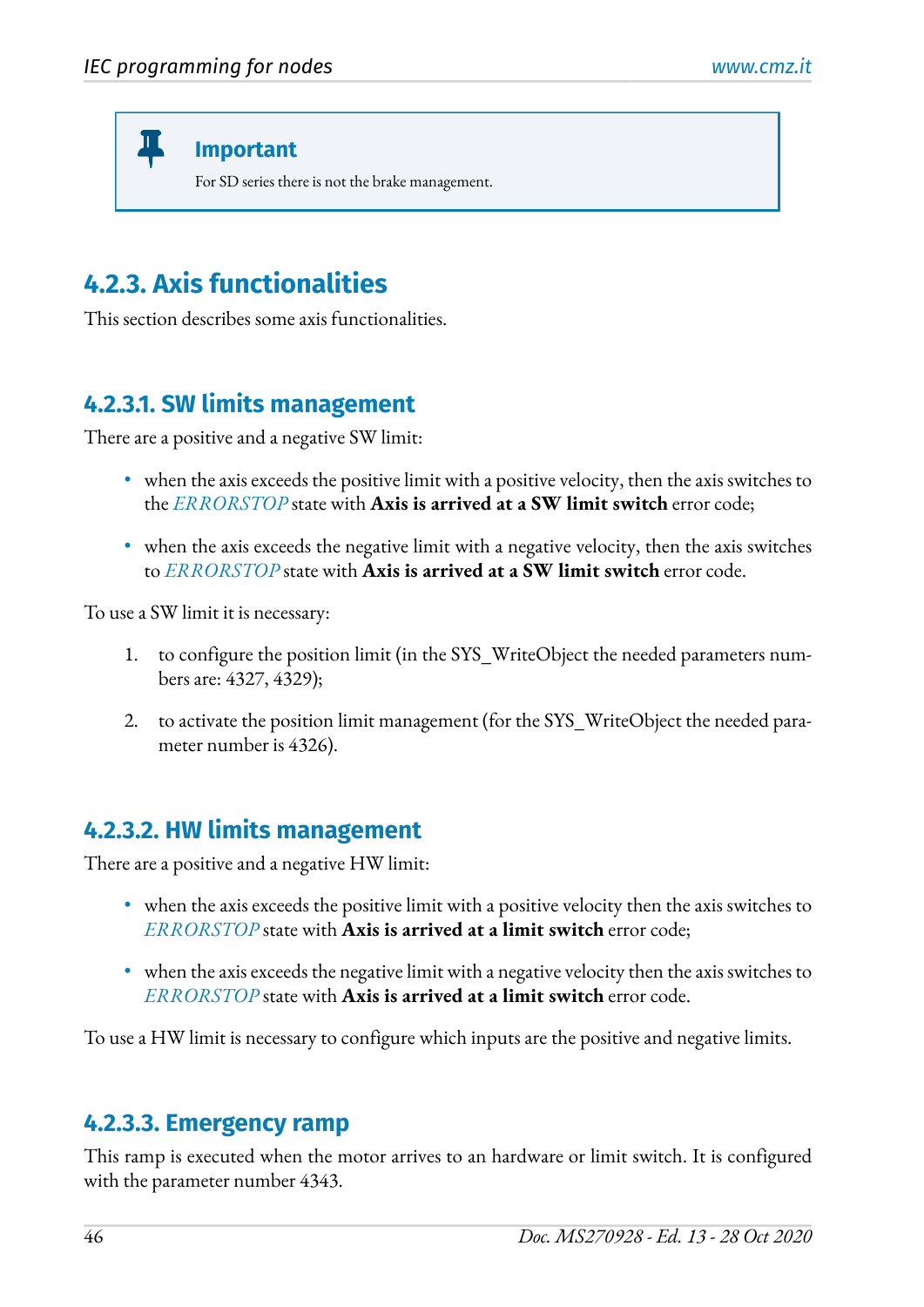## **4.2.4. Data Type : AXIS\_REF**

The data type AXIS\_REF represents the axis in an IEC program.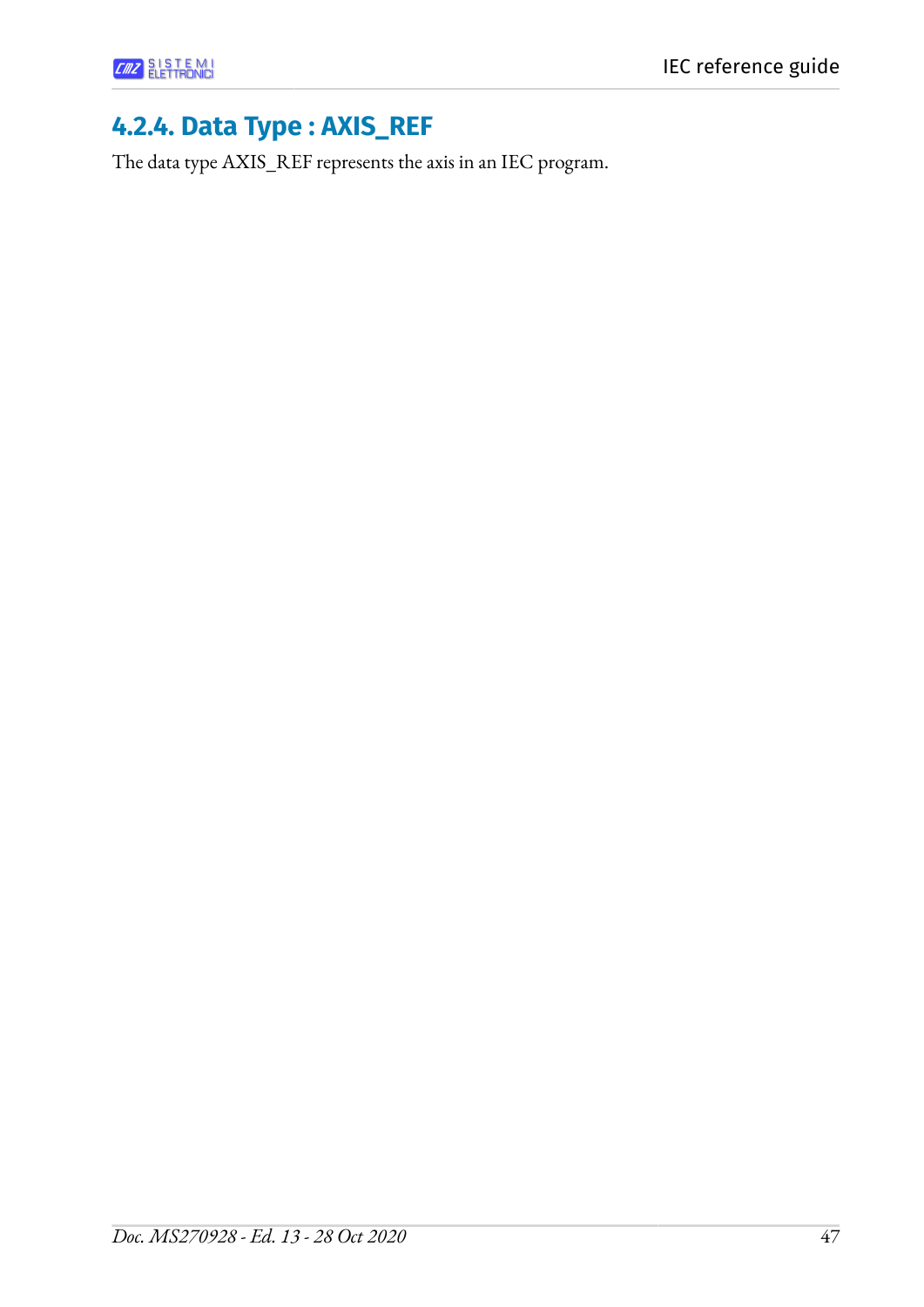### **AXIS\_REF**

It is the axis reference.

# **Synopsis**

```
TYPE
  AXIS_REF : STRUCT
   num : <type>INT</type>;
  END_STRUCT;
END_TYPE
```
### **Elements**

num

Value of type INT

It is an internal number. In a project each axis has an identification number, different from the other axes.

## **Description**

This Data Type is the axis reference. It is used to declare an axis in the project. It is important to initialize the struct with Num = MC\_REF\_AXIS\_MAIN.

## **4.2.5. Function blocks list**

The function blocks can be divided in two groups: motion and administrative (not driving motion).

## **4.2.5.1. Motion funtion blocks**

This paragraph describes the function blocks dedicated to movement actions.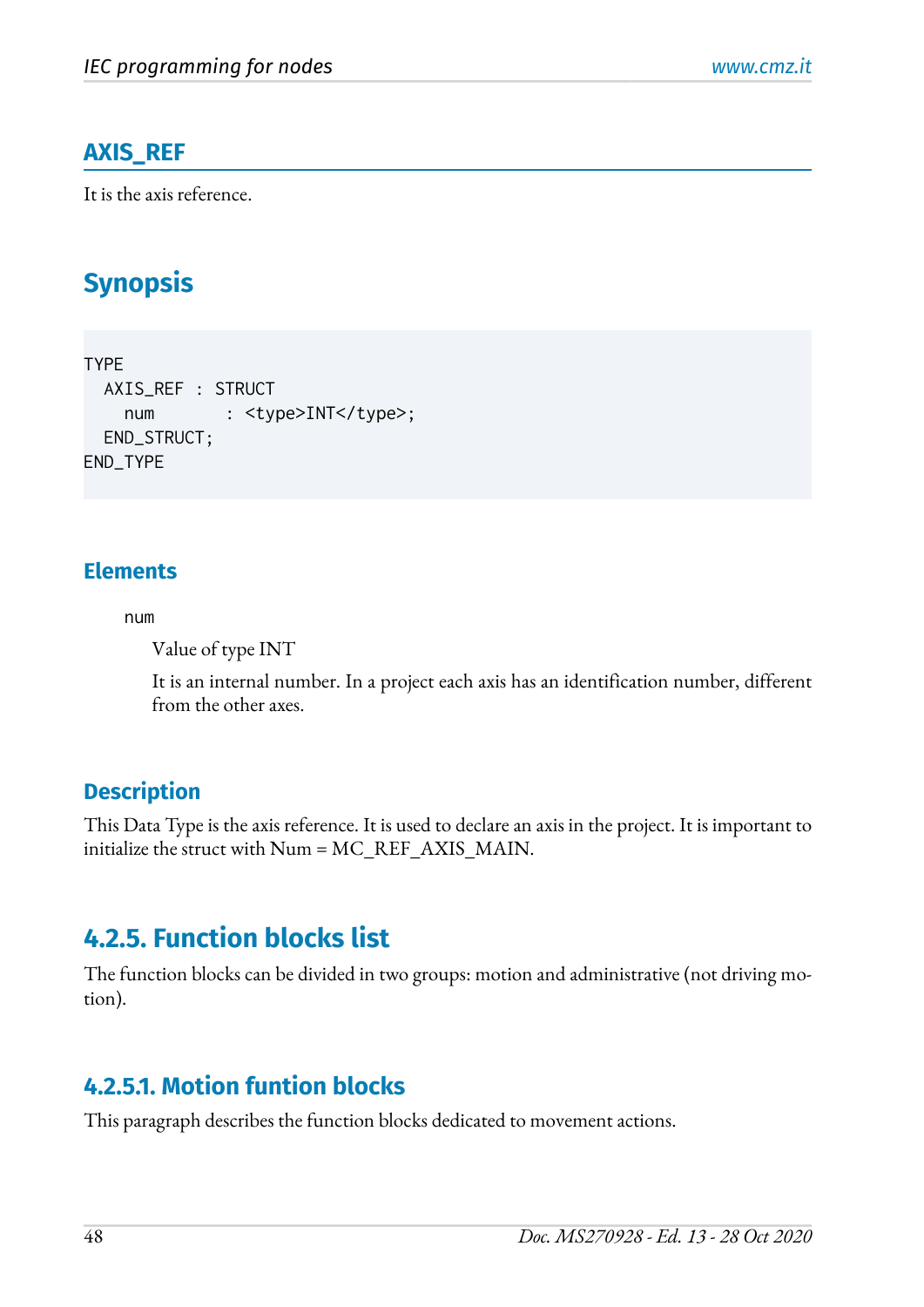### <span id="page-54-0"></span>**MC\_EmergencyStop**

It commands an emergency ramp stop. It is a non-controlled stop.

# **Synopsis**

| FUNCTION_BLOCK MC_EmergencyStop |                           |
|---------------------------------|---------------------------|
| VAR_IN_OUT                      |                           |
| Axis                            | : <type>AXIS_REF</type> ; |
| END_VAR                         |                           |
| VAR_INPUT                       |                           |
| Execute                         | : <type>BOOL</type> ;     |
| Deceleration                    | : <type>DINT</type> ;     |
| Jerk                            | : <type>DINT</type> ;     |
| END_VAR                         |                           |
| VAR_OUTPUT                      |                           |
| Done                            | : <type>BOOL</type> ;     |
| CommandAborted                  | : <type>BOOL</type> ;     |
| Error                           | : <type>BOOL</type> ;     |
| ErrorID                         | : <type>DINT</type> ;     |
| END_VAR                         |                           |

### **Parameter**

```
Axis
```
Value of type AXIS\_REF

Axis reference

#### Execute

Value of type BOOL

At the rising edge the axis starts to move

Deceleration

Value of type DINT

Value of deceleration [axis unit per second]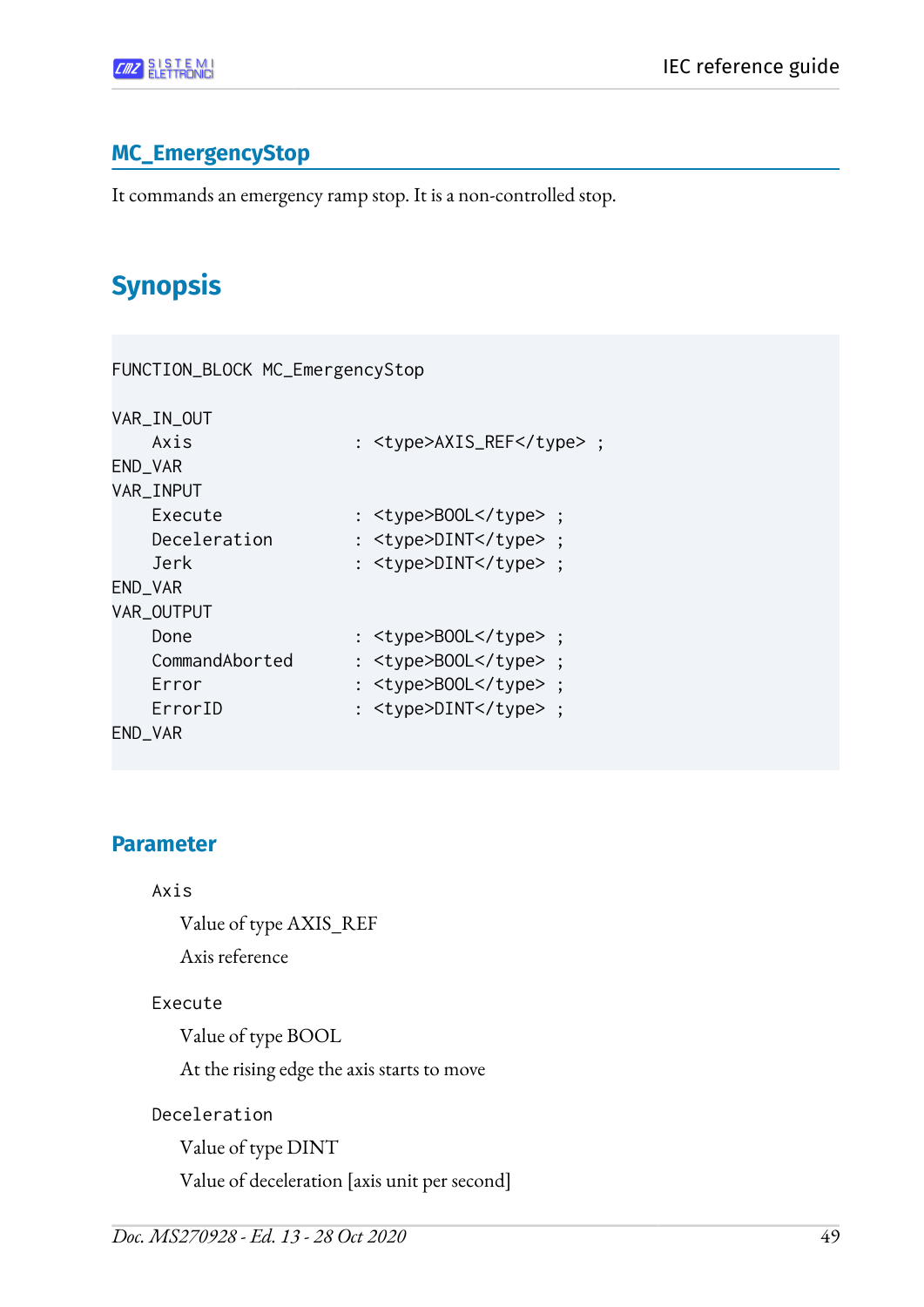Jerk

Value of type DINT It must be 100.

Done

Value of type BOOL

Zero velocity is reached.

CommandAborted

Value of type BOOL

Flag that is set to TRUE if the command is aborted by another motion command.

Error

Value of type BOOL

Flag that is set to TRUE when an error has occurred in the function block

ErrorID

Value of type DINT

Error identification code (see *[Table A.1](#page-160-0)*)

## **Description**

This function block commands an uncontrolled motion stop and transfers the axis to the *[EMERGENCYSTOPPING](#page-47-1)* status. The program stops the axis in open loop mode. It aborts any motion function block execution in progress. With the Done output set, the state is transferred to *[STANDSTILL](#page-47-2)*. While the axis is in state *[EMERGENCYSTOPPING](#page-47-1)* status, no other FB can perform any motion on the same axis. If the *[MC\\_Stop](#page-71-0)* is launched and the axis is already in *[STANDSTILL](#page-47-2)*, then the Done output is immediately set to TRUE.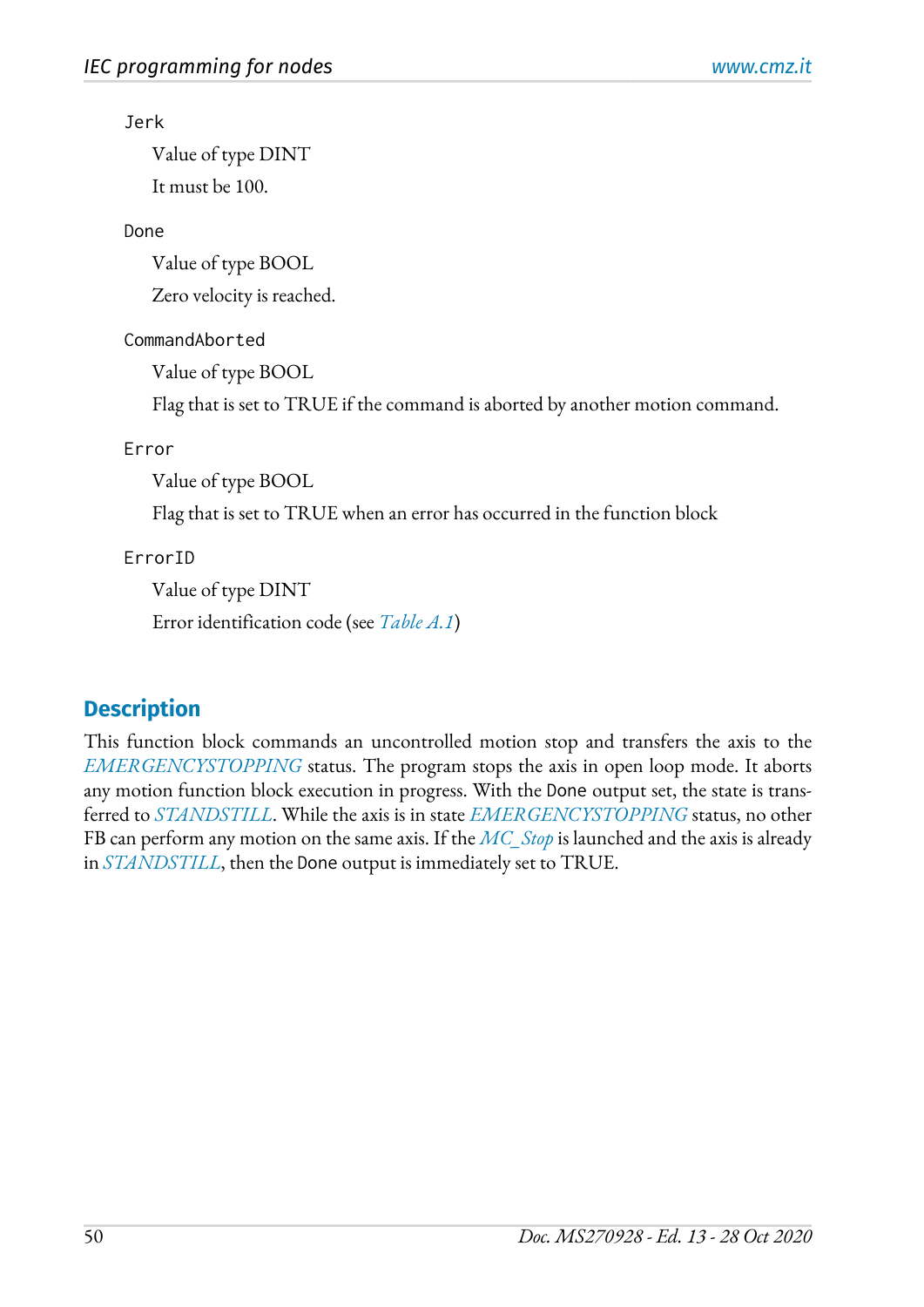### **MC\_Gear**

It manages a gear movement between an encoder and the axis.

# **Synopsis**

| FUNCTION_BLOCK MC_Gear              |                |              |  |
|-------------------------------------|----------------|--------------|--|
| VAR_IN_OUT                          |                |              |  |
| Master                              |                | : Enc_Ref;   |  |
| Slave                               |                | : AXIS_REF;  |  |
| END_VAR                             |                |              |  |
| VAR_INPUT                           |                |              |  |
| StartGear                           | $\ddot{\cdot}$ | BOOL ;       |  |
| Execute                             |                | BOOL ;       |  |
| Mode                                |                | : WORD;      |  |
| RatioInNumerator : DINT ;           |                |              |  |
| RatioInDenominator : DINT := 1000;  |                |              |  |
| RatioEndNumerator : DINT ;          |                |              |  |
| RatioEndDenominator : DINT := 1000; |                |              |  |
| MasterSpace                         |                | $:$ $DINT$ ; |  |
| InpStart                            |                | : BOOL ;     |  |
| MasterStart                         |                | $:$ $DINT$ ; |  |
| END_VAR                             |                |              |  |
| VAR_OUTPUT                          |                |              |  |
| InGear                              |                | : BOOL ;     |  |
| Active                              | $\ddot{\cdot}$ | BOOL ;       |  |
| CommandAborted                      | $\ddot{\cdot}$ | BOOL ;       |  |
| Error                               |                | BOOL ;       |  |
| ErrorID                             | $\ddot{\cdot}$ | DINT ;       |  |
| State                               | $\ddot{\cdot}$ | INT:         |  |
| SlaveStart                          | $\ddot{\cdot}$ | DINT ;       |  |
| END_VAR                             |                |              |  |

### **Parameter**

#### Master

Value of type Enc\_Ref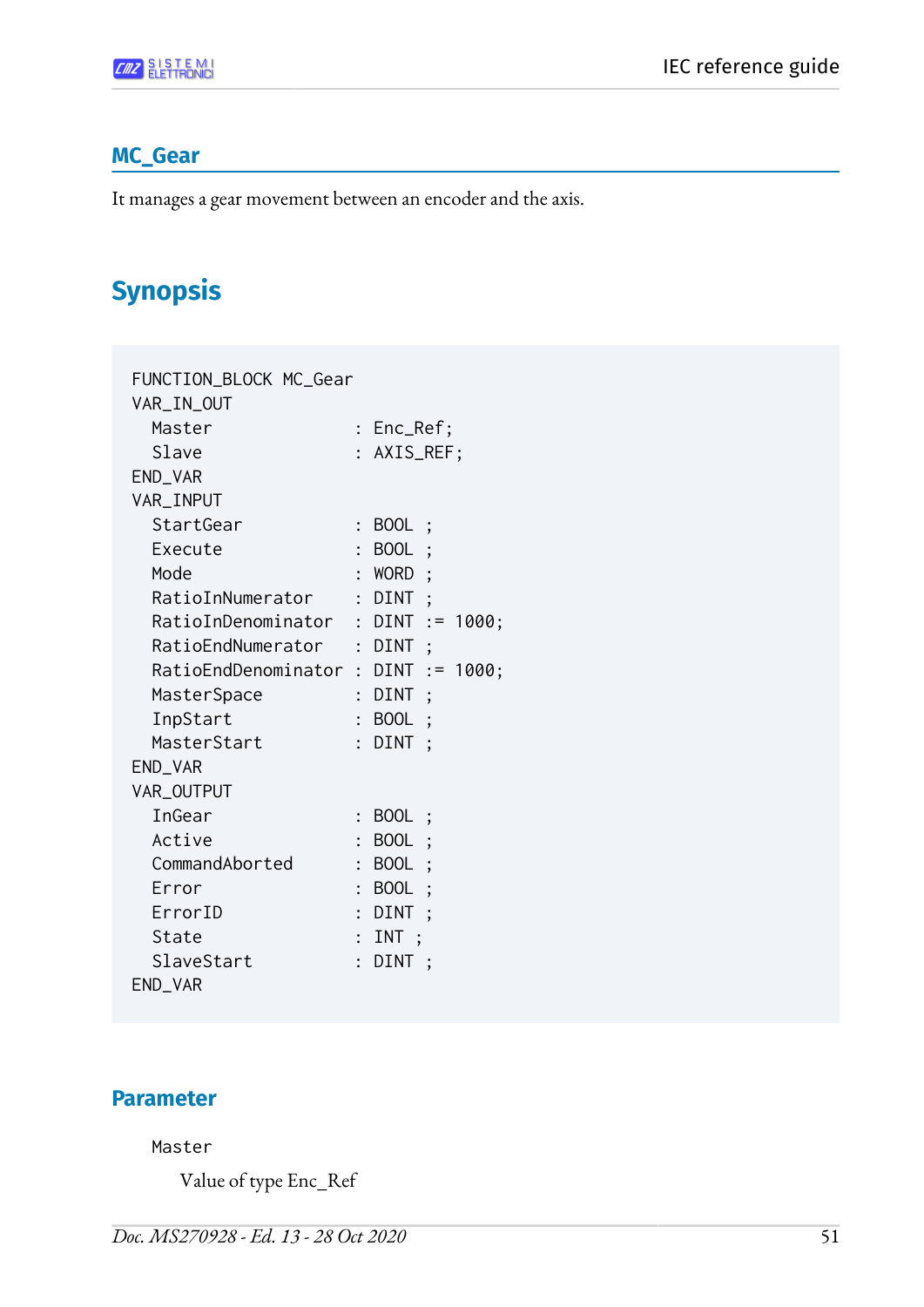Encoder master reference of the gear movement. The Master has to be IO\_RE-F\_ENC\_AUXILIARY (see *[ENC\\_REF](#page-89-0)*). In this way the Master is the auxiliary encoder. In order to use the internal simulated master, the auxiliary master configuration must be changed.

Slave

Value of type AXIS\_REF

Axis slave reference of the gear movement.

#### StartGear

Value of type BOOL

At the rising edge it starts the gear movement between the encoder and the axis. When it is TRUE the status of the outputs of the function block are managed. At the rising edge it executes the action of the Execute input, too.

#### Execute

Value of type BOOL

When the StartGear input is TRUE, at the rising edge it makes active the change of the ratio of the gear movement. The characteristics of the change are defined by the other inputs.

#### Mode

Value of type WORD

It defines the mode of change of the ratio of the gear movement. One of the bits 1, 2, 3, 4 must be set.

- bit 0 : initial gear movement ratio :  $0 =$  actual ratio; 1 = ratio declared with RatioInNumerator/RatioInDenominator;
- bit 1 : if it is 1 than the change of the ratio from initial to end ratio is started at the rising edge of the Execute input;
- bit 2 : if it is 1 than the change of the ratio from initial to end ratio is started at the rising edge of the InpStart input;
- bit 3 : if it is 1 than the change of the ratio from initial to end ratio is started when the master position is greater than the MasterStart input. It is used when the master has a positive velocity;
- bit 4 : if it is 1 than the change of the ratio from initial to end ratio is started when the master position is less than the MasterStart input. It is used when the master has a negative velocity.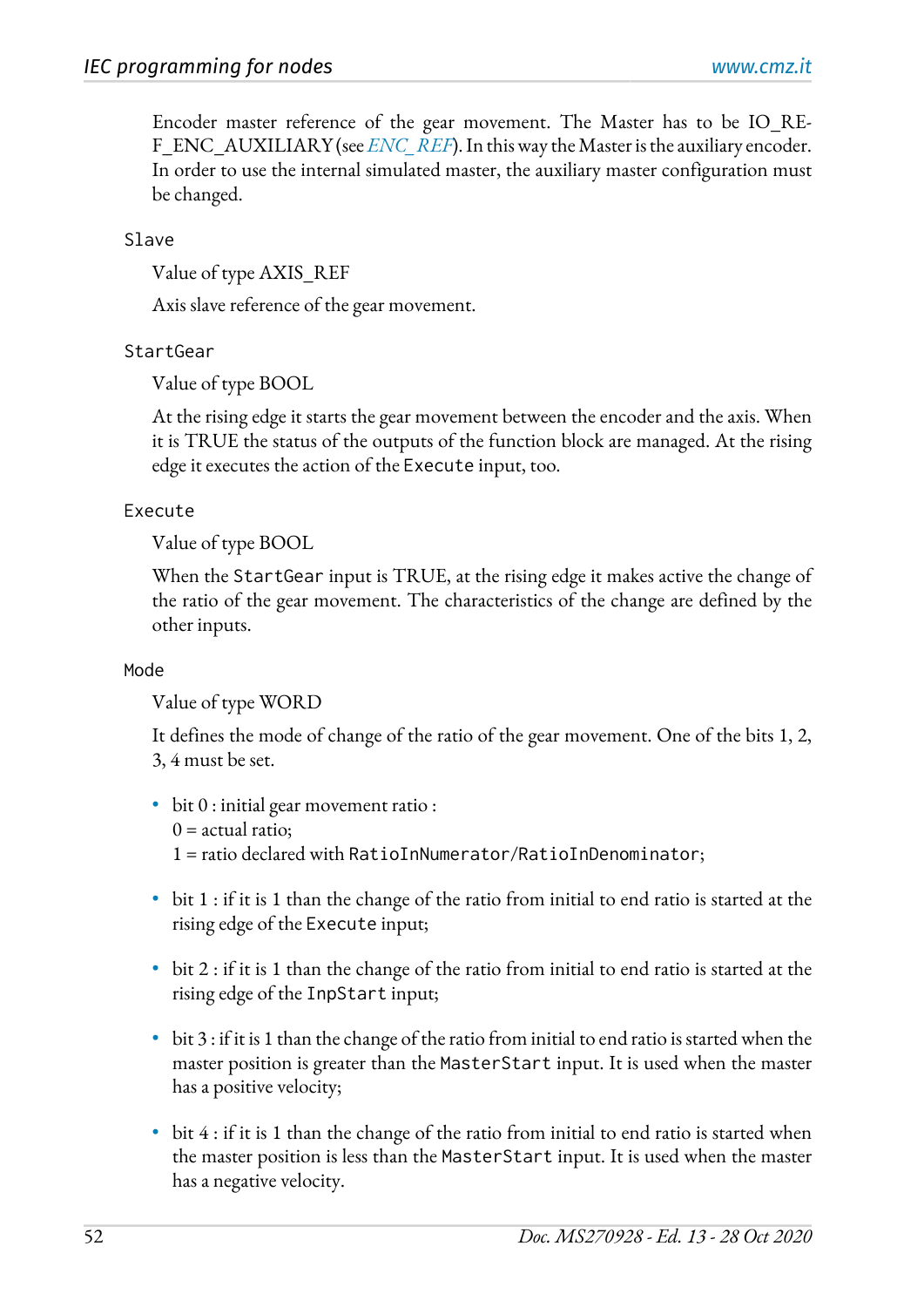#### RatioInNumerator

Value of type DINT

It is the numerator of the initial ratio. The range of the admitted values is  $1 \div 32768$ .

RatioInDenominator

Value of type DINT

It is the denominator of the initial ratio. The range of the admitted values is  $1 \div 32768$ .

RatioEndNumerator

Value of type DINT

It is the numerator of the gear movement ratio at the end of the change. The range of the admitted values is  $1 \div 32768$ .

### RatioEndDenominator

Value of type DINT

It is the denominator of the gear movement ratio at the end of the change. The range of the admitted values is  $1 \div 32768$ .

#### **MasterSpace**

Value of type DINT

It is the master space within the change of the ratio will be done. The minimum value is 1.

### InpStart

Value of type BOOL

When Mode has bit  $2 = 1$ , then the change of the ratio starts at the rising edge of InpStart.

MasterStart

Value of type DINT

When Mode has bit 3 or  $4 = 1$ , this input defines the master position threshold for the change of the ratio.

### InGear

Value of type BOOL

This flag is set to TRUE when the axis is moving in gear movement with ratio equals to RatioEndNumerator/RatioEndDenominator.

#### Active

Value of type BOOL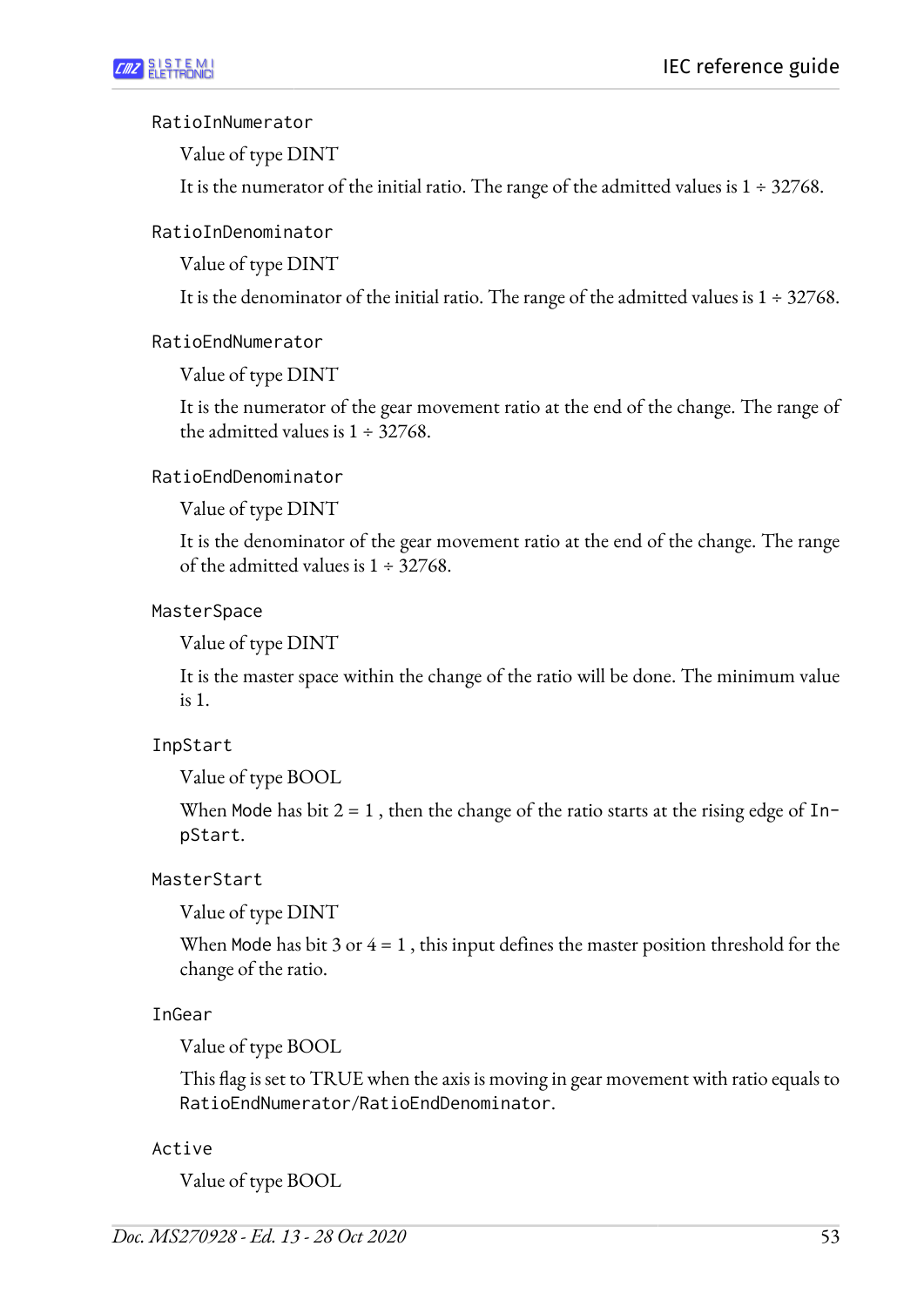The function block is active.

#### CommandAborted

Value of type BOOL

Flag that is set to TRUE if the command is aborted by another motion command.

#### Error

Value of type BOOL

Flag that is set to TRUE when an error has occurred in the function block

#### ErrorID

Value of type DINT Error identification code (see *[Table A.1](#page-160-0)*)

#### State

Value of type INT

State of the procedure for the change of the ratio:

- 0 : not active;
- 1 : it is waiting for the event which triggers the start of the ratio change;
- 2 : the State passes to this number when Mode has bit 3 or  $4 = \text{TRUE}$ . In this state it is waiting that the master position becomes higher (or lower) than MasterStart;
- 3 : it is changing the ratio;
- 4 : the ratio has been changed.

#### SlaveStart

Value of type DINT

The slave position at the beginning of the changing of the gear movement ratio.

### **Description**

This function block manages the gear movement between a master encoder and the axis. It has two functions:

- it activates the gear movement;
- while the axis is moving in gear mode, with this function block it is possible to change the gear ratio between the master and the slave movement. There are several modes to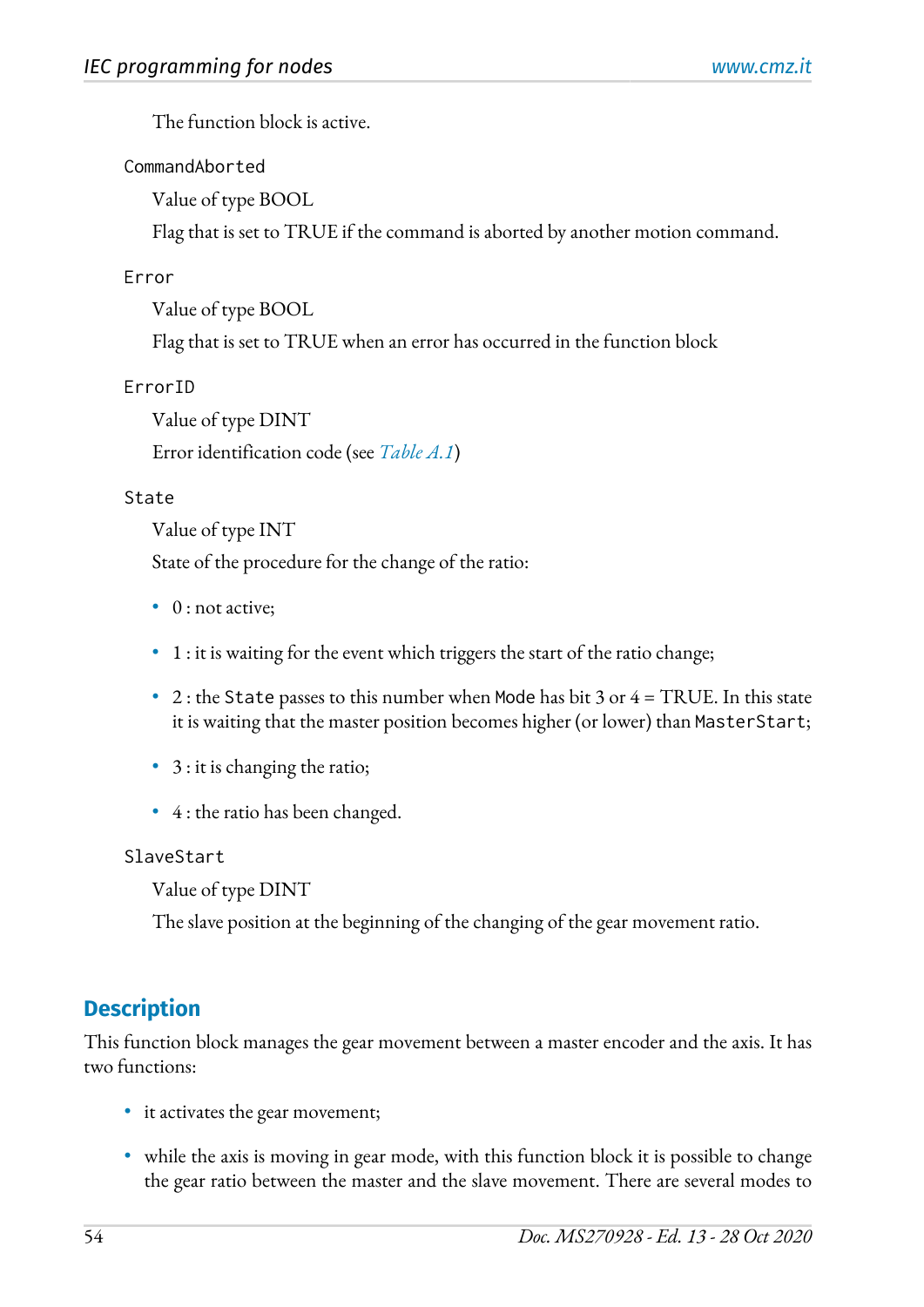manage the change. The changing can start from the actual ratio or from a defined ratio, and can also start immediately at the rising edge of the Execute input or when a particular condition happens. All these characteristics are defined by the Mode, InpStart and MasterStart inputs. The initial ratio, when it is necessary, is declared with RatioInNumerator/RatioInDenominator. The gear ratio at the end of the change is RatioEndNumerator/RatioInDenominator. The change of the ratio, from the initial to the end one, is always executed in MasterSpace master units.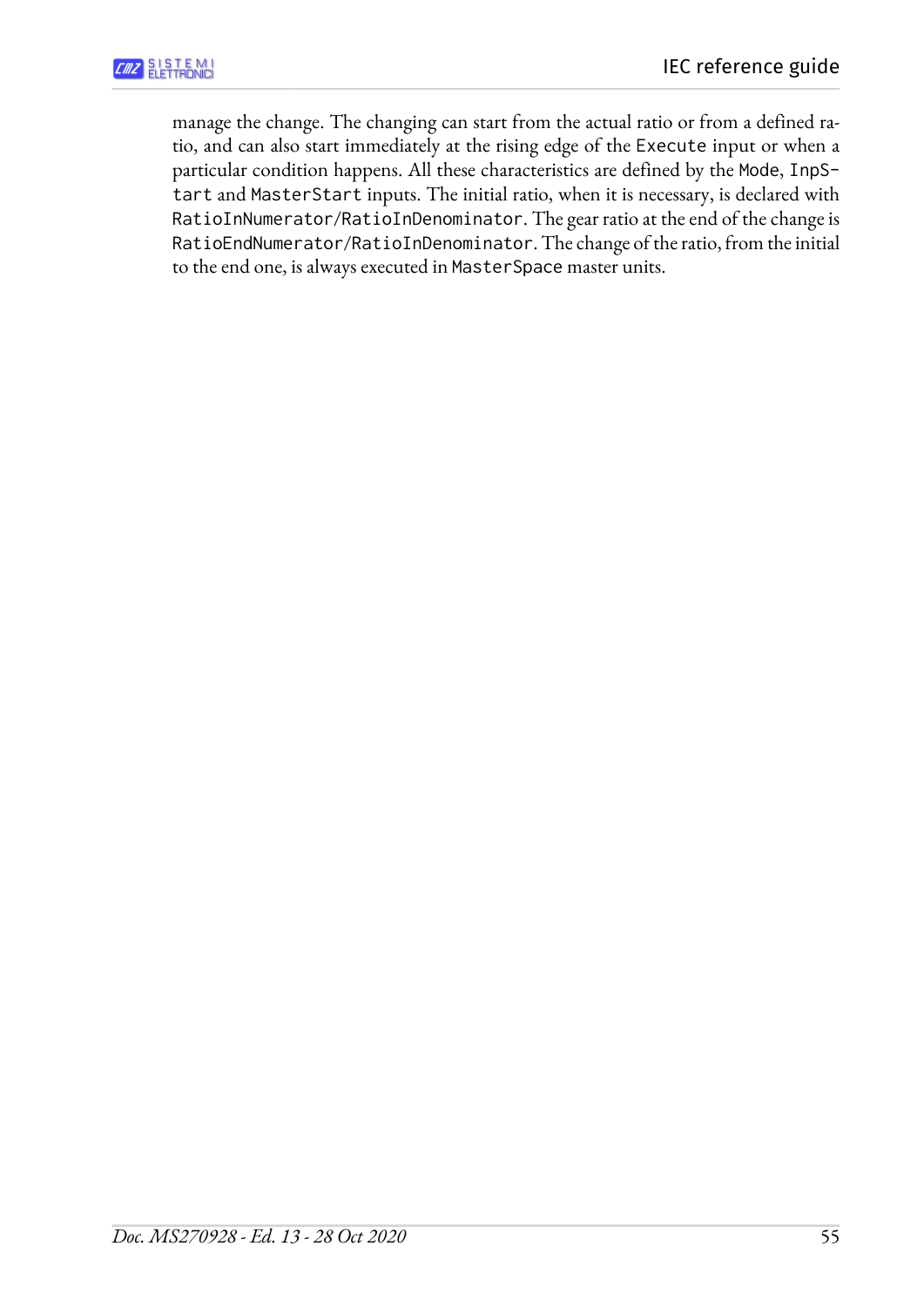### <span id="page-61-0"></span>**MC\_Home**

It executes a selected homing procedure.

# **Synopsis**

 FUNCTION\_BLOCK MC\_Home VAR\_IN\_OUT Axis : AXIS\_REF; END\_VAR VAR\_INPUT Execute : BOOL ; Position : DINT; HomingMode: INT; VelocitySearchSwitch : DINT; VelocitySearchZero : DINT; END\_VAR VAR\_OUTPUT Done : BOOL ; CommandAborted : BOOL ; Error : BOOL ; ErrorID : DINT ; END\_VAR

### **Parameter**

#### Axis

Value of type AXIS\_REF

Axis reference

#### Execute

Value of type BOOL

At the rising edge it starts the action.

Position

Value of type DINT

It is the absolute position when the reference signal is detected.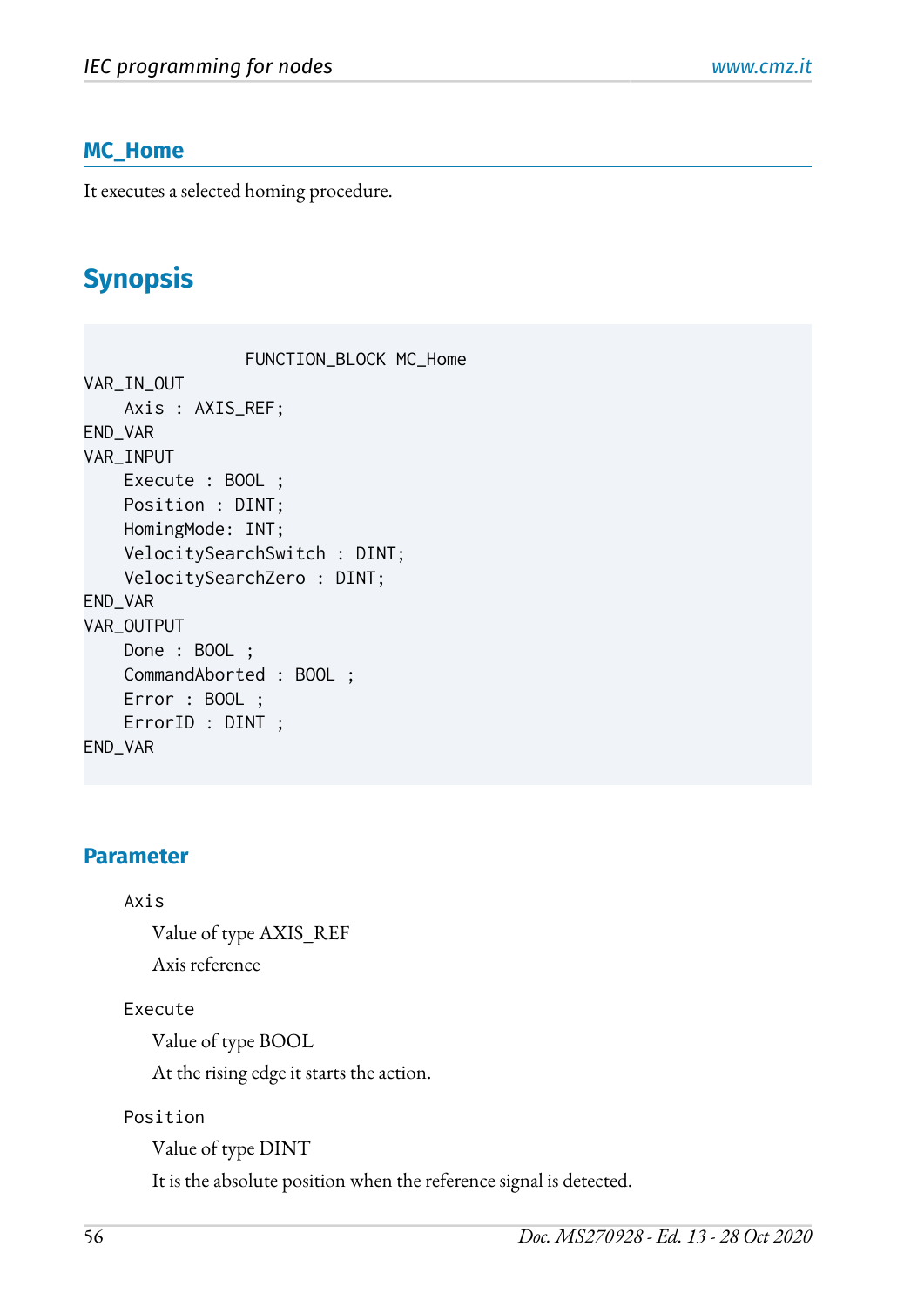#### HomingMode

Value of type INT

It selects the homing type:

- 1: homing against the switch connected to home input (the limit switch detection interrupts the procedure);
- 2: homing against the switch connected to home input and then searching of the "zero mark" encoder reference pulse (the limit switch detection interrupts the procedure); for the SD drives it is allowed only to the ones which feedback is an incremental encoder;
- 3: homing against the switch connected to home input, with the limit switch management;
- 4: homing against the switch connected to home input and then searching of the "zero mark" encoder reference pulse, with the limit switch management; for the SD drives it is allowed only for the ones which feedback is an incremental encoder;
- 5: set the position of the axis equals to the Input Position without any movement;
- 6: the axis searches the encoder reference pulse "zero mark" (the limit switch detection interrupts the procedure); for the SD drives it is allowed only for the ones which feedback is an incremental encoder;
- 7: homing against the switch connected to the hw limit input without "zero mark" reference pulse;
- 8: homing against the switch connected to hw limit input and then searching of the "zero mark" encoder reference pulse; for the SD drives it is allowed only for the ones which feedback is an incremental encoder;
- 101: it is equal to 1, but at the end of the procedure the offsets are saved in the permanent memory so that the position will be correctly restored after a reboot of the drive. It is allowed only for SD drives which feedback is an absolute encoder;
- 103: it is equal to 3, but at the end of the procedure the offsets are saved in the permanent memory so that the position will be correctly restored after a reboot of the drive. It is allowed only for SD drives which feedback is an absolute encoder;
- 105: it is equal to 5, but at the end of the procedure the offsets are saved in the permanent memory so that the position will be correctly restored after a reboot of the drive. It is allowed only for SD drives which feedback is an absolute encoder;
- 107: it is equal to 7, but at the end of the procedure the offsets are saved in the permanent memory so that the position will be correctly restored after a reboot of the drive. It is allowed only for SD drives which feedback is an absolute encoder;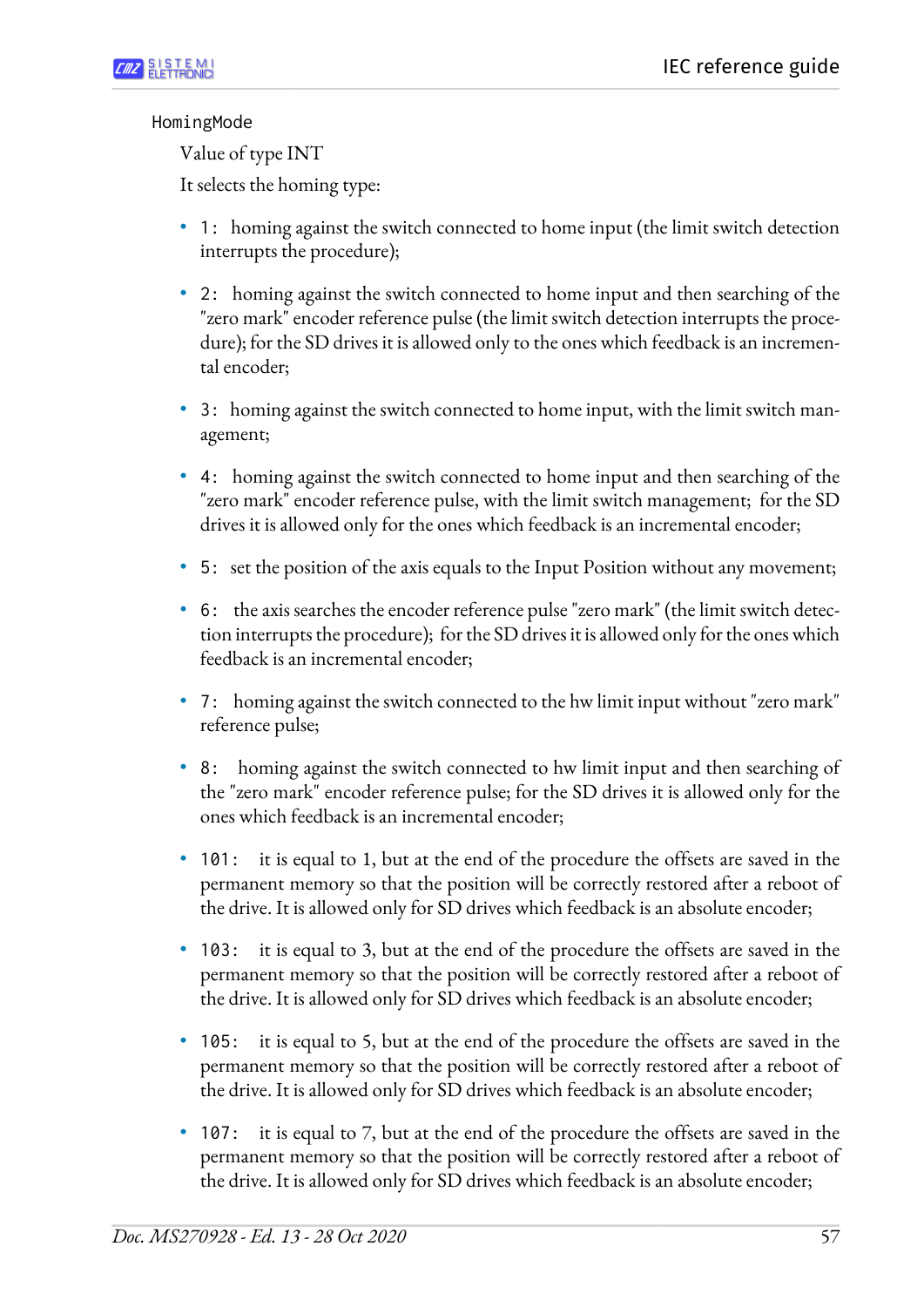VelocitySearchSwitch

Value of type DINT

It is the velocity used to move the axis toward the limit switch. It has to be a value different from zero.

VelocitySearchZero

Value of type DINT

In the HomingType =  $(1)$ , $(3)$  it is the velocity used to move the axis out of the micro, while in the modes (2),(4) it is the velocity used to move the axis toward the reference pulse of the encoder. It has to be a value different from zero.

Done

Value of type BOOL

Flag that is set to TRUE when the homing procedure is correctly finished.

CommandAborted

Value of type BOOL

Flag that is set to TRUE if the command is aborted by another motion command.

Error

Value of type BOOL

Flag that is set to TRUE when an error has occurred within the function block.

ErrorID

Value of type DINT Error identification code (see *[Table A.1](#page-160-0)*).

### **Description**

This function block starts an homing procedure. An homing procedure is used to get a reference position in a defined real condition. The possible procedures are:

- 1, 3, 101, 103:
	- 1. the axis moves toward the home switch with VelocitySearchSwitch velocity;
	- 2. when the axis reaches the home switch, the axis starts to move with VelocitySearchZero velocity;
	- 3. when the axis leaves the home switch, the axis position is set to the Position value and then the axis is stopped.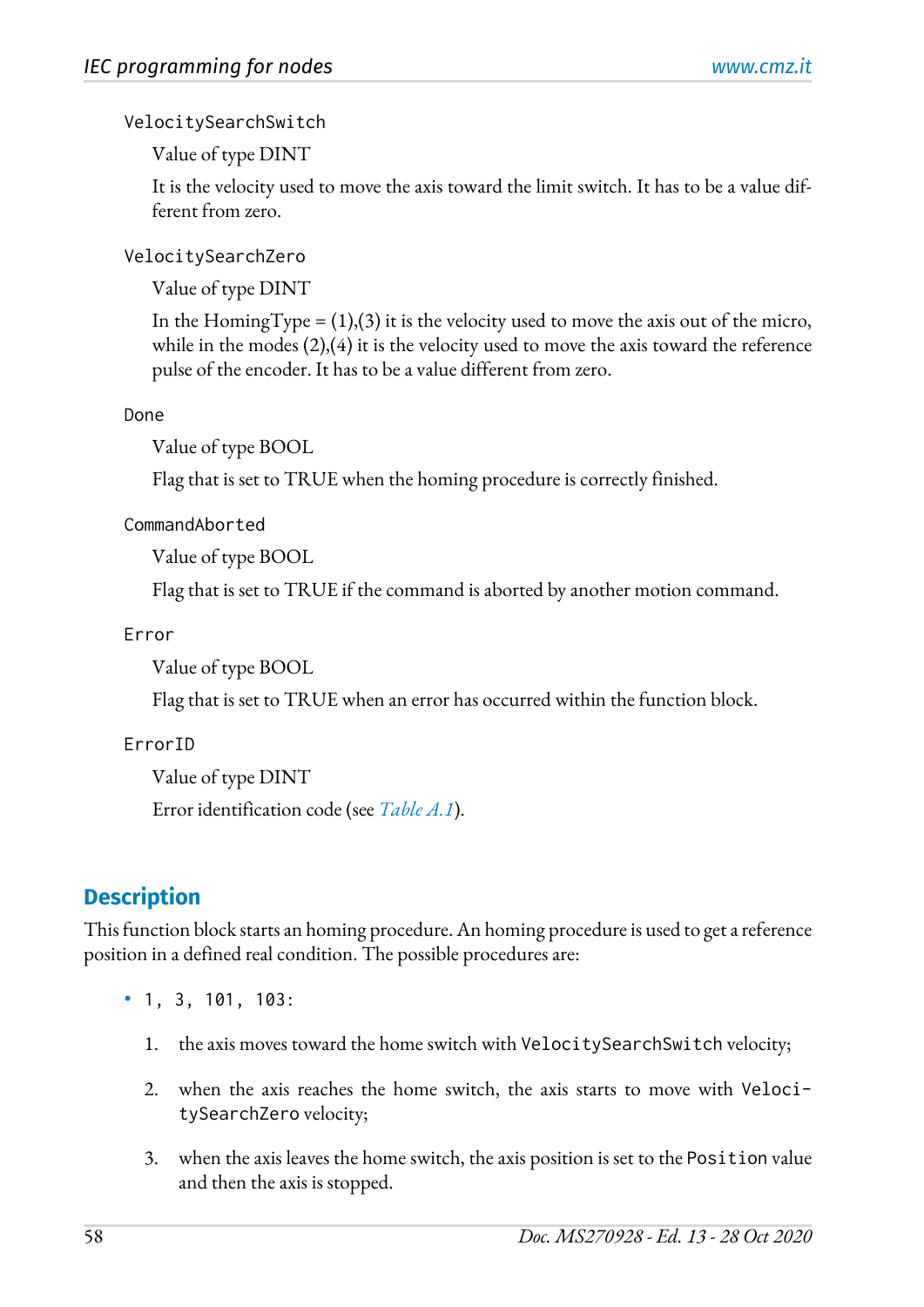the difference between mode 1 and 3 is the axis behavior if the movement reaches a limit (hw limit switch or software limit) while the homing procedure is in progress. Furthermore in modes 1 the axis goes in ERRORSTOP, instead in mode 3 the axis maintains the HOMING state and it reverts the movement in the opposite direction until the axis finds the home switch.

- 2, 4, 102, 104:
	- 1. the axis moves toward home switch with VelocitySearchSwitch velocity;
	- 2. when the axis reaches the home switch, the axis starts to move with VelocitySearchZero velocity;
	- 3. when the axis reaches the reference pulse of the encoder, the axis position is set to the Position value and then it is stopped.

the difference between mode 2 and 4 is the axis behavior if the movement reaches a limit (hw limit switch or software limit) while the homing procedure is in progress. Furthermore in modes 2 the axis goes in ERRORSTOP, instead in mode 4 the axis maintains the HOMING state and it reverts the movement in the opposite direction until the axis finds the home switch.

• 5:

the axis position is set to the Position input value without any movement.

- 6:
	- 1. the axis moves with VelocitySearchZero velocity;
	- 2. when the axis reaches the reference pulse of the encoder, the axis position is set to the Position input value and then it is stopped.
- 7: The procedure is equal to the number 1, but at the beginning the axis moves toward the hw limit;
- 8: The procedure is equal to the number 2, but at the beginning the axis moves toward the hw limit.

When the homing procedure is in progress the axis state is *[HOMING](#page-47-3)*. When the procedure ends, the Done output is set to TRUE and the axis state becomes *[STANDSTILL](#page-47-2)*.



The homing procedure is allowed when the axis state is STANDSTILL.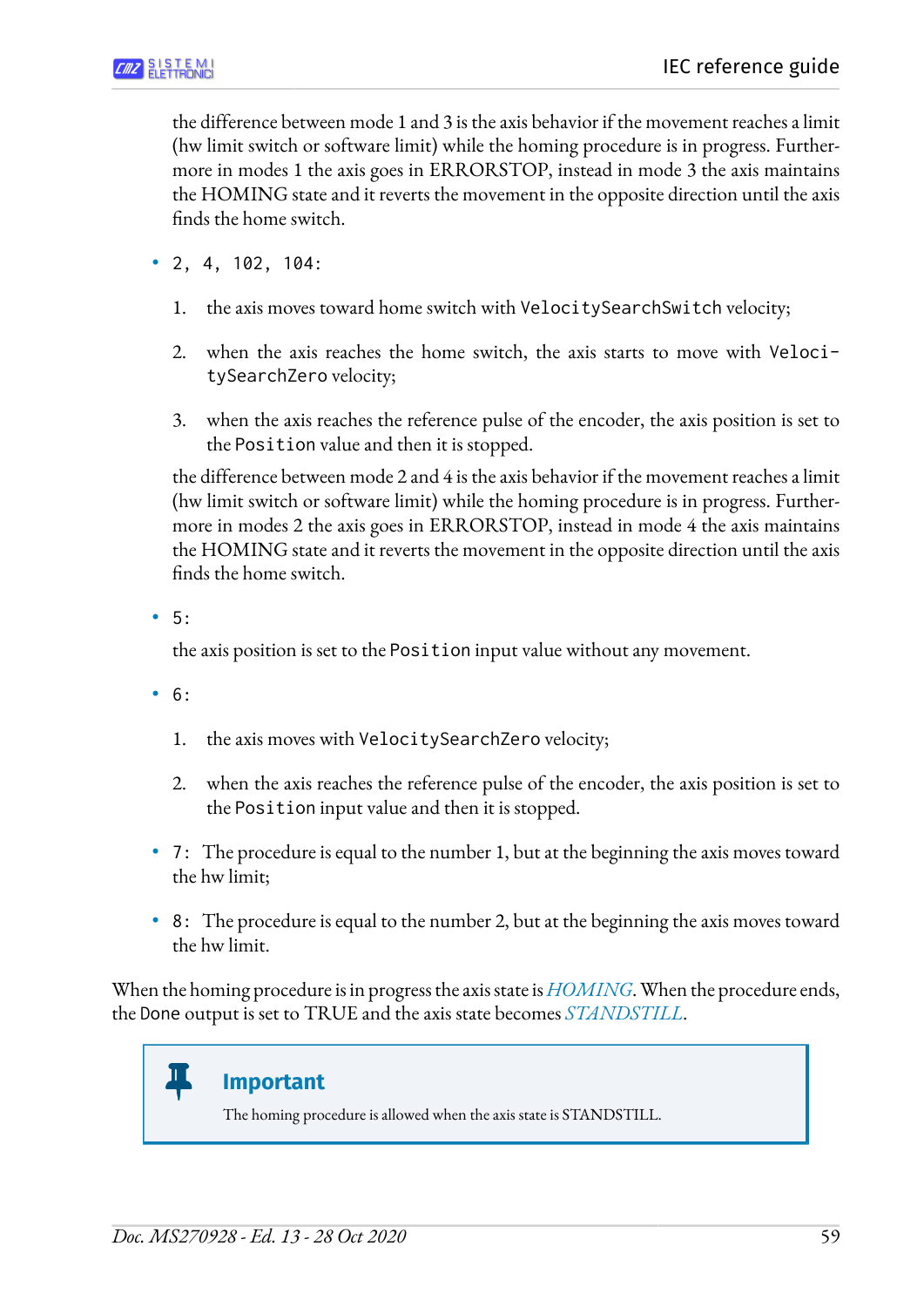### <span id="page-65-0"></span>**MC\_MoveAbsolute**

It moves the axis to an absolute position.

# **Synopsis**

FUNCTION\_BLOCK MC\_MoveAbsolute

| VAR_IN_OUT     |                            |
|----------------|----------------------------|
| Axis           | : <type>AXIS_REF </type> ; |
| END_VAR        |                            |
| VAR_INPUT      |                            |
| Execute        | : <type>BOOL</type> ;      |
| Position       | : <type>DINT</type> ;      |
| Velocity       | : <type>DINT</type>        |
| Acceleration   | : <type>DINT</type>        |
| Deceleration   | : <type>DINT</type> ;      |
| Jerk           | : <type>DINT</type> ;      |
| Direction      | : <type>INT</type> ;       |
| END_VAR        |                            |
| VAR_OUTPUT     |                            |
| Done           | : <type>BOOL</type>        |
| CommandAborted | : <type>BOOL</type> ;      |
| Error          | : <type>BOOL</type> ;      |
| ErrorID        | : <type>DINT</type> ;      |
| END_VAR        |                            |

### **Parameter**

#### Axis

Value of type AXIS\_REF

Axis reference

#### Execute

Value of type BOOL

At the rising edge it starts to move the axis.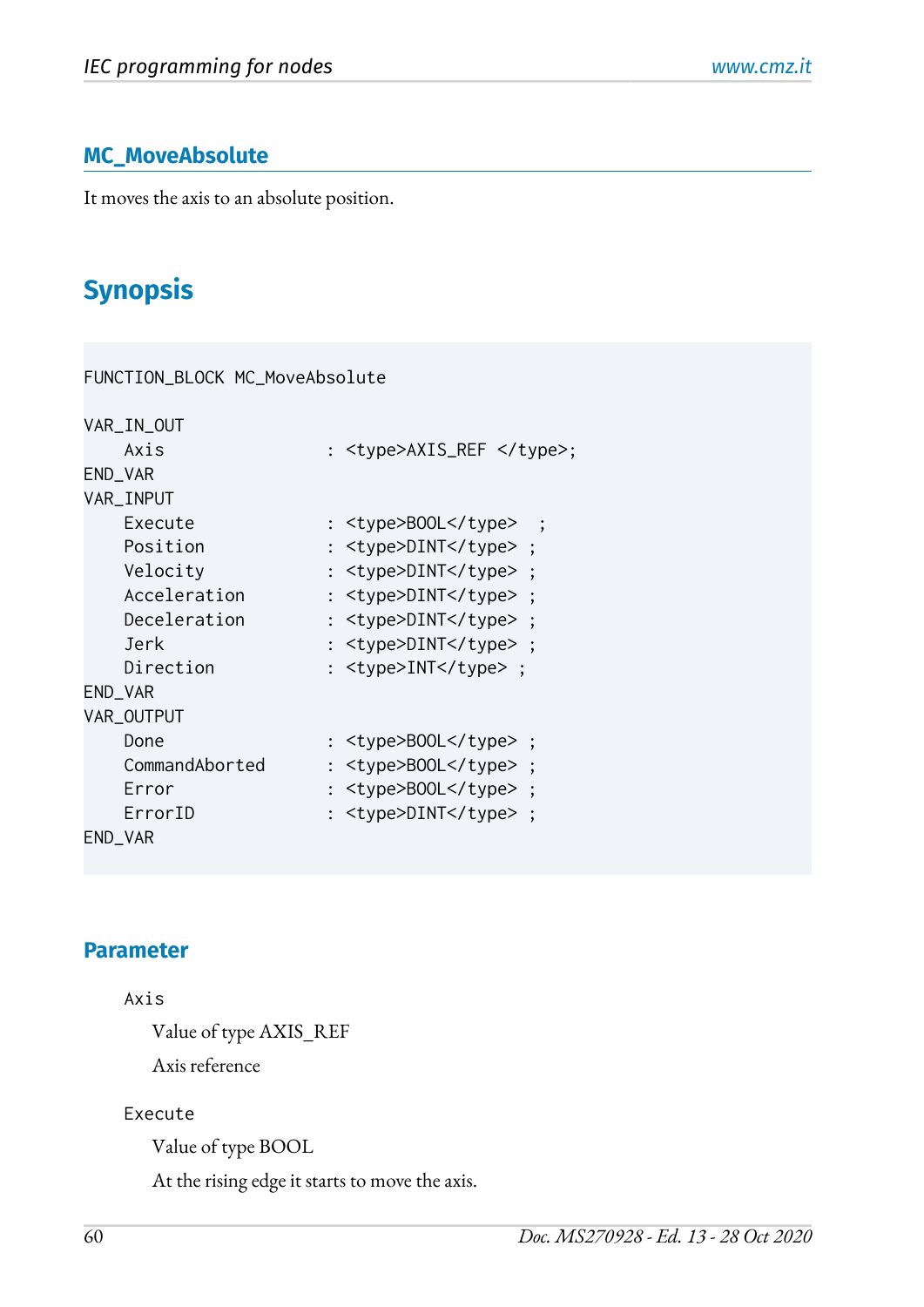#### Position

Value of type DINT

It is the target absolute position.

### Velocity

Value of type DINT

It is the target velocity.

### Acceleration

Value of type DINT

It is the acceleration which the drive uses to start the axis movement in order to reach the target Velocity.

### Deceleration

Value of type DINT

It is the deceleration which the drive uses to stop the axis.

### Jerk

Value of type DINT

It must be 100.

### Direction

Value of type DINT

It is not used.

### Done

Value of type BOOL

Flag that is set to TRUE when the movement is finished.

### CommandAborted

Value of type BOOL

Flag that is set to TRUE if the command is aborted by another motion command.

### Error

Value of type BOOL

Flag that is set to TRUE when an error has occurred within the function block.

### ErrorID

Value of type DINT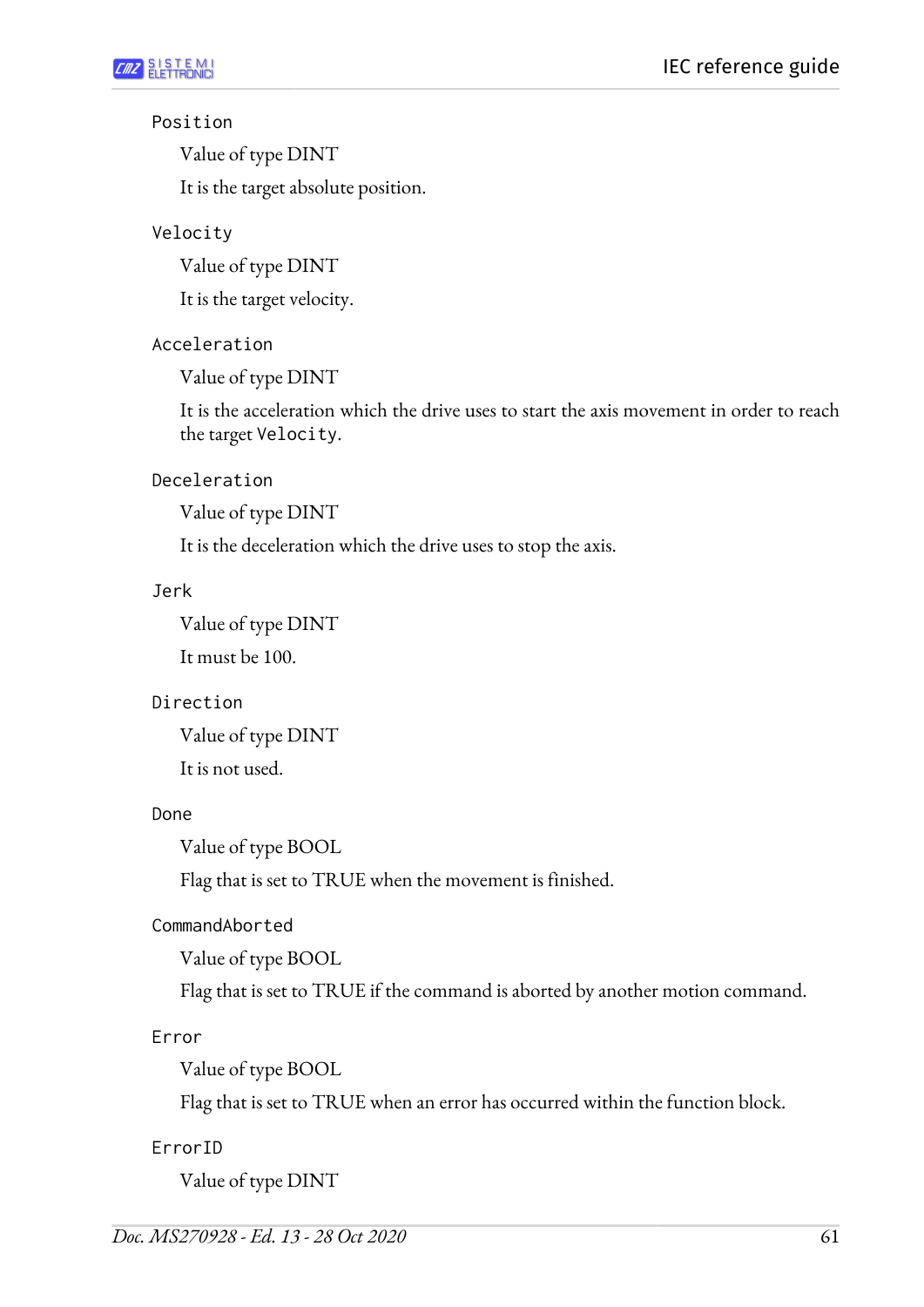Error identification code (see *[Table A.1](#page-160-0)*).

### **Description**

This function block moves the axis from the current position to the target Position.

When the movement is executing the axis state is *[DISCRETEMOTION](#page-47-4)*. When the procedure finishes the output Done is set to TRUE and the axis state becomes *[STANDSTILL](#page-47-2)*. If the MC\_MoveAbsolute is launched and the axis is in STANDSTILL and it is already in the target position then the output Done is set to TRUE immediately.



**Figure 4.5. position movement**

The position movement needs some parameters:

- **end velocity**: it is the velocity in the final part of the movement. It is useful when the end of the movement has to be execute in a "softly mode", that means that the speed near the target position is defined by the programmer and not automatically calculated by the drive;
- **anticipation of end position**: it is the space within the movement has to run with end velocity;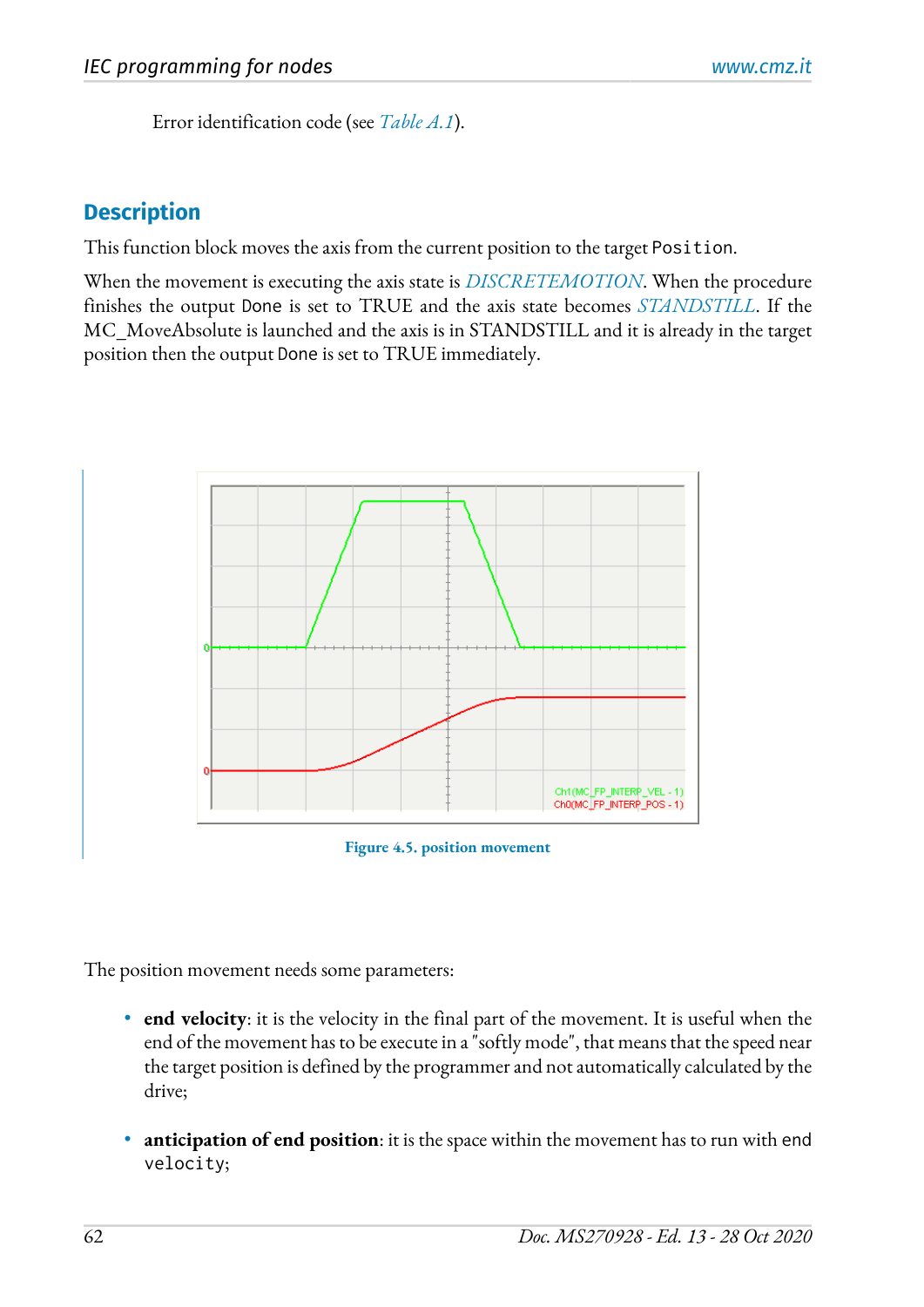



• when the axis has a velocity not equal to zero, and the target position is too close to the actual position, the position movement is solved with a profile which guarantees the deceleration and describes an overshoot.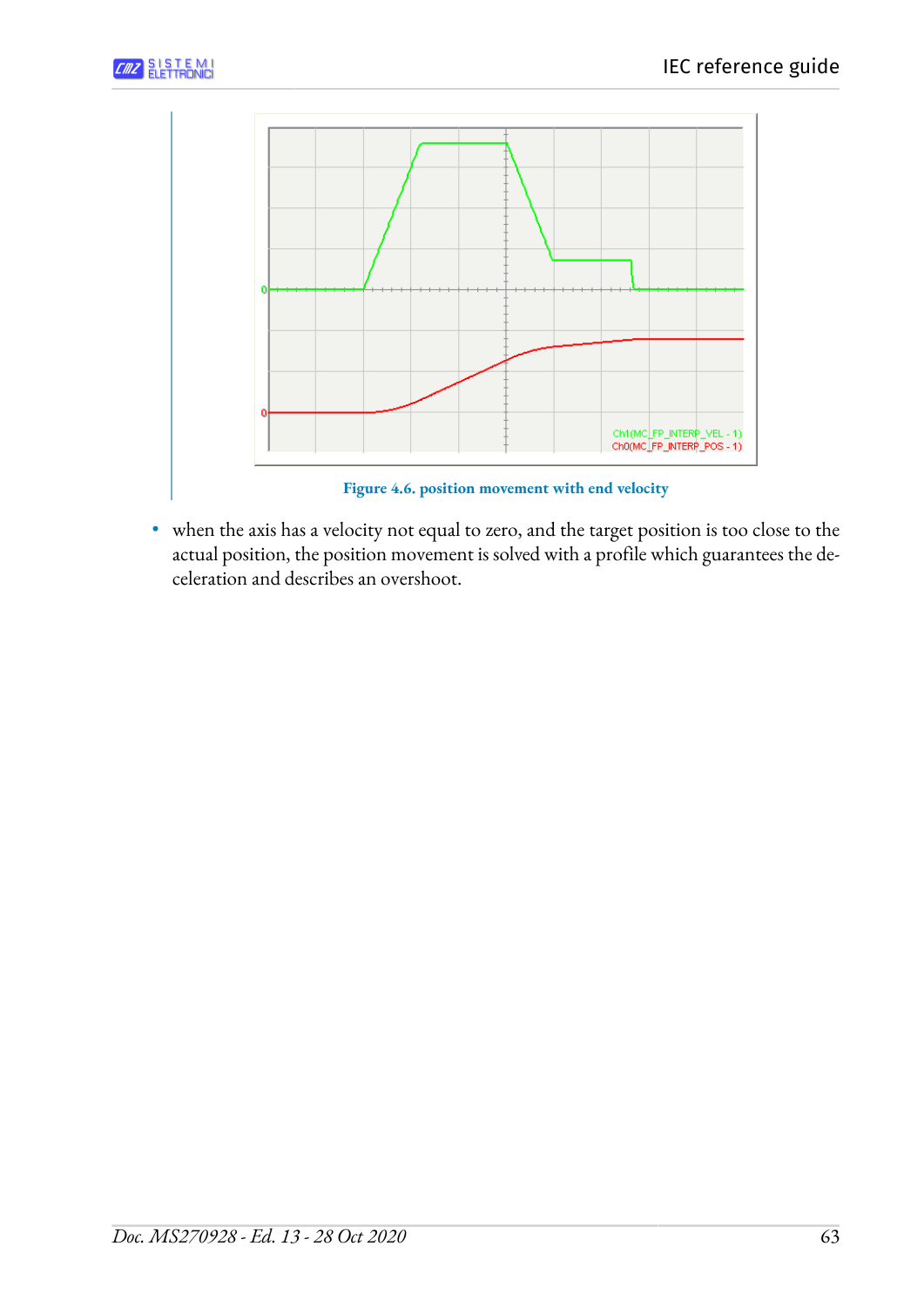### <span id="page-69-0"></span>**MC\_MoveVelocity**

It moves the axis with a target velocity.

# **Synopsis**

|                | FUNCTION_BLOCK MC_MoveVelocity |
|----------------|--------------------------------|
| VAR_IN_OUT     |                                |
| Axis           | : <type>AXIS_REF</type> ;      |
| END_VAR        |                                |
| VAR_INPUT      |                                |
| Execute        | : <type>BOOL</type> ;          |
| Velocity       | : <type>DINT</type> ;          |
| Acceleration   | : <type>DINT</type> ;          |
| Deceleration   | : <type>DINT</type> ;          |
| Jerk           | : <type>DINT</type> ;          |
| Direction      | : <type>INT</type> ;           |
| END_VAR        |                                |
| VAR_OUTPUT     |                                |
| InVelocity     | : <type>BOOL</type> ;          |
| CommandAborted | : <type>BOOL</type> ;          |
| Error          | : <type>BOOL</type> ;          |
| ErrorID        | : <type>DINT</type> ;          |
| END_VAR        |                                |

### **Parameter**

#### Axis

Value of type AXIS\_REF Axis reference

#### Execute

Value of type BOOL

At the rising edge it starts to move the axis.

#### Velocity

Value of type DINT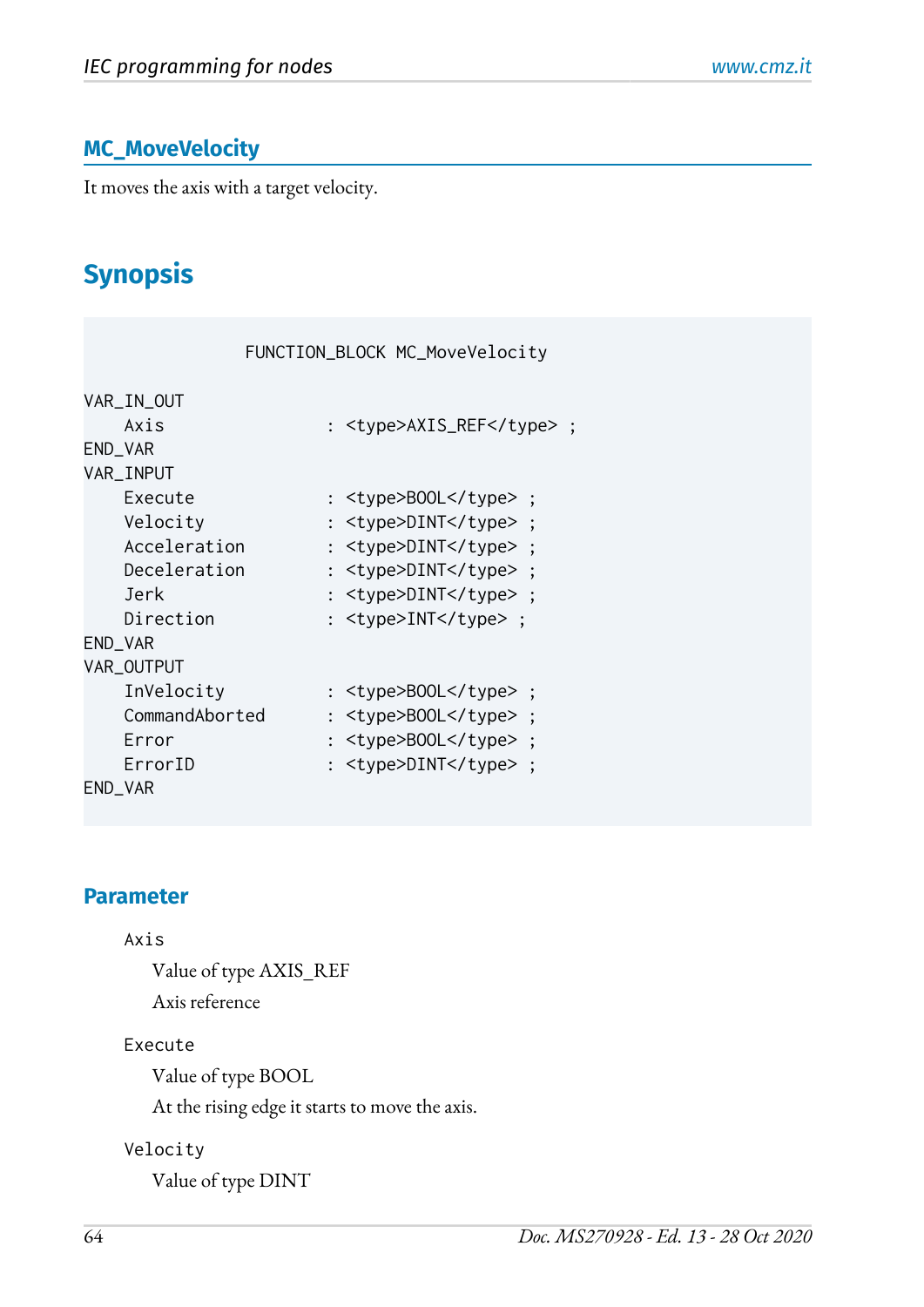It is the target velocity.

#### Acceleration

Value of type DINT

It is the acceleration which the drive uses to start the axis movement in order to reach the target Velocity.

### Deceleration

Value of type DINT

It is the deceleration which the drive uses to stop the axis

#### Jerk

Value of type DINT It must be 100.

### Direction

Value of type DINT It is not used.

### In Velocity

Value of type BOOL

Flag that is set to TRUE when the theoretical profile arrives to target Velocity.

### CommandAborted

Value of type BOOL

Flag that is set to TRUE if the command is aborted by another motion command.

Error

Value of type BOOL

Flag that is set to TRUE when an error has occurred within the function block.

### ErrorID

Value of type DINT

Error identification code (see *[Table A.1](#page-160-0)*).

## **Description**

This function block moves the axis to target Velocity.

When the movement is executing the axis state is *[CONTINUOUSMOTION](#page-47-5)*. If the target velocity is set to 0, when the movement reaches the target velocity (in other words, it stops) the axis changes its state in *[STANDSTILL](#page-47-2)*.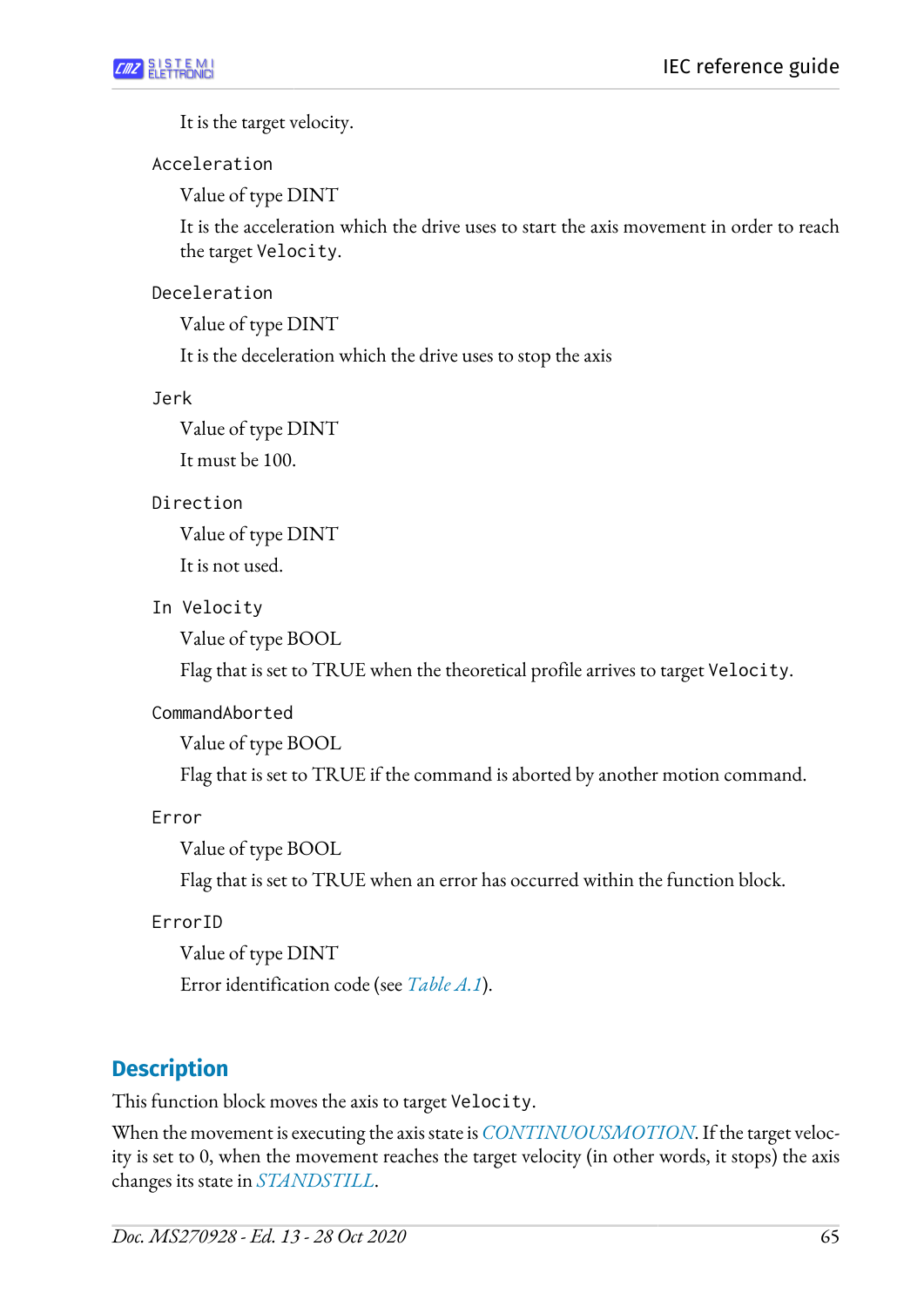### <span id="page-71-0"></span>**MC\_Stop**

It commands a motion stop.

# **Synopsis**

| FUNCTION_BLOCK MC_Stop |                           |
|------------------------|---------------------------|
| VAR_IN_OUT             |                           |
| Axis                   | : <type>AXIS_REF</type> ; |
| END_VAR                |                           |
| VAR_INPUT              |                           |
| Execute                | : <type>BOOL</type> ;     |
| Deceleration           | : <type>DINT</type> ;     |
| Jerk                   | : <type>DINT</type> ;     |
| END_VAR                |                           |
| VAR_OUTPUT             |                           |
| Done                   | : <type>BOOL</type> ;     |
| CommandAborted         | : <type>BOOL</type> ;     |
| Error                  | : <type>BOOL</type> ;     |
| ErrorID                | : <type>DINT</type> ;     |
| END_VAR                |                           |

### **Parameter**

#### Axis

Value of type AXIS\_REF

Axis reference

#### Execute

Value of type BOOL

At the rising edge it starts to move the axis.

Deceleration

Value of type DINT

Value of deceleration [axis's unit per second]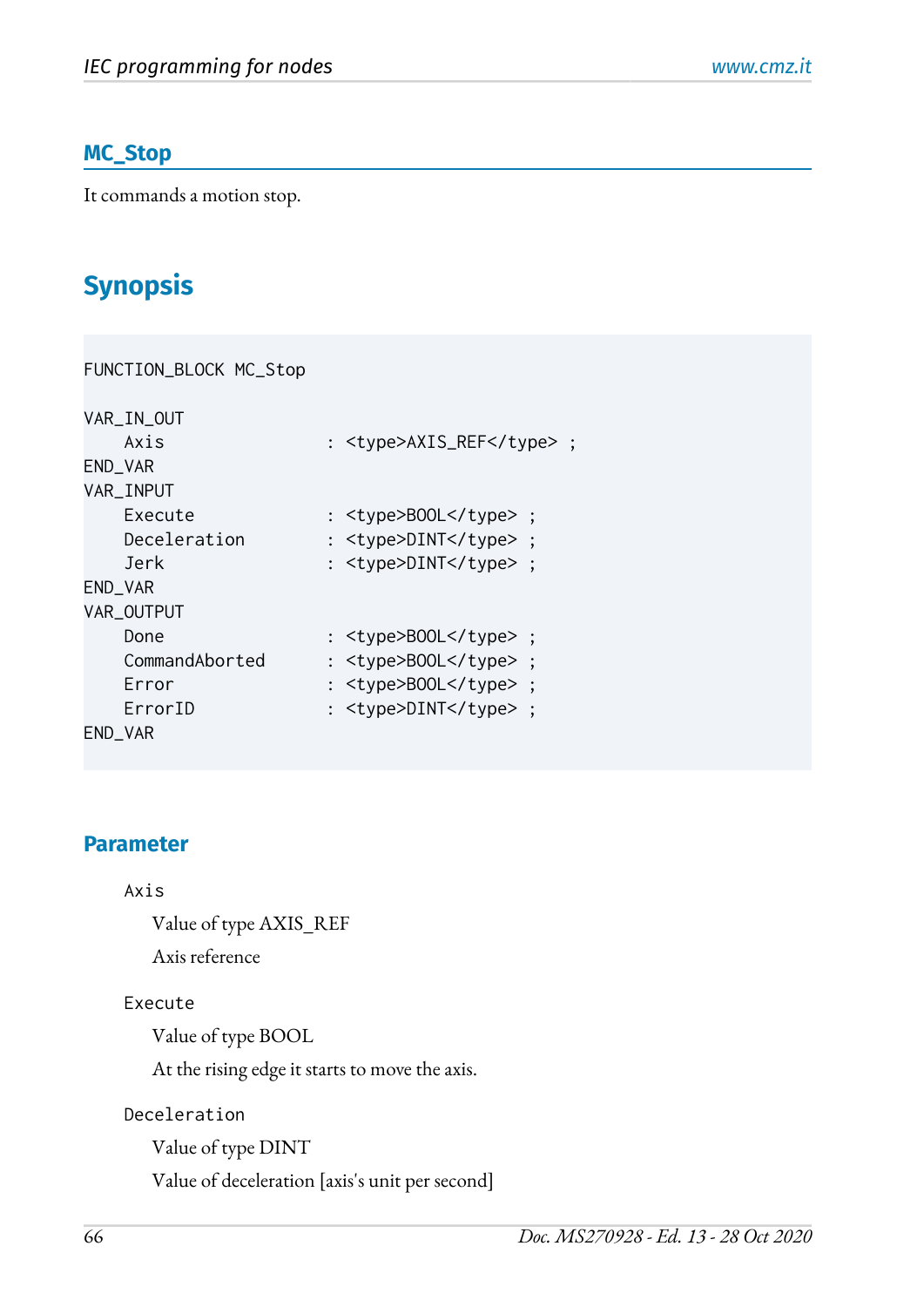### Jerk

Value of type DINT It must be 100.

Done

Value of type BOOL

Flag that is set to TRUE when the Zero velocity is reached.

CommandAborted

Value of type BOOL

Flag that is set to TRUE if the command is aborted by another motion command.

Error

Value of type BOOL

Flag that is set to TRUE when an error has occurred within the function block.

ErrorID

Value of type DINT Error identification code (see *[Table A.1](#page-160-0)*)

# **Description**

This function block commands a motion stop and transfers the axis to the *[STOPPING](#page-47-0)* state. It aborts any ongoing motion function block execution. When the Done output is set, the state is transferred to *[STANDSTILL](#page-47-1)*. If the MC\_Stop is launched and the axis is in STANDSTILL, then the output Done is set to TRUE immediately.

# **4.2.5.2. Administrative funtion blocks**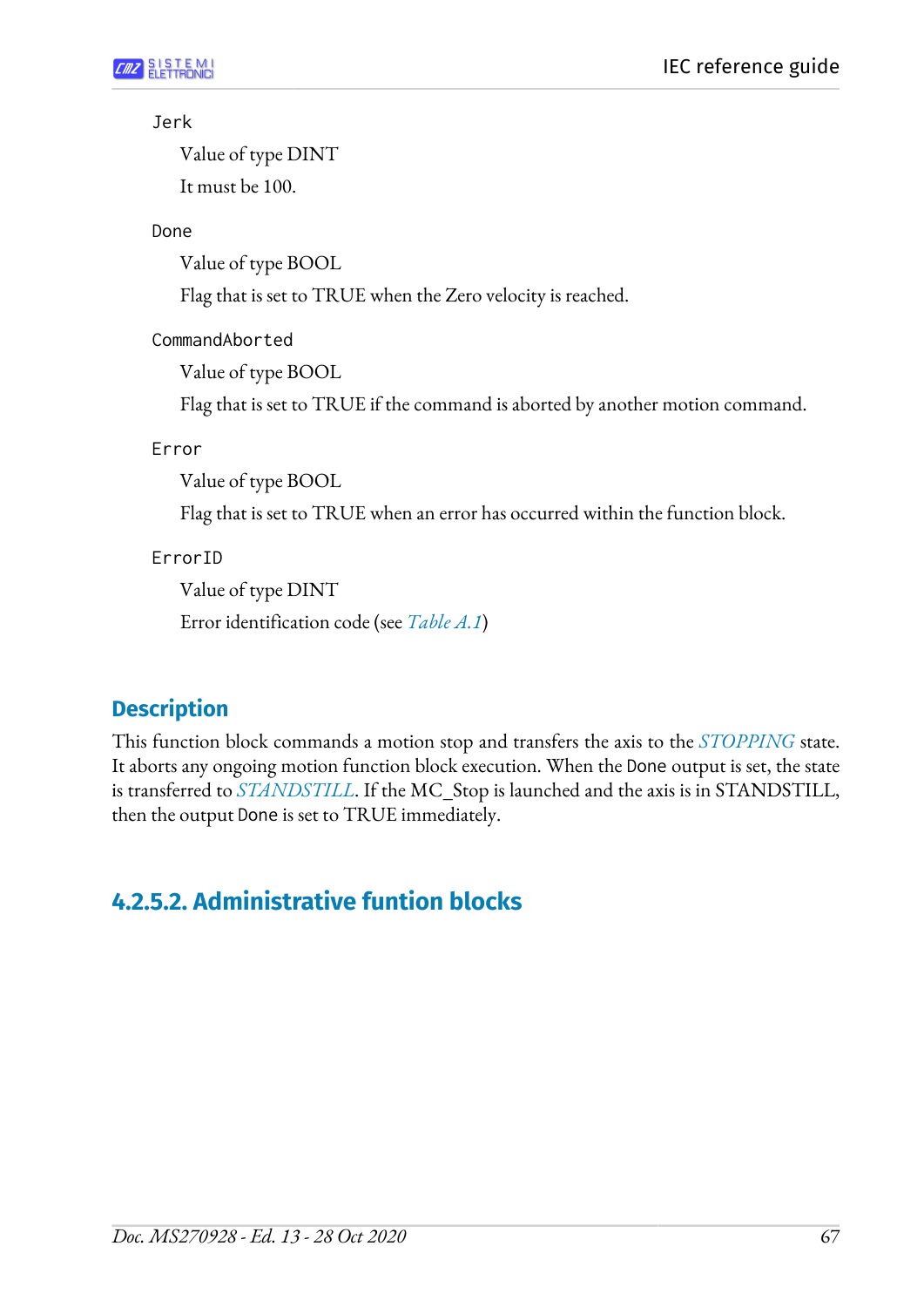### <span id="page-73-0"></span>**MC\_Power**

It controls the power stage.

# **Synopsis**

FUNCTION\_BLOCK MC\_Power

| VAR_IN_OUT |                           |
|------------|---------------------------|
| Axis       | : <type>AXIS_REF</type> ; |
| END_VAR    |                           |
| VAR_INPUT  |                           |
| Enable     | : <type>BOOL</type> ;     |
| END_VAR    |                           |
| VAR_OUTPUT |                           |
| Status     | : <type>BOOL</type> ;     |
| Error      | : <type>BOOL</type> ;     |
| ErrorID    | : <type>DINT</type> ;     |
| END_VAR    |                           |
|            |                           |

### **Parameter**

### Axis

Value of type AXIS\_REF Axis reference.

### Enable

Value of type BOOL

At the rising edge it sets the power on. It does not work like an usual 'Enable' input:

- To enable the axis it is necessary to execute a rising edge of this input, from 0 to 1;
- To disable the axis it is necessary to execute a falling edge of this input, from 1 to 0;

### Status

Value of type BOOL

Effective state of power stage. TRUE = axis torque active;  $FALSE = axis$  free;

### Error

Value of type BOOL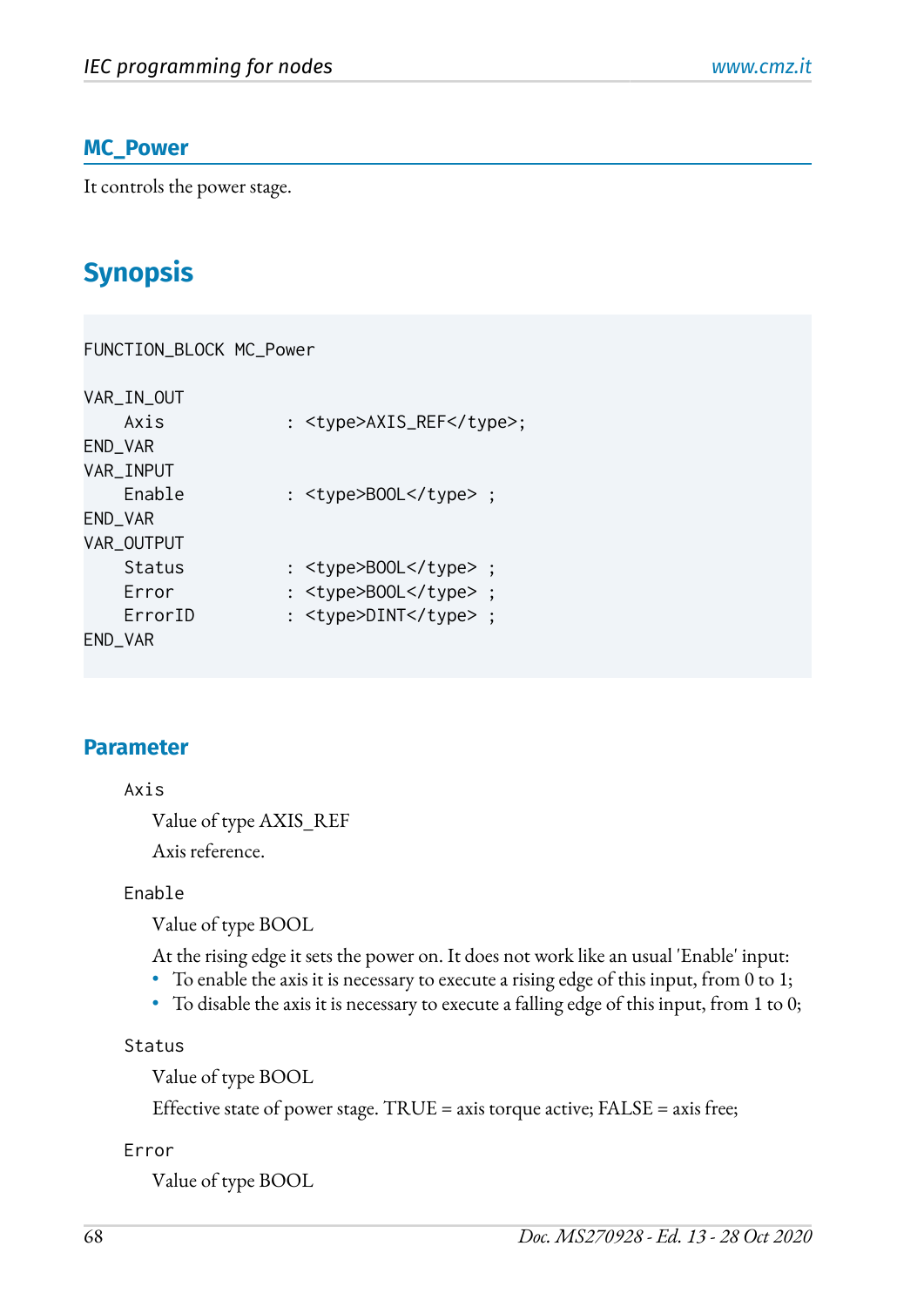Flag that is set to TRUE when an error has occurred within the function block.

ErrorID

Value of type DINT Error identification code (see *[Table A.1](#page-160-0)*).

# **Description**

This function block controls the power stage (ON or OFF). See an example in *[MC\\_ReadDriveS](#page-79-0)[tatus](#page-79-0)*.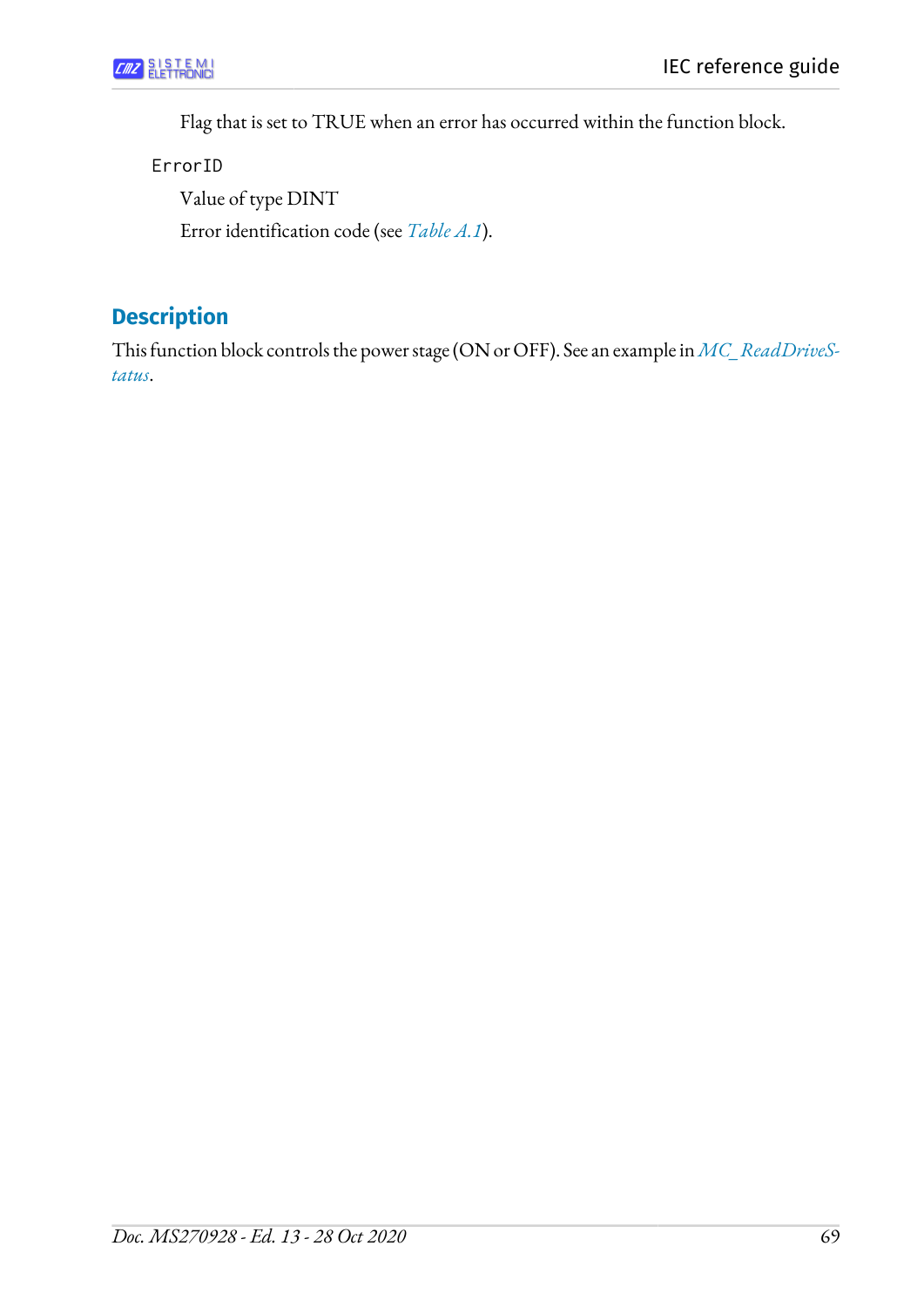## **MC\_ReadActualPosition**

It returns the actual position of the axis.

# **Synopsis**

FUNCTION\_BLOCK MC\_ReadActualPosition

| VAR_IN_OUT   |                           |  |
|--------------|---------------------------|--|
| Axis         | : <type>AXIS_REF</type> ; |  |
| END_VAR      |                           |  |
| VAR_INPUT    |                           |  |
| Enable       | : <type>BOOL</type> ;     |  |
| END_VAR      |                           |  |
| VAR_OUTPUT   |                           |  |
| Done         | : <type>BOOL</type> ;     |  |
| Error        | : <type>BOOL</type> ;     |  |
| ErrorID      | : <type>DINT</type> ;     |  |
| Position     | : <type>DINT</type> ;     |  |
| Velocity     | : <type>DINT</type> ;     |  |
| Acceleration | : <type>DINT</type> ;     |  |
| END_VAR      |                           |  |

### **Parameter**

### Axis

Value of type AXIS\_REF

Axis reference.

### Enable

Value of type BOOL

As long as 'Enable' is true, it continuously gets the value of the parameter.

### Done

Value of type BOOL

Flag that is set to TRUE when the read actual position value is available.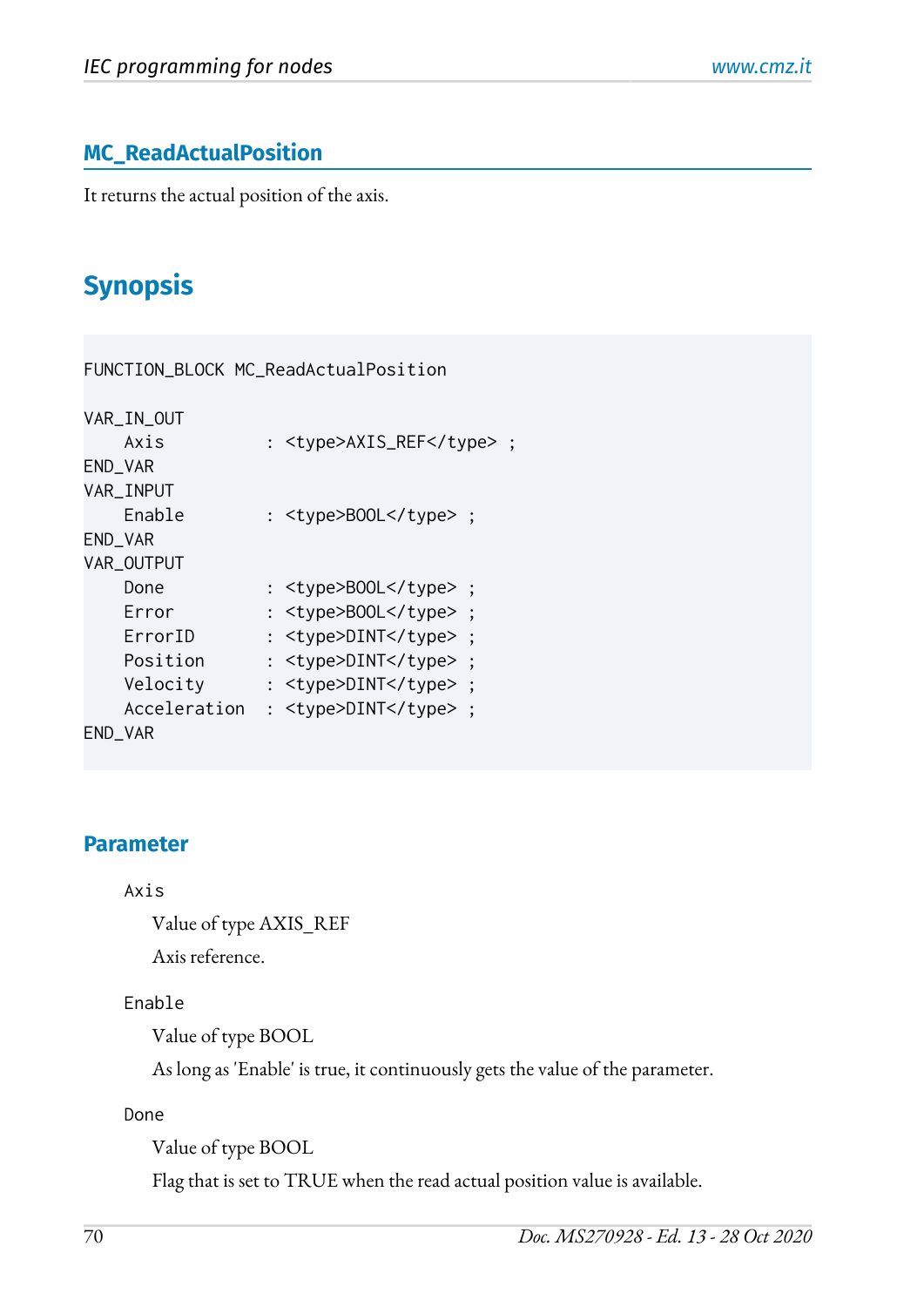### Error

Value of type BOOL

Flag that is set to TRUE when an error has occurred within the function block.

ErrorID

Value of type DINT

Error identification code (see *[Table A.1](#page-160-0)*).

Position

Value of type DINT

Absolute actual position in axis's unit.

Velocity

Value of type DINT

Actual velocity in axis's unit per second.

Acceleration

Value of type DINT

Actual acceleration in axis's unit per second $^2\!\!$  .

# **Description**

This function block, while enabled, continuously returns the value of the parameters. The parameters are the actual position, velocity and acceleration of the axis.

> **Note** Axis's unit is step.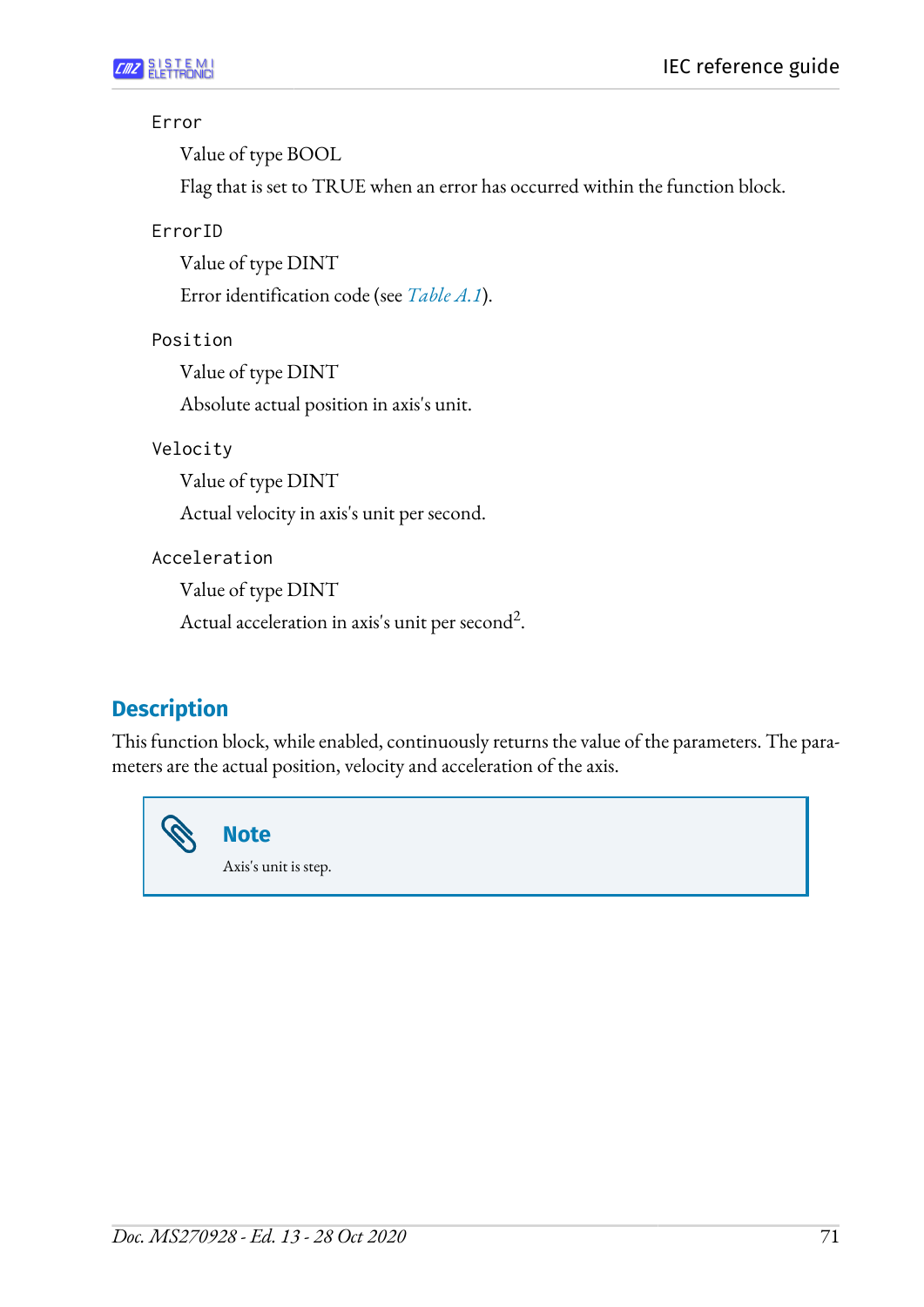## **MC\_ReadCommandPosition**

It returns the commanded position of the axis.

# **Synopsis**

FUNCTION\_BLOCK MC\_ReadCommandPosition

| VAR_IN_OUT   |                           |  |
|--------------|---------------------------|--|
| Axis         | : <type>AXIS_REF</type> ; |  |
| END_VAR      |                           |  |
| VAR_INPUT    |                           |  |
| Enable       | : <type>BOOL</type> ;     |  |
| END_VAR      |                           |  |
| VAR_OUTPUT   |                           |  |
| Done         | : <type>BOOL</type> ;     |  |
| Error        | : <type>BOOL</type> ;     |  |
| ErrorID      | : <type>DINT</type> ;     |  |
| Position     | : <type>DINT</type> ;     |  |
| Velocity     | : <type>DINT</type> ;     |  |
| Acceleration | : <type>DINT</type> ;     |  |
| END VAR      |                           |  |

### **Parameter**

#### Axis

Value of type AXIS\_REF

Axis reference.

### Enable

Value of type BOOL

As long as 'Enable' is true, it continuously gets the value of the parameter.

### Done

Value of type BOOL

Flag that is set to TRUE when the read commanded position value is available.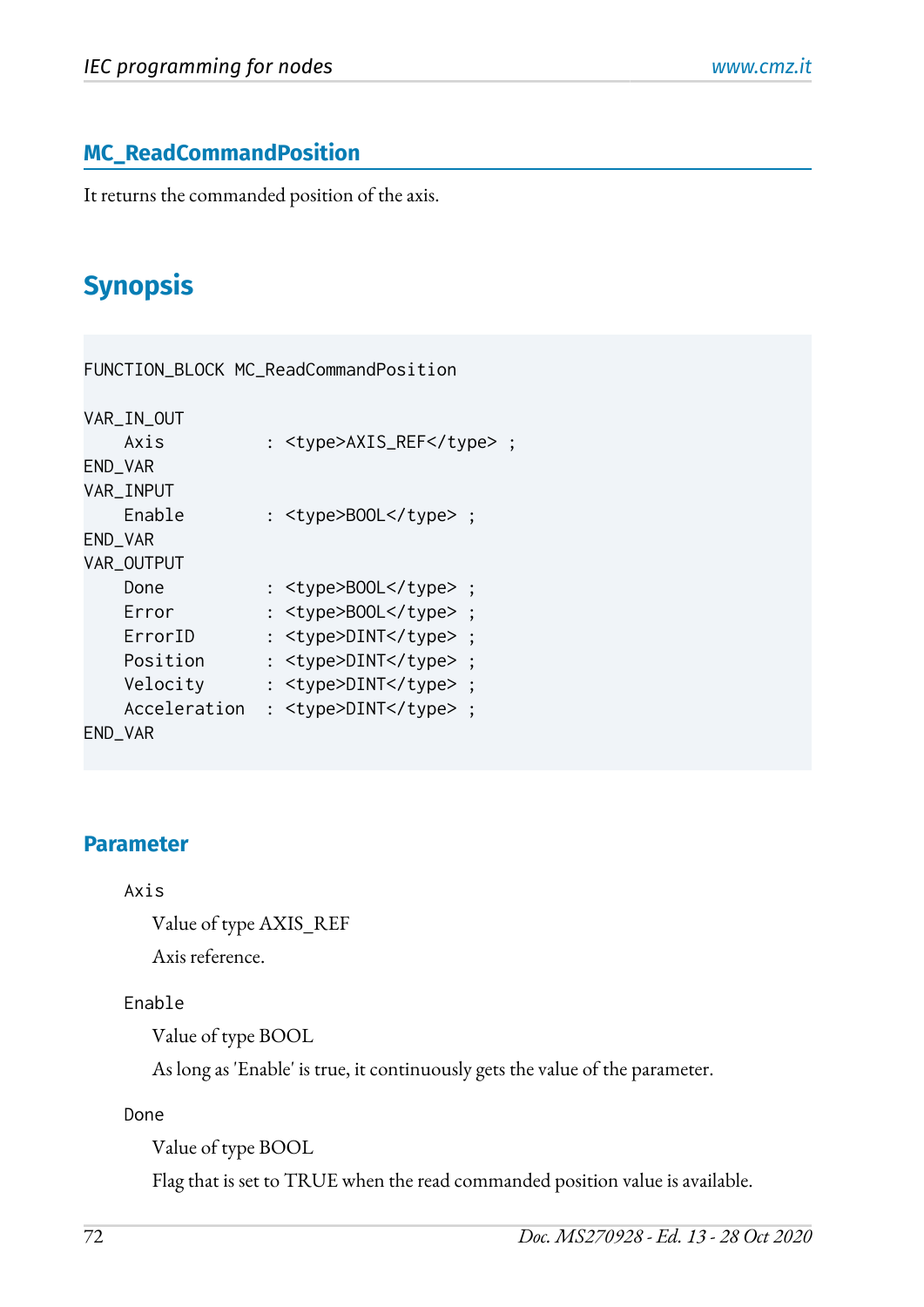### Error

Value of type BOOL

Flag that is set to TRUE when an error has occurred within the function block.

ErrorID

Value of type DINT Error identification code (see *[Table A.1](#page-160-0)*)

Position

Value of type DINT

Absolute commanded position in axis's unit.

Velocity

Value of type DINT

Commanded velocity in axis's unit per second.

Acceleration

Value of type DINT

Commanded acceleration in axis's unit per second<sup>2</sup>.

# **Description**

This function block, while enabled, continuously returns the value of the parameters. The parameters are the commanded position, velocity and acceleration of the axis.

> **Note** Axis's unit is step.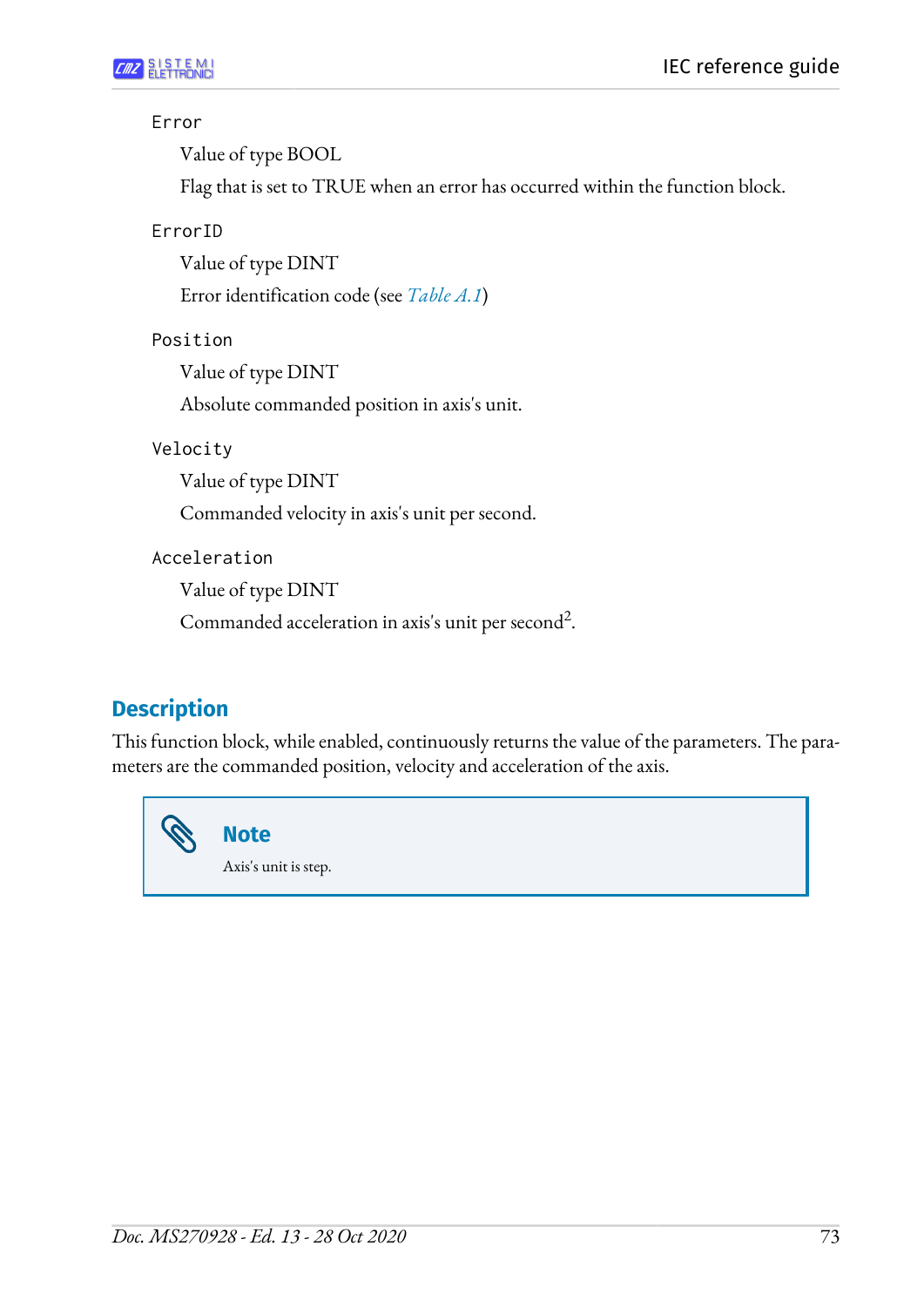## <span id="page-79-0"></span>**MC\_ReadDriveStatus**

It returns drive status.

# **Synopsis**

| FUNCTION_BLOCK MC_ReadDriveStatus |                           |  |  |
|-----------------------------------|---------------------------|--|--|
| VAR_IN_OUT                        |                           |  |  |
| Axis                              | : <type>AXIS_REF</type> ; |  |  |
| END_VAR                           |                           |  |  |
| VAR_INPUT                         |                           |  |  |
| Enable                            | : <type>BOOL</type> ;     |  |  |
| END_VAR                           |                           |  |  |
| VAR_OUTPUT                        |                           |  |  |
| Done                              | : <type>BOOL</type> ;     |  |  |
| Error                             | : <type>BOOL</type> ;     |  |  |
| ErrorID                           | : <type>DINT</type> ;     |  |  |
| ReadyToSwitchOn                   | : <type>BOOL</type> ;     |  |  |
| SwitchedOn                        | : <type>BOOL</type> ;     |  |  |
| Run                               | : <type>BOOL</type> ;     |  |  |
| Fault                             | : <type>BOOL</type> ;     |  |  |
| END_VAR                           |                           |  |  |

### **Parameter**

### Axis

Value of type AXIS\_REF

Axis reference.

### Enable

Value of type BOOL

As long as 'Enable' is true, it continuously gets the value of the parameter.

#### Done

Value of type BOOL

Flag that is set to TRUE when the value is available.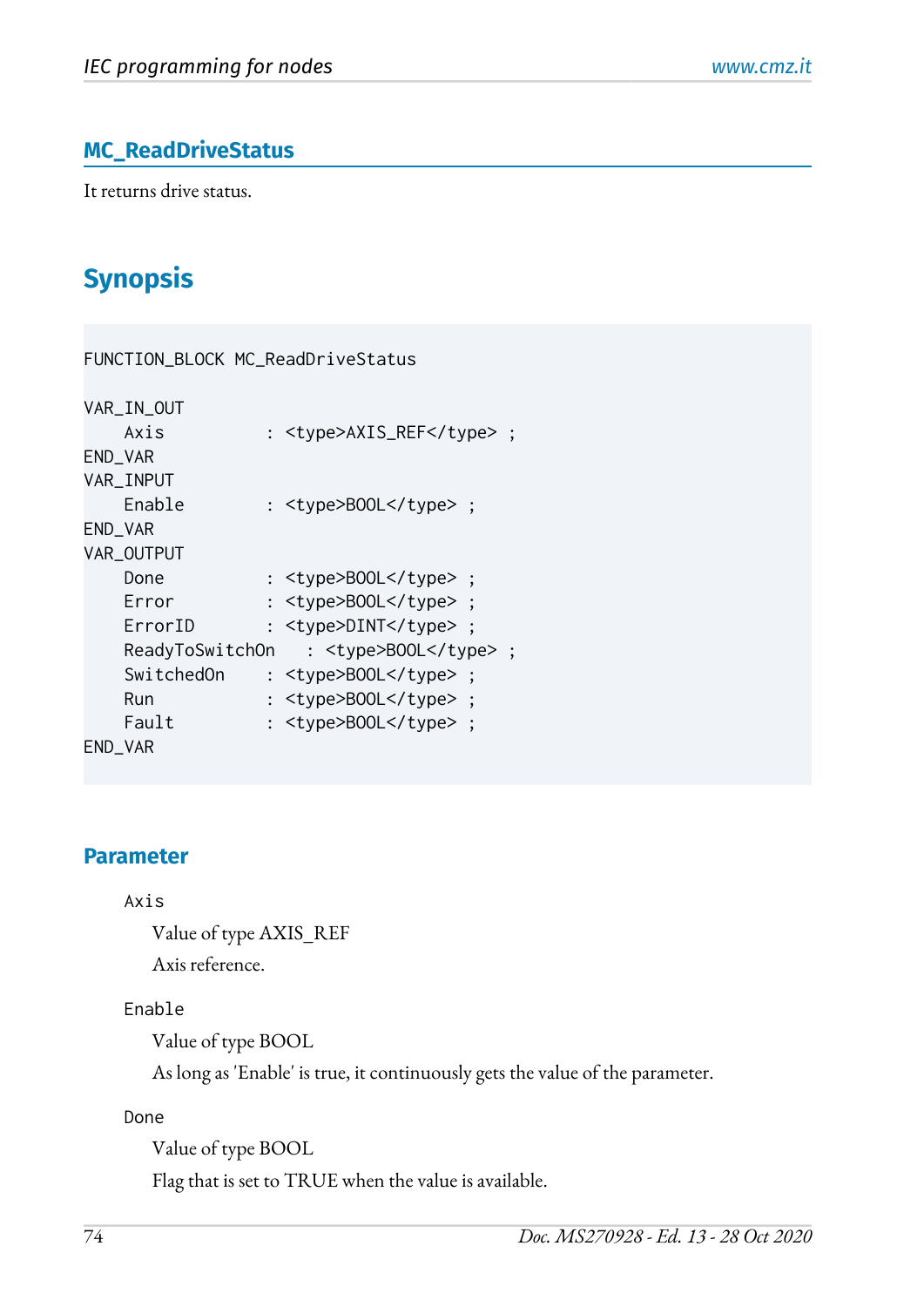### Error

Value of type BOOL

Flag that is set to TRUE when an error has occurred within the function block.

ErrorID

Value of type DINT

Error identification code (see *[Table A.1](#page-160-0)*)

ReadyToSwitchOn

Value of type BOOL

Flag that is set to TRUE when the drive is ready to switch on.

SwitchedOn

Value of type BOOL

Flag that is set to TRUE as long as the drive is switched on. The power stage is on.

Run

Value of type BOOL

Flag that is set to TRUE when the power stage is on and the drive can move the motor. This output is equal to the output 'Status' of MC\_Power.

### Fault

Value of type BOOL

Flag that is set to TRUE when the drive has an alarm.

# **Description**

This function block describes the drive state. See *[Section 4.2.2.1, "How digital inputs and outputs](#page-49-0) [manage](#page-49-0) the drive"*

When the output ReadyToSwitchOn is TRUE then the drive is ready to be switched on, therefore the power stage can be enabled by using *[MC\\_Power](#page-73-0)*. When the power stage is on and the drive is ready to move the motor, both the SwitchedOn and Run outputs are TRUE.

If the drive is on alarm state, then the output Fault is TRUE and the other outputs are all FALSE. In this situation the axis state is *[ERRORSTOP](#page-47-2)* (see *[MC\\_ReadStatus](#page-82-0)*).

This example is used to show how to give the power to the drive: The input 'SwitchOn = TRUE' ;

1. first of all it is necessary to start the management of the movement in the IEC program;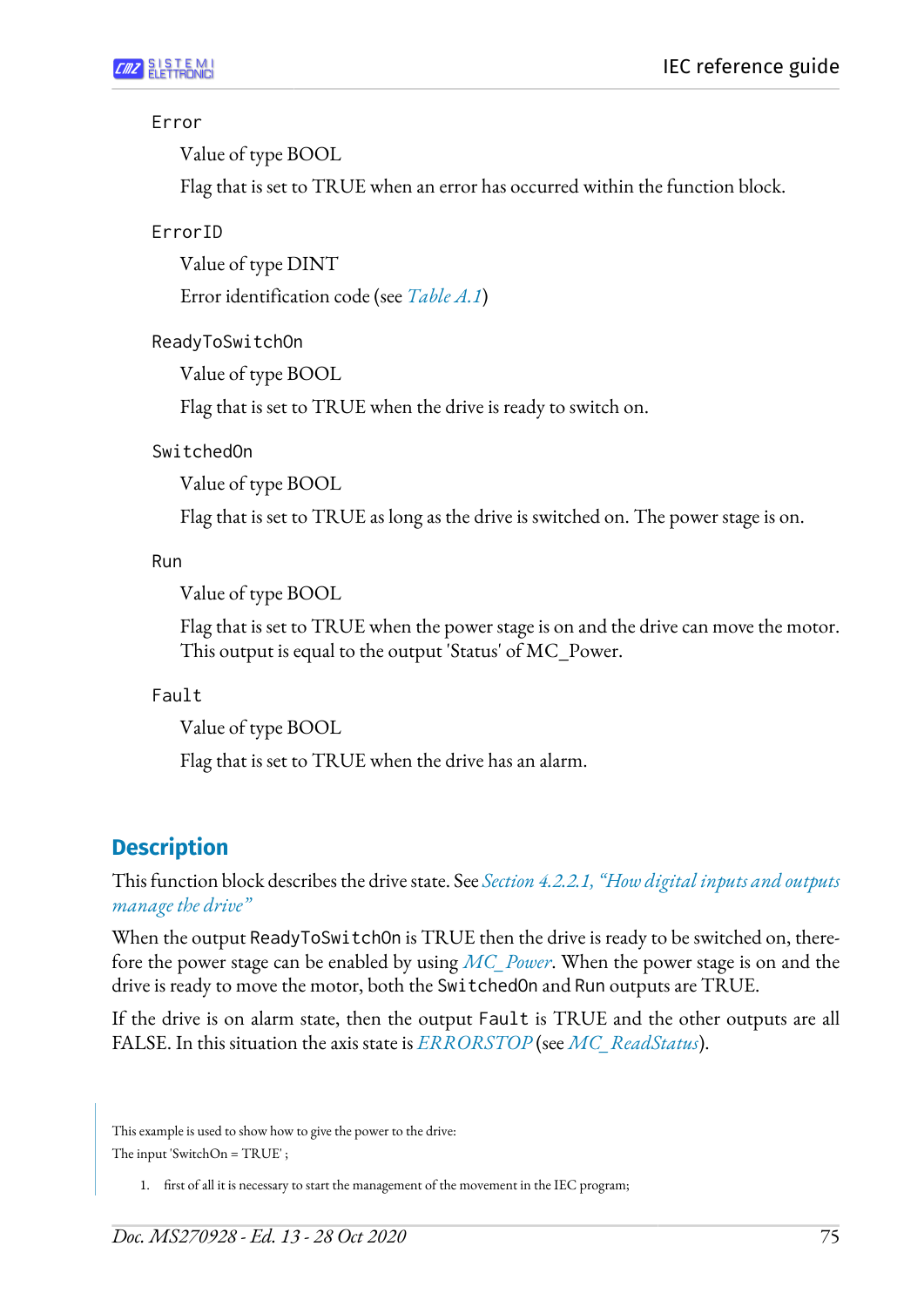- 2. when the axis management is started, the program reads the drive status;
- 3. when the drive status output 'ReadyToSwitchOn' is TRUE, the program can enable the stage;
- 4. when the power is on, then the output 'Status' of 'MC\_Power = TRUE' and output 'Run' of 'MC\_ReadDriveStatus = TRUE'.

# **Note**

At the first switched on procedure some drives execute an alignment procedure.

```
(* it starts the management of the axis movement in the IEC program *)
MC_Start_inst(Execute:=SwitchOn); 
(* it reads the drive status *)
MC_DriveStatus_inst(Axis:= Axis, Enable := MC_Start_inst.Done); 
(* when the drive is 'ReadyToSwitchOn' it switches on *)
MC_Power_inst(Axis:=Axis, Enable:= MC_DriveStatus_inst.ReadyToSwitchOn);
```
**Example 4.1. start-up procedure**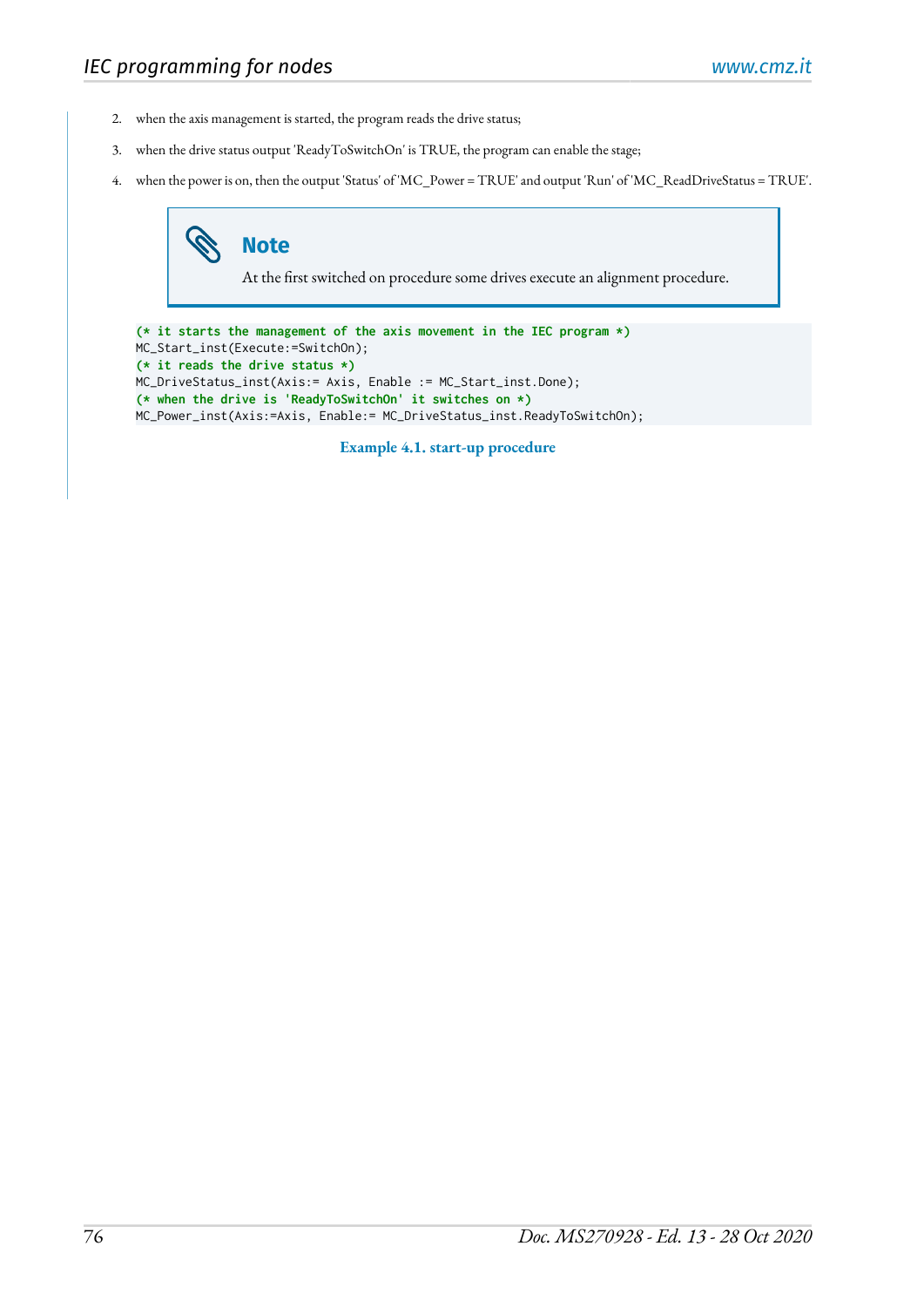### <span id="page-82-0"></span>**MC\_ReadStatus**

It returns, in detail, the status of the axis.

# **Synopsis**

| FUNCTION_BLOCK MC_ReadStatus           |                           |  |
|----------------------------------------|---------------------------|--|
| VAR_IN_OUT                             |                           |  |
| Axis                                   | : <type>AXIS_REF</type> ; |  |
| END_VAR                                |                           |  |
| VAR_INPUT                              |                           |  |
| Enable                                 | : <type>BOOL</type> ;     |  |
| END_VAR                                |                           |  |
| VAR_OUTPUT                             |                           |  |
| Done                                   | : <type>BOOL</type>       |  |
| Error                                  | : <type>BOOL</type>       |  |
| ErrorID                                | : <type>DINT</type> ;     |  |
| ErrorStop                              | : <type>BOOL</type>       |  |
| Stopping                               | : <type>BOOL</type>       |  |
| StandStill                             | : <type>BOOL</type>       |  |
| DiscreteMotion                         | : <type>BOOL</type>       |  |
| ContinuousMotion                       | : <type>BOOL</type>       |  |
| SynchronizedMotion : <type>BOOL</type> |                           |  |
| Homing                                 | : <type>BOOL</type>       |  |
| Initialization                         | : <type>BOOL</type>       |  |
| CostantVelocity                        | : <type>BOOL</type>       |  |
| Accelerating                           | : <type>BOOL</type>       |  |
| Decelerating                           | : <type>BOOL</type>       |  |
| END_VAR                                |                           |  |

## **Parameter**

#### Axis

Value of type AXIS\_REF Axis reference.

### Enable

Value of type BOOL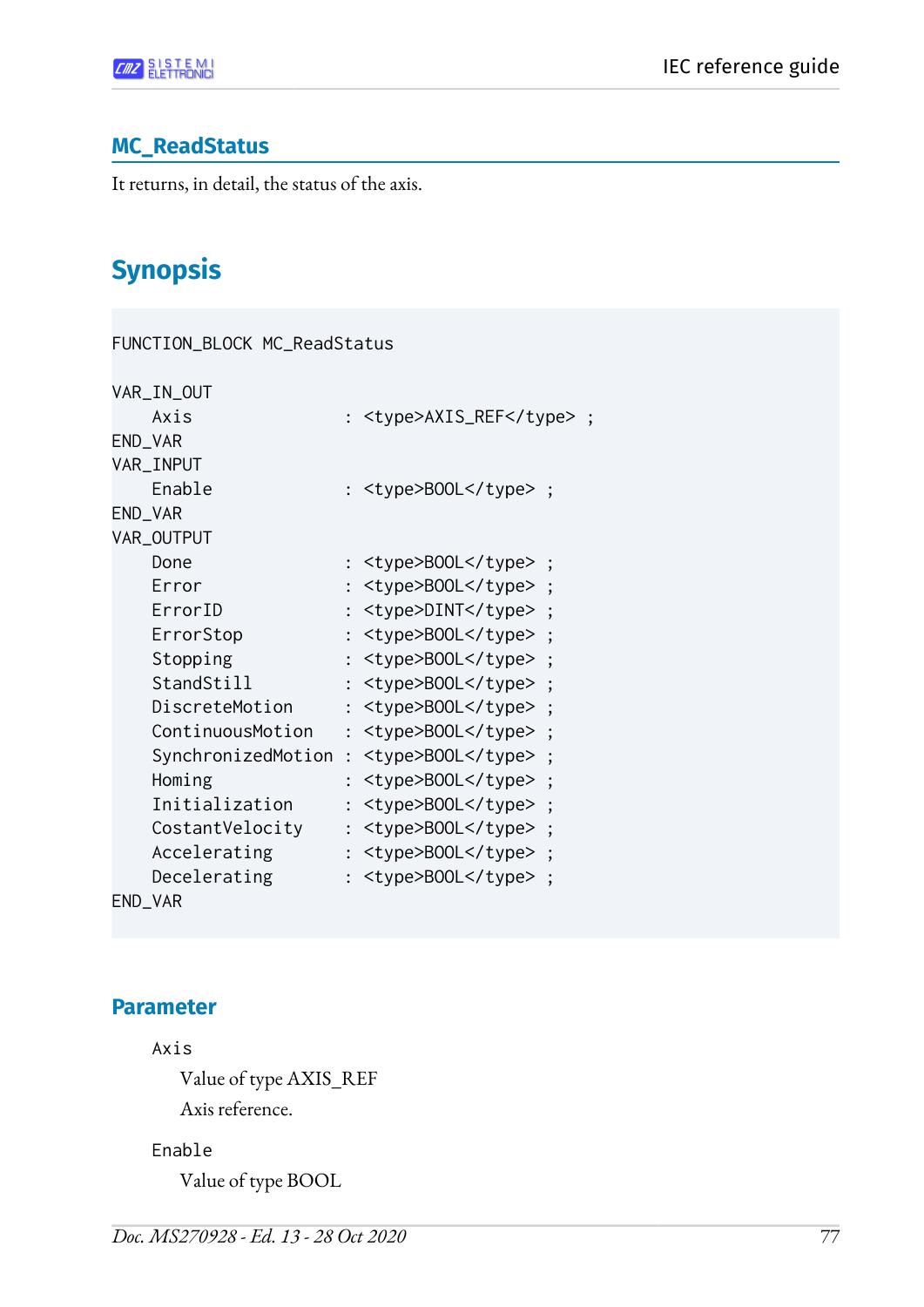As long as 'Enable' is true, it continuously gets the value of the parameter.

#### Done

Value of type BOOL

Flag that is set to TRUE when the read actual position value is available.

### Error

Value of type BOOL

Flag that is set to TRUE when an error has occurred within the function block.

### ErrorID

Value of type DINT

Error identification code (see *[Table A.1](#page-160-0)*).

### Errorstop

Value of type BOOL

Is TRUE when the axis is in *[ERRORSTOP](#page-47-2)* state.

### Stopping

Value of type BOOL

Flag that is set to TRUE when the axis is in *[STOPPING](#page-47-0)* or *[EMERGENCYSTOPPING](#page-47-3)* state.

### StandStill

Value of type BOOL

Flag that is set to TRUE when the axis is in *[STANDSTILL](#page-47-1)* state.

### DiscreteMotion

Value of type BOOL

Flag that is set to TRUE when the axis is executing a *[DISCRETEMOTION](#page-47-4)* movement. (For example a MC\_MoveAbsolute)

### ContinuosMotion

Value of type BOOL

Flag that is set to TRUE when the axis is executing a *[CONTINUOUSMOTION](#page-47-5)* movement (for example a MC\_MoveCustom or MC\_MoveVelocity)

SynchronizedMotion

Value of type BOOL

Flag that is set to TRUE when the axis is executing a SYNCHRONIZED movement. Actually this output is always FALSE.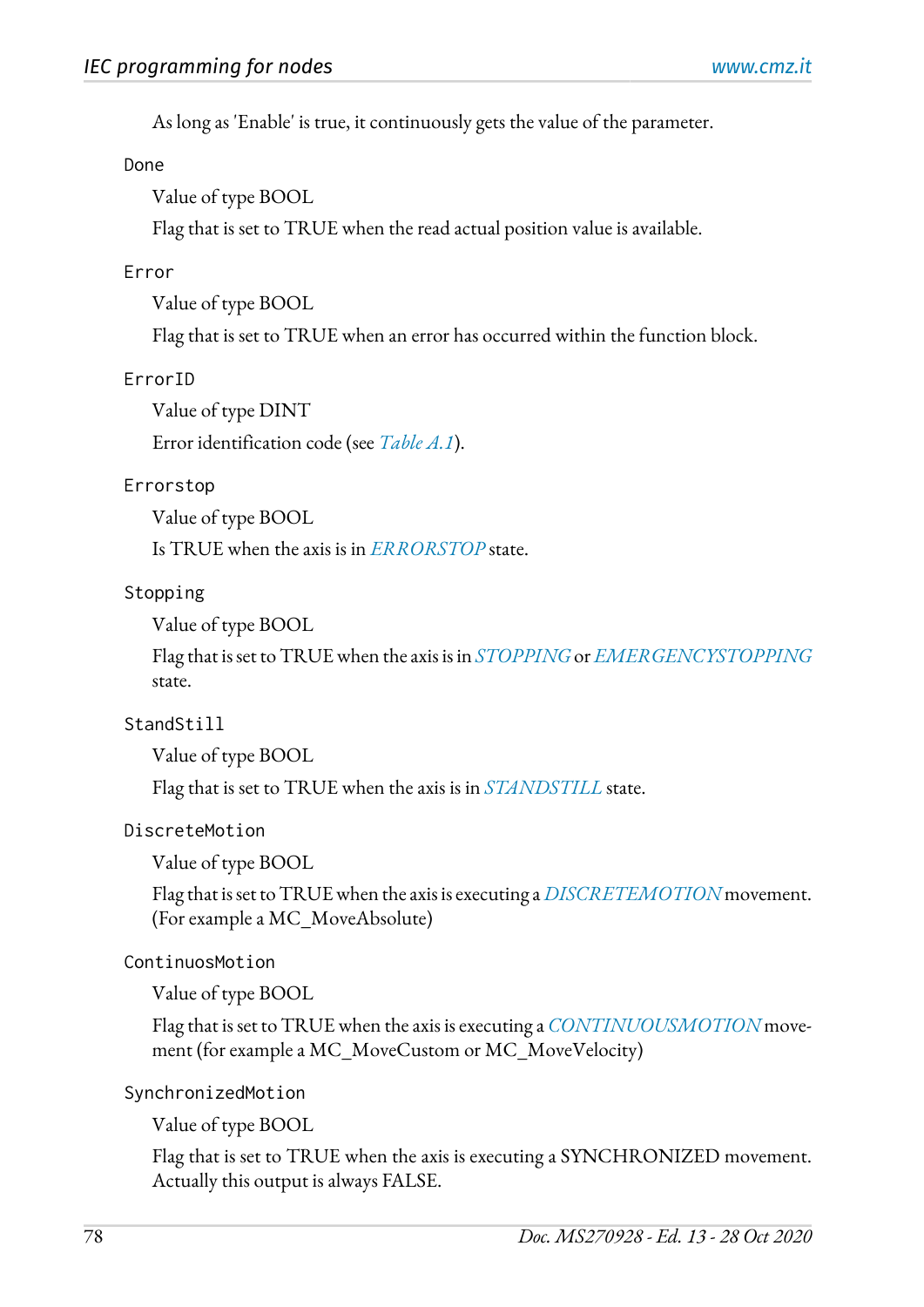### Homing

Value of type BOOL

Flag that is set to TRUE when the axis is executing an *[HOMING](#page-47-6)* procedure.

Initialization

Value of type BOOL

Flag that is set to TRUE while the axis program is executing the *[INITIALIZATION](#page-47-7)* procedure of the axis.

CostantVelocity

Value of type BOOL

Flag that is set to TRUE when the axis is moving with a constant theoretical velocity.

Accelerating

Value of type BOOL

It is not managed.

Decelerating

Value of type BOOL

It is not managed.

# **Description**

This function block returns, in detail, the status of the axis according to the motion that is currently in progress. See *[Section 4.2.1, "Axis status"](#page-47-8)* paragraph.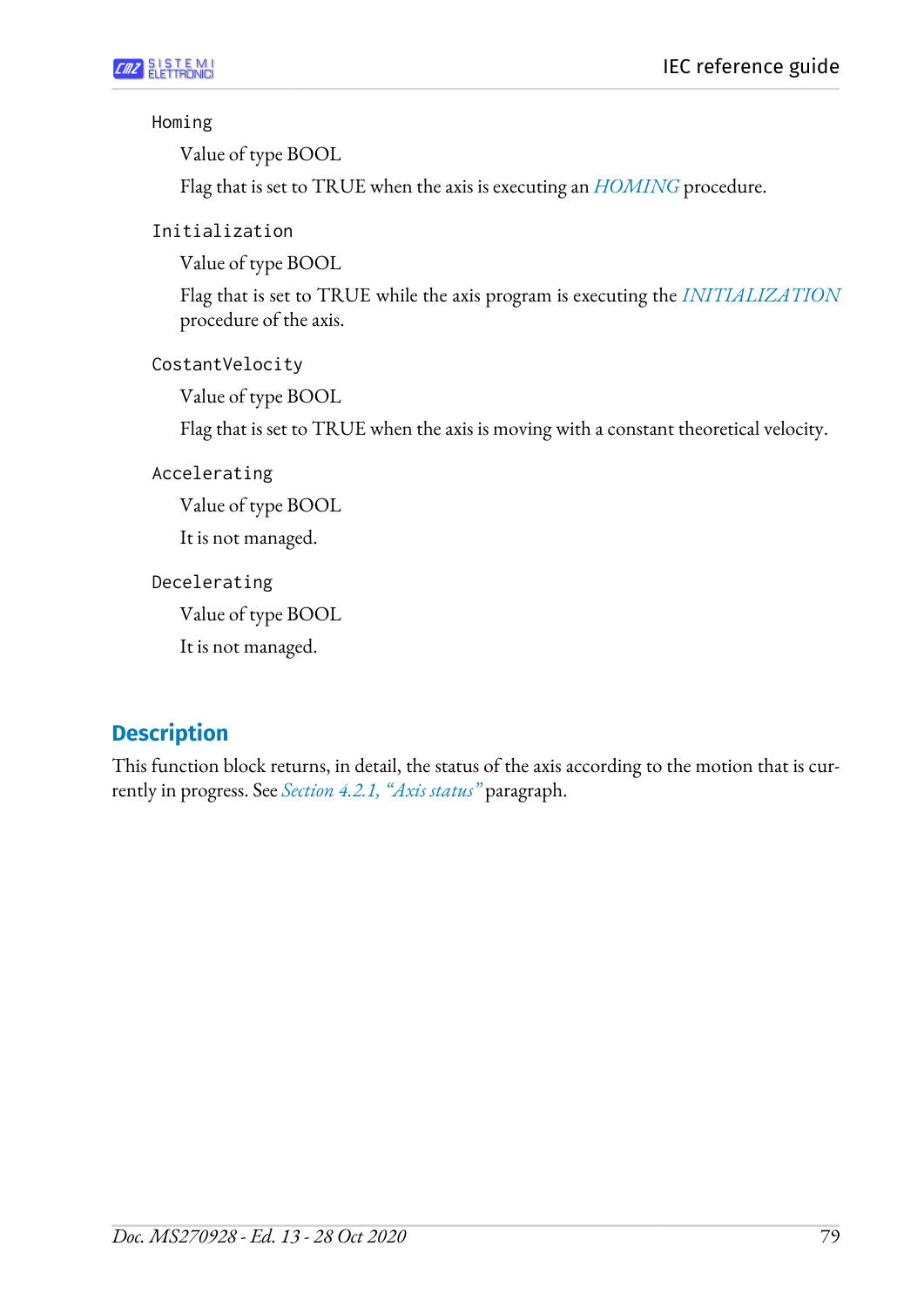### **MC\_Reset**

It recovers the axis from the *[ERRORSTOP](#page-47-2)* state.

# **Synopsis**

FUNCTION\_BLOCK MC\_Reset

| VAR_IN_OUT |                           |  |
|------------|---------------------------|--|
| Axis       | : <type>AXIS_REF</type> ; |  |
| END_VAR    |                           |  |
| VAR_INPUT  |                           |  |
| Execute    | : <type>BOOL</type> ;     |  |
| END_VAR    |                           |  |
| VAR_OUTPUT |                           |  |
| Done       | : <type>BOOL</type> ;     |  |
| Error      | : <type>BOOL</type> ;     |  |
| ErrorID    | : <type>DINT</type> ;     |  |
| END_VAR    |                           |  |
|            |                           |  |

## **Parameter**

### Axis

Value of type AXIS\_REF

Axis reference.

### Execute

Value of type BOOL

At the rising edge it resets the axis.

### Done

Value of type BOOL

*[STANDSTILL](#page-47-1)* state is reached.

### Error

Value of type BOOL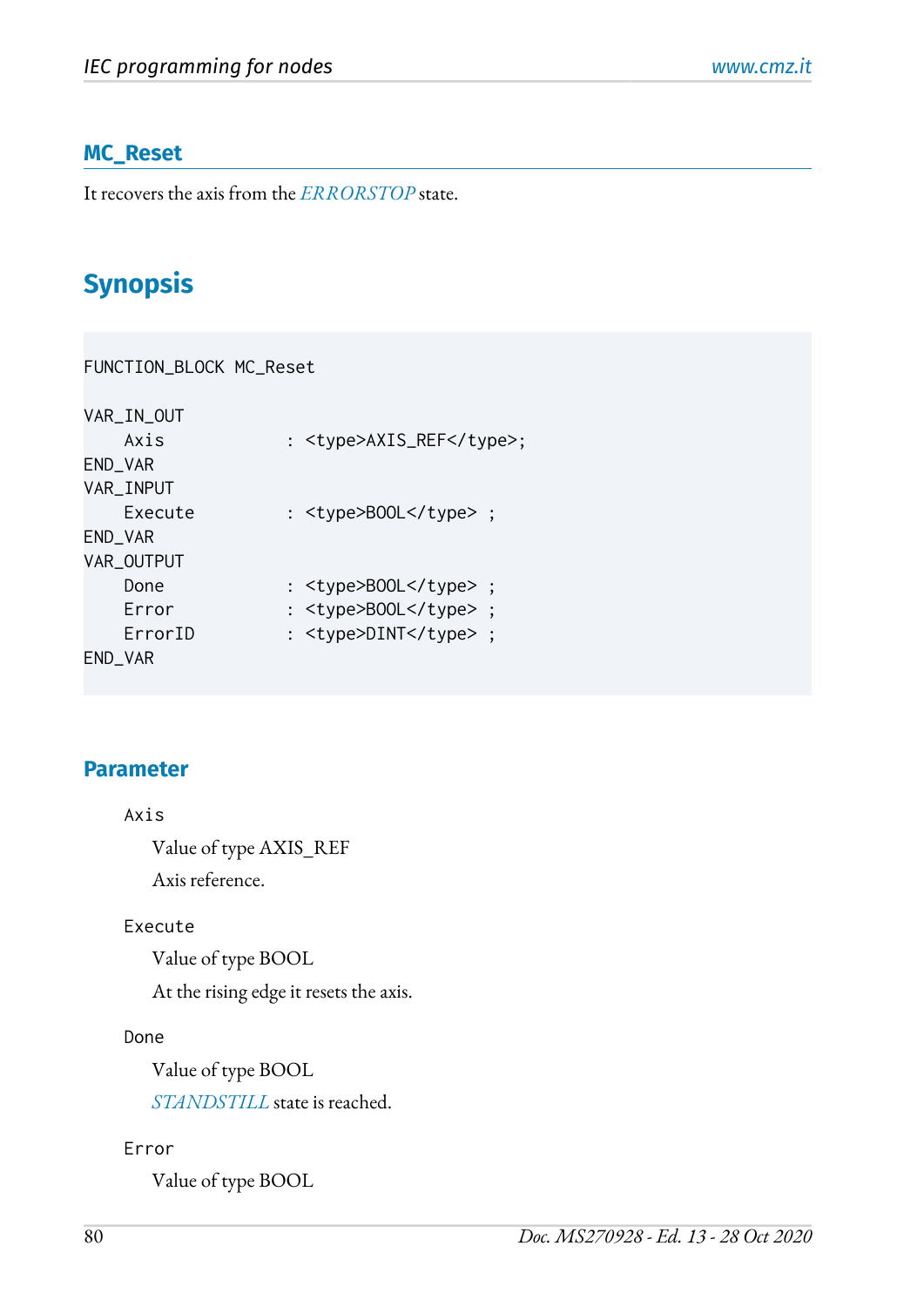Flag that is set to TRUE when an error has occurred within the function block.

ErrorID

Value of type DINT Error identification code (see *[Table A.1](#page-160-0)*).

## **Description**

This function block makes the transition from the state *[ERRORSTOP](#page-47-2)* to *[STANDSTILL](#page-47-1)* by resetting all internal axis-related errors. If it is tried to execute this function block when the axis state is not ERRORSTOP, nothing happens.

```
(* it reads the status of the axis *)
MC_Status_inst(Axis:= Axis, Enable := 1); 
IF (MC_Status_inst.ErrorStop = 1) THEN
     (* when there is an error it reset the Execute of MC_Reset_inst *)
     MC_Reset_inst(Axis:=Axis, Execute:=0) ;
END_IF;
(* if there is an error and the input AX_ResetCommand is TRUE then the recovery error procedure is
 started *)
MC_Resetinst(Axis:=Axis, Execute:=(MC_Status_inst.ErrorStop AND AX_ResetCommand)) ;
```
When the axis has an error, the ERRORSTOP output of MC\_ReadStatus is TRUE. When AX\_ResetCommand is TRUE the FB MC\_Reset recovers the error. If AX\_ResetCommand is always TRUE this program automatically recovers the axis from an ERRORS-TOP state.

**Example 4.2. Reset error procedure**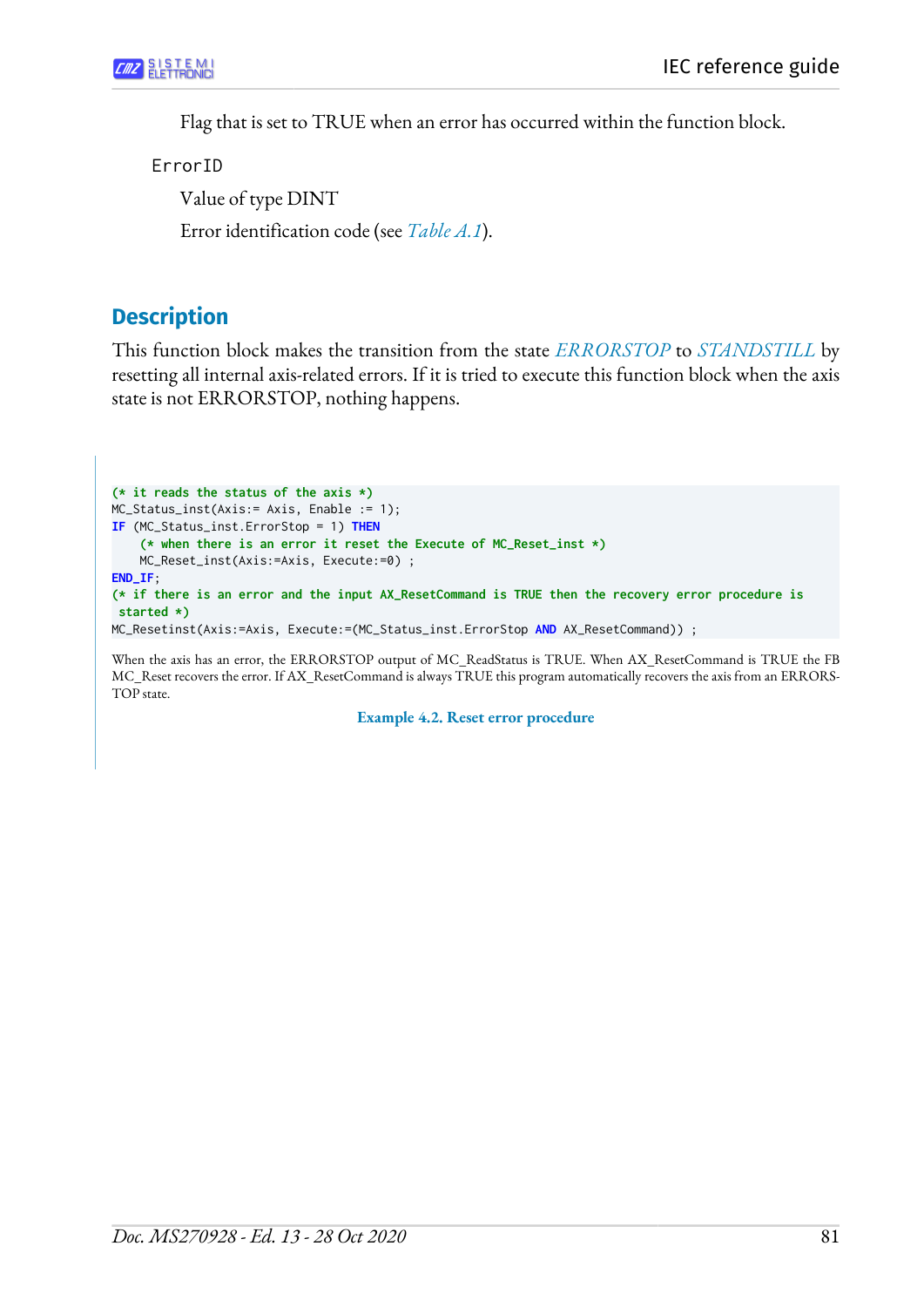### **MC\_Start**

It starts the axes program management.

# **Synopsis**

| FUNCTION_BLOCK <function>MC_Start</function> |                       |  |  |
|----------------------------------------------|-----------------------|--|--|
| VAR_INPUT                                    |                       |  |  |
| Execute                                      | : <type>BOOL</type> ; |  |  |
| END_VAR                                      |                       |  |  |
|                                              |                       |  |  |
| VAR_OUTPUT                                   |                       |  |  |
| Done                                         | : <type>BOOL</type> ; |  |  |
| CommandAborted                               | : <type>BOOL</type> ; |  |  |
| Error                                        | : <type>BOOL</type> ; |  |  |
| ErrorID                                      | : <type>DINT</type> ; |  |  |
| END_VAR                                      |                       |  |  |

## **Parameter**

### Execute

Value of type BOOL

At the rising edge it starts the management of the axis.

### Done

Value of type BOOL

Flag that is set to TRUE when the read actual position value is available.

CommandAborted

Value of type BOOL

Flag that is set to TRUE if the command is aborted by another motion command.

Error

Value of type BOOL

Flag that is set to TRUE when an error has occurred within the function block.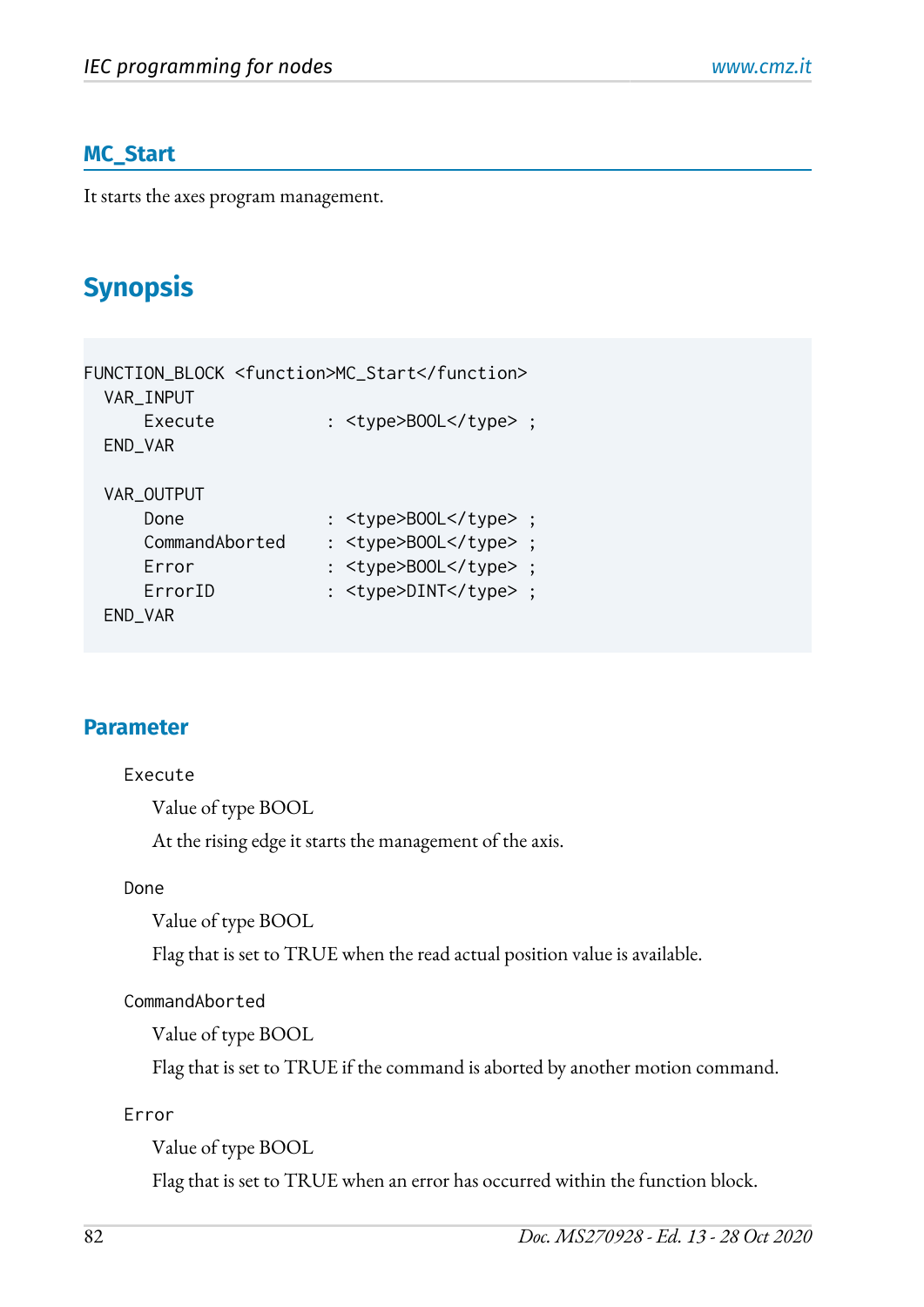ErrorID

Value of type DINT Error identification code (see *[Table A.1](#page-160-0)*).

# **Description**

This function block starts the management of the axis. Before the program launches a movement it is necessary the output Done of MC\_Start is TRUE.

# **4.3. Peripherals management (IO\_)**

This paragraph describes the function blocks that are necessary to manage the peripherals of the drive: digital inputs, digital outputs, encoder, analog input and output.

# **4.3.1. Encoder management**

In this paragraph there are the descriptions of:

- data type ENC\_REF, used in a program that defines the encoder to be managed;
- the function blocks dedicated to the encoder management.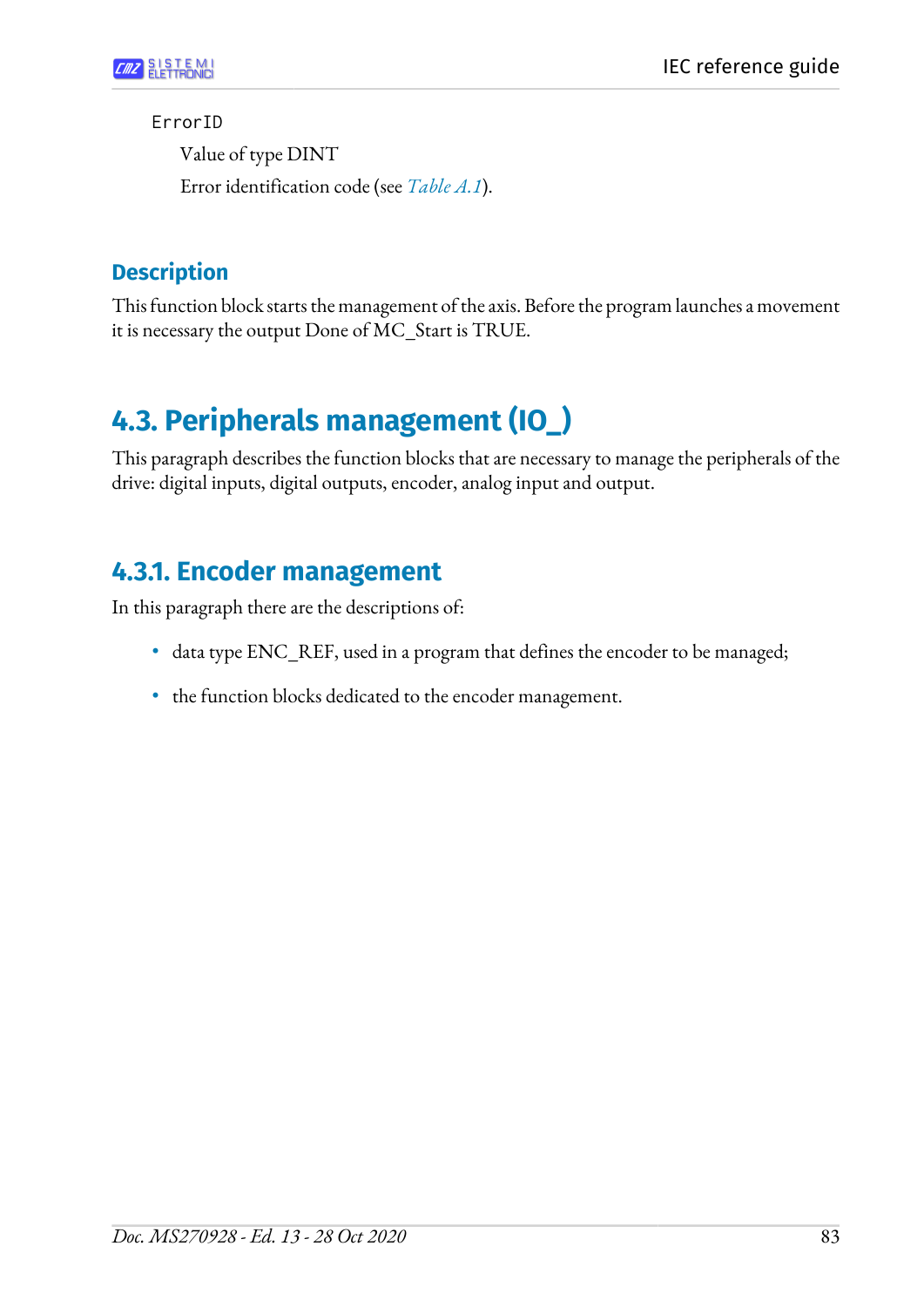# <span id="page-89-0"></span>**ENC\_REF**

It is the encoder reference.

# **Synopsis**

```
TYPE Enc_Ref :
  STRUCT
     Num : INT;
   END_STRUCT;
END_TYPE
```
## **Elements**

num

Value of type INT

It is an internal number that represents the encoder to be used.

## **Description**

This Data Type is the encoder reference. It is used to declare an encoder in the project. Before to call this function block it is important to initialize the num with the correct value related to the encoder that has to be managed. For this purpose, it is strongly recommended to use the already defined constants:

• IO\_REF\_ENC\_AXIS (1) : it is the encoder used by the axis.

# **Note**

This encoder is equal to IO\_REF\_ENC\_AX\_FEEDBACK when the feedback loop is closed, else it is a simulated value (=command position).

- IO\_REF\_ENC\_AX\_FEEDBACK (2) : it is the feedback encoder;
- IO\_REF\_ENC\_AX\_COMMAND (3) : it is the feedback encoder commanded posi- $\text{tion}^1$ ;

<sup>&</sup>lt;sup>1</sup>This reference is available only on BD drives.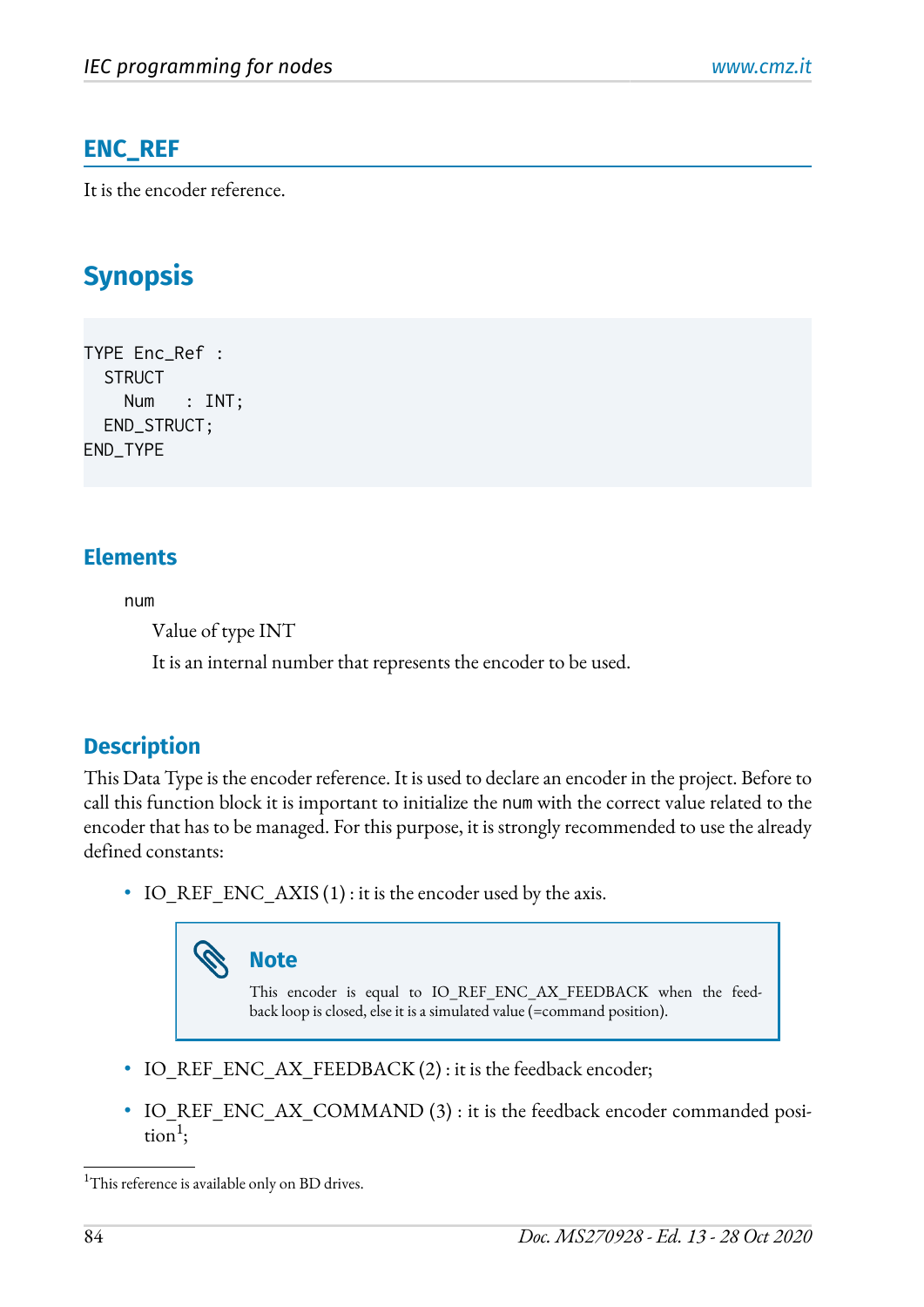- IO\_REF\_ENC\_AX\_FOLLOW\_ERR (5) : it is the feedback encoder position including the position following error<sup>2</sup>;
- IO\_REF\_ENC\_AUXILIARY (11) : it is the auxiliary encoder;



- IO\_REF\_ENC\_AUX\_REAL (12) : it is the real auxiliary encoder;
- IO\_REF\_ENC\_AUX\_VIRTUAL (13) : it is the internal auxiliary encoder. It is a simulated value.
- IO\_REF\_ENC\_AUX\_FIELDBUS (14) : it is the fieldbus auxiliary encoder. It cannot be used for the capture function.

<sup>&</sup>lt;sup>2</sup>This reference is available only on BD drives.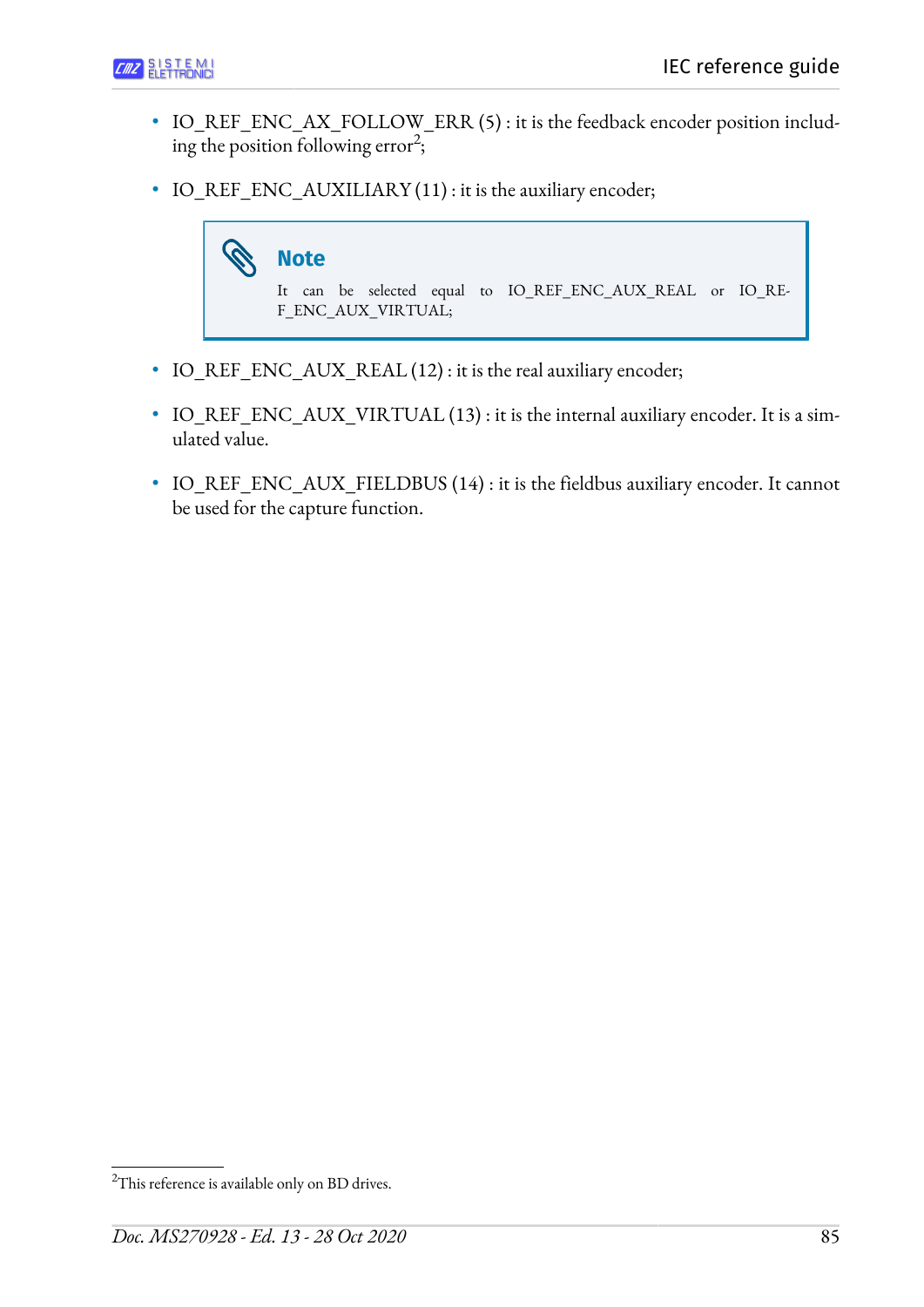# **CMP\_REF**

It is the position comparator reference.

# **Synopsis**

```
TYPE Cmp_Ref :
  STRUCT
     Num : INT;
     EncRef : Enc_Ref;
   END_STRUCT;
END_TYPE
```
## **Elements**

num

Value of type INT

It is an internal number that represents the comparator number.

EncRef

Value of type Enc\_Ref

It defines which encoder reference has to be latched. The possible usable encoders are:

- IO REF ENC AXIS (1);
- IO\_REF\_ENC\_AX\_COMMAND (3);
- IO REF ENC AUXILIARY (11);

# **Description**

This Data Type is the comparator number. It is used to define the encoder to be related to the comparator. Before to call the function block it is important to initialize the num with the correct value related to the comparator it has to manage. For this purpose, it is strongly recommended to use the already defined constants:

• IO\_REF\_CMP\_0 (0) : it is the peripheral 0 for the position comparison;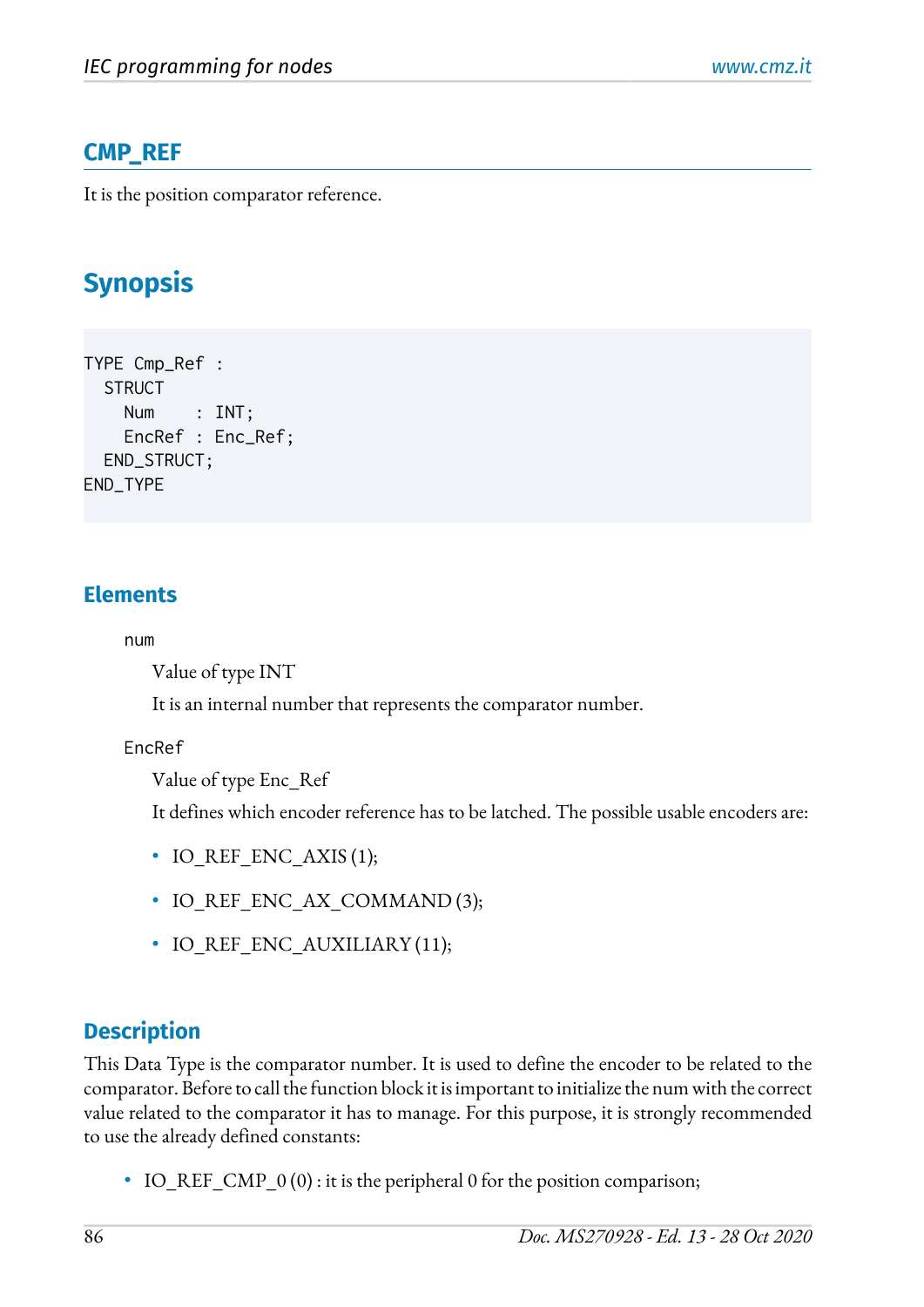B

• IO\_REF\_CMP\_1(1): it is the peripheral 1 for the position comparison;



The position comparator cannot use all the encoder references (see *[ENC\\_REF](#page-89-0)*), but only the numbers  $(1)$ ,  $(3)$  and  $(11)$ .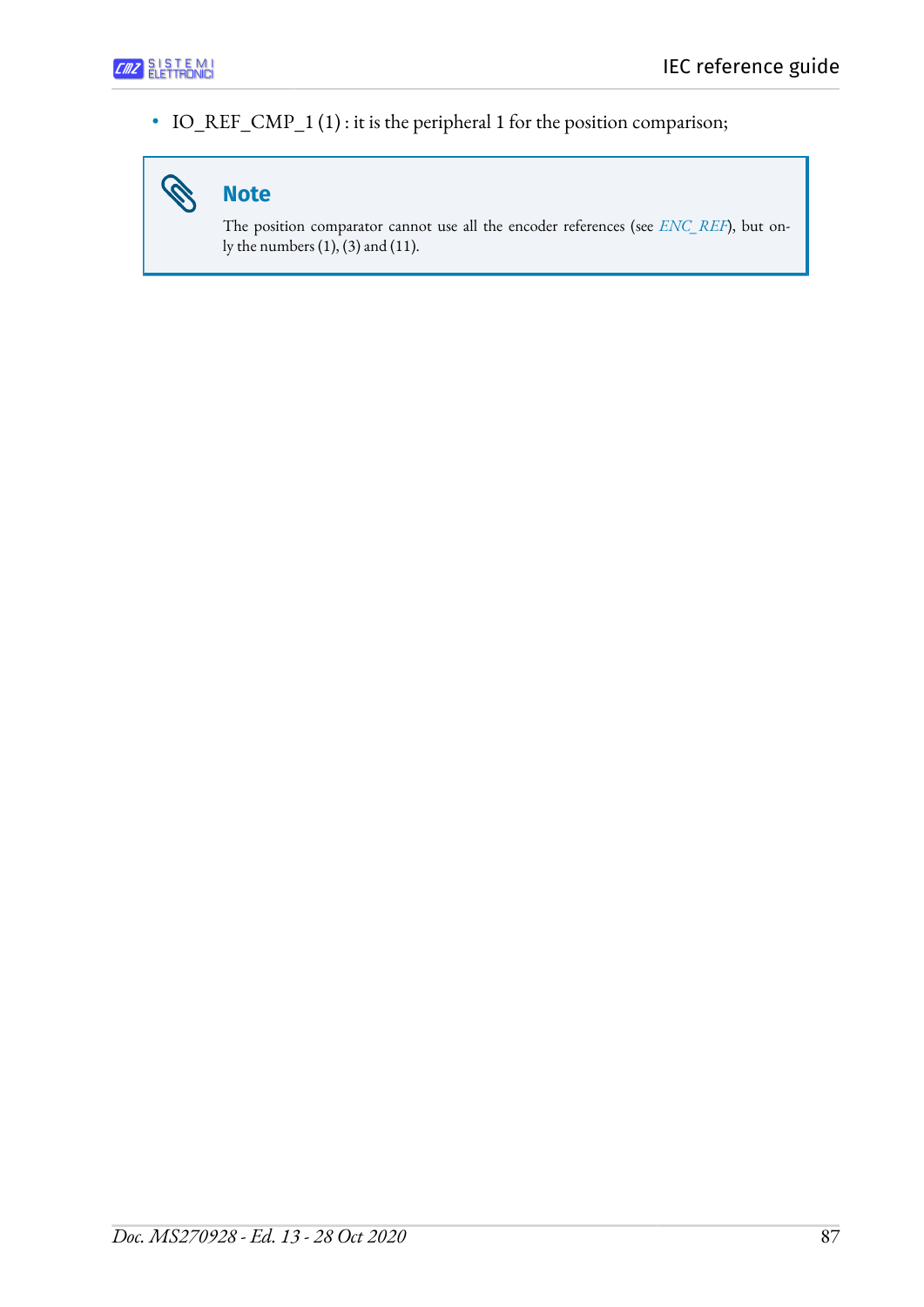# **IO\_EncGetStatus**

It shows the encoder status.

# **Synopsis**

FUNCTION\_BLOCK Io\_EncGetStatus VAR\_IN\_OUT Reference : Enc\_Ref; END\_VAR VAR\_INPUT Enable : BOOL; END\_VAR VAR\_OUTPUT Error : BOOL; ErrorID : DINT; Init : BOOL; Ready : BOOL; Alarm : BOOL; AlarmCode : DINT; AlarmBitCode: DINT; END\_VAR

### **Parameter**

Reference

Value of type ENC\_REF

Encoder reference.

### Enable

Value of type BOOL

As long as 'Enable' is true, it continuously gets the value of the Encoder status.

Error

Value of type BOOL

Flag that is set to TRUE when an error has occurred within the function block.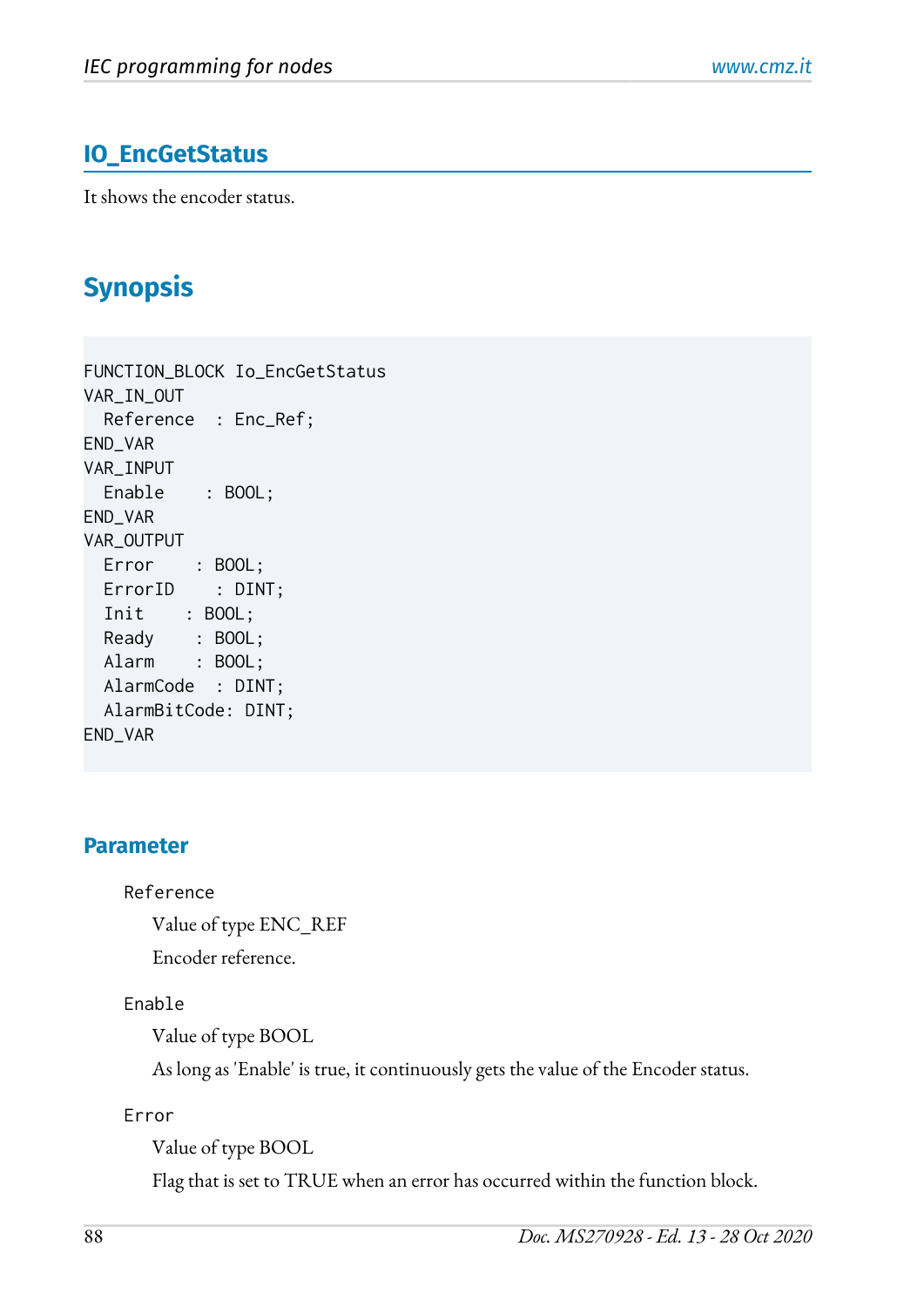### ErrorID

Value of type DINT Error identification code (see *[Table A.1](#page-160-0)*).

### Init

Value of type BOOL

As long as it is TRUE, the peripheral is in initialization state.

### Ready

Value of type BOOL

As long as it is TRUE, the peripheral is ready.

### Alarm

Value of type BOOL

Flag that is set to TRUE when the peripheral is in alarm.

### AlarmCode

Value of type DINT

When the encoder has an alarm, it shows the alarm code.

AlarmBitCode

Value of type DINT

When the encoder has an alarm, it shows the alarm code.

# **Description**

It shows the status of the encoder. Its possible statuses are:

- **Init** : the encoder is executing its initialization;
- **Ready** : the encoder is ready to be used;
- **Alarm** : the encoder has an alarm.

When the program starts, the encoder is in Init state and then automatically passes to Ready. If the encoder does not work, it goes in alarm state.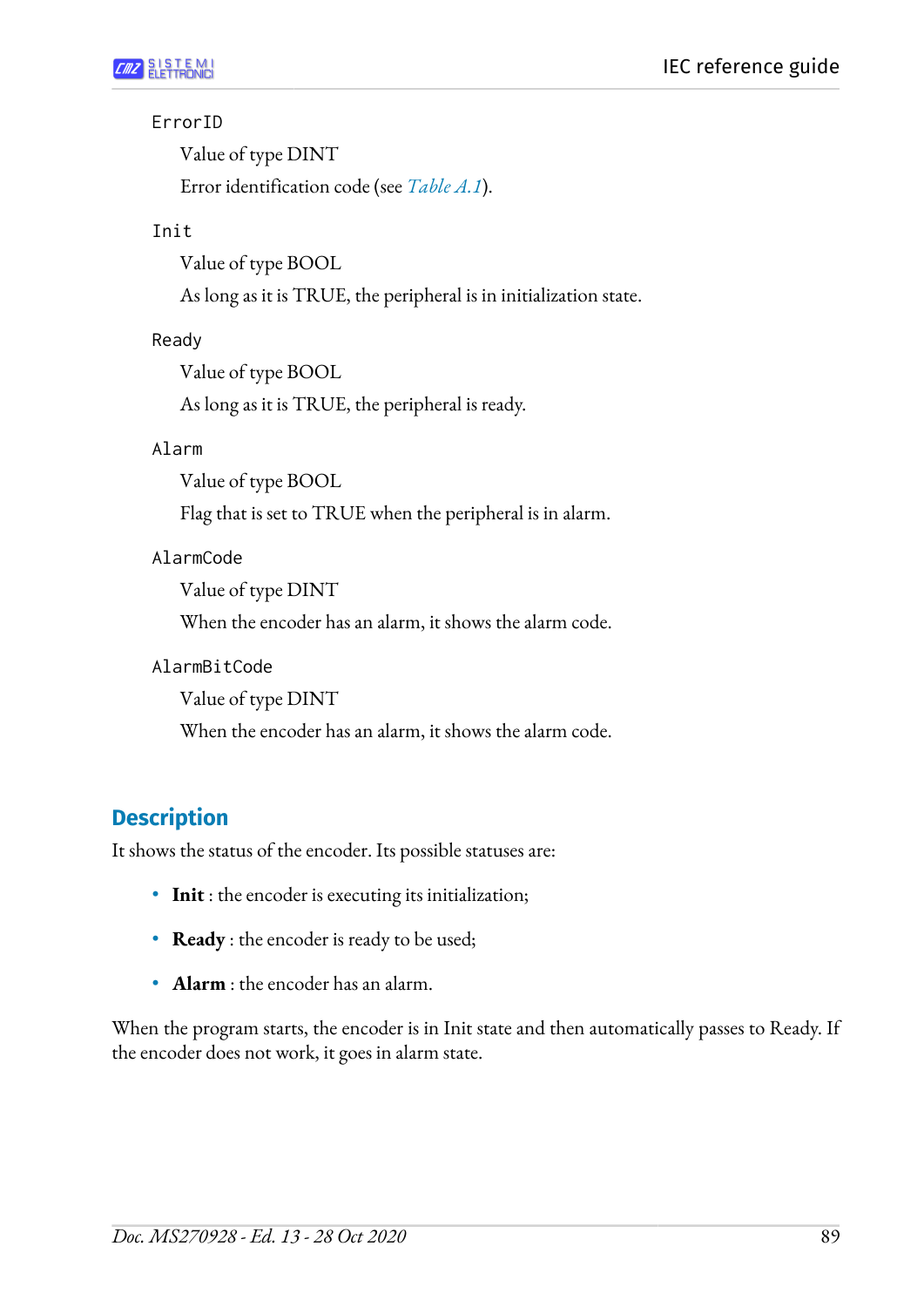## **Io\_EncManager**

It manages the encoder.

# **Synopsis**

FUNCTION\_BLOCK Io\_EncManager VAR\_IN\_OUT Reference : Enc\_Ref; END\_VAR VAR\_INPUT Enable : BOOL; AlarmResume : BOOL; END\_VAR VAR\_OUTPUT Error : BOOL; ErrorID : DINT; Init : BOOL; PreReady : BOOL; Ready : BOOL; Alarm : BOOL; AlarmCode : DINT; AlarmBitCode: DINT; END\_VAR

### **Parameter**

Reference

Value of type ENC\_REF

Encoder reference.

### Enable

Value of type BOOL

As long as 'Enable' is true, it continuously gets the value of the encoder status.

### AlarmResume

Value of type BOOL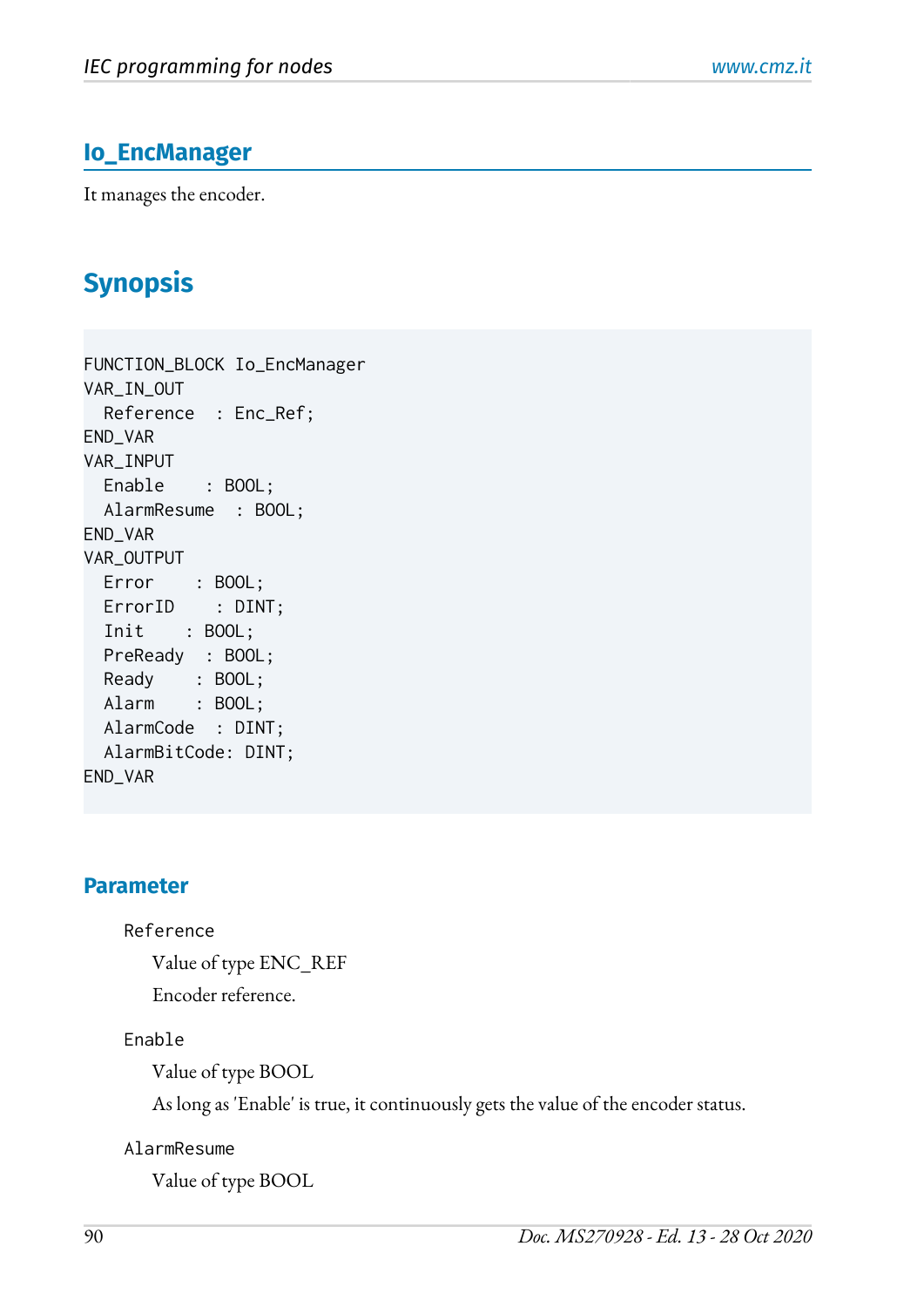When the encoder is in alarm state, it executes a resume of the alarm. It is necessary to recover the encoder.

Error

Value of type BOOL

Flag that is set to TRUE when an error has occurred within the function block.

ErrorID

Value of type DINT

Error identification code (see *[Table A.1](#page-160-0)*).

Init

Value of type BOOL

As long as it is TRUE, the encoder is in initialization state.

### PreReady

Value of type BOOL

As long as it is TRUE, the encoder is in PreReady state. PreReady is an internal state of the initialization procedure of the encoder.

### Ready

Value of type BOOL

Flag that is set to TRUE when the encoder is ready.

### Alarm

Value of type BOOL

Flag that is set to TRUE when the encoder is in alarm state.

AlarmCode

Value of type DINT

When the encoder has an alarm, it shows the alarm code.

### AlarmBitCode

Value of type DINT

When the encoder has an alarm, it shows the alarm bit code.

## **Description**

It manages the encoder. It allows to recover the encoder from an alarm state.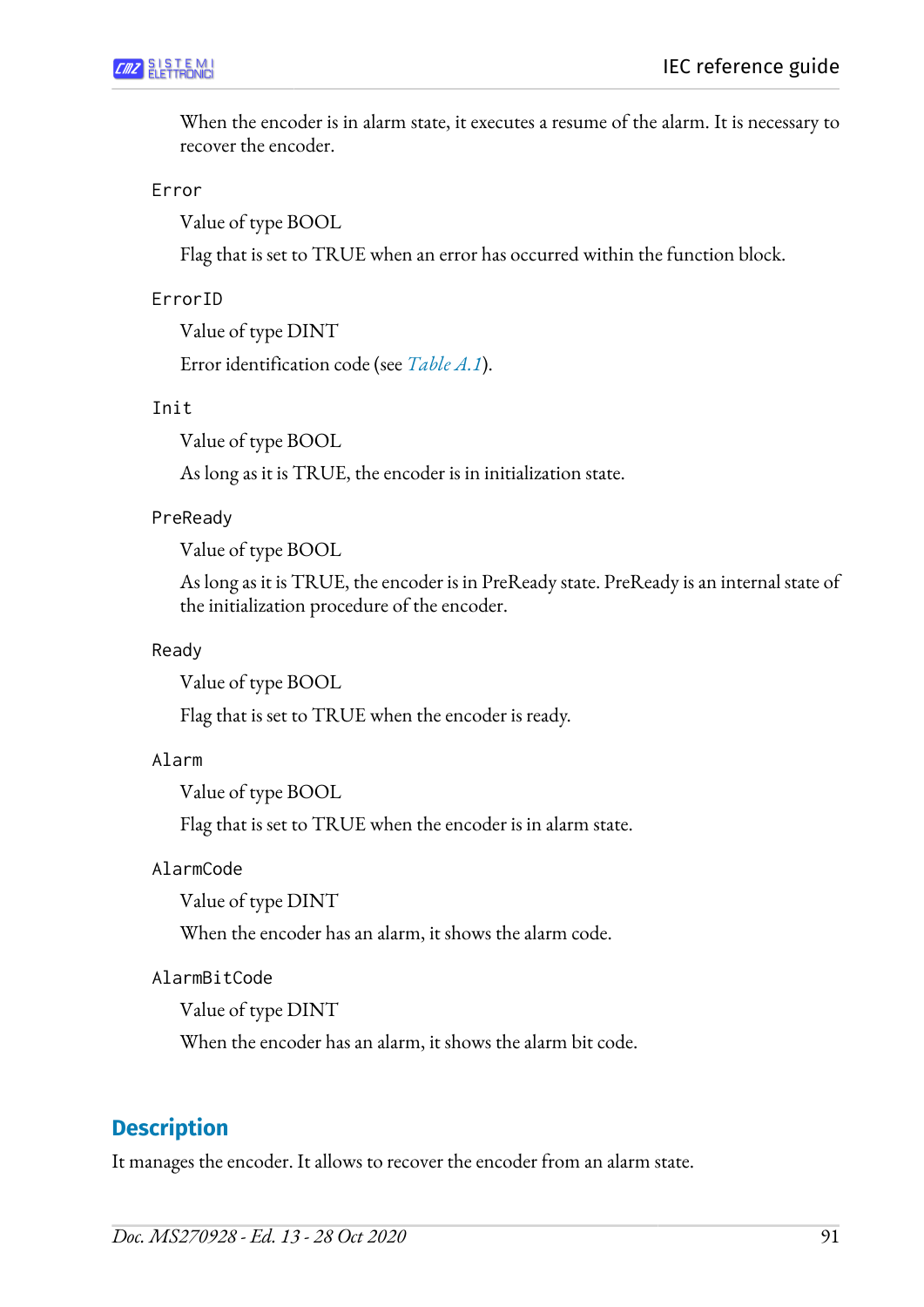# **Io\_EncReadPosition**

It reads the encoder position.

# **Synopsis**

FUNCTION\_BLOCK Io\_EncReadPosition VAR\_IN\_OUT Reference : Enc\_Ref; END\_VAR VAR\_INPUT Enable : BOOL; RefValidation : BOOL; END\_VAR VAR\_OUTPUT Error : BOOL; ErrorID : DINT; Position : DINT; Velocity : DINT; Valid : BOOL; Forced : BOOL; RefValid : BOOL; END\_VAR

### **Parameter**

Reference

Value of type ENC\_REF

Encoder reference.

Enable

Value of type BOOL

As long as 'Enable' is true, it continuously reads the encoder position.

RefValidation

Value of type BOOL

It validates the encoder position.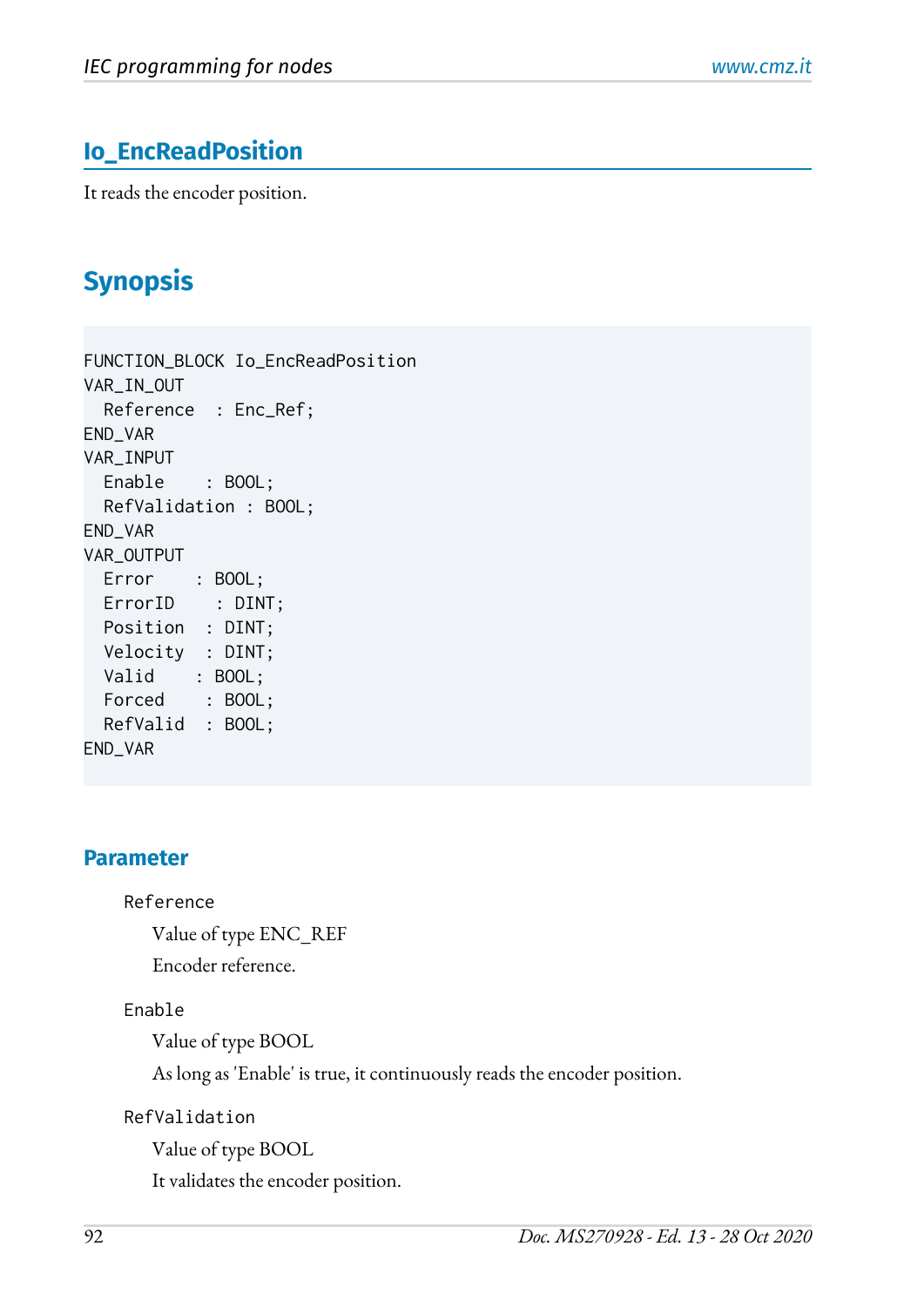### Error

Value of type BOOL

Flag that is set to TRUE when an error has occurred within the function block.

### ErrorID

Value of type DINT

Error identification code (see *[Table A.1](#page-160-0)*).

### Position

Value of type DINT

Encoder position.

### Velocity

Value of type DINT

Encoder velocity.

### Valid

Value of type BOOL

As long as 'Enable' is true, the position and the velocity values are valid.

### Forced

Value of type BOOL

It is not used.

### RefValid

Value of type BOOL

Flag that is set to TRUE when the position has been validate. After that RefValid has been set to TRUE, this output shows if the position of the encoder is still coherent, or some problem is happened and so the position is not coherent.

## **Description**

It reads the encoder position.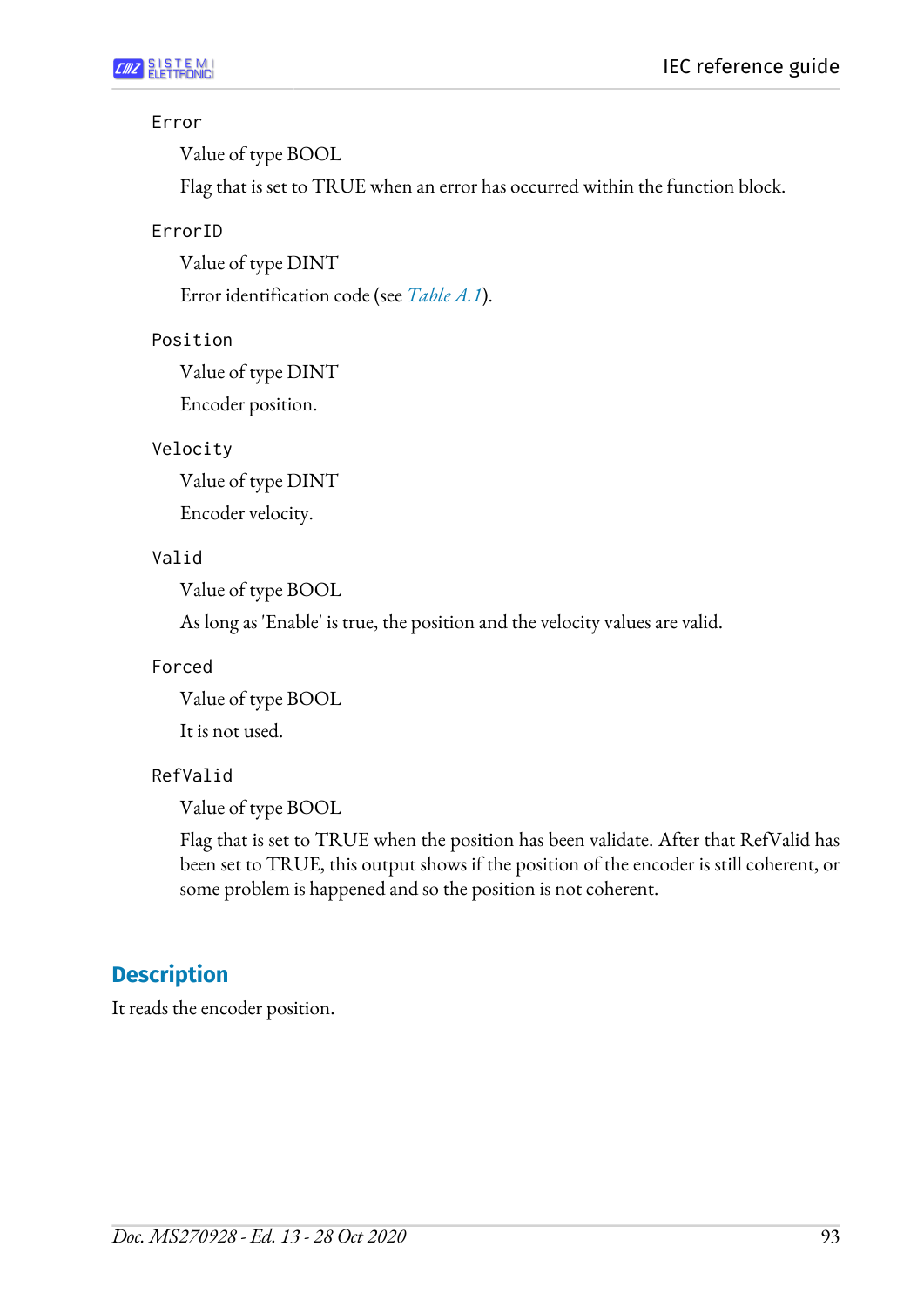# **Io\_EncReadPositionOnPort**

It reads the encoder position.

# **Synopsis**

|                       | FUNCTION_BLOCK Io_EncReadPositionOnPort |                      |
|-----------------------|-----------------------------------------|----------------------|
| VAR_IN_OUT            |                                         |                      |
| Reference : Enc_Ref;  |                                         | $(*[10 reference]*)$ |
| END_VAR               |                                         |                      |
| VAR_INPUT             |                                         |                      |
| Enable                | $\therefore$ BOOL;                      |                      |
| RefValidation : BOOL; |                                         |                      |
| END_VAR               |                                         |                      |
| VAR_OUTPUT            |                                         |                      |
| Done                  | $:$ BOOL;                               |                      |
| Active                | : BOOL;                                 |                      |
| Error                 | : BOOL;                                 |                      |
| ErrorID               | $:$ DINT;                               |                      |
| Position              | $:$ DINT;                               |                      |
| Velocity              | $:$ DINT;                               |                      |
| Valid                 | : BOOL;                                 |                      |
| Forced                | : BOOL;                                 |                      |
| RefValid              | : BOOL;                                 |                      |
| END_VAR               |                                         |                      |

### **Parameter**

#### Reference

Value of type ENC\_REF

Encoder reference.

### Enable

Value of type BOOL

As long as 'Enable' is true, it continuously reads the encoder position.

### RefValidation

Value of type BOOL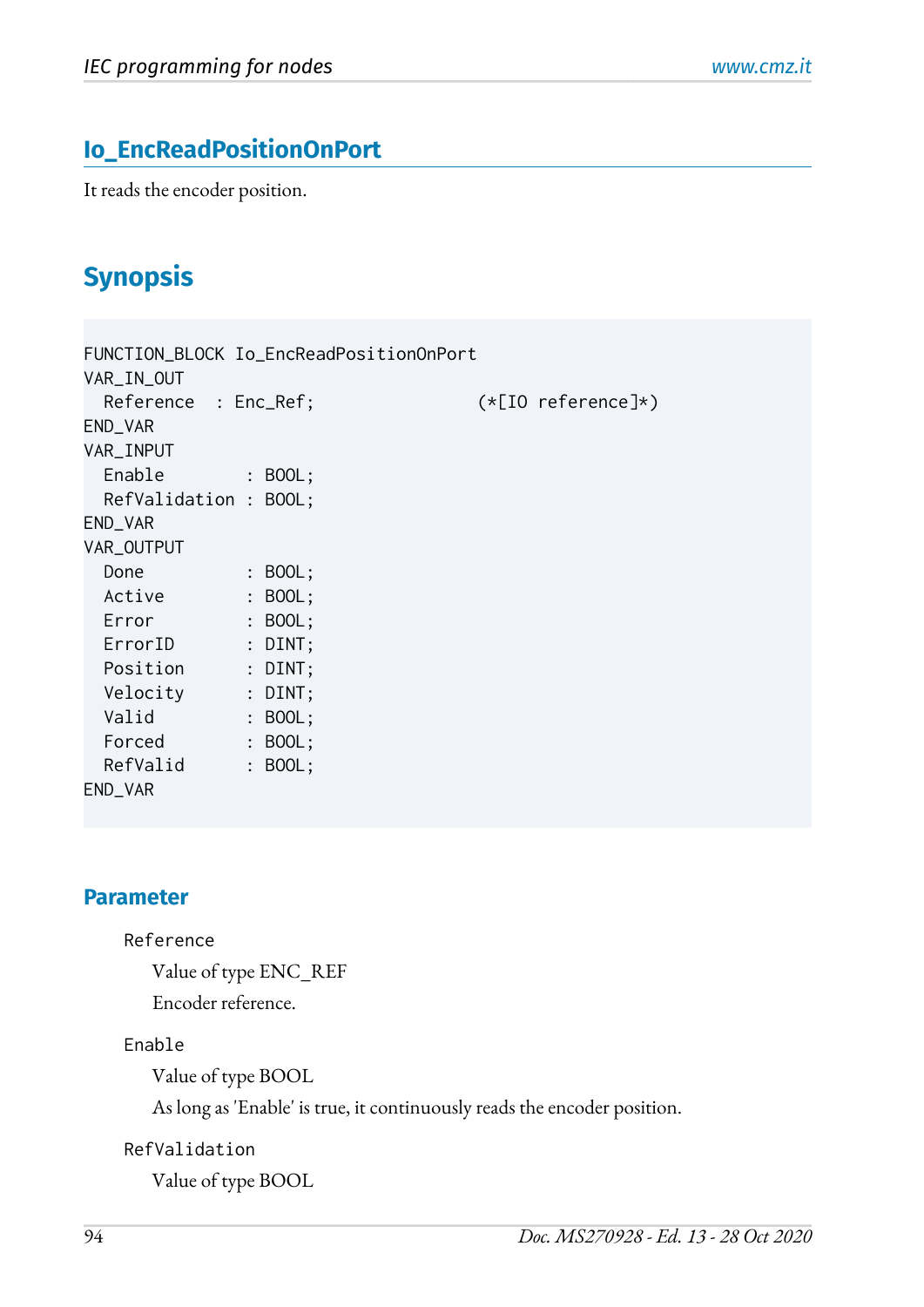It validates the encoder position.

### Error

Value of type BOOL

Flag that is set to TRUE when an error has occurred within the function block.

### ErrorID

Value of type DINT

Error identification code (see *[Table A.1](#page-160-0)*).

### Position

Value of type DINT

Encoder position.

### Velocity

Value of type DINT

Encoder velocity.

### Valid

Value of type BOOL

As long as 'Enable' is true, the position and the velocity values are valid.

### Forced

Value of type BOOL

It is not used.

### RefValid

Value of type BOOL

Flag that is set to TRUE when the position has been validate. After that RefValid has been set to TRUE, this output shows if the position of the encoder is still coherent, or some problem is happened and so the position is not coherent.

## **Description**

It reads the encoder position. This function block works at the same way of Io\_EncReadPosition.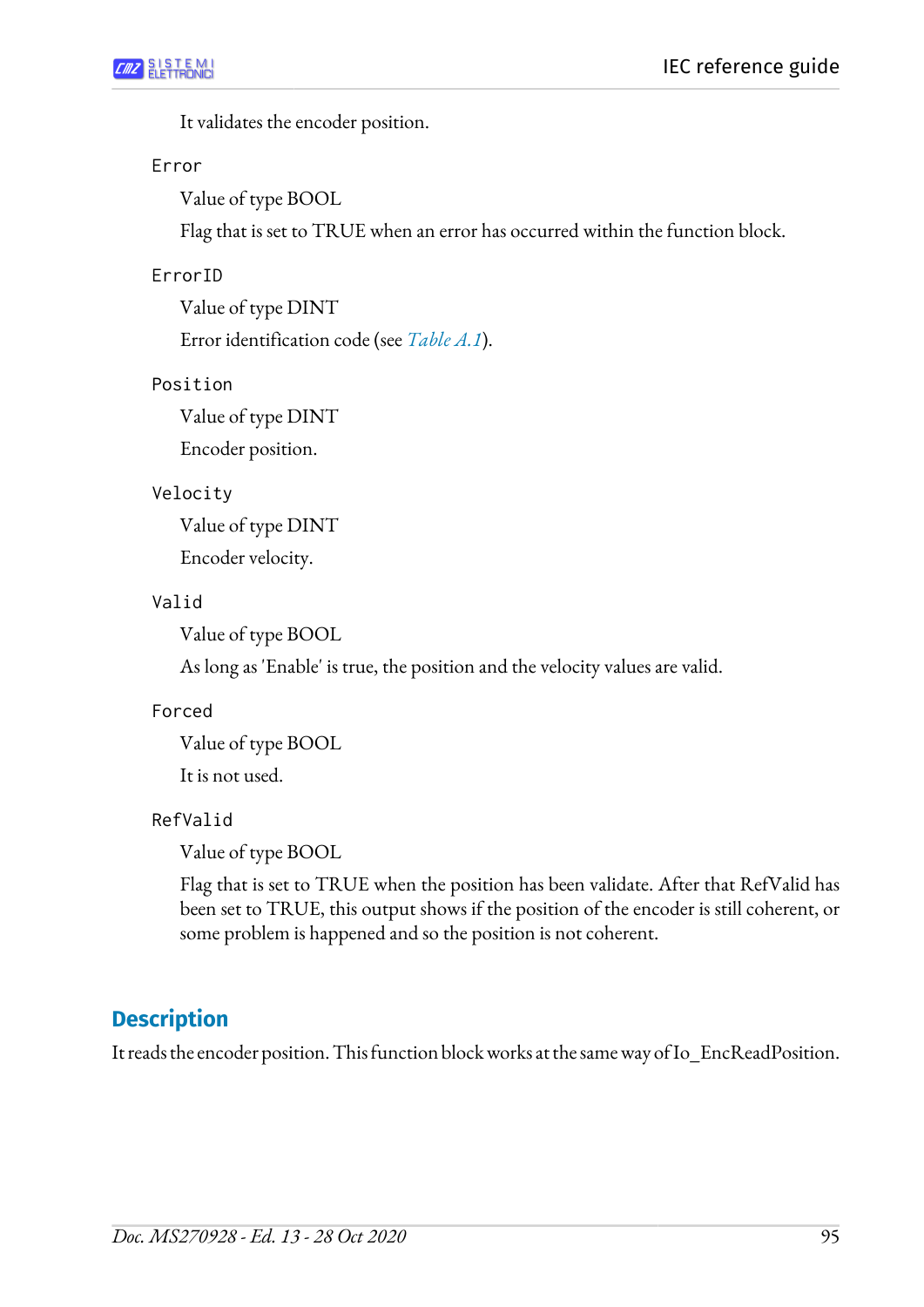# <span id="page-101-0"></span>**Io\_EncTriggerEvent**

It configures the trigger event zero mark for the capture function.

# **Synopsis**

| FUNCTION_BLOCK Io_EncTriggerEvent |                           |               |
|-----------------------------------|---------------------------|---------------|
| VAR_IN_OUT                        |                           |               |
| Reference                         |                           | $: Enc\_Ref;$ |
| END_VAR                           |                           |               |
| VAR_INPUT                         |                           |               |
| Execute                           |                           | BOOL;         |
| Abort                             | $\ddot{\phantom{0}}$      | BOOL;         |
| TrgStart                          |                           | : BOOL;       |
| EdgeType                          |                           | : BOOL;       |
| OneShot                           | $\ddot{\cdot}$            | BOOL;         |
| NEventDriven                      | $\mathbb{R}^{\mathbb{Z}}$ | BYTE;         |
| END_VAR                           |                           |               |
| VAR_OUTPUT                        |                           |               |
| Done                              | $\ddot{\cdot}$            | BOOL;         |
| Active                            | $\ddot{\cdot}$            | BOOL;         |
| CommandAborted                    | $\mathbf{L}$              | BOOL;         |
| Error                             | $\ddot{\cdot}$            | BOOL;         |
| ErrorID                           |                           | $:$ $DINT;$   |
| EnablingCapture : BOOL;           |                           |               |
| TrgEventHandle : DINT;            |                           |               |
| END_VAR                           |                           |               |

## **Parameter**

Reference

Value of type ENC\_REF

Encoder reference.

- IO\_REF\_ENC\_AX\_FEEDBACK (2);
- $IO\_REF\_ENC\_AUX\_REAL$   $(12)^1$ .

<sup>&</sup>lt;sup>1</sup>This reference is valid only for BD drives.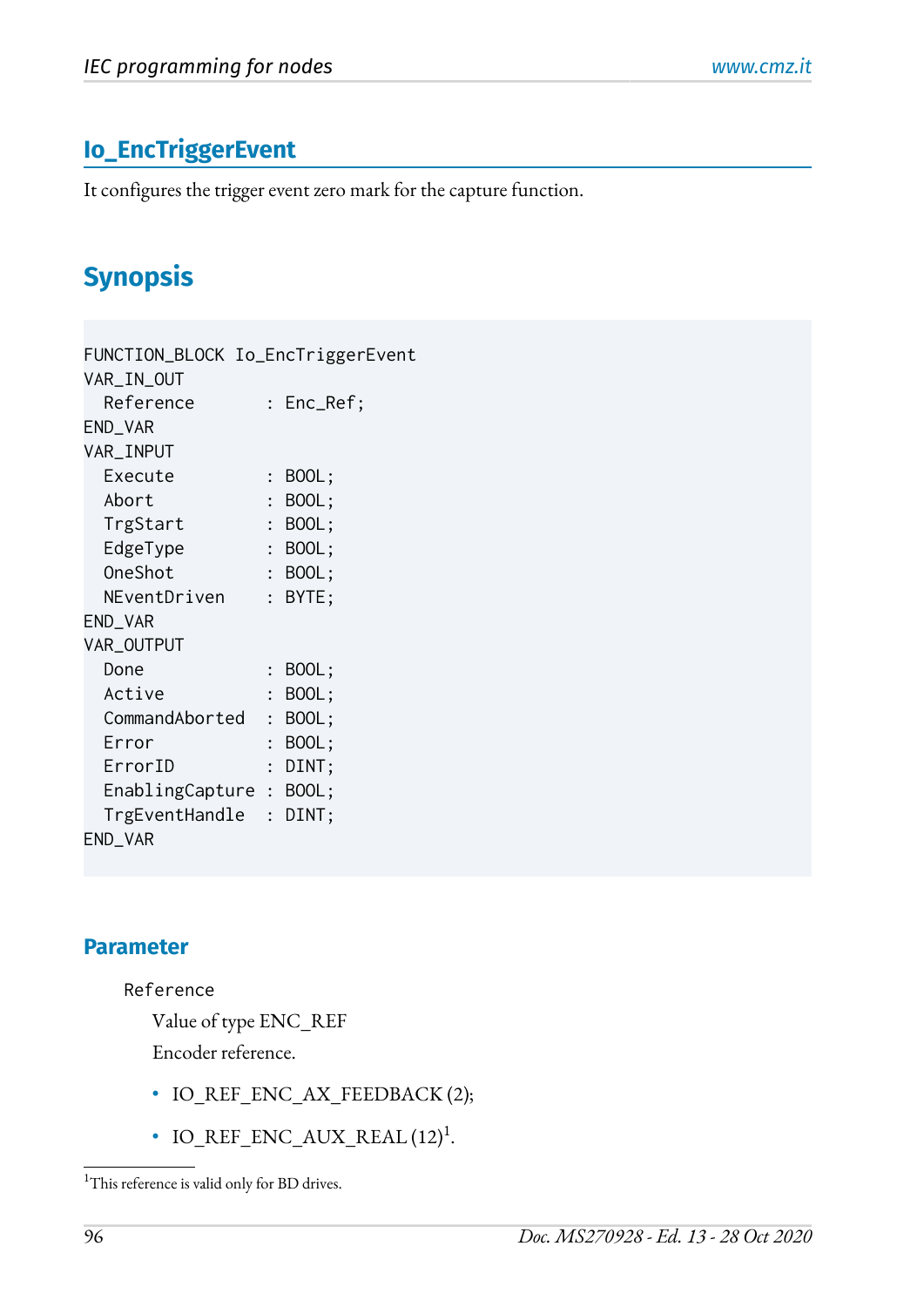### Execute

Value of type BOOL

At the rising edge it starts to configure the capture on the zero mark of the encoder.

### Abort

Value of type BOOL

At the rising edge it executes an abort of the capture procedure.

### TrgStart

Value of type BOOL

At the rising edge it launches the capture function. This command is executed when the configuration is complete.

### EdgeType

Value of type BOOL

Edge of the Zero Mark detection that triggers the capture 0 : falling edge; 1 : rising edge.

### OneShot

Value of type BOOL

if it is TRUE, then the capture function is executed only once. If it is FALSE, then it is automatically restarted.

### NEventDriven

Value of type INT

Selector of the Capture Peripheral:

- $\bullet$  0 : the drive automatically selects the first Capture Peripheral that is not in use (free);
- SYS\_EVENT\_CAPTURE\_A (6) : it selects the Capture Peripheral A;
- SYS\_EVENT\_CAPTURE\_B (7) : it selects the Capture Peripheral B;

Done

Value of type BOOL

The position capture on the Zero Mark detection has been executed.

Active

Value of type BOOL

It is waiting the Zero Mark detection.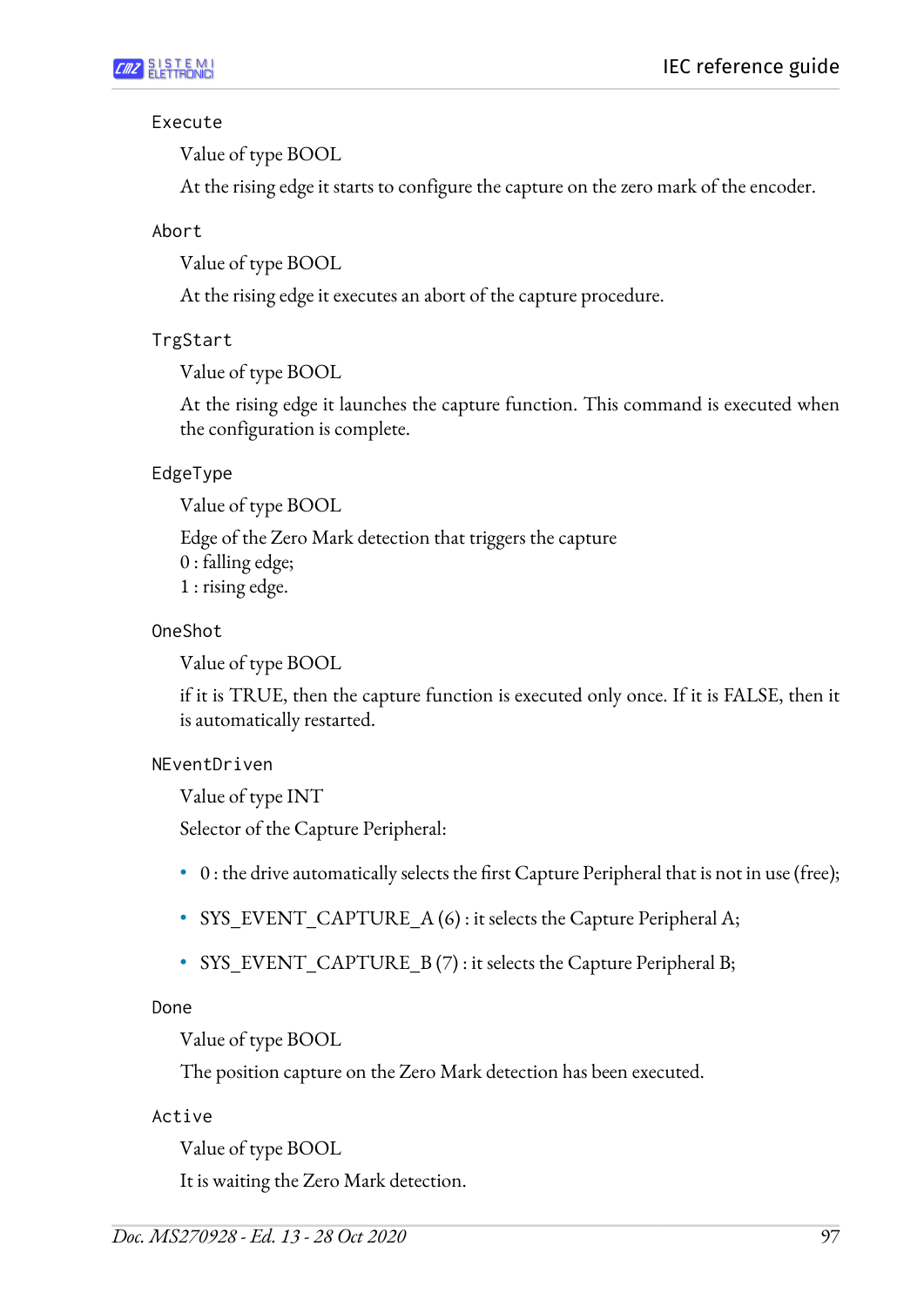### Error

Value of type BOOL

Flag that is set to TRUE when an error has occurred within the Function Block.

ErrorID

Value of type DINT

Error identification code (see *[Table A.1](#page-160-0)*).

EnablingCapture

Value of type BOOL

When this Function Block completes the configuration of the event, this output is set to TRUE. This output is an input for the Function Block *[Io\\_EncEventCaptureValue](#page-105-0)*.

TrgEventHandle

Value of type DINT

It is an internal identification of the event. The Function Block itself calculates it.

NEventActived

Value of type INT

It indicates which Capture Peripheral has been activated by the Function Block:

- SYS\_EVENT\_CAPTURE\_A (6) : Capture Peripheral A;
- SYS\_EVENT\_CAPTURE\_B (7) : Capture Peripheral B;

# **Description**

This Function Block must be usedwith *[Io\\_EncEventCaptureValue](#page-105-0)*. They configure and manage the capture function of the encoder position when the encoder position passes through the zero mark. The Function Block inputs must be used by following this sequence:

- 1. to prepare the inputs EdgeType, OneShot;
- 2. when the Function Block sees a positive edge on the input Execute, it starts to configure the capture function into the drive and also it calculates the TrgEventHandle. When it finishes its internal operations, the output EnablingCapture is set to TRUE. This output is used by the Function Block *[Io\\_EncEventCaptureValue](#page-105-0)* to complete the configuration of the capture function;
- 3. when this second Function Block finishes its operations, the input TrgStart is set to TRUE. At this moment the capture function starts. The output Active is set to TRUE;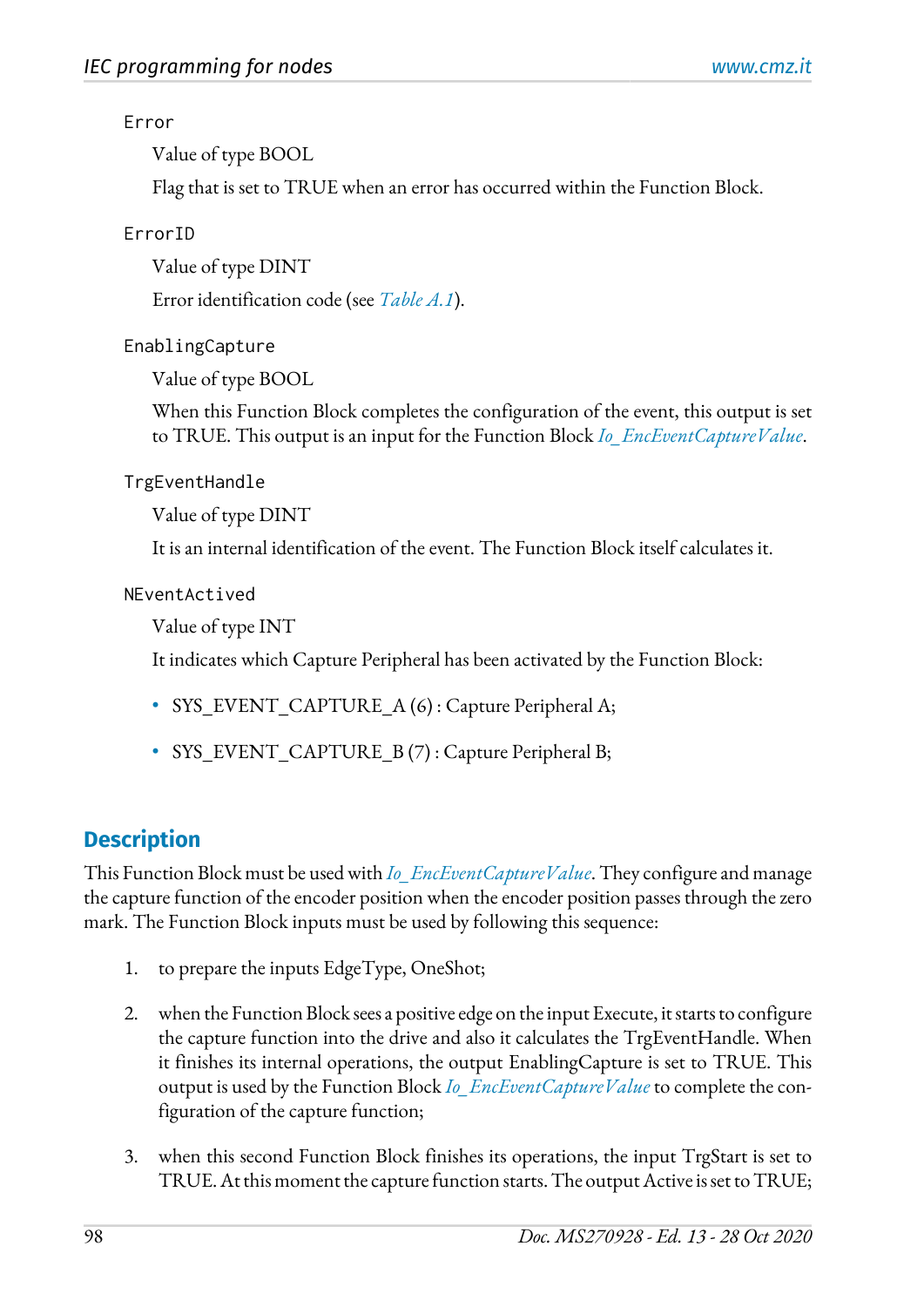4. when the capture event happens then the output Active returns to FALSE and the output Done is set to TRUE.

See also *[Section 4.5.2, "Capture example"](#page-154-0)*.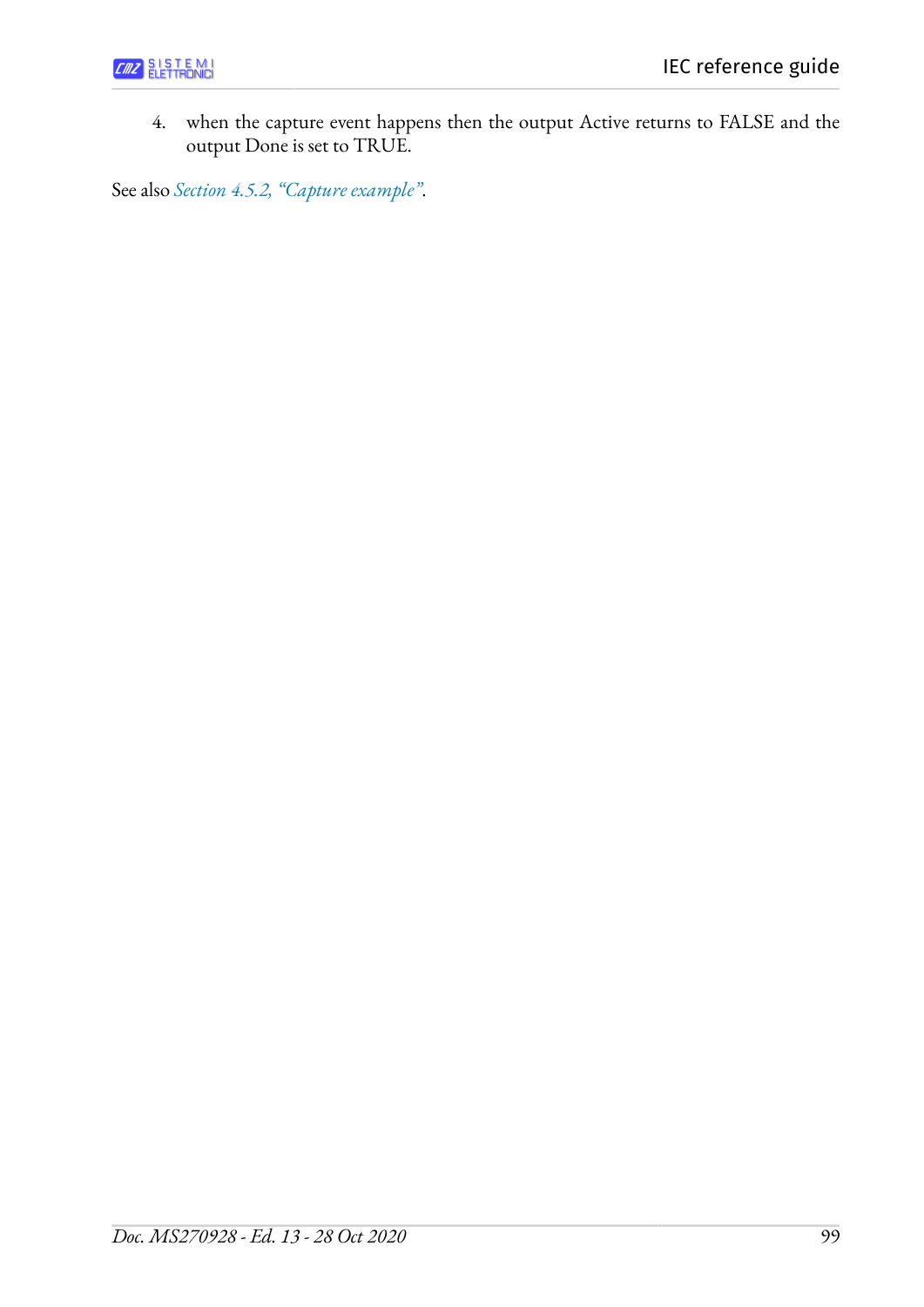## <span id="page-105-0"></span>**Io\_EncEventCaptureValue**

It completes the configurations of the capture function. It defines which is the value to be captured.

# **Synopsis**

FUNCTION\_BLOCK Io\_EncEventCaptureValue VAR\_IN\_OUT Reference : Enc\_Ref; END\_VAR VAR\_INPUT Execute : BOOL; Abort : BOOL; TrgEventHandle: DINT; ValueType : INT; END\_VAR VAR\_OUTPUT Done : BOOL; Active : BOOL; CommandAborted: BOOL; Error : BOOL; ErrorID : DINT; CaptureEnabled: BOOL; CapturedValue : DINT; END\_VAR

### **Parameter**

### Reference

Value of type ENC\_REF

It defines which encoder reference has to be consider as capture reference. The possible usable encoders are:

- IO REF ENC AXIS (1);
- IO\_REF\_ENC\_AX\_FEEDBACK (2);
- IO REF ENC AX FOLLOW ERR (5);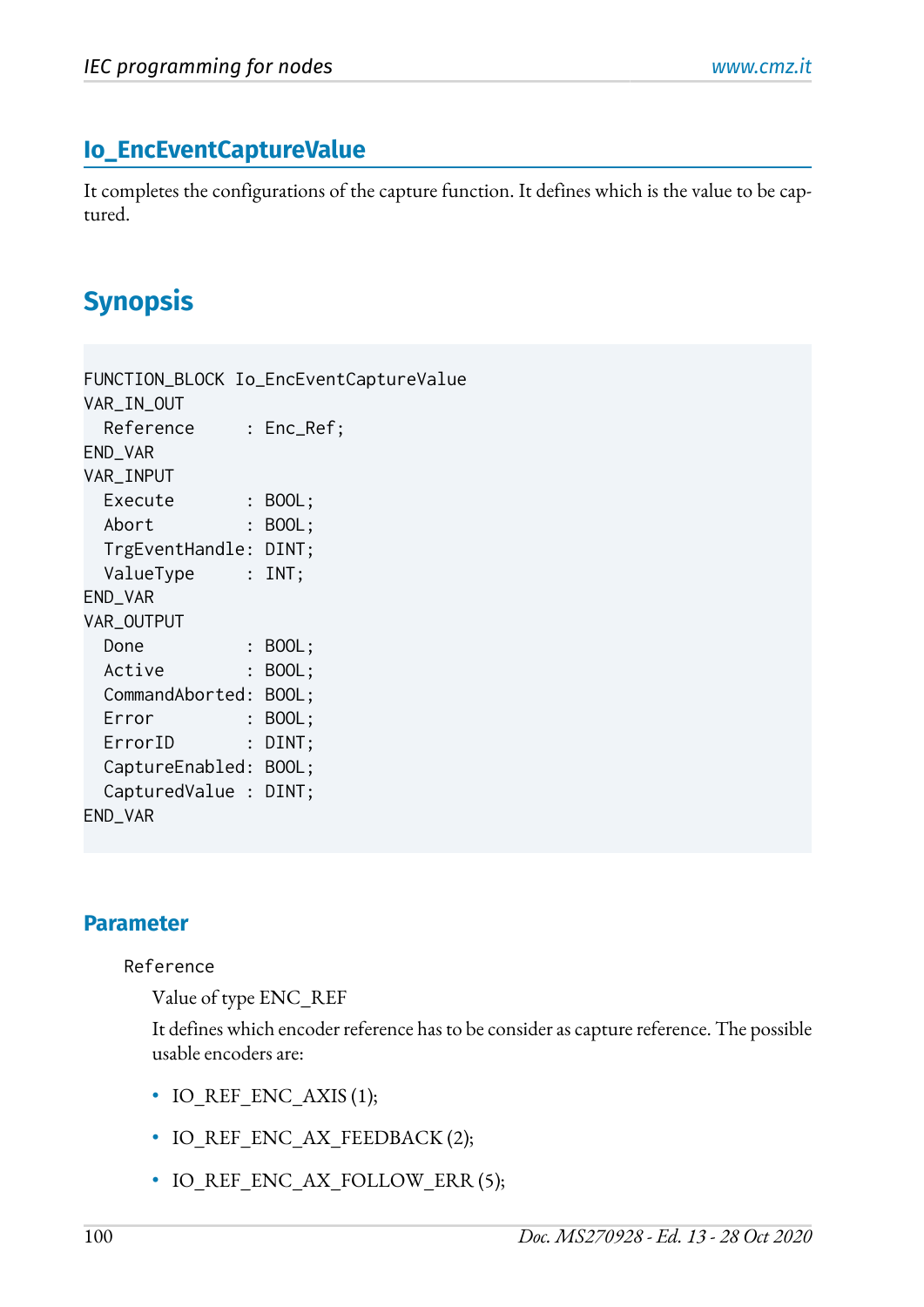- IO\_REF\_ENC\_AUXILIARY (11);
- $IO\_REF\_ENC\_AUX\_REAL (12)<sup>1</sup>;$
- IO\_REF\_ENC\_AUX\_VIRTUAL  $(13)^2$ ;

### Execute

Value of type BOOL

At the rising edge it configures the value for the capture function. The value is the ValueType of the encoder reference (Reference).

### Abort

Value of type BOOL

At the rising edge it executes the abort of the capture procedure.

TrgEventHandle

Value of type DINT

It is the internal identification of the event that defines when the capture function has to capture the reference encoder position. This value is calculated by the Function Block which configures the event. See *[Io\\_EncTriggerEvent](#page-101-0)*, *[Io\\_DInpTriggerEvent](#page-119-0)*.

## ValueType

Value of type INT

It defines which type of value the capture function has to capture. The default value is the position of the reference encoder selected. It is not allowed to change it.

Done

Value of type BOOL

The position has been captured.

Active

Value of type BOOL

As long as 'Active' is true, the Function Block keeps waiting the happening of the event.

Error

Value of type BOOL

Flag that is set to TRUE when an error has occurred within the function block.

ErrorID

Value of type DINT

<sup>&</sup>lt;sup>1</sup>Available only for BD series.

 $2A$ vailable only for BD series, except for IBD flange 60.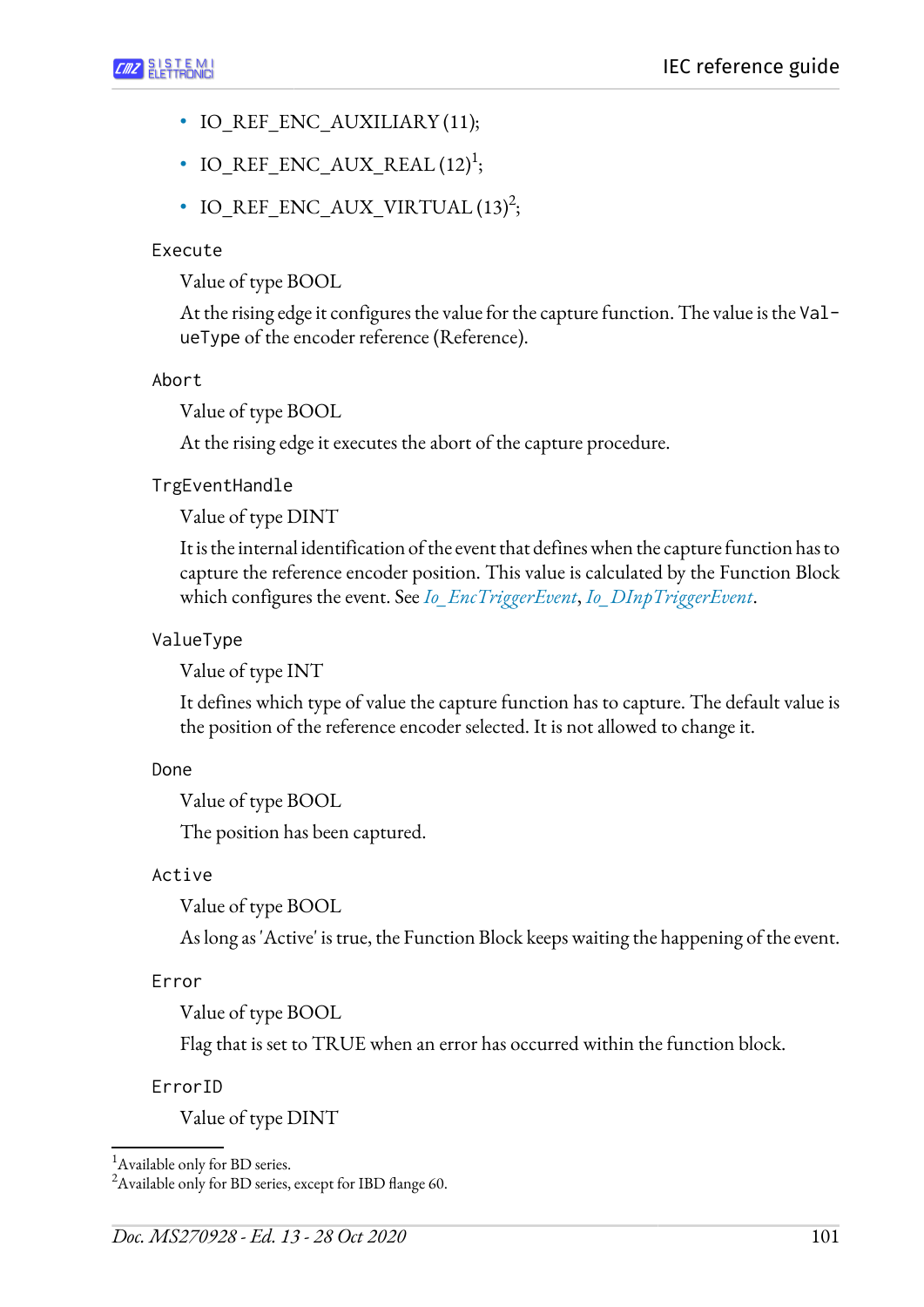Error identification code (see *[Table A.1](#page-160-0)*).

CaptureEnabled

Value of type BOOL

When this function block completes the configuration of the position that the capture function has to capture, this output is set to TRUE. This output is usually connected to the input TrgStart of the function block that configures the event (see *Io EncTrig[gerEvent](#page-101-0)* or *[Io\\_DInpTriggerEvent](#page-119-0)*).

### CapturedValue

Value of type DINT

When the position has been captured, the output Done is set to TRUE and in this output there is the value of the captured position.

## **Description**

This function block must be used with another one that configures the event for the capture function. (See *[Io\\_EncTriggerEvent](#page-101-0)* or *[Io\\_DInpTriggerEvent](#page-119-0)*).

The capture function is used to capture a position when a particular event happens. To configure the capture function is necessary to define two characteristics:

- the event that causes the capture. The available events are: zero mark (*[Io\\_EncTrig](#page-101-0)[gerEvent](#page-101-0)*) and the home digital input (*[Io\\_DInpTriggerEvent](#page-119-0)*);
- the position that the function captures when the event happens: this function block is necessary to configure it.

The management for this function block is:

- 1. when the function block that configures the event sets its EnablingCapture output, then the input Execute of this function block has to detect a rising edge trigger. The input Execute is usually connected to the output EnablingCapture of the *[Io\\_Enc-](#page-101-0)[TriggerEvent](#page-101-0)* or *[Io\\_DInpTriggerEvent](#page-119-0)*. After this rising edge, the function block configures the position to be captured according to the ValueType. When it finishes, the outputs CaptureEnabled and Active are both set to TRUE;
- 2. the output CaptureEnabled is usually connected to TrgStart of *[Io\\_EncTrig](#page-101-0)[gerEvent](#page-101-0)* or *[Io\\_DInpTriggerEvent](#page-119-0)*. When TrgStart hasarising edge,the capturefunction starts. When the event happens and the position has been captured, then the output Done of this function block (Io\_EncEventCaptureValue) is set to TRUE and in the output CapturedValue there is the captured value.

See also *[Section 4.5.2, "Capture example"](#page-154-0)*.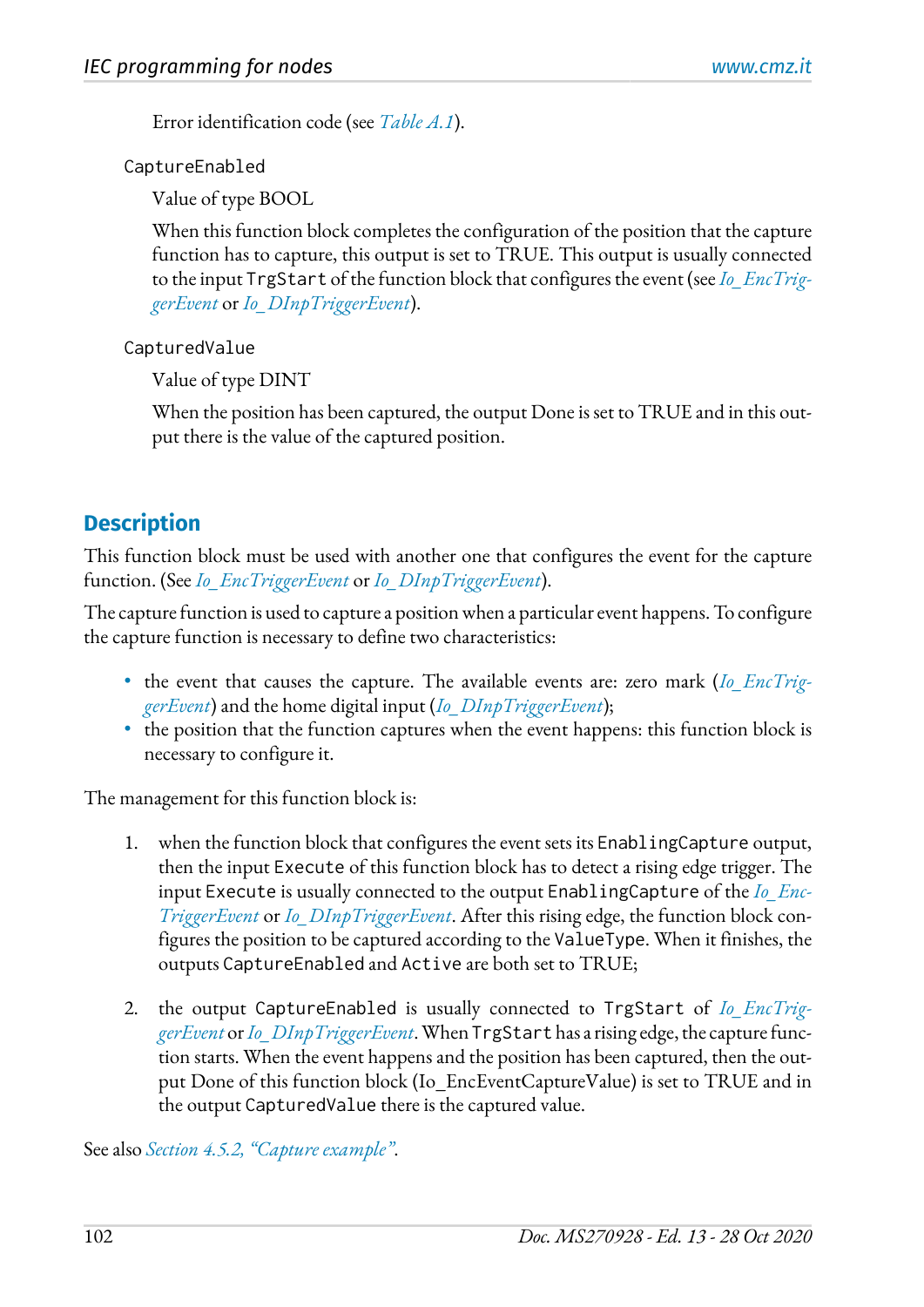## **Io\_EncComparator**

It compares the encoder position.

# **Synopsis**

FUNCTION Io\_EncComparator VAR\_IN\_OUT Reference : Cmp\_Ref; END\_VAR VAR\_INPUT Enable : BOOL; Direction : BOOL; Position : DINT; END\_VAR

### **Parameter**

Reference

Value of type CMP\_REF

Comparator reference

- IO\_REF\_CMP\_0 (0);
- IO\_REF\_CMP\_1(1).

|  | <b>Note</b> |
|--|-------------|

The encoder references (ENC\_REF) that can be linked to the comparator reference (CMP\_REF) can be only:

- IO\_REF\_ENC\_AXIS (1);
- IO\_REF\_ENC\_AX\_COMMAND (3);
- IO\_REF\_ENC\_AUXILIARY (11).

#### Enable

Value of type BOOL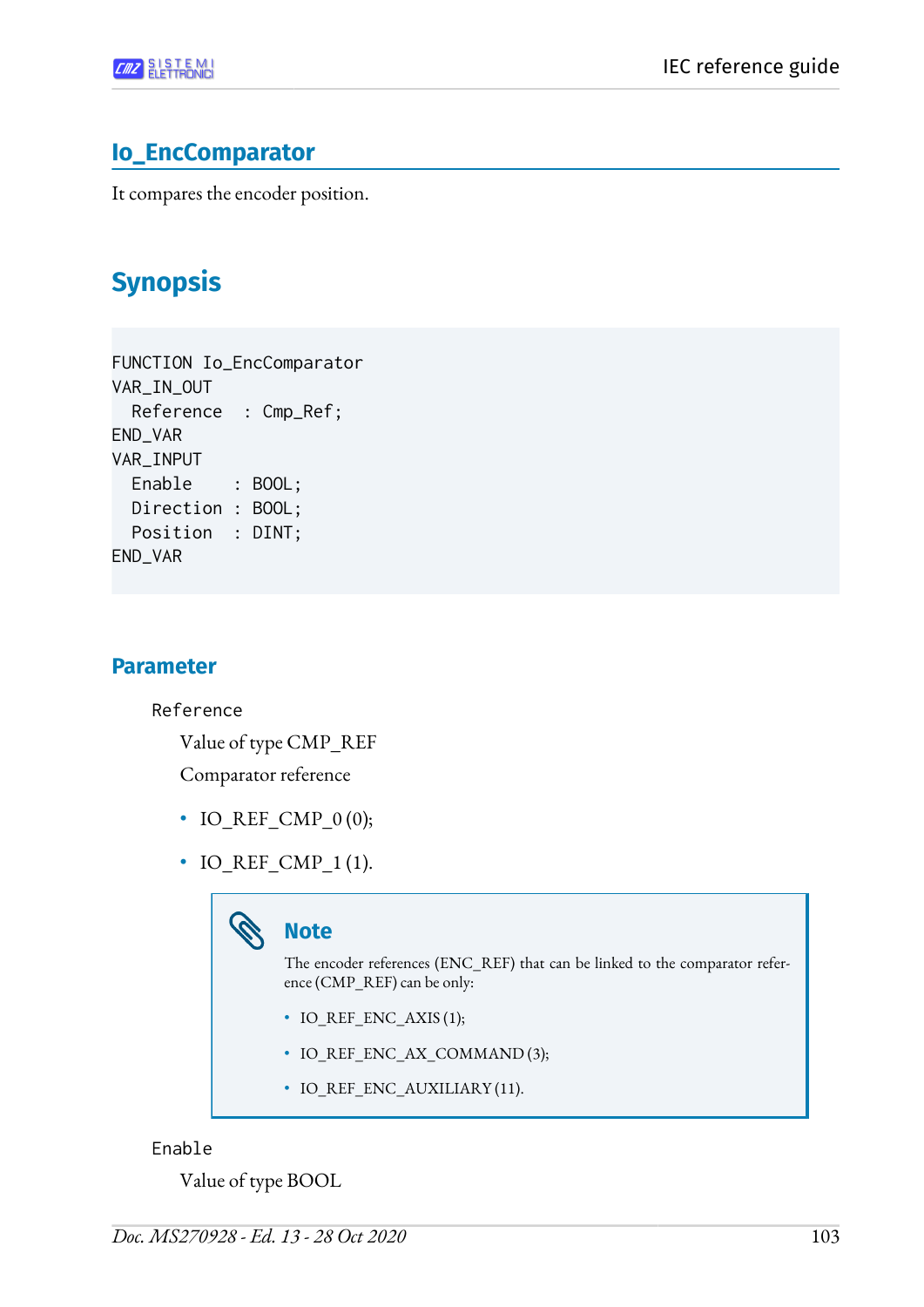Get the value of the status continuously while enabled.

Direction

Value of type BOOL

Defines the positive direction counting of the position comparison. If its value is FALSE the comparator verifies if the reference position is exceeded from lower to higher values. If its value is TRUE the comparator verifies if the reference position is exceeded from higher to lower values.

Position

Value of type DINT

Value of the position to be exceeded.

## **Description**

It sets the position comparator functioning: the encoder reference, the counting direction and the position reference in order to plan the INT PROGRAM through the *[SYS\\_EnEventInt](#page-33-0)* function.

# **4.3.2. Digital inputs management**

In this paragraph there are the descriptions of:

- data type DINP\_REF, used in a program to define the digital input to be managed;
- the function blocks dedicated to the digital inputs management.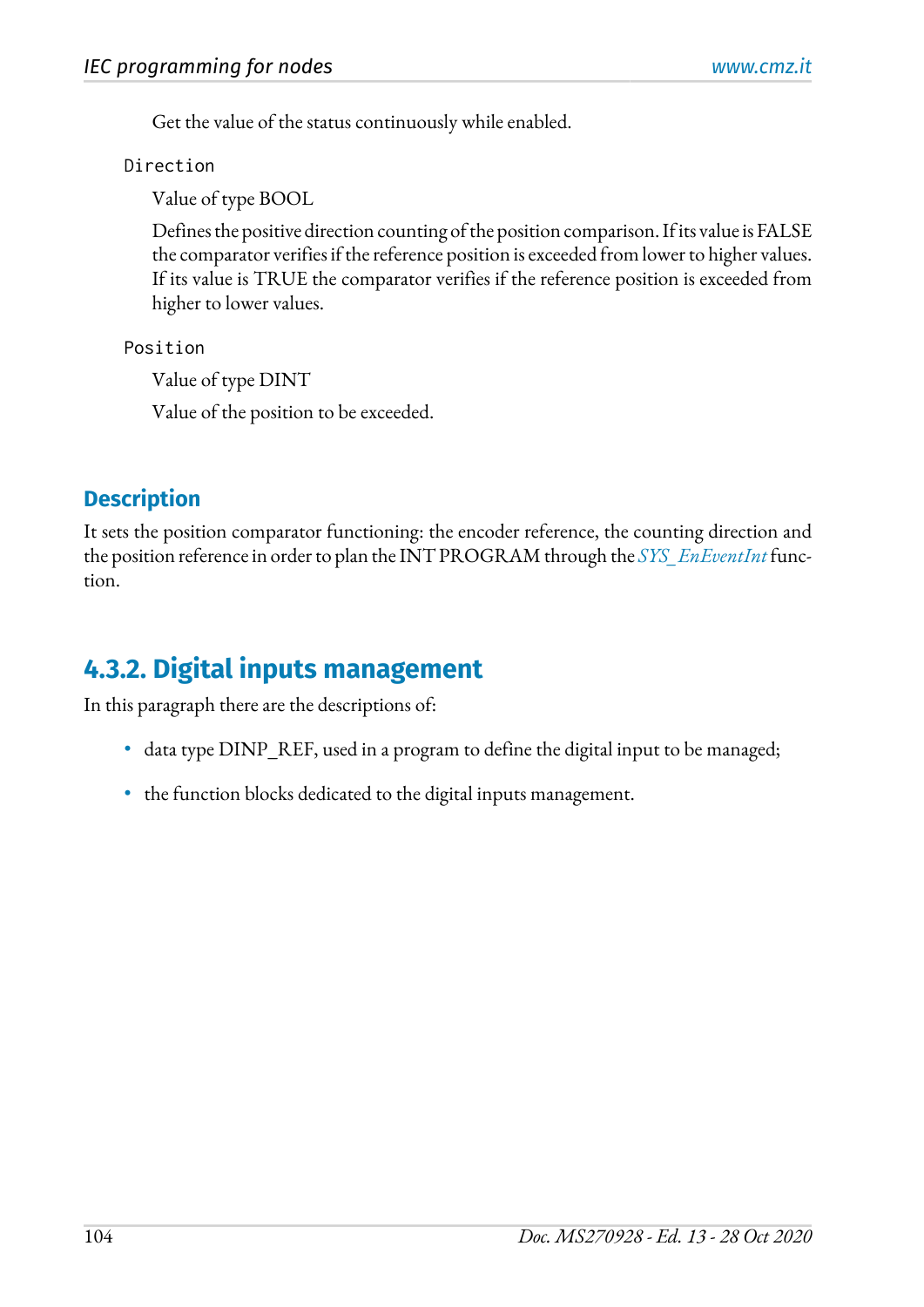## **DINP\_REF**

It is the digital inputs bench reference.

# **Synopsis**

TYPE DInp\_Ref : **STRUCT**  Num : INT; END\_STRUCT; END\_TYPE

## **Elements**

num

Value of type INT

It is an internal number that represents the digital inputs bench to be used.

## **Description**

This Data Type is the digital inputs bench reference. It is used to declare the digital inputs in the project. Before to call this function block it is important to initialize the num with the correct value related to the digital inputs that has to be managed. For this purpose, it is strongly recommended to use the already defined constants:

- IO\_REF\_DI\_PHYSICAL\_0 $(1)$ : first physical bank;
- IO\_REF\_DI\_PHYSICAL\_1 (2) : second physical bank<sup>1</sup>;

<sup>&</sup>lt;sup>1</sup>This bank is present on SVM and BD series only.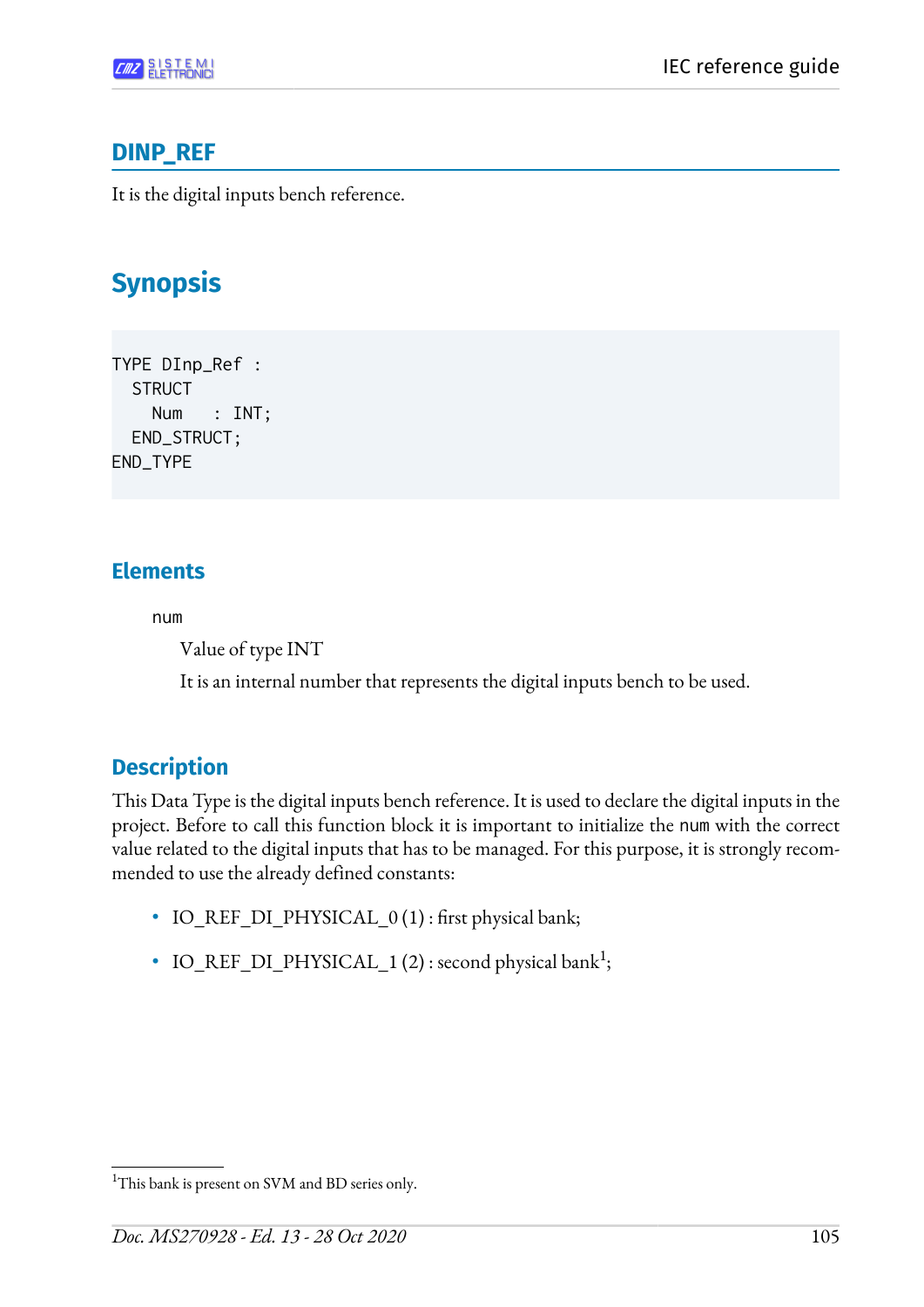## **Io\_DInpGetStatus**

It shows the digital inputs status.

# **Synopsis**

FUNCTION\_BLOCK Io\_DInpGetStatus VAR\_IN\_OUT Reference : DInp\_Ref; END\_VAR VAR\_INPUT Enable : BOOL; END\_VAR VAR\_OUTPUT Error : BOOL; ErrorID : DINT; Init : BOOL; Ready : BOOL; Alarm : BOOL; AlarmCode : DINT; AlarmBitCode: DINT; END\_VAR

#### **Parameter**

Reference

Value of type DINP\_REF

Digital inputs reference.

#### Enable

Value of type BOOL

As long as 'Enable' is true, it continuously gets the value of the digital inputs status.

Error

Value of type BOOL

Flag that is set to TRUE when an error has occurred within the function block.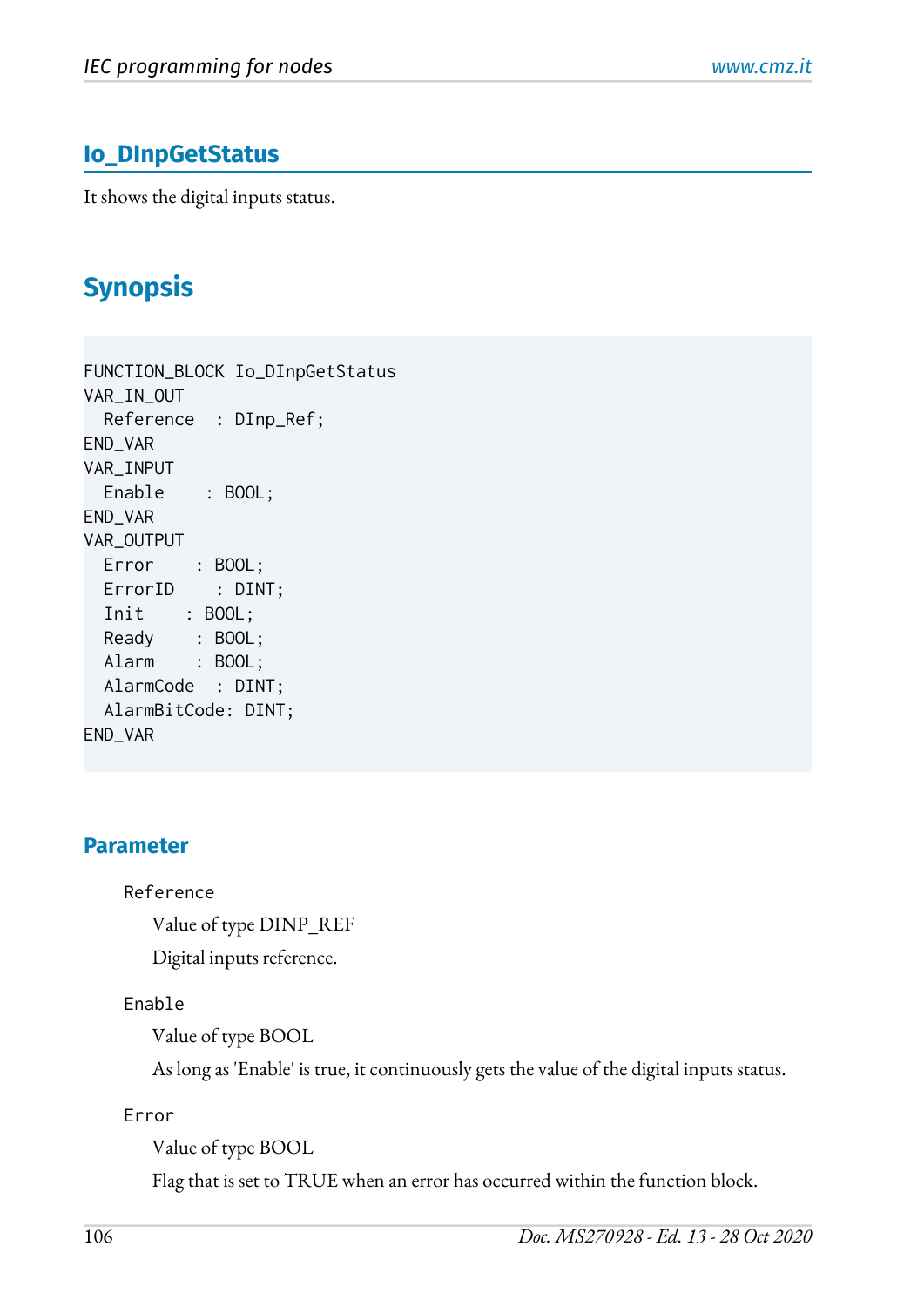#### ErrorID

Value of type DINT Error identification code (see *[Table A.1](#page-160-0)*)

#### Init

Value of type BOOL

Flag that is set to TRUE when the peripheral is in initialization state.

#### Ready

Value of type BOOL

Flag that is set to TRUE when the peripheral is ready.

#### Alarm

Value of type BOOL

Flag that is set to TRUE when the peripheral is in alarm.

#### AlarmCode

Value of type DINT

When the peripheral has an alarm, it shows the alarm code.

AlarmBitCode

Value of type DINT

When the peripheral has an alarm, it shows the alarm code.

## **Description**

It shows the status of the peripheral. The statuses are:

- **Init** : the peripheral is executing its initialization;
- **Ready** : the peripheral is ready to be used;
- **Alarm** : the peripheral has an alarm.

When the program starts, the peripheral is in Init state and then automatically passes to Ready. If the digital inputs do not work, then the peripheral goes in alarm state.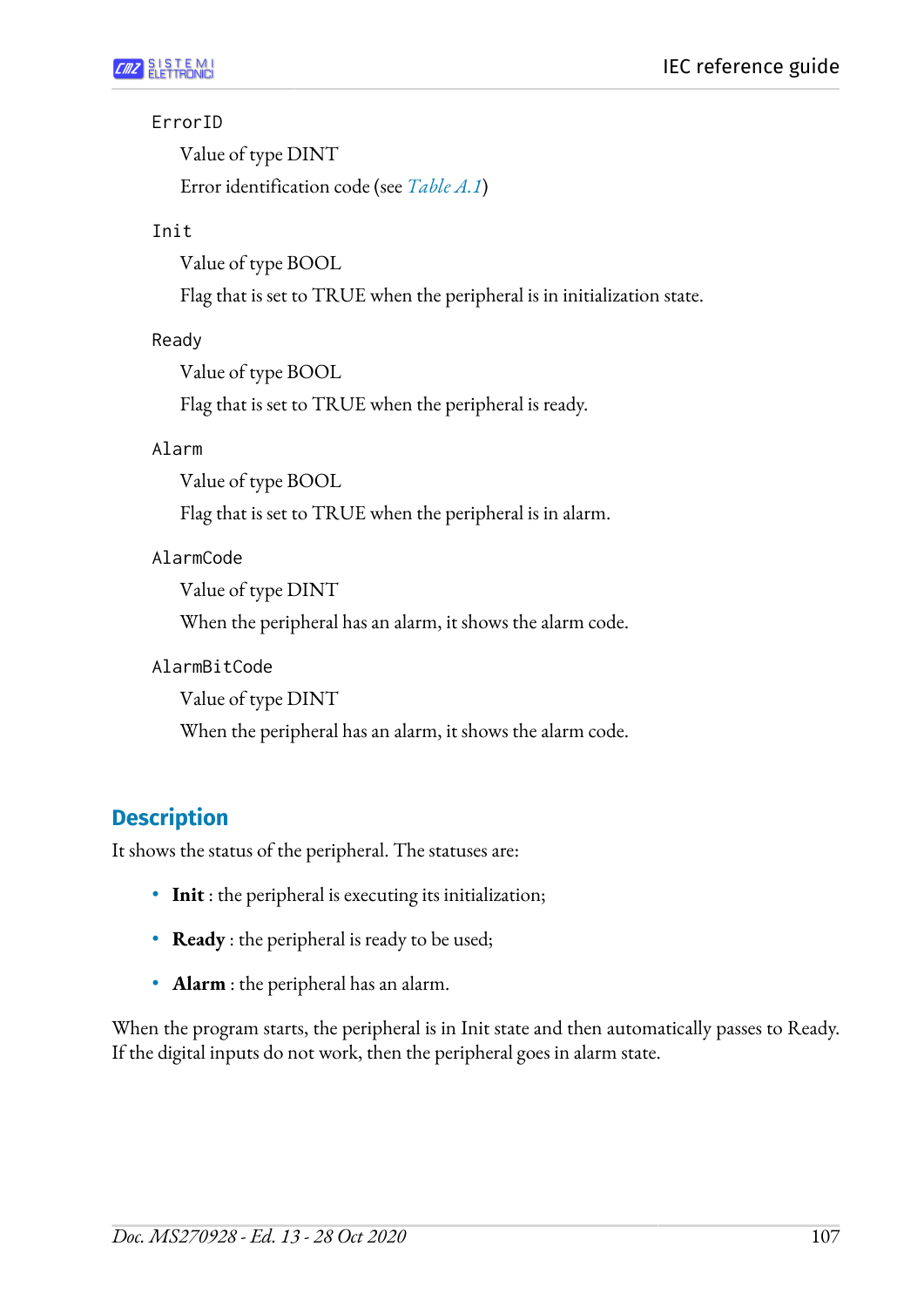## **Io\_DInpManager**

It manages the peripheral digital inputs.

# **Synopsis**

FUNCTION\_BLOCK Io\_DInpManager VAR\_IN\_OUT Reference : DInp\_Ref;  $(*[IO reference]*)$ END\_VAR VAR\_INPUT Enable : BOOL; AlarmResume : BOOL; END\_VAR VAR\_OUTPUT Error : BOOL; ErrorID : DINT; Init : BOOL; PreReady : BOOL; Ready : BOOL; Alarm : BOOL; AlarmCode : DINT; AlarmBitCode: DINT; END\_VAR

#### **Parameter**

Reference

Value of type DINP\_REF

Digital inputs reference.

#### Enable

Value of type BOOL

As long as 'Enable' is true, it continuously manages the digital inputs.

#### AlarmResume

Value of type BOOL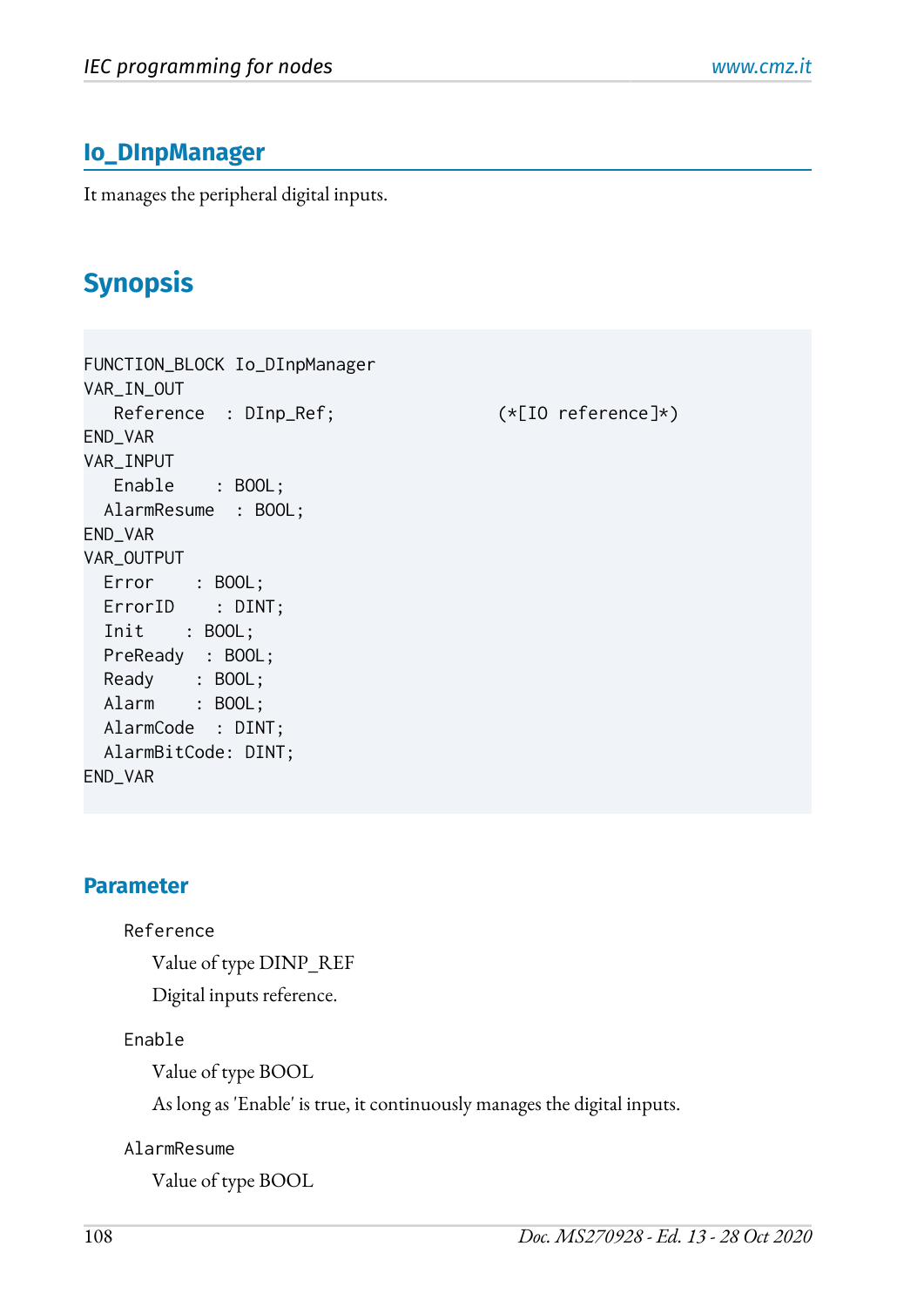When the peripheral is in alarm state, it executes a resume of the alarm. It is necessary to recover the peripheral.

#### Error

Value of type BOOL

Flag that is set to TRUE when an error has occurred within the function block.

#### ErrorID

Value of type DINT

Error identification code (see *[Table A.1](#page-160-0)*)

#### Init

Value of type BOOL

As long as it is TRUE, the peripheral is in initialization state.

#### PreReady

Value of type BOOL

As long as it is TRUE, the peripheral is in PreReady state. PreReady is an internal state of the initialization procedure of the peripheral.

#### Ready

Value of type BOOL

As long as it is TRUE, the peripheral is ready.

#### Alarm

Value of type BOOL

Flag that is set to TRUE when the peripheral is in alarm.

#### AlarmCode

Value of type DINT

When the peripheral has an alarm, it shows the alarm code.

#### AlarmBitCode

Value of type DINT

When the peripheral has an alarm, it shows the alarm code.

### **Description**

It manages the peripheral. It permits to recover an alarm in the peripheral.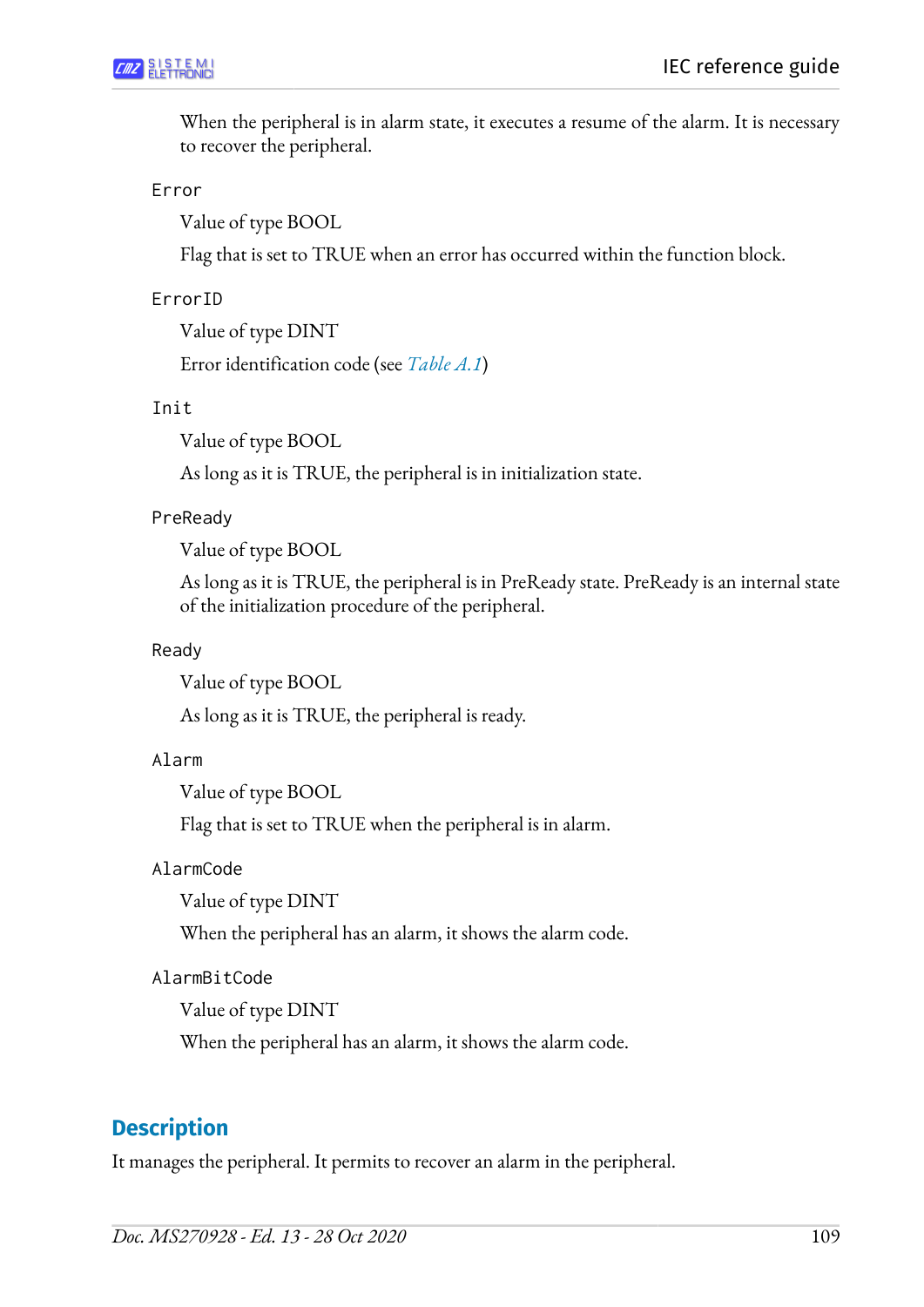## **Io\_DInpReadStatus**

It reads the status of the digital inputs.

# **Synopsis**

FUNCTION\_BLOCK Io\_DInpReadStatus VAR\_IN\_OUT Reference : DInp\_Ref; END\_VAR VAR\_INPUT Enable : BOOL; END\_VAR VAR\_OUTPUT Error : BOOL; ErrorID : DINT; InpStatus : BYTE; Valid : BOOL; Forced : BOOL; END\_VAR

### **Parameter**

Reference

Value of type DINP\_REF

Digital inputs reference.

#### Enable

Value of type BOOL

As long as 'Enable' is true, it continuously gets the value of the status of the digital inputs.

Error

Value of type BOOL

Flag that is set to TRUE when an error has occurred within the function block.

#### ErrorID

Value of type DINT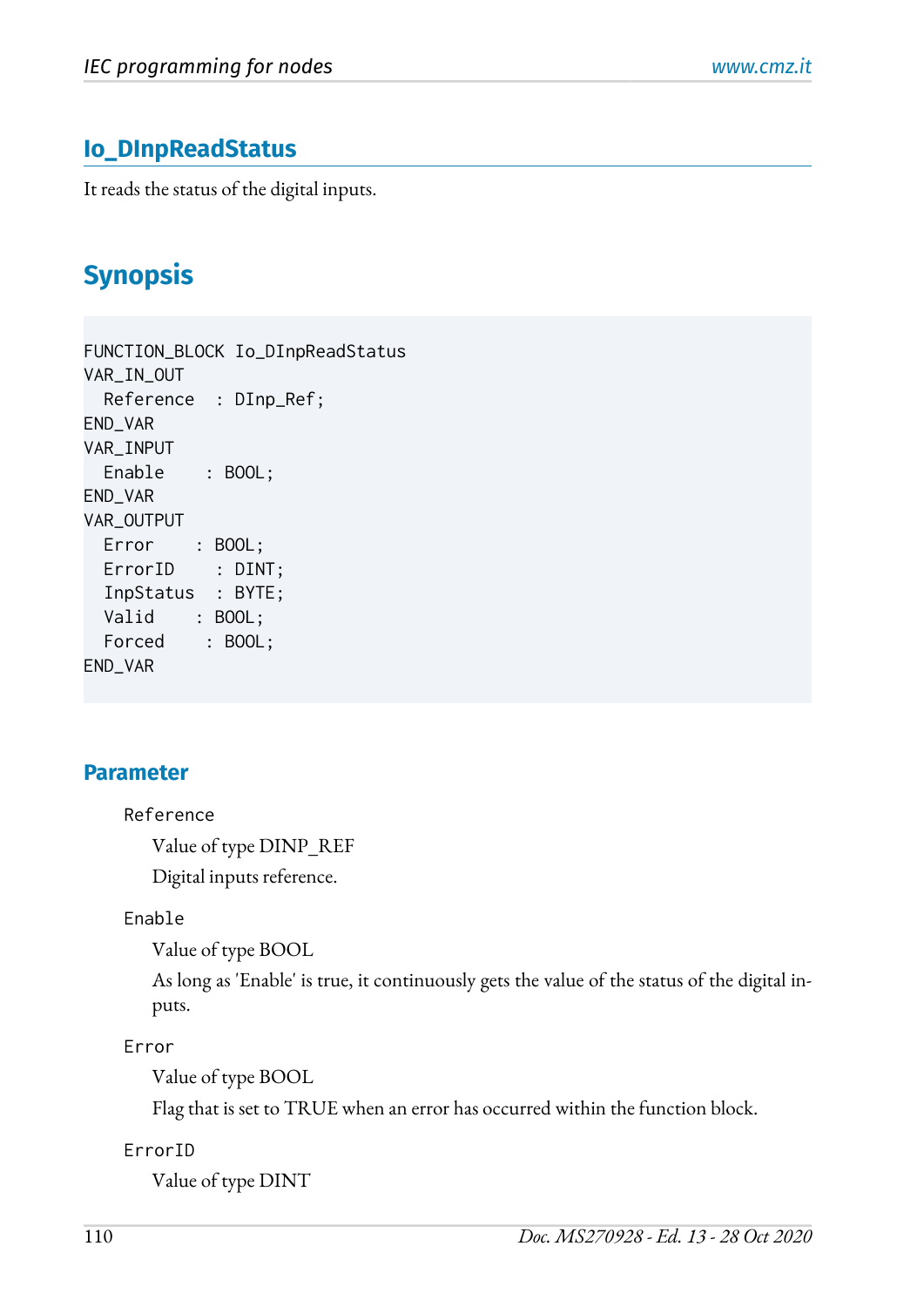Error identification code (see *[Table A.1](#page-160-0)*).

InpStatus

Value of type BYTE

Digital inputs status when the output Valid is TRUE. Each bit is related to a digital input, according to the bank selected by the DINP\_REF.

Valid

Value of type BOOL

Is TRUE when the output InpStatus has a valid value.

Forced

Value of type BOOL

It is not used.

## **Description**

It reads the status of the digital inputs selected in the DINP\_REF reference input.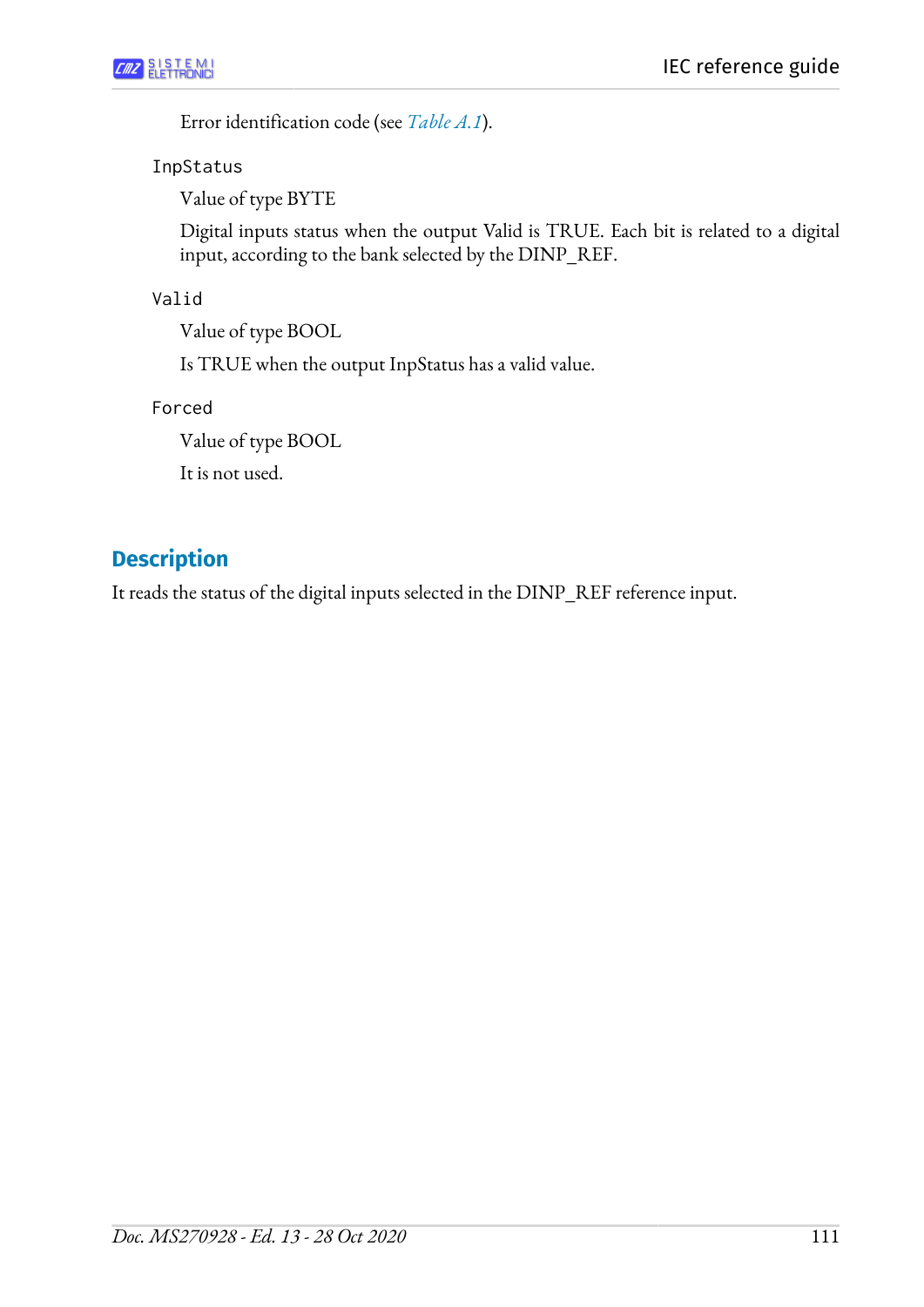## **Io\_DInpReadStatusOnPort**

It reads the status of the digital inputs.

# **Synopsis**

FUNCTION\_BLOCK Io\_DInpReadStatusOnPort VAR\_IN\_OUT Reference : DInp\_Ref; END\_VAR VAR\_INPUT Enable : BOOL; END\_VAR VAR\_OUTPUT Error : BOOL; ErrorID : DINT; InpStatus : BYTE; Valid : BOOL; Forced : BOOL; END\_VAR

### **Parameter**

Reference

Value of type DINP\_REF

Digital inputs reference.

#### Enable

Value of type BOOL

As long as 'Enable' is true, it continuously gets the value of the status of the digital inputs.

Error

Value of type BOOL

Flag that is set to TRUE when an error has occurred within the function block.

#### ErrorID

Value of type DINT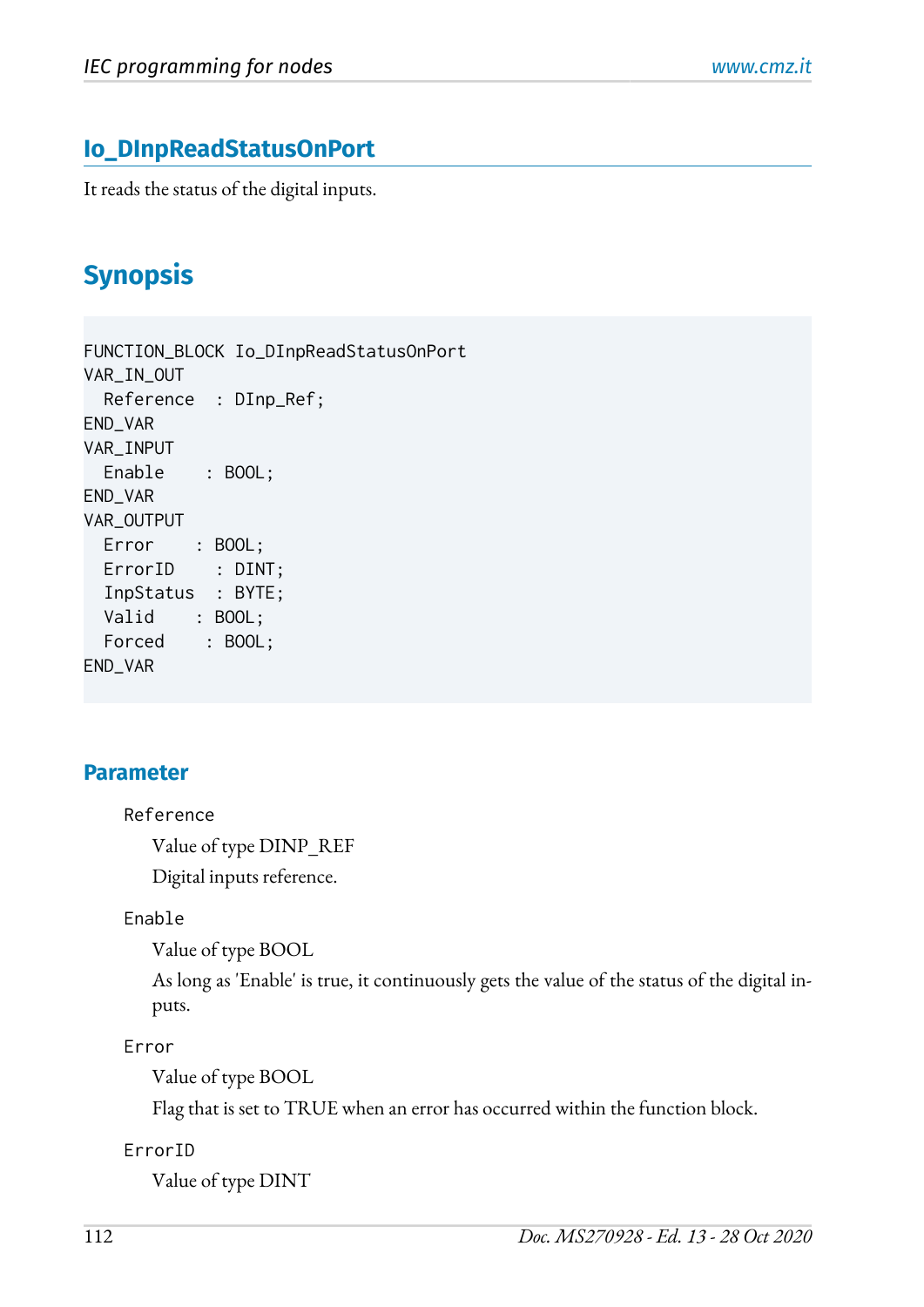Error identification code (see *[Table A.1](#page-160-0)*)

InpStatus

Value of type BYTE

Digital inputs status when the output Valid is TRUE. Each bit is related to a digital input, according to the bank selected by the DINP\_REF.

Valid

Value of type BOOL

Is TRUE when the output InpStatus has a valid value.

Forced

Value of type BOOL

It is not used.

## **Description**

It reads the status of the digital inputs selected in the DINP\_REF reference input. This function block works at the same way of Io\_DInpReadStatus.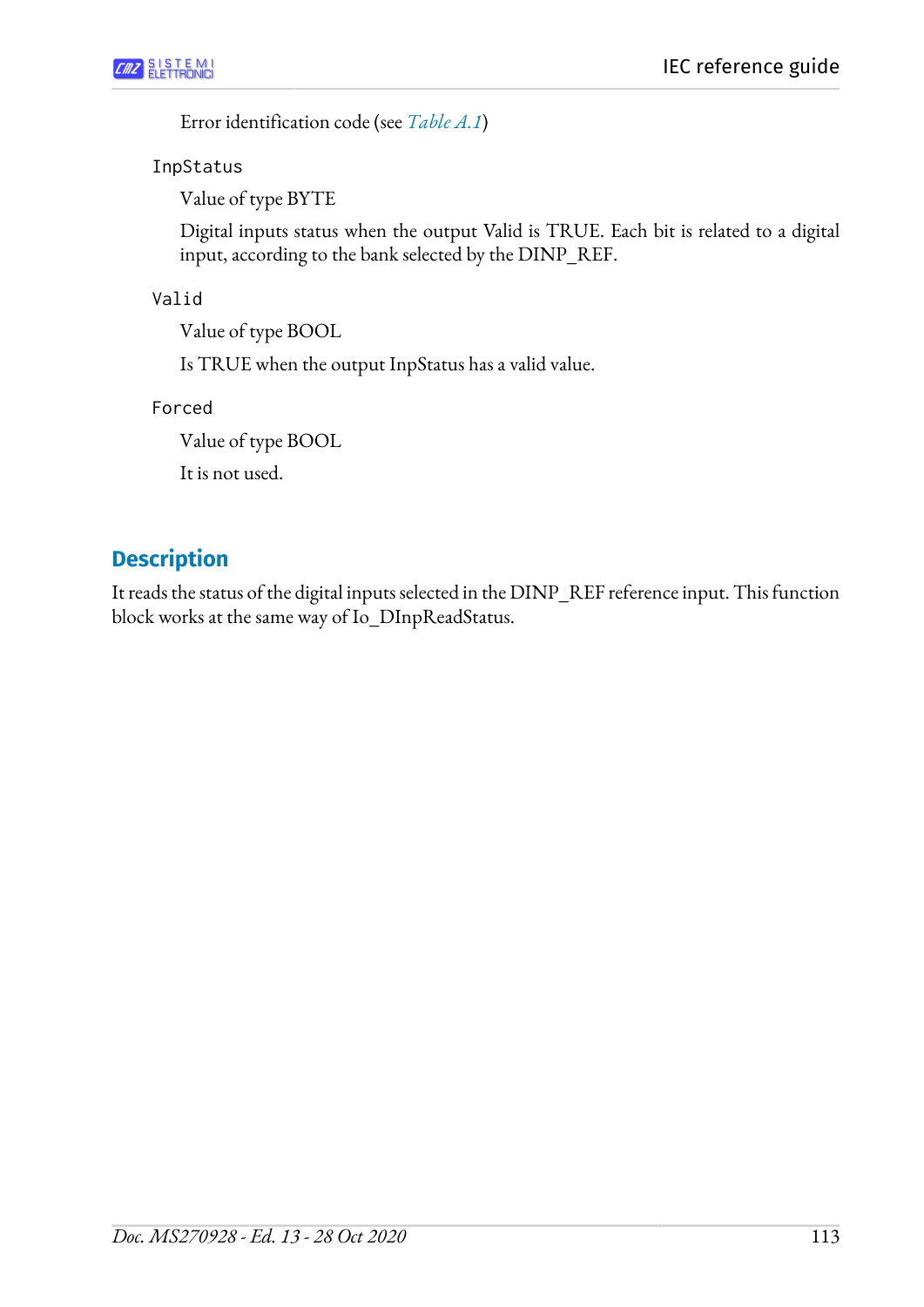## **Io\_DInpTriggerEvent**

It configures the capture function trigger event on an edge of a particular digital input.

# **Synopsis**

FUNCTION\_BLOCK Io\_DInpTriggerEvent VAR\_IN\_OUT Reference : DInp\_Ref; END\_VAR VAR\_INPUT Execute : BOOL; Abort : BOOL; TrgStart : BOOL; NBit : BYTE; EdgeType : BOOL; OneShot : BOOL; NEventDriven : BYTE; END\_VAR VAR\_OUTPUT Done : BOOL; Active : BOOL; CommandAborted : BOOL; Error : BOOL; ErrorID : DINT; EnablingCapture : BOOL; TrgEventHandle : DINT; END\_VAR

### **Parameter**

#### Reference

Value of type DINP\_REF

Digital inputs reference.

| Drive | Reference             | NBit | <b>Associated Inputs</b> |
|-------|-----------------------|------|--------------------------|
|       | REE DI PHYSICAI<br>IΟ |      | ln2                      |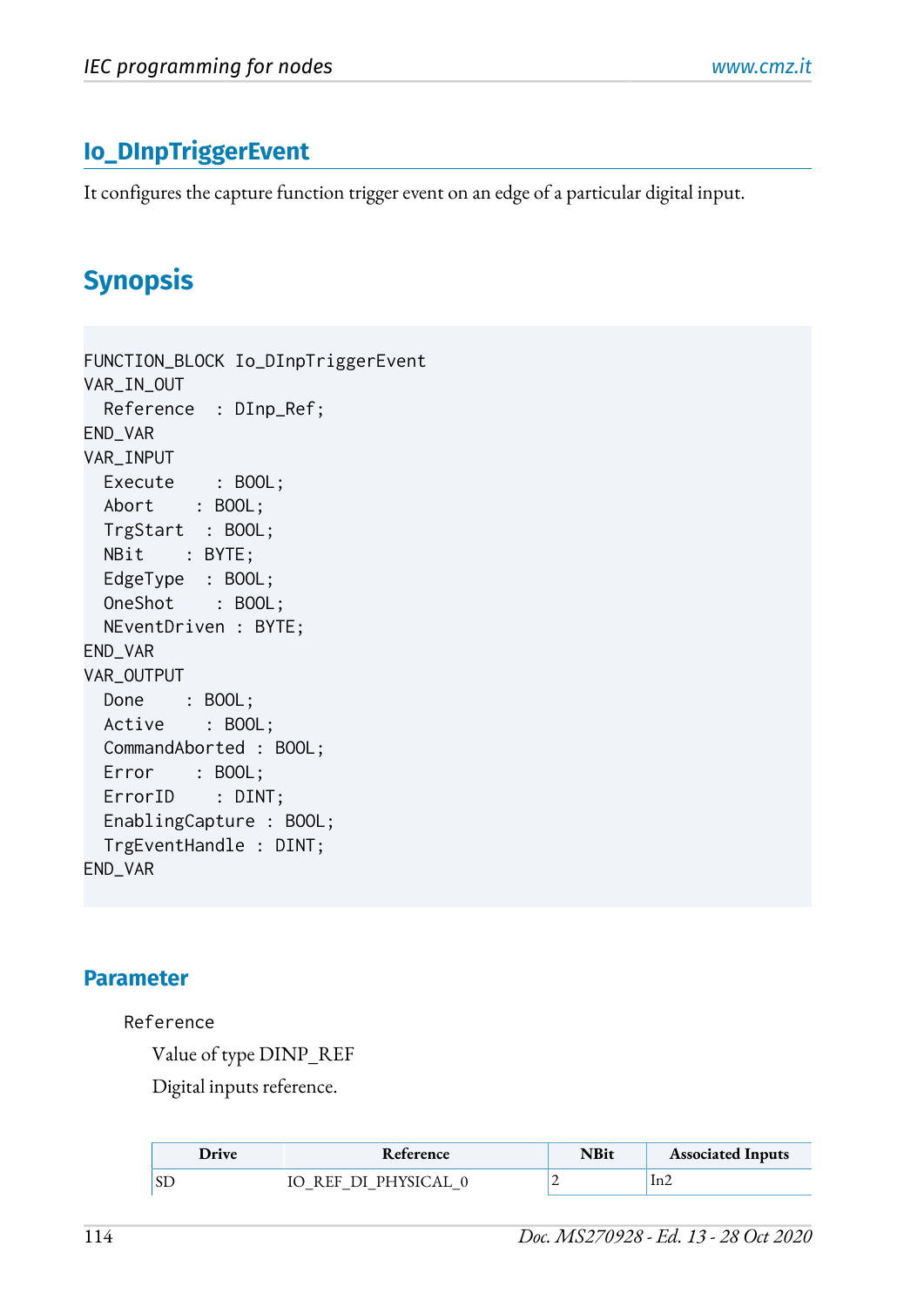| <b>Drive</b> | Reference            | <b>NBit</b> | <b>Associated Inputs</b> |
|--------------|----------------------|-------------|--------------------------|
|              |                      | 3           | In3                      |
| IBD          | IO REF DI PHYSICAL 1 | 0           | In8                      |
|              |                      |             | In9                      |
| <b>NBD</b>   | IO REF DI PHYSICAL 0 | 3           | In3                      |
|              |                      | 4           | In4                      |
| IBDf4.60     | IO REF DI PHYSICAL 0 | 2           | In2                      |
|              |                      | 3           | In3                      |

**Table 4.1. Bit/Input reference**

#### Execute

Value of type BOOL

At the rising edge it starts to configure the trigger event. Its characteristics are in the inputs NBit and EdgeEvent.

#### Abort

Value of type BOOL

At the rising edge it executes an abort of the capture procedure.

#### TrgStart

Value of type BOOL

At the rising edge it launches the capture function. This command is executed when the configuration is complete.

#### NBit

Value of type BYTE

It defines the number of the digital input selected to be the trigger for the capture function. The bit number NBit is related to the bank defined through the DINP\_REF reference:

- For Digital input 0..7 the reference bank is IO\_REF\_DI\_PHYSICAL\_0, NBit 0..7;
- For Digital input 8..15 the reference bank is IO\_REF\_DI\_PHYSICAL\_1, NBit 0..7 (NBit  $0 = \text{Dig.}$  input 8, etc..);

#### EdgeType

Value of type BOOL

0 : falling edge; 1 : rising edge.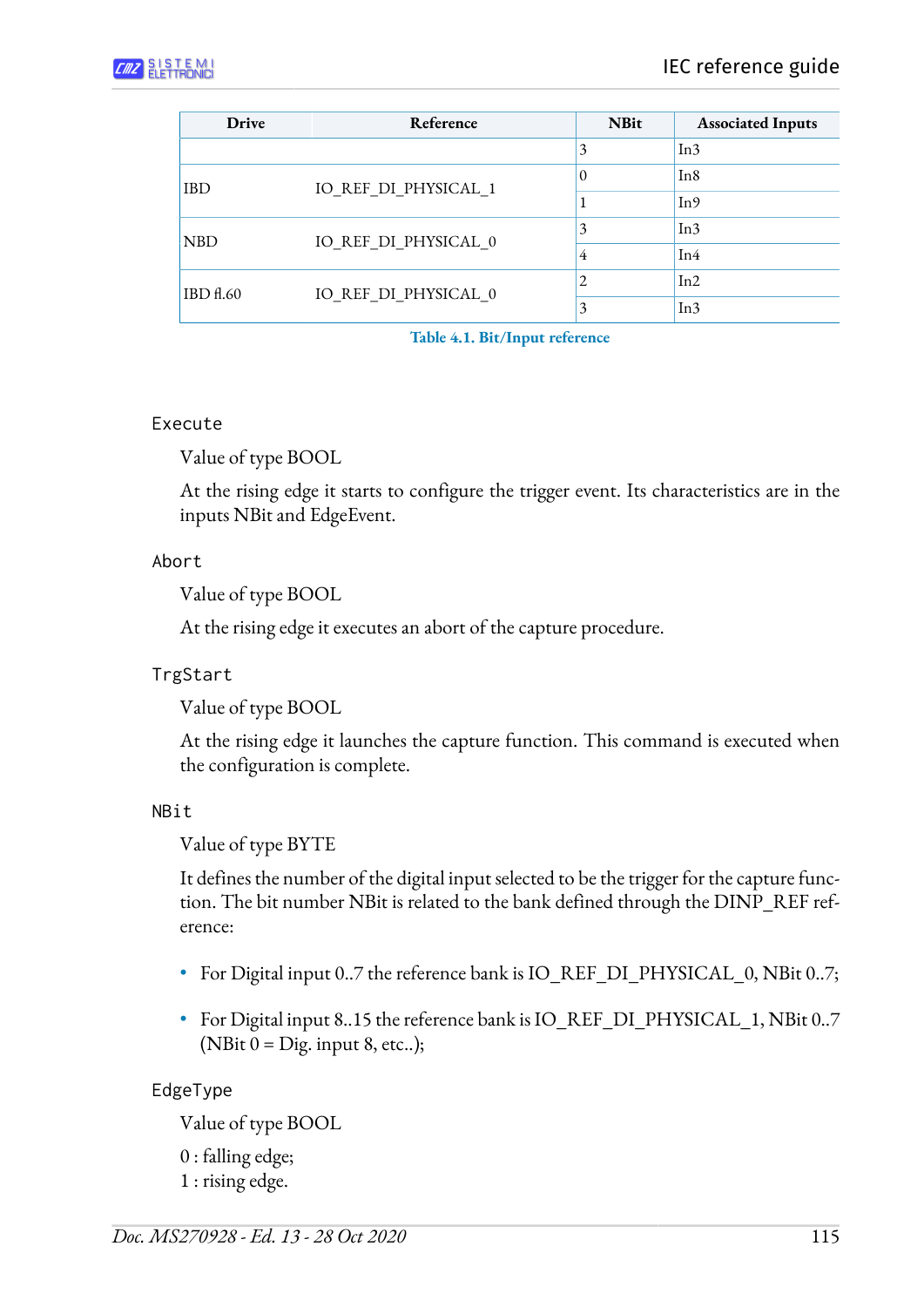#### OneShot

Value of type BOOL

if it is TRUE, then the capture function is executed only once. If it is FALSE, then it is automatically restarted.

#### NEventDriven

Value of type BYTE

It is not used.

#### Done

Value of type BOOL

The capture has been executed.

#### Active

Value of type BOOL

It is waiting for the event happening.

### Error

Value of type BOOL

Flag that is set to TRUE when an error has occurred within the function block.

### ErrorID

Value of type DINT

Error identification code (see *[Table A.1](#page-160-0)*).

#### EnablingCapture

Value of type BOOL

When this function block completes the configuration of the event, this output is set to TRUE. This output is an input for the function block *[Io\\_EncEventCaptureValue](#page-105-0)*.

TrgEventHandle

Value of type DINT

It is an internal identification of the event. The function block itself calculates it.

## **Description**

This function block must be used with *[Io\\_EncEventCaptureValue](#page-105-0)*. They configure and manage the capture of the encoder position function when the event in the digital input happens. The function block inputs has to follow this sequence: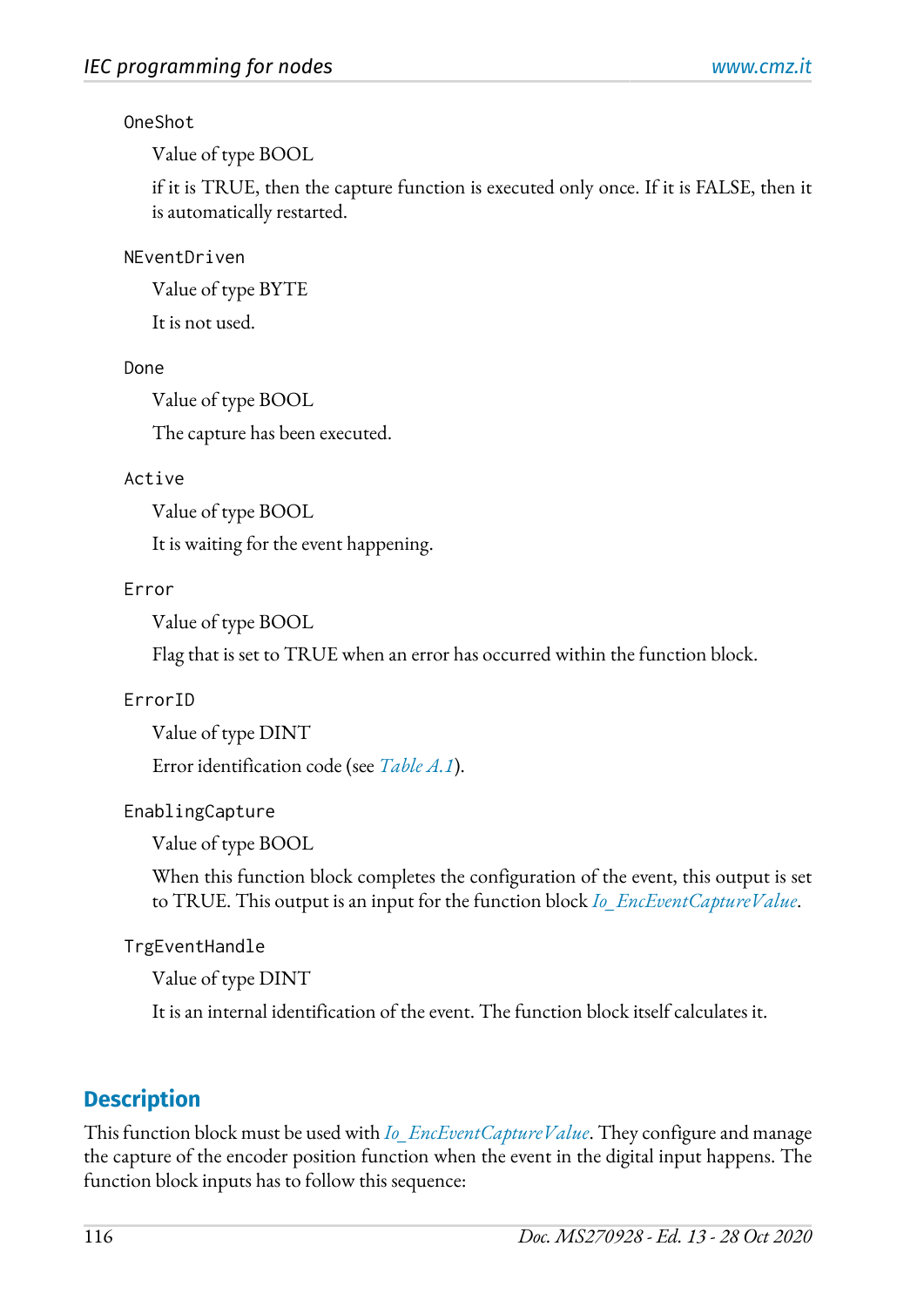- 1. it prepares the inputs NBit, EdgeType, OneShot;
- 2. when the function block detects a positive edge in the input Execute, it starts to configure the capture function into the drive and also to calculate the TrgEventHandle. When it finishes its internal operations, it sets to TRUE the output EnablingCapture. This output is used by the function block *[Io\\_EncEventCaptureValue](#page-105-0)* to complete the configuration of the capture function;
- 3. when this second function block finishes its operations, then it sets to TRUE the input TrgStart. In this moment the capture function starts. The output Active is set to TRUE;
- 4. when the capture has been made, the output Active returns to FALSE and the output Done is set to TRUE.

See also *[Section 4.5.2, "Capture example"](#page-154-0)*.

## **4.3.3. Digital outputs management**

In this paragraph there are the descriptions of:

- data type DOUT\_REF, used in a program to define the digital outputs to be managed;
- the function blocks dedicated to the digital outputs management.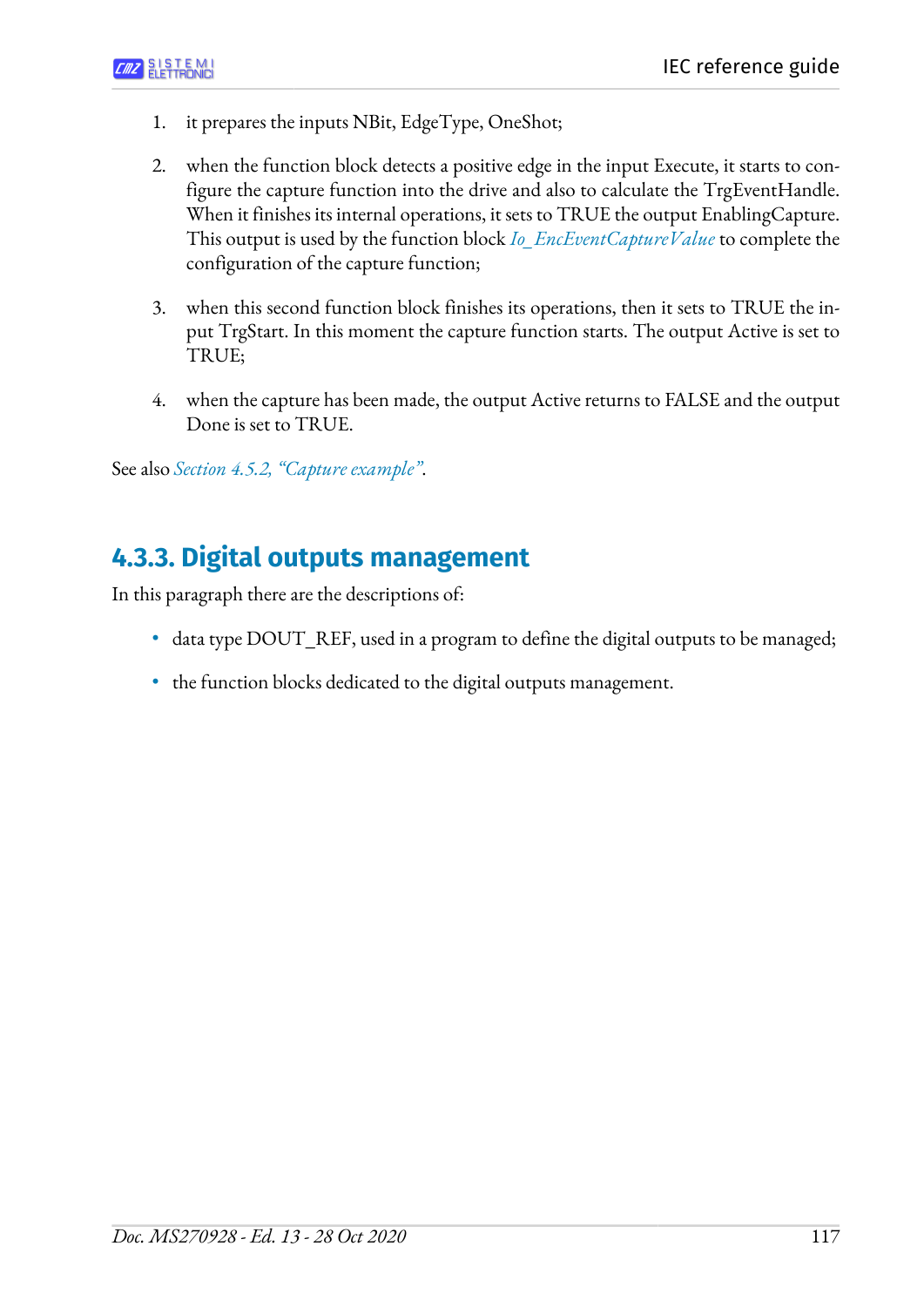## **DOUT\_REF**

It is the digital outputs bench reference.

# **Synopsis**

TYPE DOut\_Ref : **STRUCT**  Num : INT; END\_STRUCT; END\_TYPE

## **Elements**

num

Value of type INT

It is an internal number that represents the digital outputs bench to be used.

## **Description**

This Data Type is the digital outputs bench reference. It is used to declare the digital outputs in the project. Before to call this function block it is important to initialize the num with the correct value related to the digital outputs that has to be managed. For this purpose, it is strongly recommended to use the already defined constant:

• IO\_REF\_DO\_PHYSICAL\_0(1): first physical digital output bank;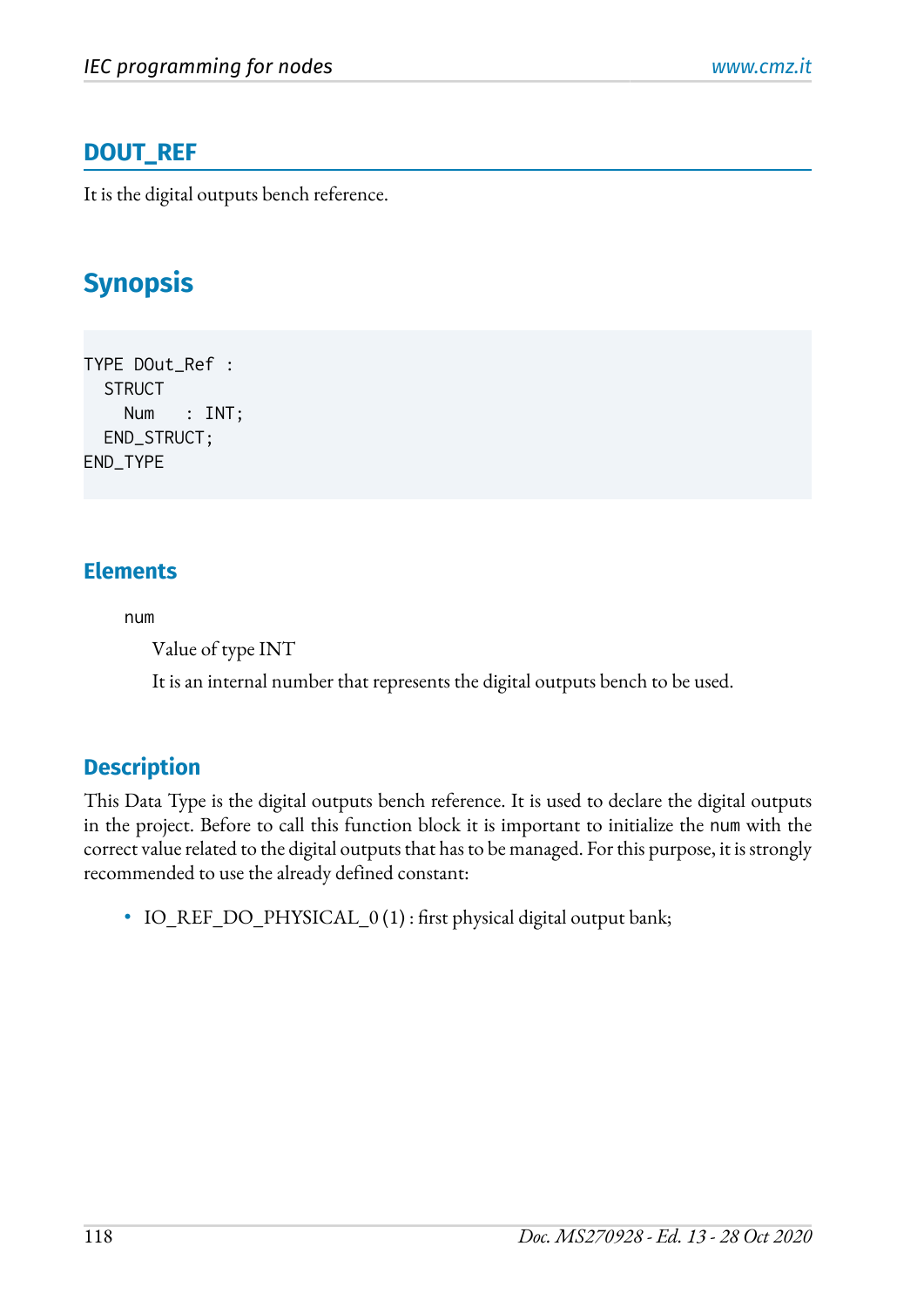## **Io\_DOutGetStatus**

It shows the digital outputs status.

# **Synopsis**

FUNCTION\_BLOCK Io\_DOutGetStatus VAR\_IN\_OUT Reference : DOut\_Ref; END\_VAR VAR\_INPUT Enable : BOOL; END\_VAR VAR\_OUTPUT Error : BOOL; ErrorID : DINT; Init : BOOL; Ready : BOOL; Alarm : BOOL; AlarmCode : DINT; AlarmBitCode: DINT; END\_VAR

### **Parameter**

Reference

Value of type DOUT\_REF

Digital outputs reference

Enable

Value of type BOOL

As long as 'Enable' is true, it continuously gets the value of the digital outputs status.

Error

Value of type BOOL

Flag that is set to TRUE when an error has occurred within the function block.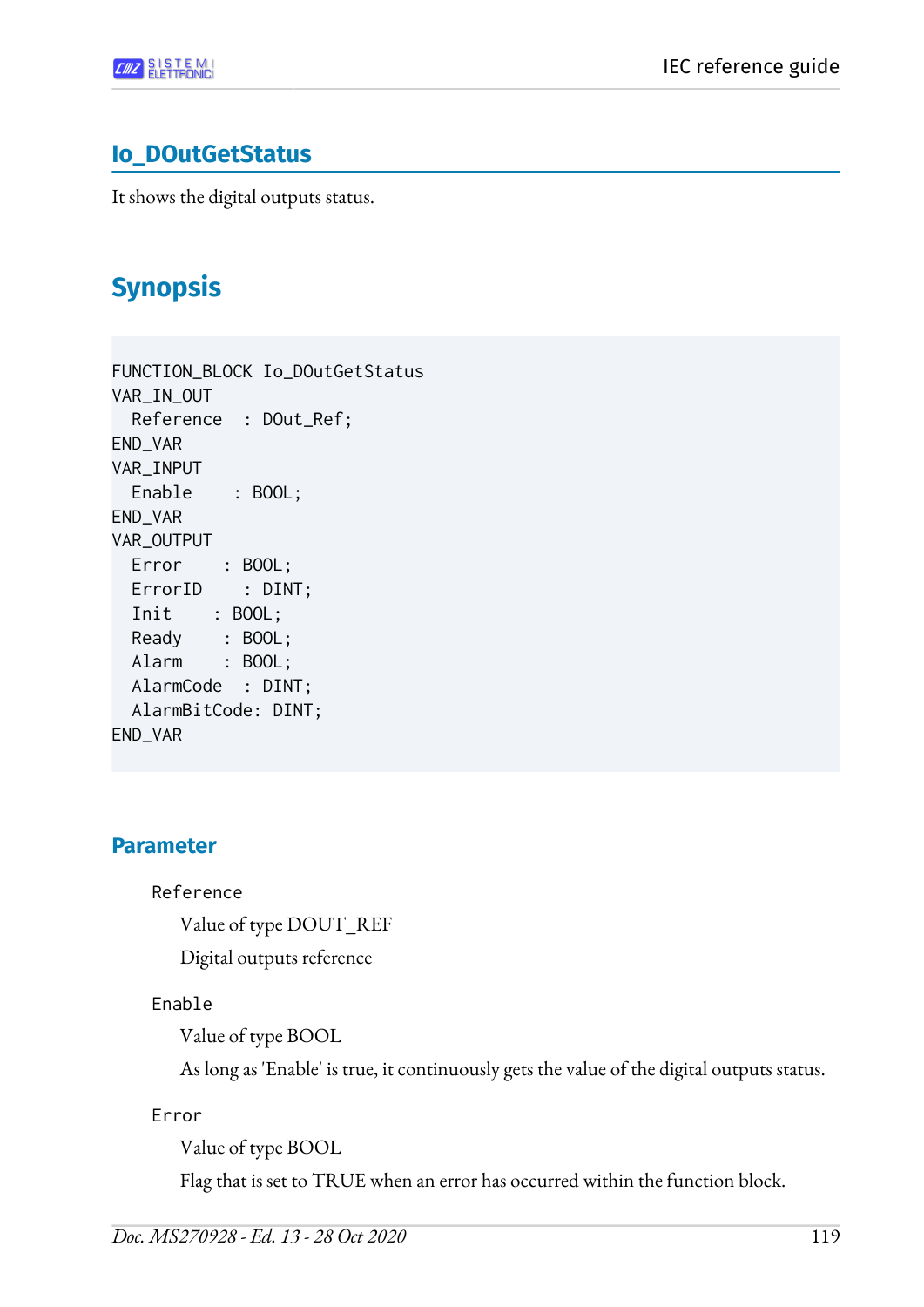#### ErrorID

Value of type DINT Error identification code (see *[Table A.1](#page-160-0)*).

#### Init

Value of type BOOL

As long as it is TRUE, the peripheral is in initialization state.

#### Ready

Value of type BOOL

As long as it is TRUE, the peripheral is ready.

#### Alarm

Value of type BOOL

As long as it is TRUE, the peripheral is in alarm.

#### AlarmCode

Value of type DINT

When the peripheral has an alarm, it shows the alarm code.

AlarmBitCode

Value of type DINT

When the peripheral has an alarm, it shows the alarm code.

## **Description**

It shows the status of the peripheral. The statuses are:

- **Init** : the peripheral is executing its initialization;
- **Ready** : the peripheral is ready to be used;
- **Alarm** : the peripheral has an alarm.

When the program starts, the peripheral is in Init state and then automatically passes to Ready. If the digital outputs do not work, then the peripheral goes in alarm state.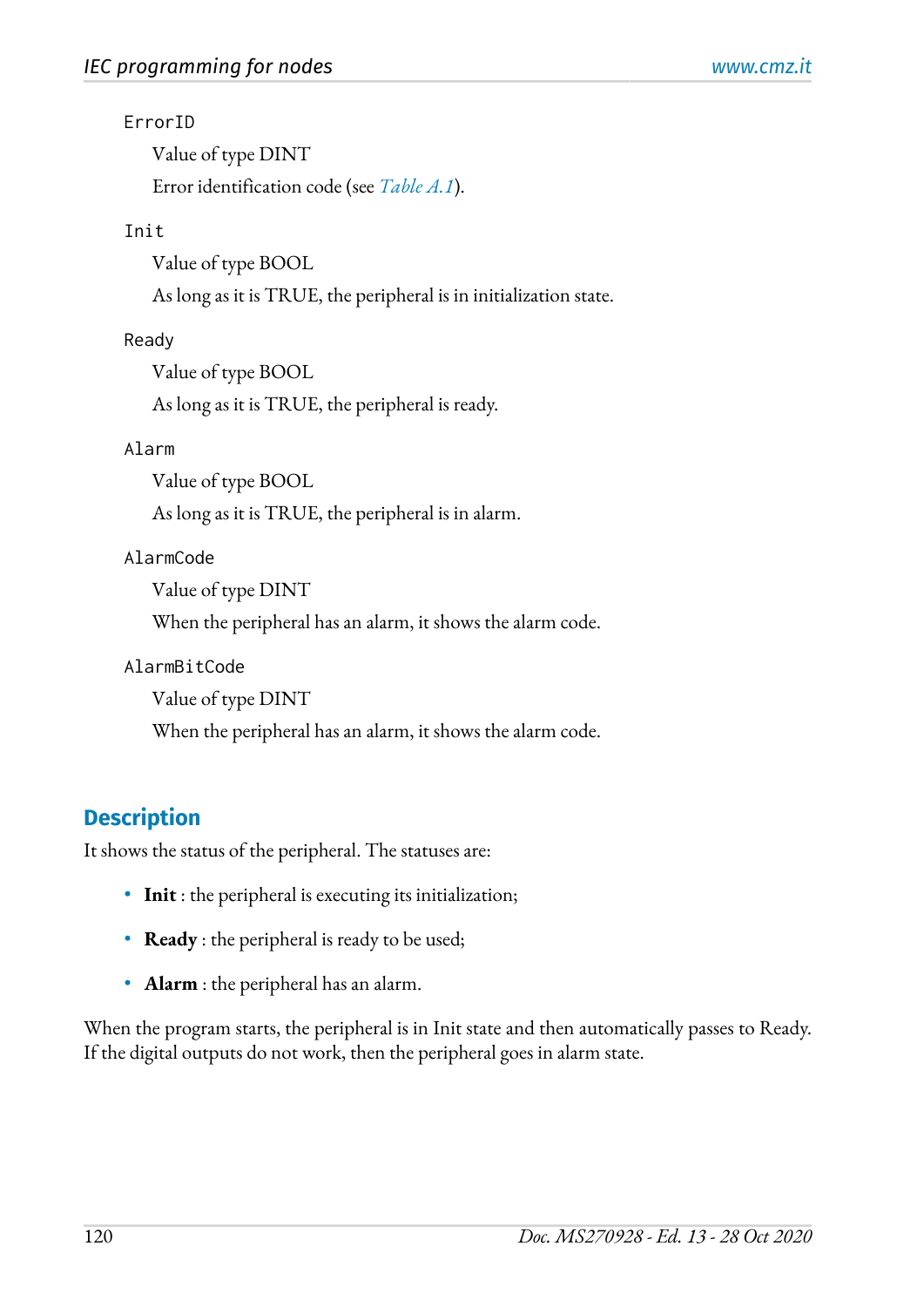## **Io\_DOutManager**

It manages the peripheral digital outputs.

# **Synopsis**

FUNCTION\_BLOCK Io\_DOutManager VAR\_IN\_OUT Reference : DOut\_Ref; END\_VAR VAR\_INPUT Enable : BOOL; AlarmResume : BOOL; END\_VAR VAR\_OUTPUT Error : BOOL; ErrorID : DINT; Init : BOOL; PreReady : BOOL; Ready : BOOL; Alarm : BOOL; AlarmCode : DINT; AlarmBitCode: DINT; END\_VAR

#### **Parameter**

Reference

Value of type DOUT\_REF

Digital outputs reference.

#### Enable

Value of type BOOL

As long as 'Enable' is true, it continuously manages the digital outputs.

#### AlarmResume

Value of type BOOL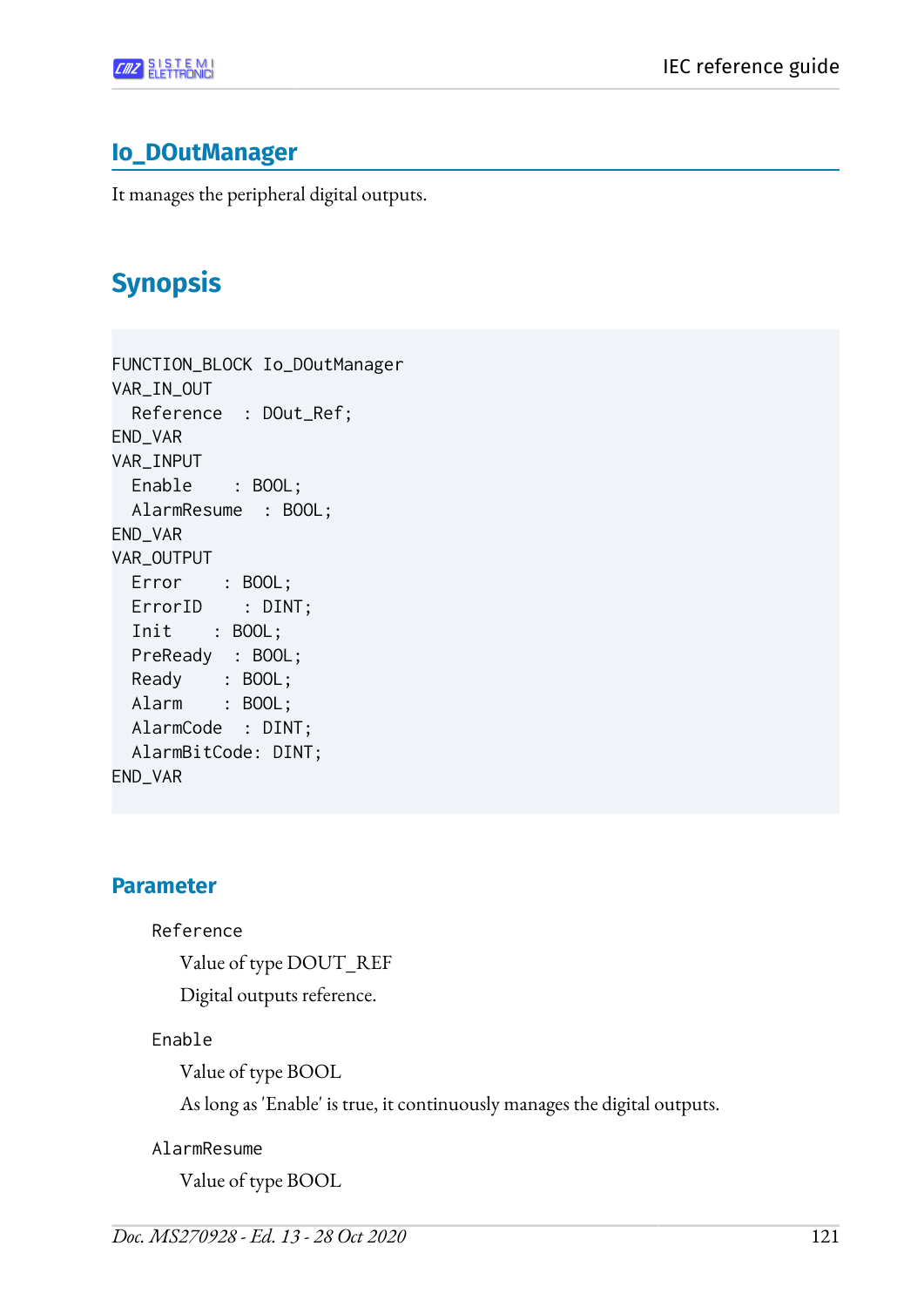When the peripheral is in alarm state, it executes a resume of the alarm. It is necessary to recover the peripheral.

#### Error

Value of type BOOL

Flag that is set to TRUE when an error has occurred within function block.

#### ErrorID

Value of type DINT

Error identification code (see *[Table A.1](#page-160-0)*).

#### Init

Value of type BOOL

Flag that is set to TRUE when the peripheral is in initialization state.

#### PreReady

Value of type BOOL

Flag that is set to TRUE when the peripheral is PreReady. PreReady is an internal state of the initialization procedure of the peripheral.

#### Ready

Value of type BOOL

As long as it is TRUE, the peripheral is ready.

#### Alarm

Value of type BOOL

Flag that is set to TRUE when the peripheral is in alarm.

AlarmCode

Value of type DINT

When the peripheral has an alarm, it shows the alarm code.

#### AlarmBitCode

Value of type DINT

When the peripheral has an alarm, it shows the alarm code.

## **Description**

It manages the peripheral. It permits to recover an alarm in the peripheral.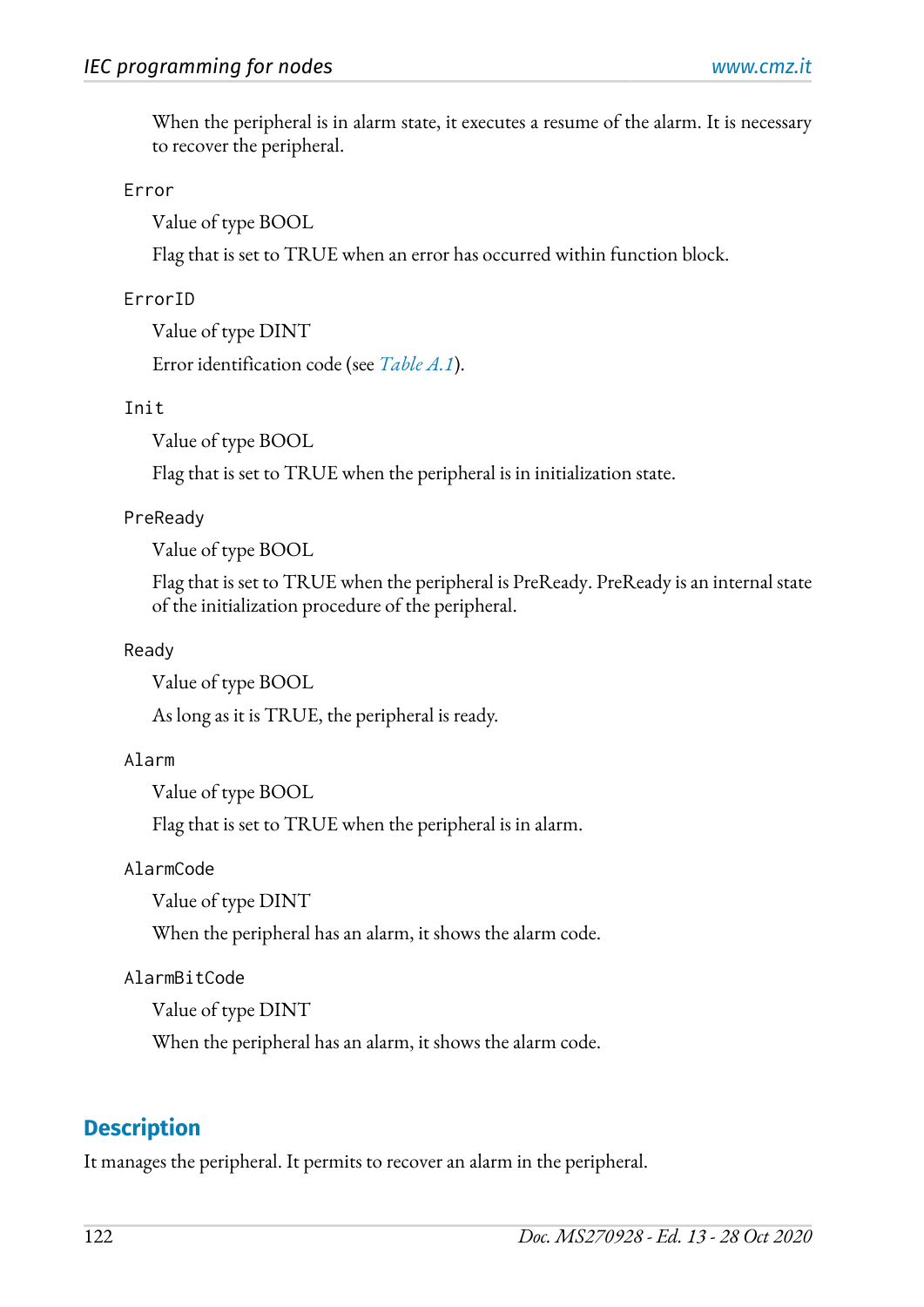## **Io\_DOutWriteStatus**

It writes the status of the digital outputs.

# **Synopsis**

FUNCTION\_BLOCK Io\_DOutWriteStatus VAR\_IN\_OUT Reference : DOut\_Ref; END\_VAR VAR\_INPUT Enable : BOOL; OutStatus : BYTE; END\_VAR VAR\_OUTPUT Error : BOOL; ErrorID : DINT; Valid : BOOL; Forced : BOOL; END\_VAR

### **Parameter**

Reference

Value of type DOUT\_REF

Digital outputs reference.

#### Enable

Value of type BOOL

As long as 'Enable' is true, it continuously writes the value of the outputs status.

OutStatus

Value of type BYTE

It is the value that has to be written on the digital outputs status.

Error

Value of type BOOL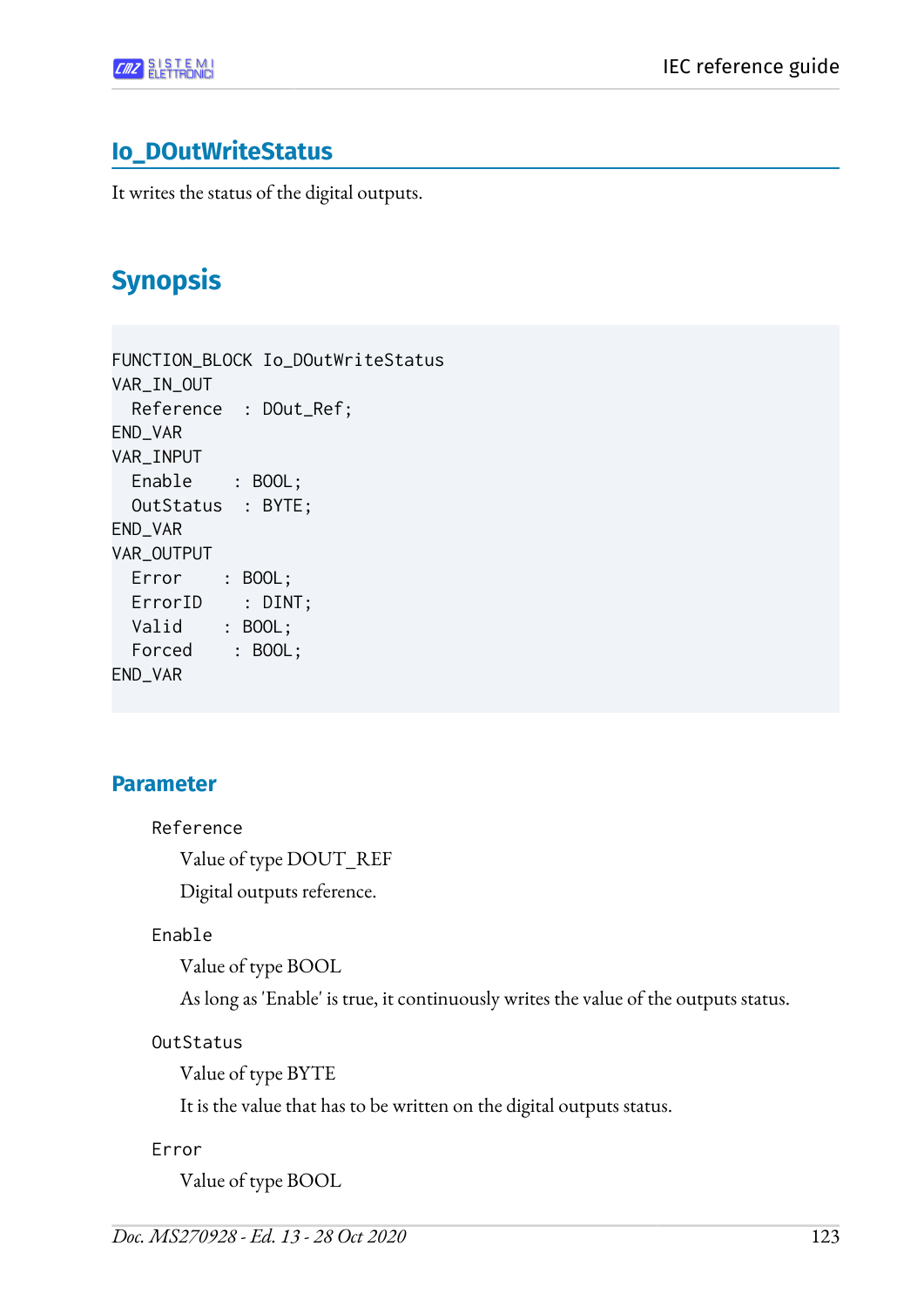Flag that is set to TRUE when an error has occurred within the function block.

ErrorID

Value of type DINT Error identification code (see *[Table A.1](#page-160-0)*).

#### Valid

Value of type BOOL Is TRUE when the digital outputs are valid.

Forced

Value of type BOOL

It is not used.

## **Description**

It writes the value of the input OutStatus on the digital outputs that are selected by the Reference.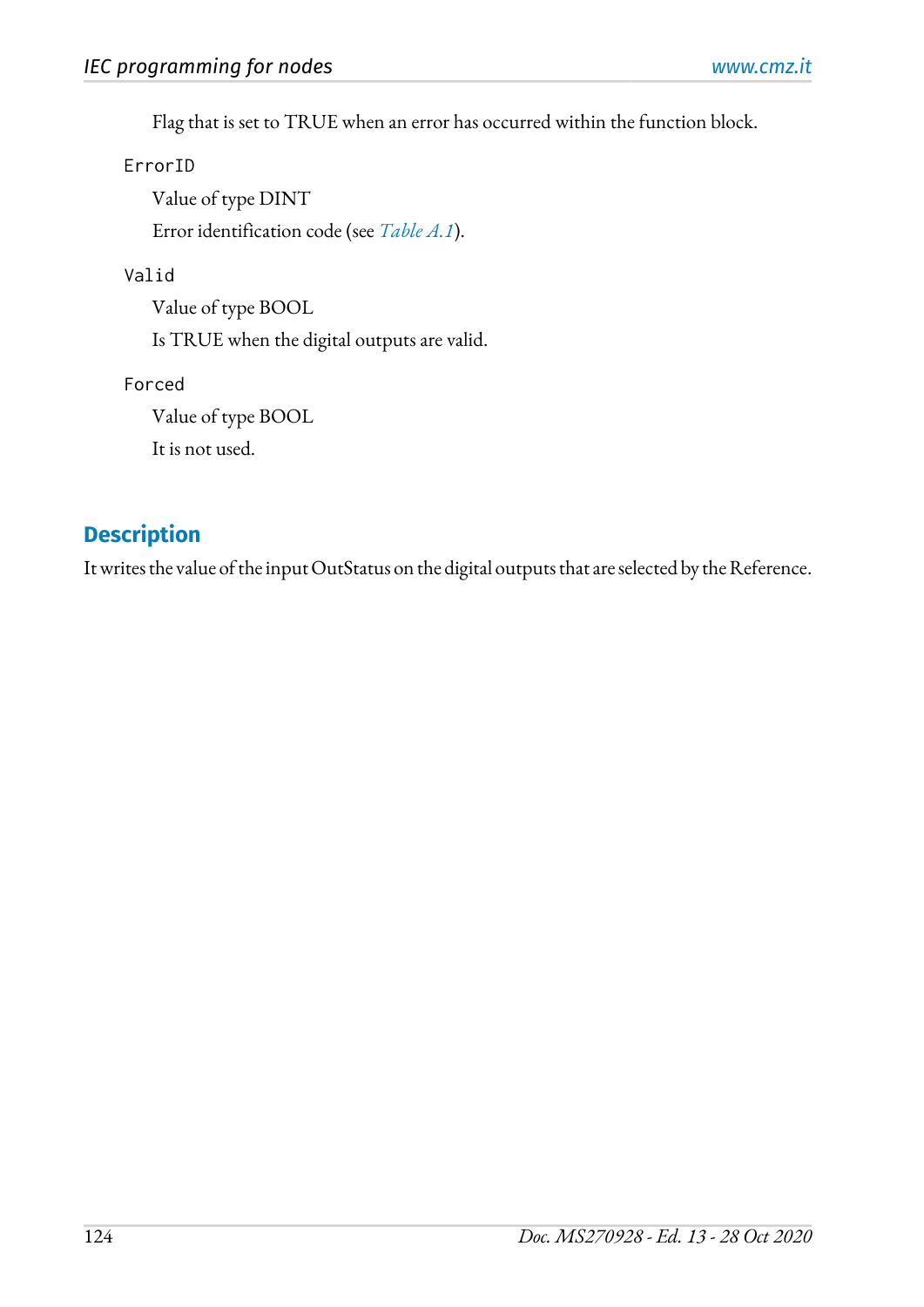## **Io\_DOutWriteStatusOnPort**

It writes the status of the digital outputs.

# **Synopsis**

FUNCTION\_BLOCK Io\_DOutWriteStatusOnPort VAR\_IN\_OUT Reference : DOut\_Ref; END\_VAR VAR\_INPUT Enable : BOOL; OutStatus : BYTE; END\_VAR VAR\_OUTPUT Error : BOOL; ErrorID : DINT; Valid : BOOL; Forced : BOOL; END\_VAR

### **Parameter**

Reference

Value of type DOUT\_REF

Digital outputs reference.

#### Enable

Value of type BOOL

As long as 'Enable' is true, it continuously writes the value of the outputs status.

OutStatus

Value of type BYTE

It is the value that has to be written on the digital outputs status.

Error

Value of type BOOL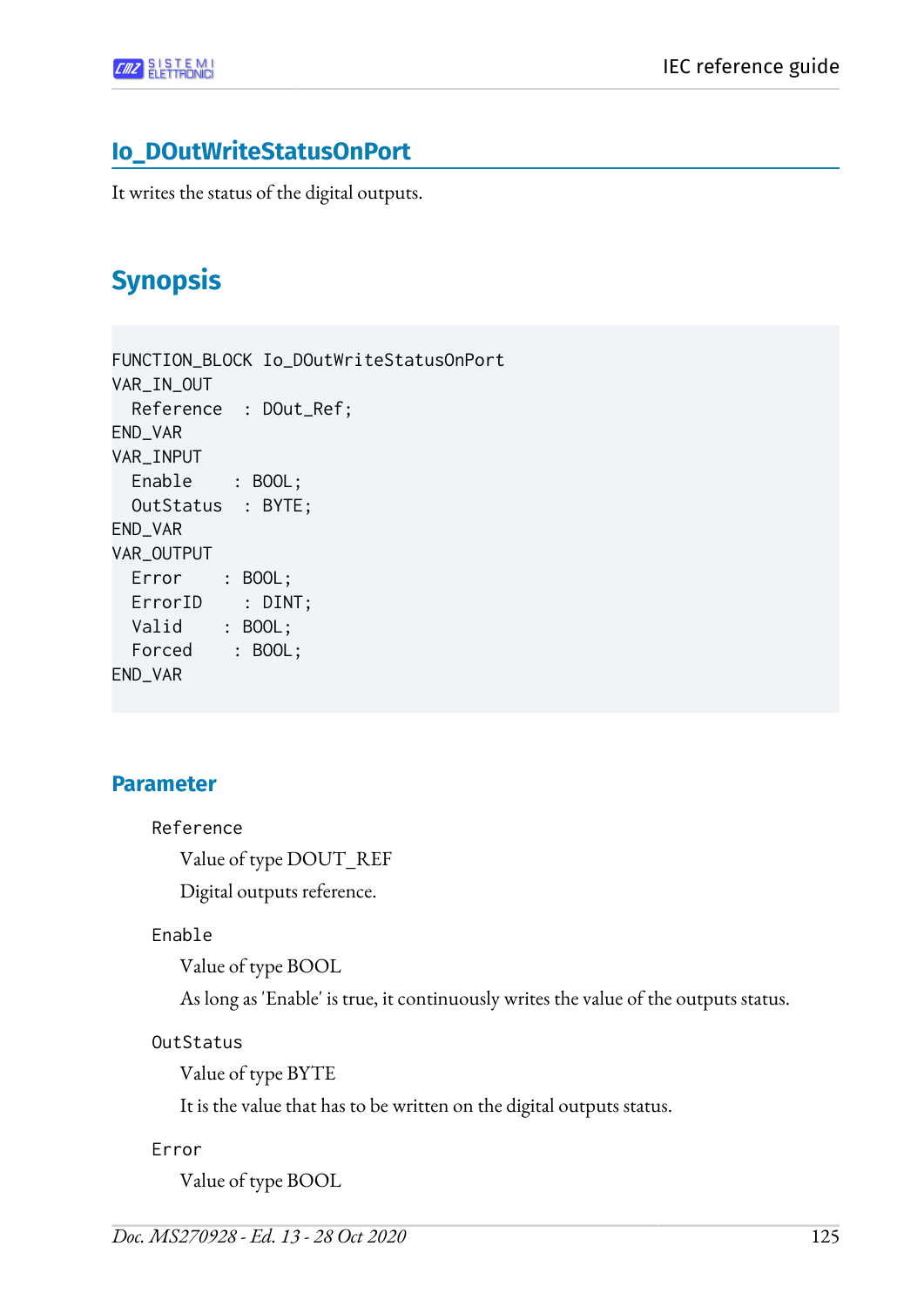Flag that is set to TRUE when an error has occurred within the function block.

ErrorID

Value of type DINT Error identification code (see *[Table A.1](#page-160-0)*).

Valid

Value of type BOOL Is TRUE when the digital outputs are valid.

Forced

Value of type BOOL It is not used.

## **Description**

It writes the value of the input OutStatus on the digital outputs that are selected by the Reference.

# **4.3.4. Analog input management**

In this paragraph there are the descriptions of:

- data type AINP\_REF used in a program to define the analog inputs to be managed;
- the function blocks dedicated to the analog inputs management.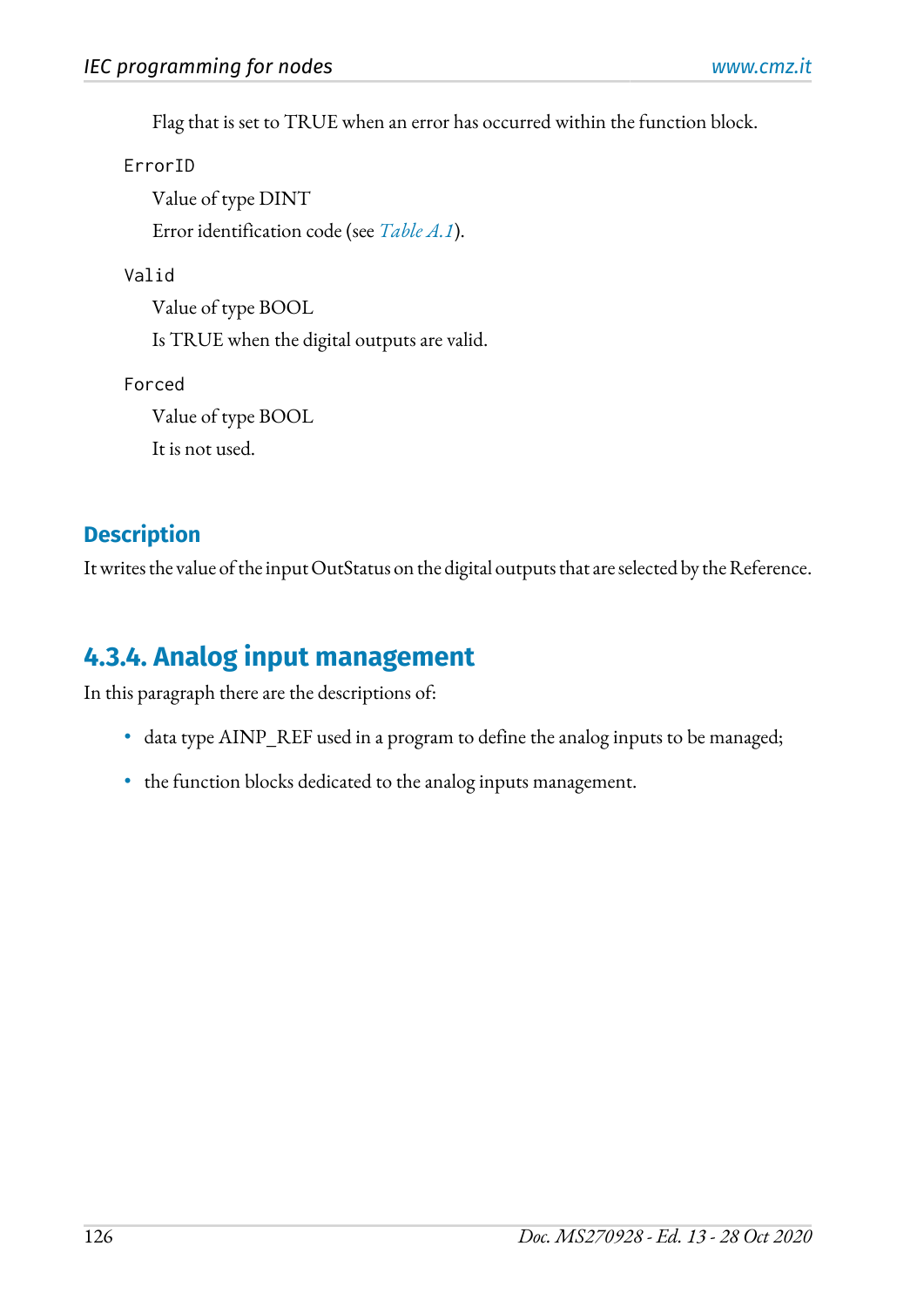

## **AINP\_REF**

It is the analog input reference.

# **Synopsis**

```
TYPE
  AXIS_REF : STRUCT
   num : <type>INT</type>;
  END_STRUCT;
END_TYPE
```
## **Elements**

num

Value of type INT

It is an internal number that represents the analog input bench to be used.

## **Description**

This Data Type is the analog input bench reference. It is used to declare the analog input in the project. Before to call this function block it is important to initialize the num with the correct value according to the analog input it has to manage. For this purpose, it is strongly recommended to use the already defined constants:

- IO\_REF\_AI\_PHYSICAL\_0 (1) : physical analog input;
- IO\_REF\_AI\_TORQUE (9) : torque monitor;
- IO REF AI  $I2T (10)$ : I2T monitor;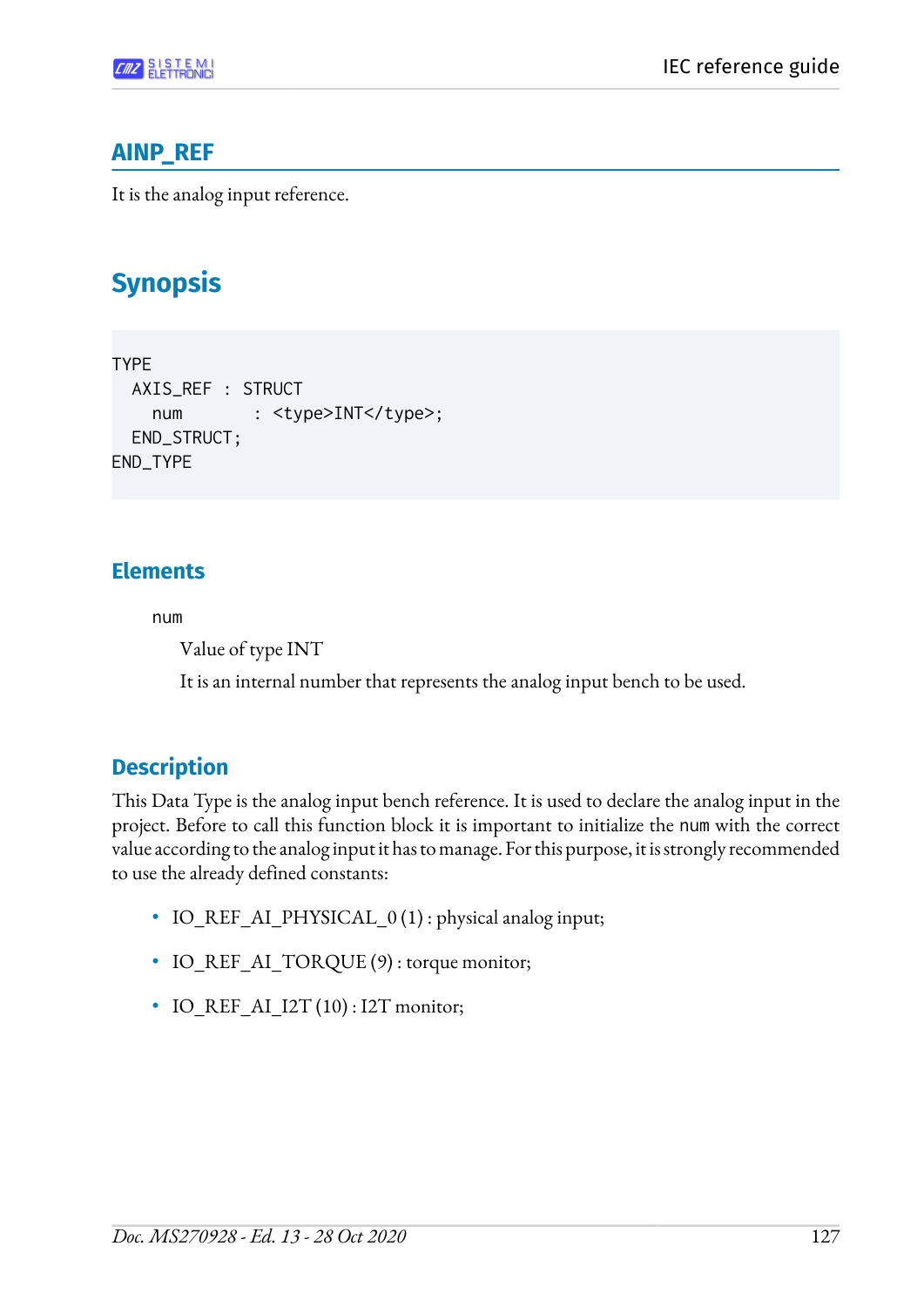## **Io\_AInpGetStatus**

It shows the analog input status.

# **Synopsis**

FUNCTION\_BLOCK Io\_AInpGetStatus VAR\_IN\_OUT Reference : AInp\_Ref; END\_VAR VAR\_INPUT Enable : BOOL; END\_VAR VAR\_OUTPUT Error : BOOL; ErrorID : DINT; Init : BOOL; Ready : BOOL; Alarm : BOOL; AlarmCode : DINT; AlarmBitCode: DINT; END\_VAR

#### **Parameter**

Reference

Value of type AINP\_REF

Analog inputs reference.

#### Enable

Value of type BOOL

As long as 'Enable' is true, it continuously gets the value of the status of the analog input.

Error

Value of type BOOL

Flag that is set to TRUE when an error has occurred within the function block.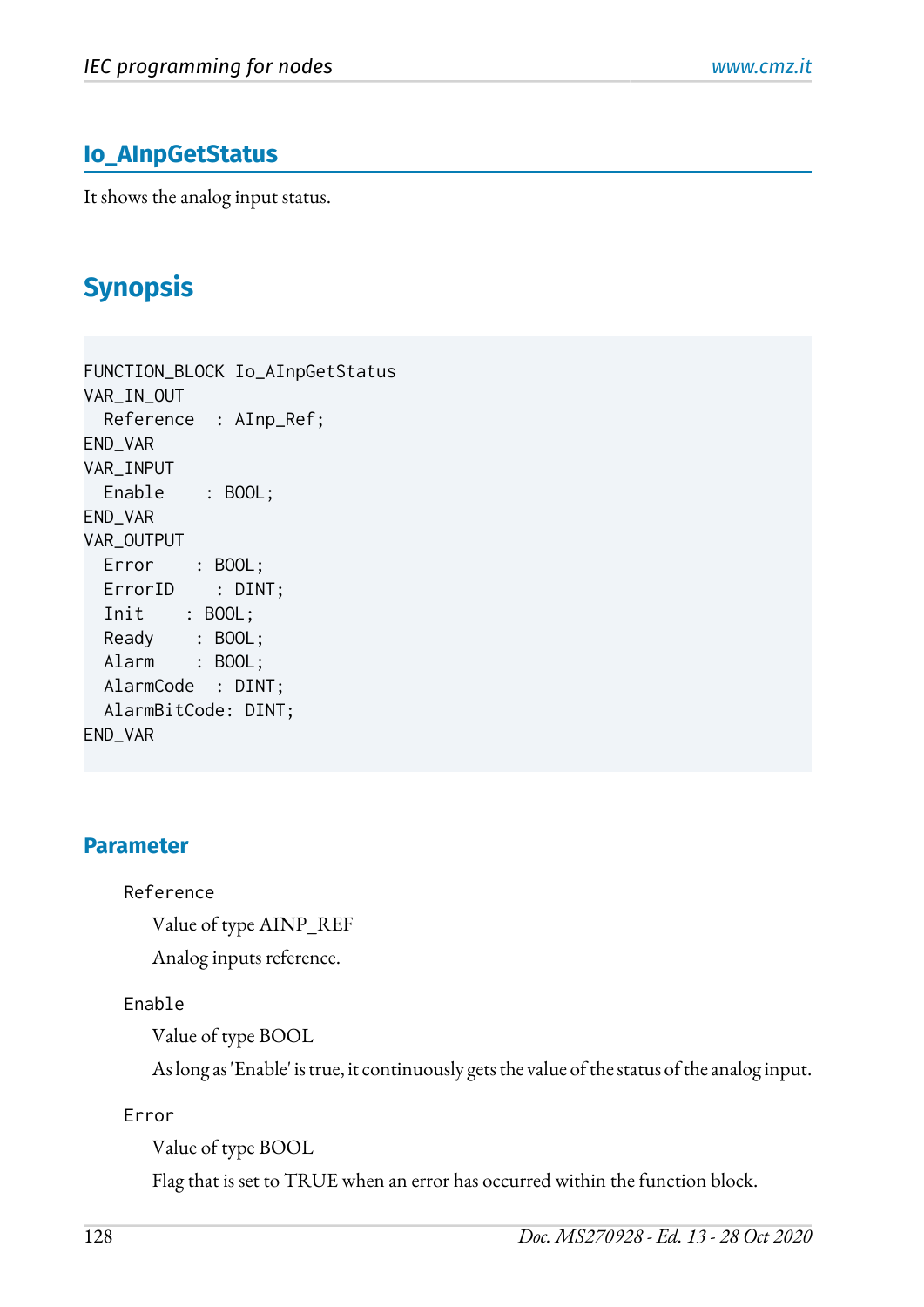#### ErrorID

Value of type DINT Error identification code (see *[Table A.1](#page-160-0)*)

#### Init

Value of type BOOL

As long as it is TRUE, the peripheral is in initialization state.

#### Ready

Value of type BOOL

As long as it is TRUE, the peripheral is ready.

#### Alarm

Value of type BOOL

Flag that is set to TRUE when the peripheral is in alarm.

#### AlarmCode

Value of type DINT

When the peripheral has an alarm, it shows the alarm code.

AlarmBitCode

Value of type DINT

When the peripheral has an alarm, it shows the alarm code.

## **Description**

It shows the status of the peripheral. The statuses are:

- **Init** : the peripheral is executing its initialization;
- **Ready** : the peripheral is ready to be used;
- **Alarm** : the peripheral has an alarm.

When the program starts, the peripheral is in Init state and then automatically passes to Ready. If the analog input does not work, then the peripheral goes in alarm state.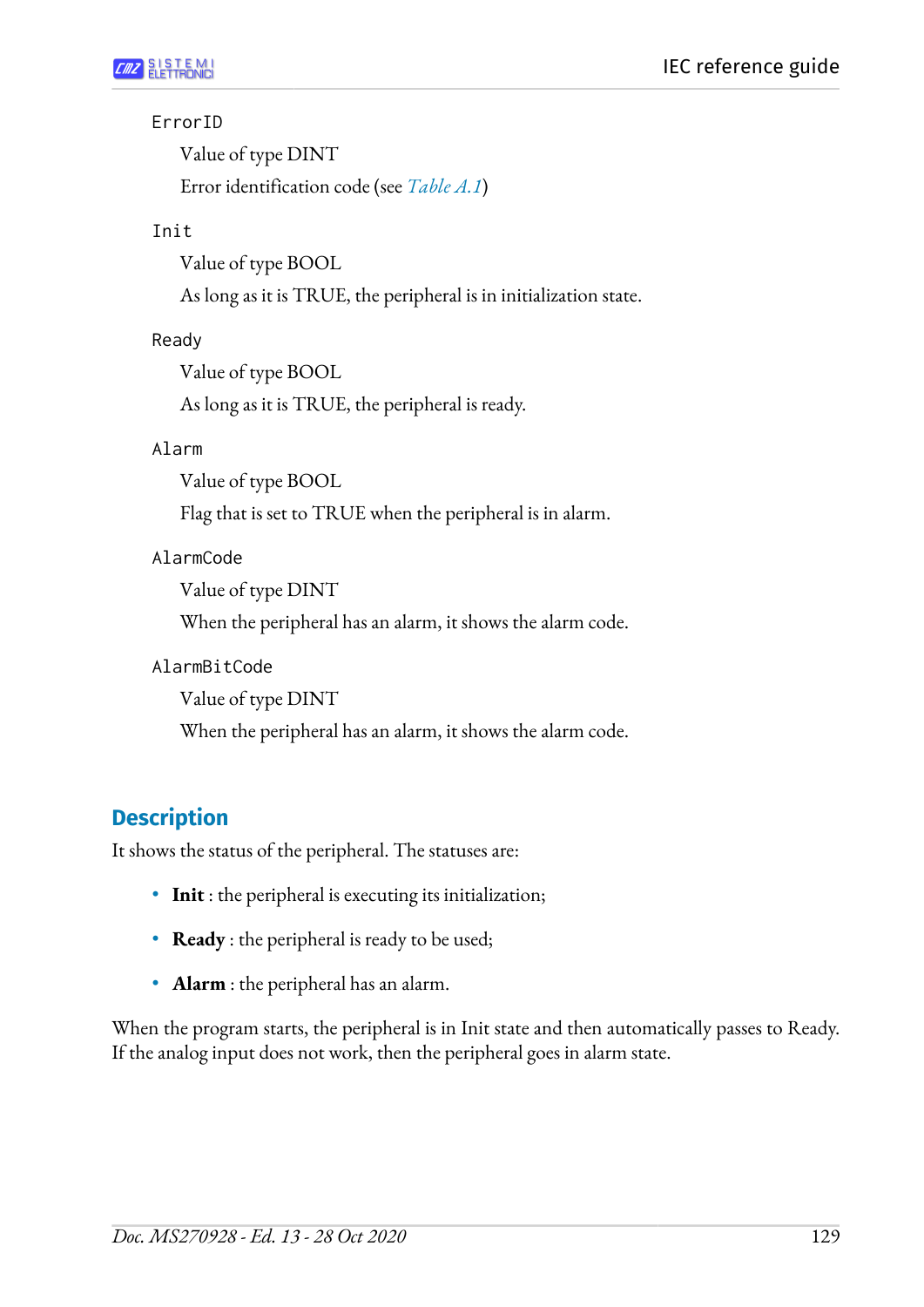## **Io\_AInpManager**

It manages the peripheral analog input.

# **Synopsis**

FUNCTION\_BLOCK Io\_AInpManager VAR\_IN\_OUT Reference : AInp\_Ref; (\*[IO reference]\*) END\_VAR VAR\_INPUT Enable : BOOL; AlarmResume : BOOL; END\_VAR VAR\_OUTPUT Error : BOOL; ErrorID : DINT; Init : BOOL; PreReady : BOOL; Ready : BOOL; Alarm : BOOL; AlarmCode : DINT; AlarmBitCode: DINT; END\_VAR

### **Parameter**

Reference

Value of type AINP\_REF Analog input reference.

Enable

Value of type BOOL

As long as 'Enable' is true, it continuously gets the value of the analog input peripheral status.

AlarmResume

Value of type BOOL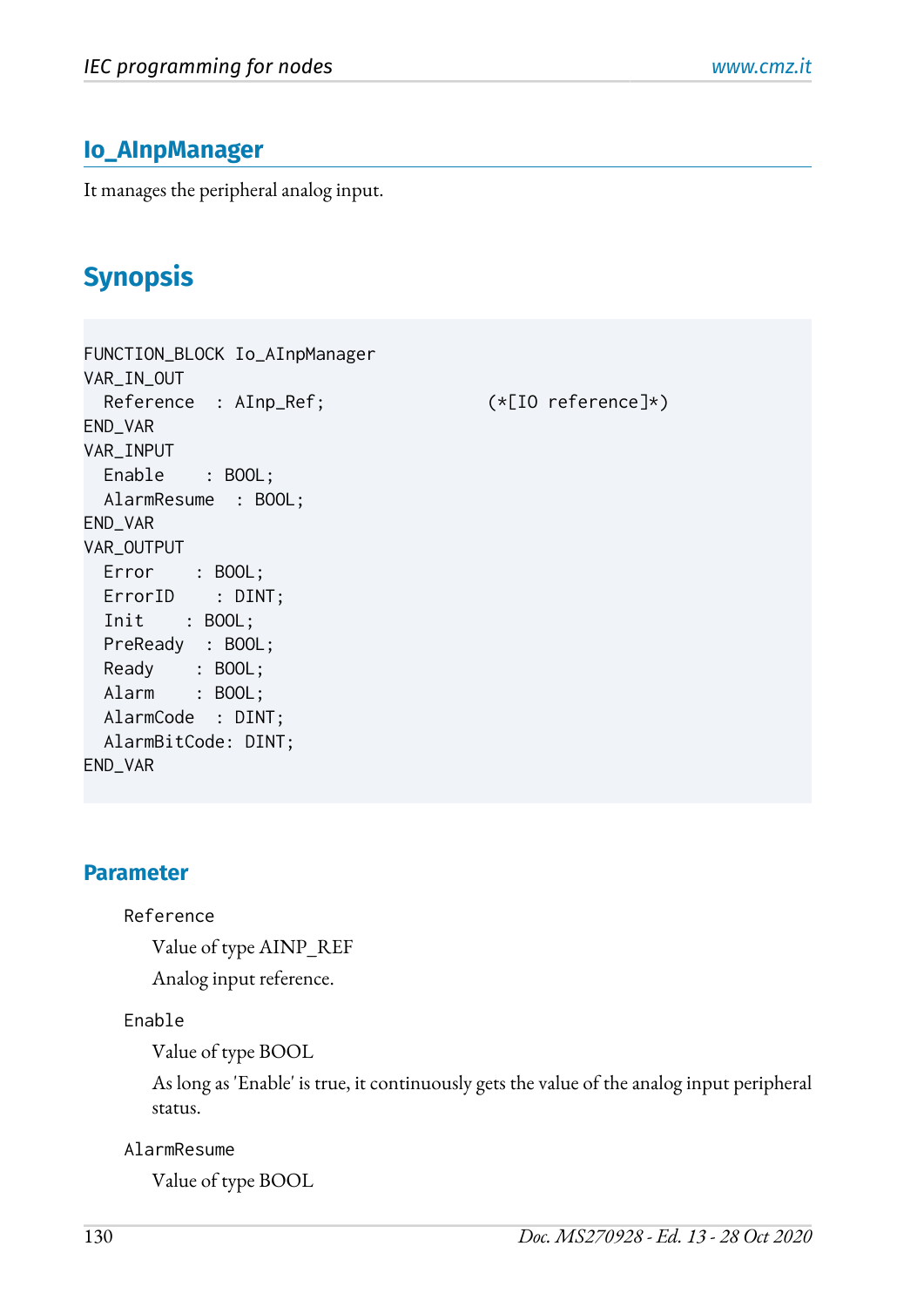When the peripheral is in alarm state, it executes a resume of the alarm. It is necessary to recover the peripheral.

#### Error

Value of type BOOL

Flag that is set to TRUE when an error has occurred within the function block.

#### ErrorID

Value of type DINT

Error identification code (see *[Table A.1](#page-160-0)*)

#### Init

Value of type BOOL

As long as it is TRUE, the peripheral is in initialization state.

#### PreReady

Value of type BOOL

As long as it is TRUE, the peripheral is in PreReady state. PreReady is an internal state of the initialization procedure of the peripheral.

#### Ready

Value of type BOOL

As long as it is TRUE, the peripheral is ready.

#### Alarm

Value of type BOOL

As long as it is TRUE, the peripheral is in alarm.

AlarmCode

Value of type DINT

When the peripheral has an alarm it shows the alarm code

#### AlarmBitCode

Value of type DINT

When the peripheral has an alarm it shows the alarm code.

### **Description**

It manages the peripheral. It permits to recover an alarm occurred in the peripheral.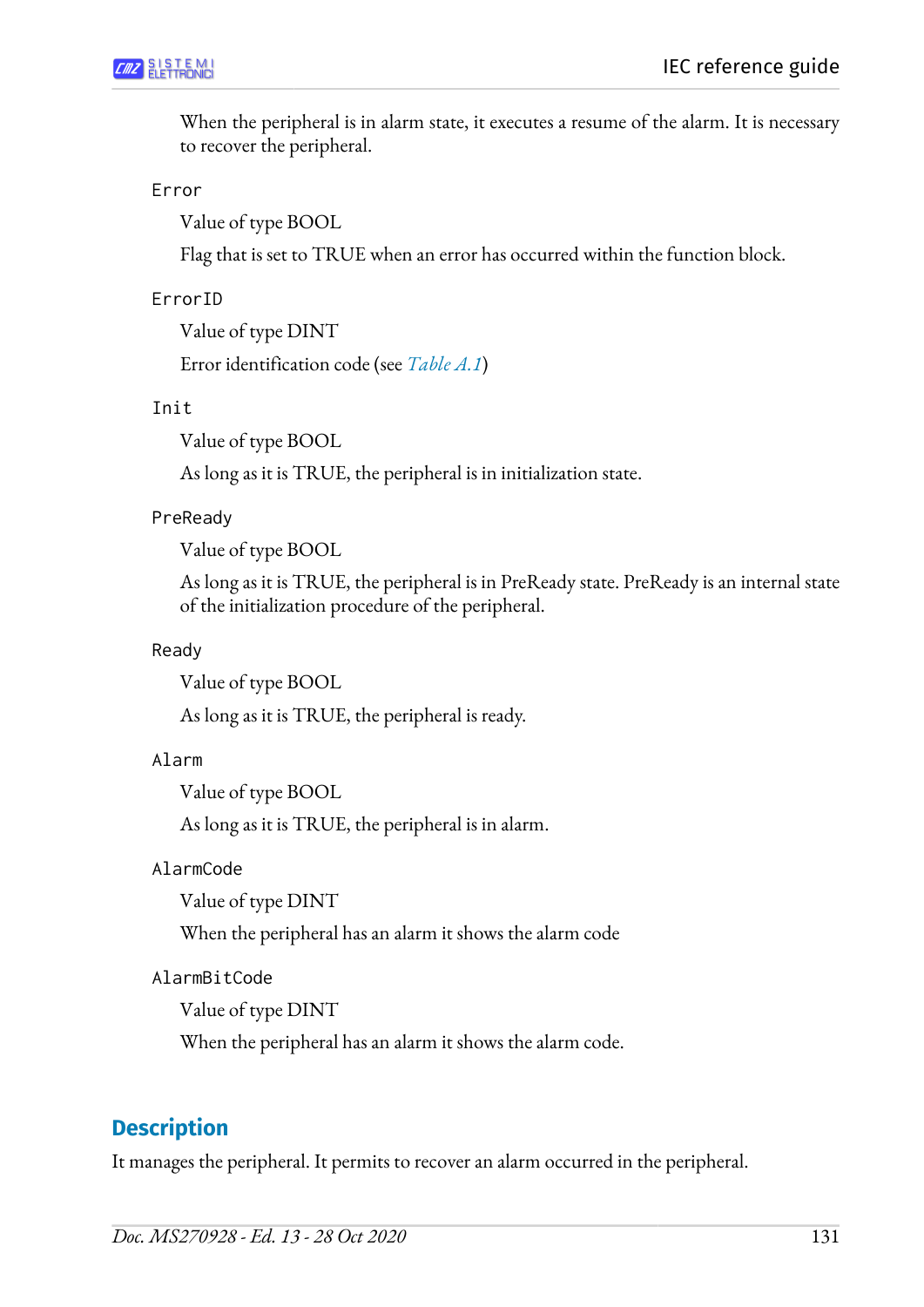## **Io\_AInpReadValue**

It reads the value of the analog input.

# **Synopsis**

FUNCTION\_BLOCK Io\_AInpReadValue VAR\_IN\_OUT Reference : AInp\_Ref; END\_VAR VAR\_INPUT Enable : BOOL; END\_VAR VAR\_OUTPUT Error : BOOL; ErrorID : DINT; Value : DINT; Valid : BOOL; Forced : BOOL; END\_VAR

### **Parameter**

Reference

Value of type AINP\_REF

Analog input reference.

#### Enable

Value of type BOOL

As long as 'Enable' is true, it continuously reads the value of the analog input.

Error

Value of type BOOL

Flag that is set to TRUE when an error has occurred within the function block.

ErrorID

Value of type DINT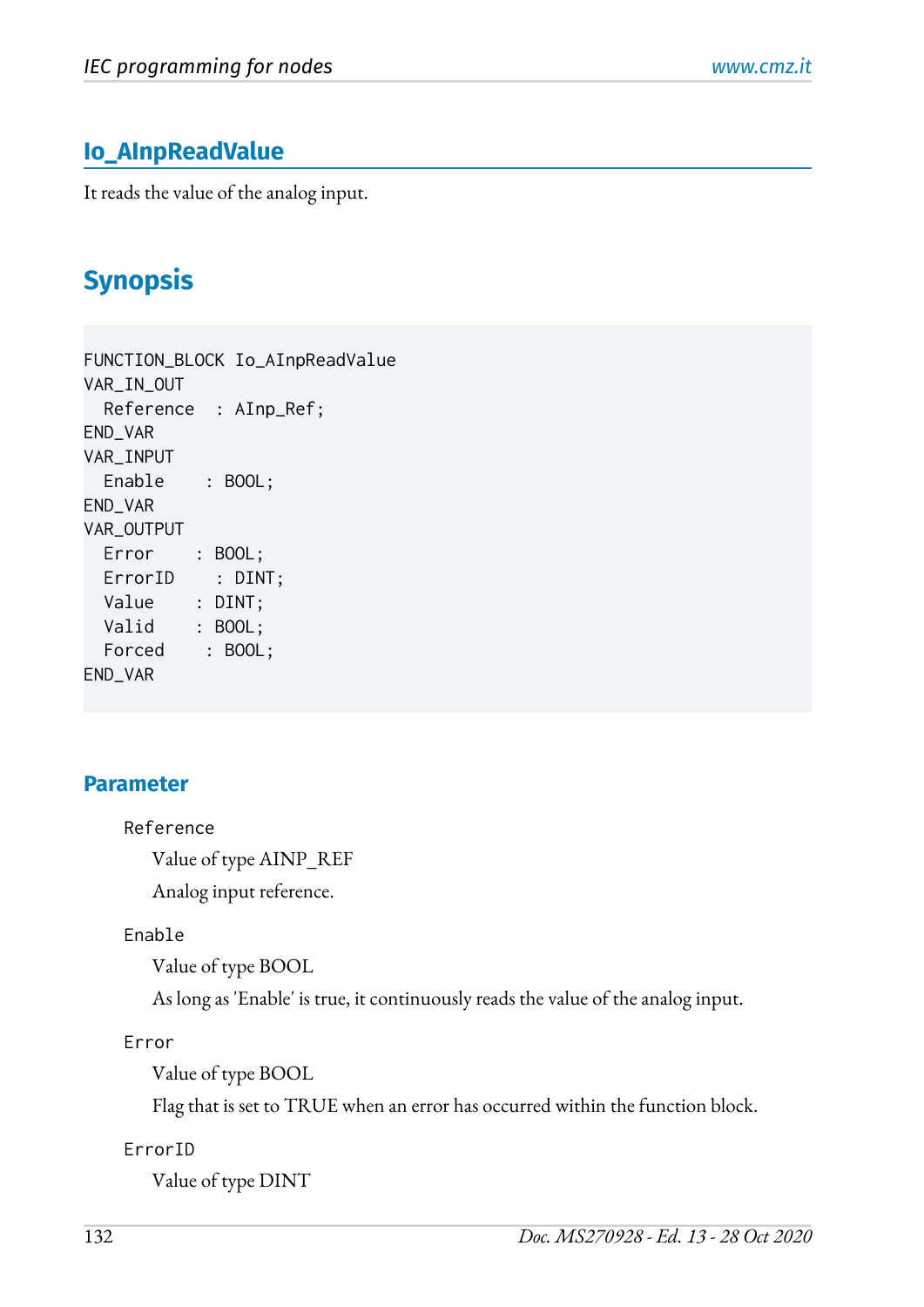Error identification (see *[Table A.1](#page-160-0)*).

Value

Value of type DINT

Analog input value when the output Valid is TRUE.

### Valid

Value of type BOOL

If it is TRUE it means that the parameter Value has a valid value.

Forced

Value of type BOOL

It is not used

## **Description**

It reads the value of the analog input selected in the reference.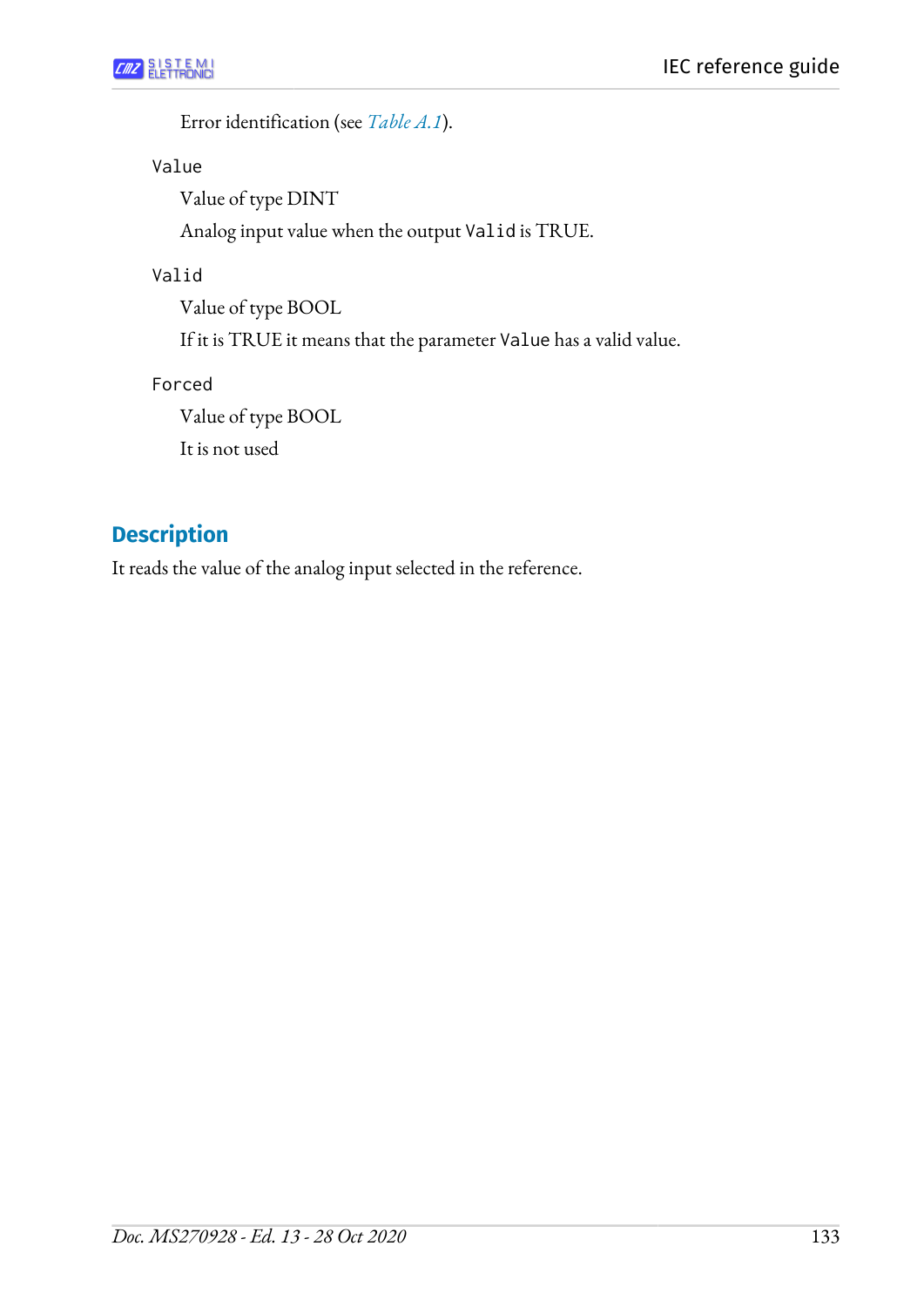## **Io\_AInpReadValueOnPort**

It reads the value of the analog input.

# **Synopsis**

FUNCTION\_BLOCK Io\_AInpReadValueOnPort VAR\_IN\_OUT Reference : AInp\_Ref; END\_VAR VAR\_INPUT Enable : BOOL; END\_VAR VAR\_OUTPUT Error : BOOL; ErrorID : DINT; Value : DINT; Valid : BOOL; Forced : BOOL; END\_VAR

### **Parameter**

Reference

Value of type AINP\_REF

Analog input reference.

#### Enable

Value of type BOOL

As long as 'Enable' is true, it continuously gets the value of the analog input.

Error

Value of type BOOL

Flag that is set to TRUE when an error has occurred within the function block.

ErrorID

Value of type DINT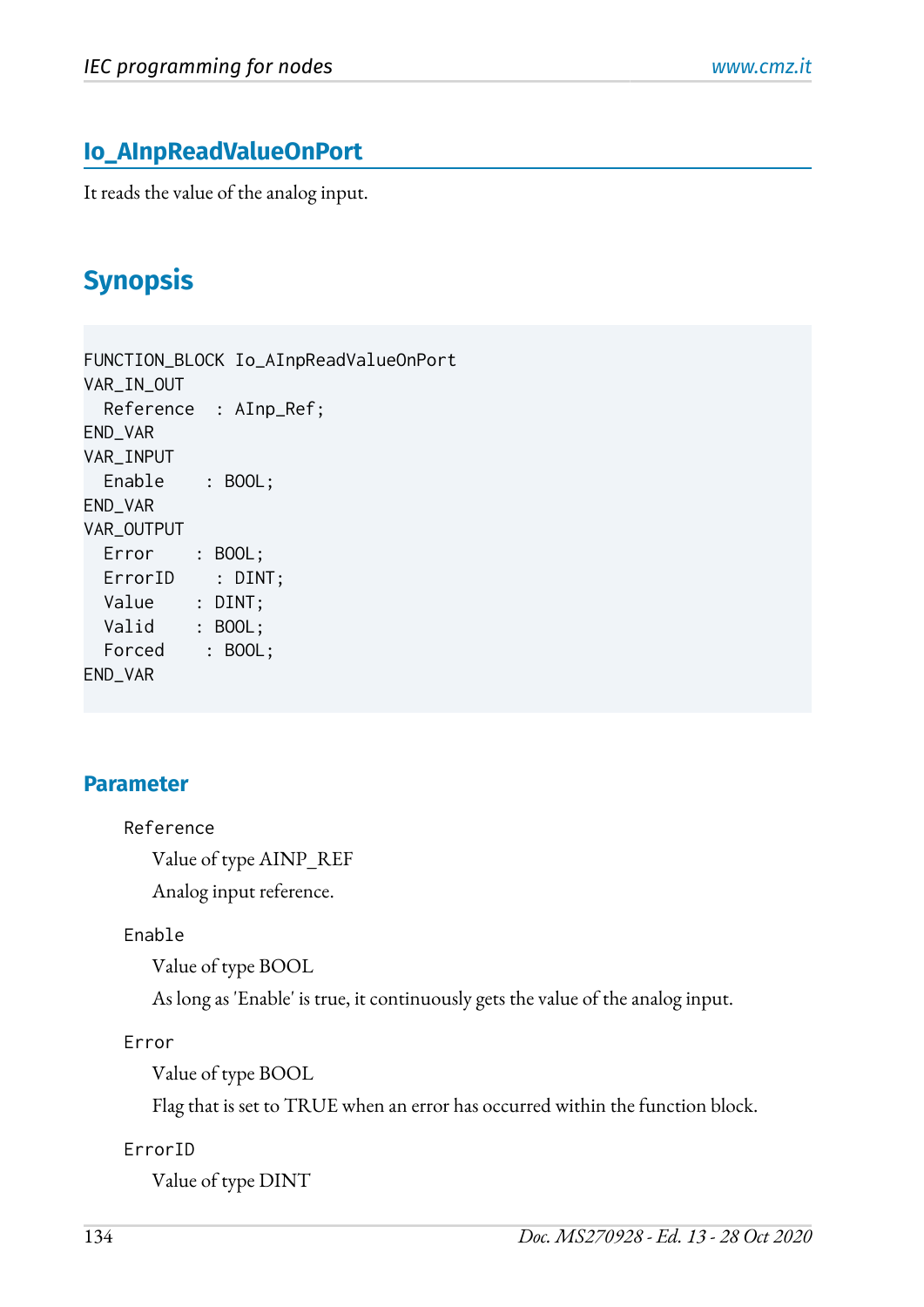Error identification code (see *[Table A.1](#page-160-0)*).

Value

Value of type DINT

Analog input value when the output Valid is TRUE.

Valid

Value of type BOOL

If it is TRUE it means that the parameter Value has a valid value.

Forced

Value of type BOOL

It is not used

## **Description**

It reads the value of the analog input selected in the reference.

# **4.4. Utility library (Ut\_)**

This paragraph describes the functions of the utility library. The library contains mathematical functions and features for the management of solar.

**Note**

These functionalities are not supported in the IBD.

# **4.4.1. Functions and function blocks list**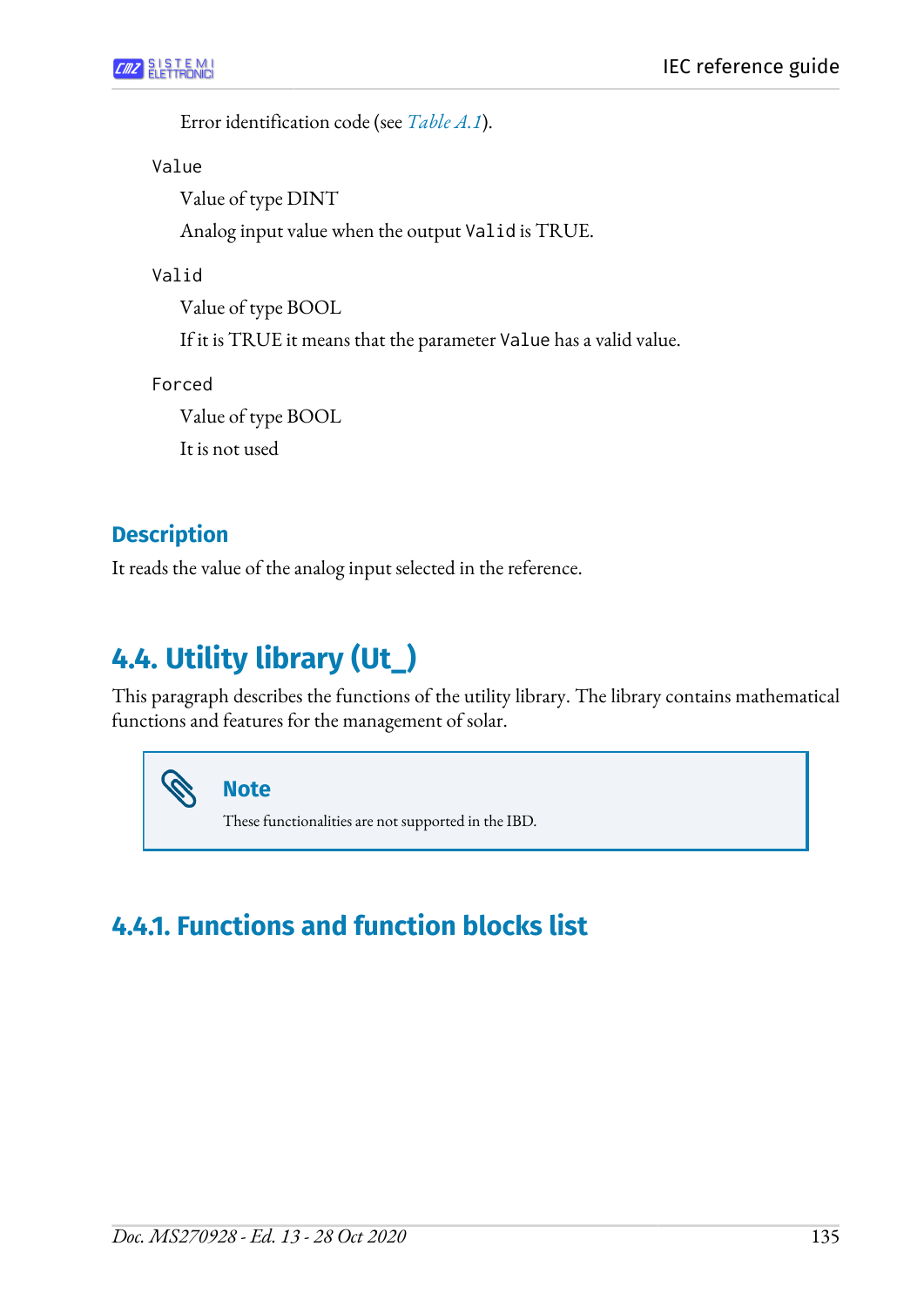## **Ut\_ArcCos**

It calculates the angle in degrees with resolution  $\rm E^{-6}.$ 

# **Synopsis**

FUNCTION Ut\_ArcCos : DINT VAR\_INPUT Cosine : DINT ; END\_VAR

### **Return value**

Value of type DINT The angle in degrees with resolution  $E^{\text{-}6}$  (1000000 = 1).

### **Parameter**

Cosine

Value of type DINT

It is the cosine of the angle with resolution  $E^{-8}$  (100000000 = 1). Its range starts from -100000000 to +100000000. The value is saturated when it exceeds the range.

## **Description**

This function calculates the angle in degrees with resolution  $\rm E^{-6}.$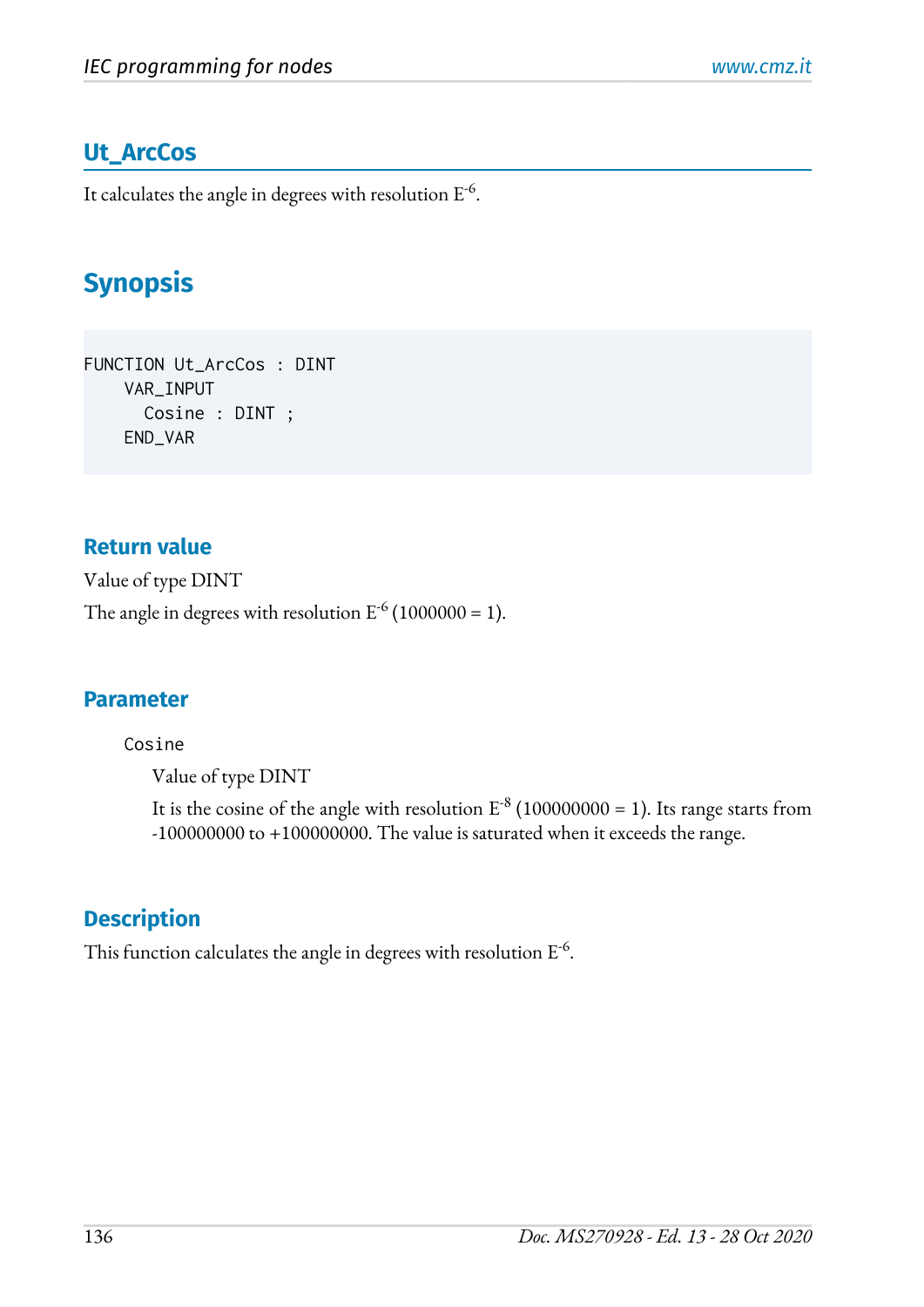## **Ut\_Cos**

It calculates the cosine of the angle with resolution  $\mathrm{E}^{\text{-}8}.$ 

# **Synopsis**

FUNCTION Ut\_Cos : DINT VAR\_INPUT Angle : DINT ; END\_VAR

## **Return value**

Value of type DINT The cosine of the angle with resolution  $E^{-8}$ .

## **Parameter**

Angle Value of type DINT It is the angle in degree with resolution  $\mathrm{E}^{\text{-}6}.$  Any value is valid.

## **Description**

This function calculates the cosine of the angle with resolution  $\mathrm{E}^{\text{-}8}.$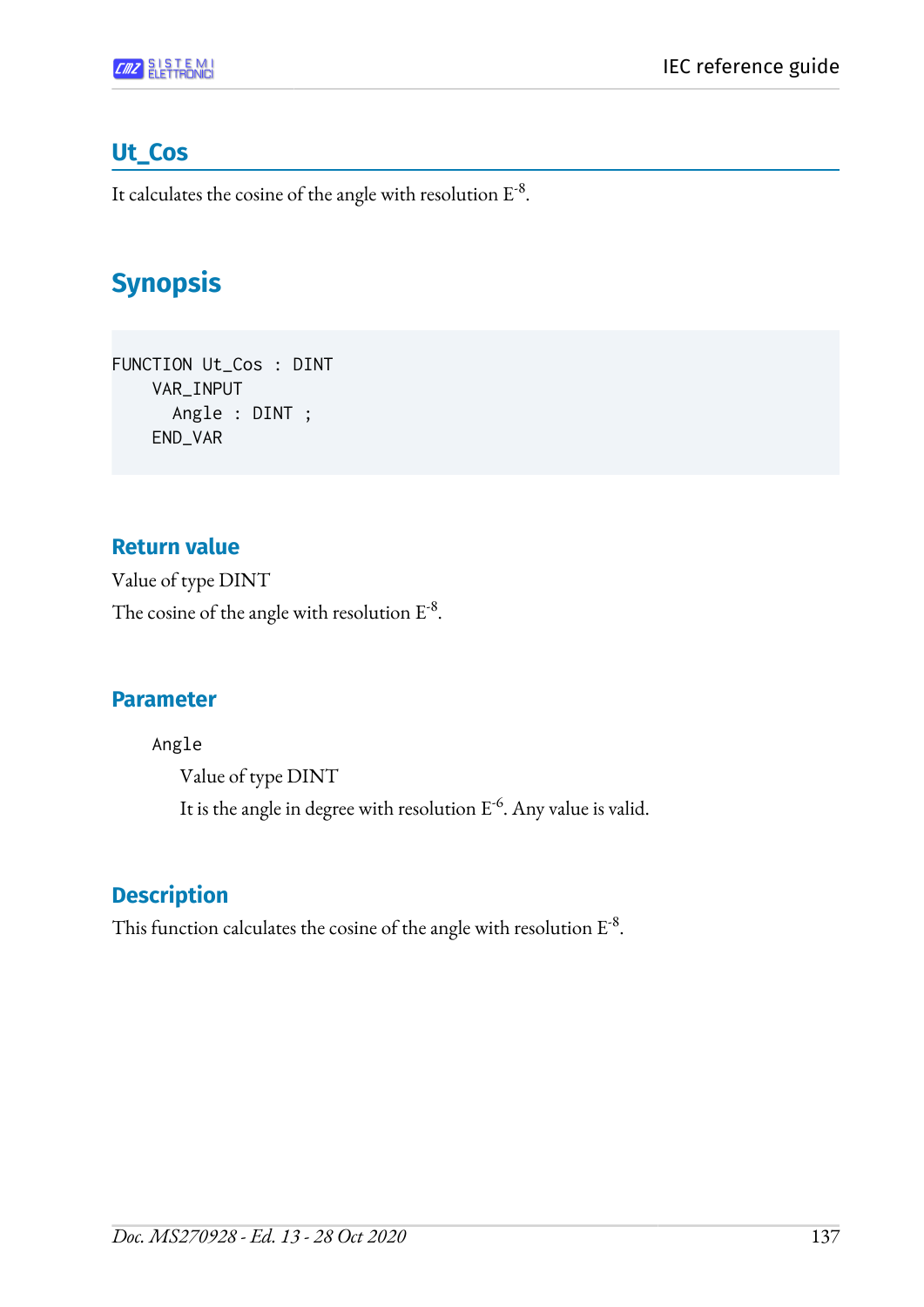## **Ut\_ArcSin**

It calculates the angle in degrees with resolution  $\rm E^{-6}.$ 

# **Synopsis**

FUNCTION Ut\_ArcSin : DINT VAR\_INPUT Sine : DINT ; END\_VAR

### **Return value**

Value of type DINT

The angle in degrees with resolution  $E^{\text{-}6}$  (1000000 = 1).

#### **Parameter**

Sine

Value of type DINT

It is the sine of the angle with resolution  $E^{-8}$  (100000000 = 1). Its range starts from -100000000 to +100000000. The value is saturated when it exceeds the range.

## **Description**

This function calculates the angle in degrees with resolution  $\rm E^{-6}.$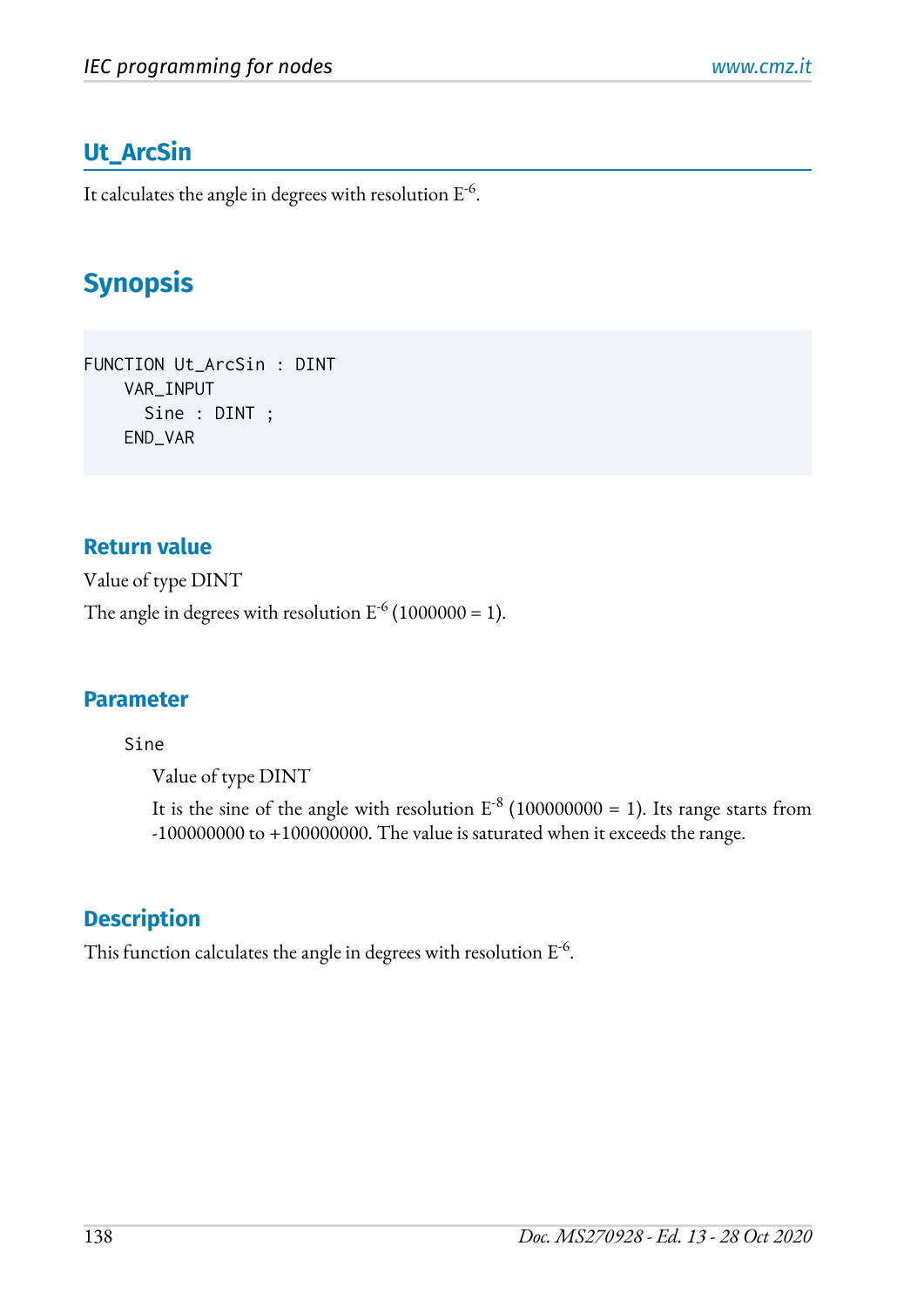## **Ut\_Sin**

It calculates the sine of the angle with resolution  $\mathrm{E}^{\text{-}8}.$ 

## **Synopsis**

FUNCTION Ut\_Sin : DINT VAR\_INPUT Angle : DINT ; END\_VAR

### **Return value**

Value of type DINT The sine of the angle with resolution  $E^{-8}$ .

## **Parameter**

Angle Value of type DINT It is the angle in degree with resolution  $\mathrm{E}^{\text{-}6}.$  Any value is valid.

## **Description**

This function calculates the sine of the angle with resolution  $\mathrm{E}^{\text{-}8}.$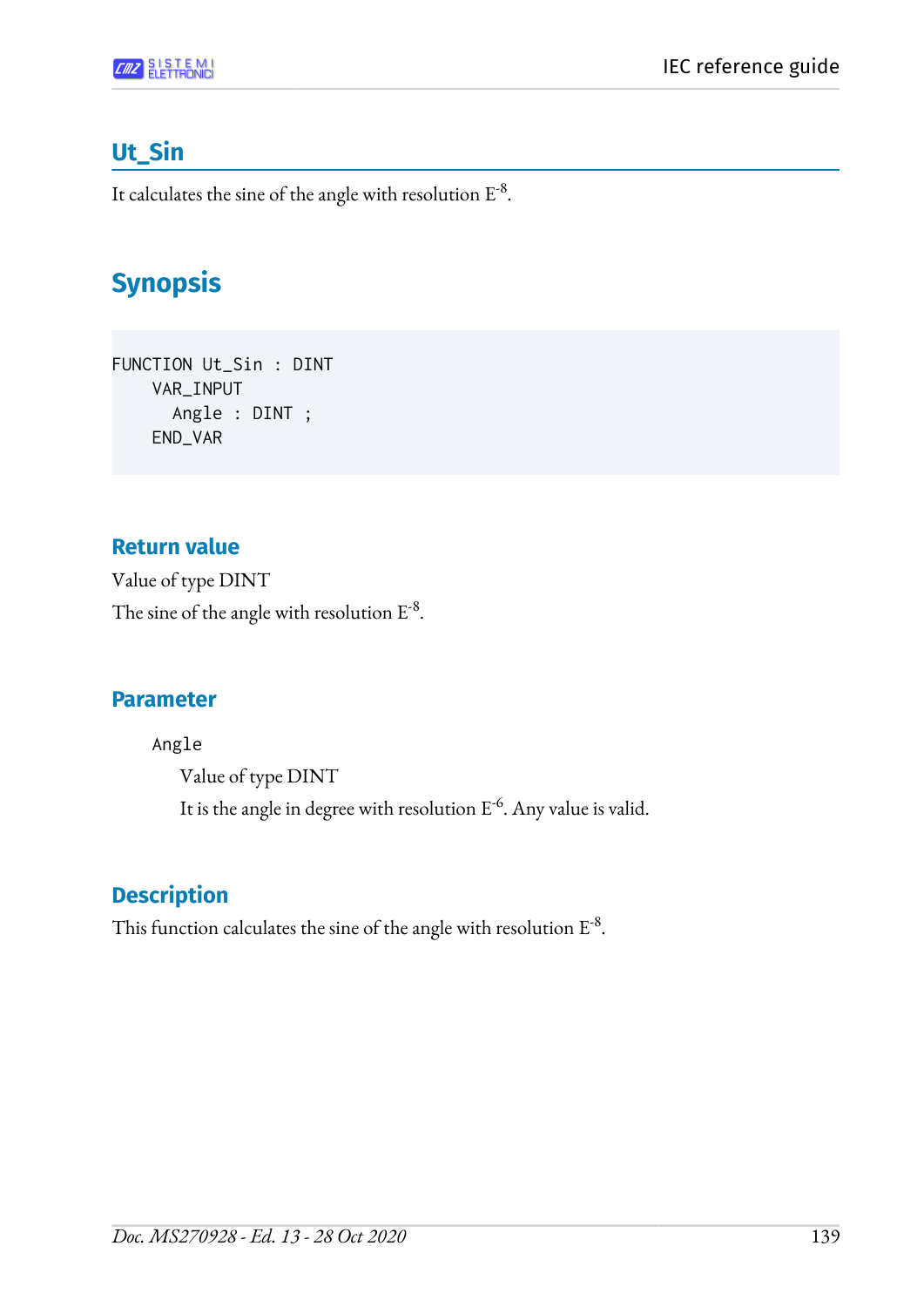### **Ut\_MTracky**

It calculates the angle of the single axis tracker (M-Tracky type).

## **Synopsis**

```
FUNCTION Ut_MTracky : BOOL 
     VAR_INPUT
       Altitude : INT ;
       AxisAngle : INT ;
       Azimuth : INT ;
     END_VAR
     VAR_OUTPUT
       Result : INT ;
     END_VAR
```
#### **Return value**

Value of type BOOL If 0 then there are no errors.

#### **Parameter**

#### Altitude

Value of type INT

It is the altitude in hundredths of a degree. Its range starts from -18000 to +18000.

#### AxisAngle

Value of type INT

It is the angle of rotation axis in hundredths of a degree. Its range starts from -18000  $to +18000.$ 

Azimuth

Value of type INT

It is the azimuth in hundredths of a degree. Its range starts from -18000 to +18000.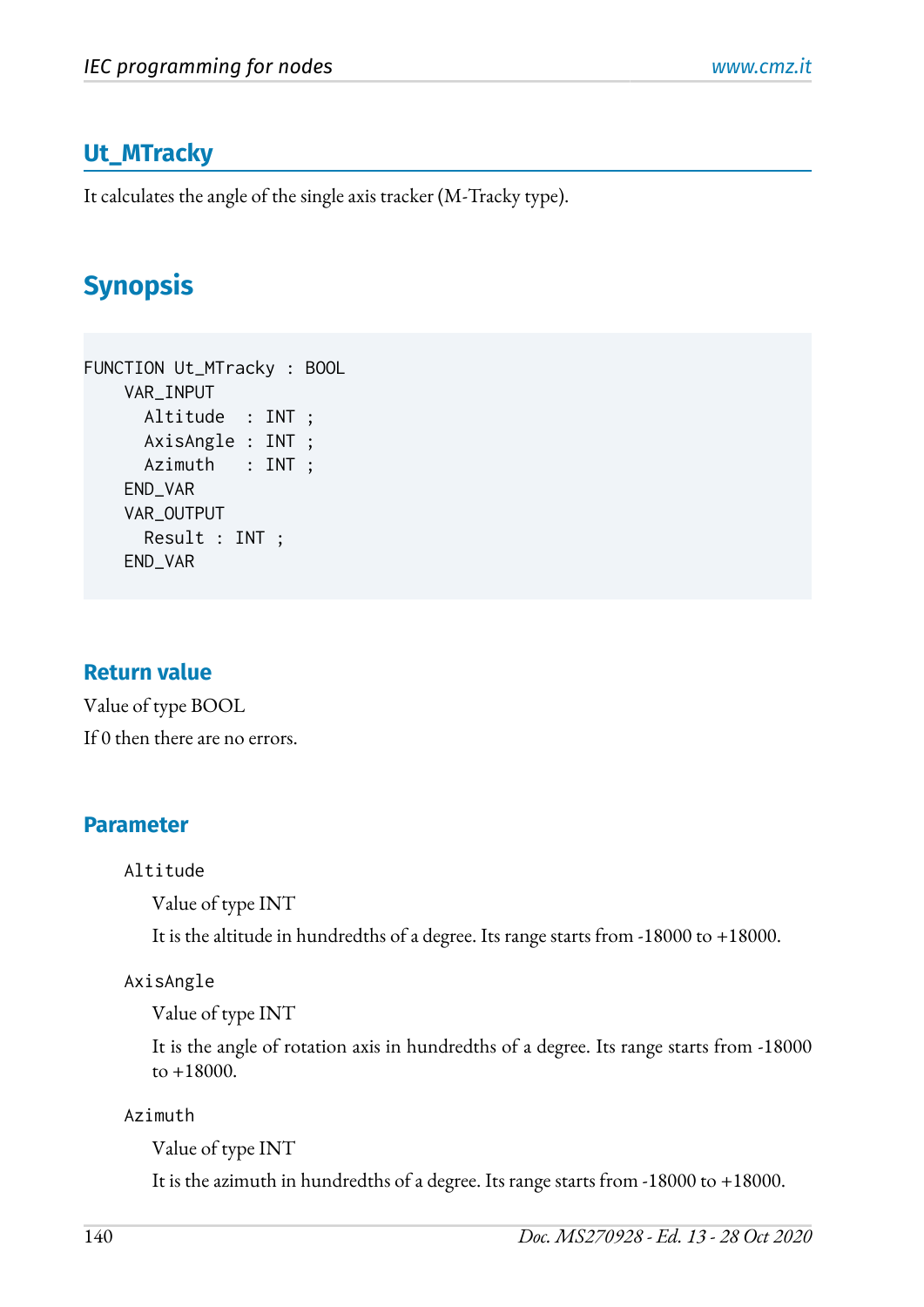#### Result

Value of type INT

The angle of the single axis tracker (M-Tracky type) in hundredths of a degree.

## **Description**

This function calculates the angle of the single axis tracker (M-Tracky type).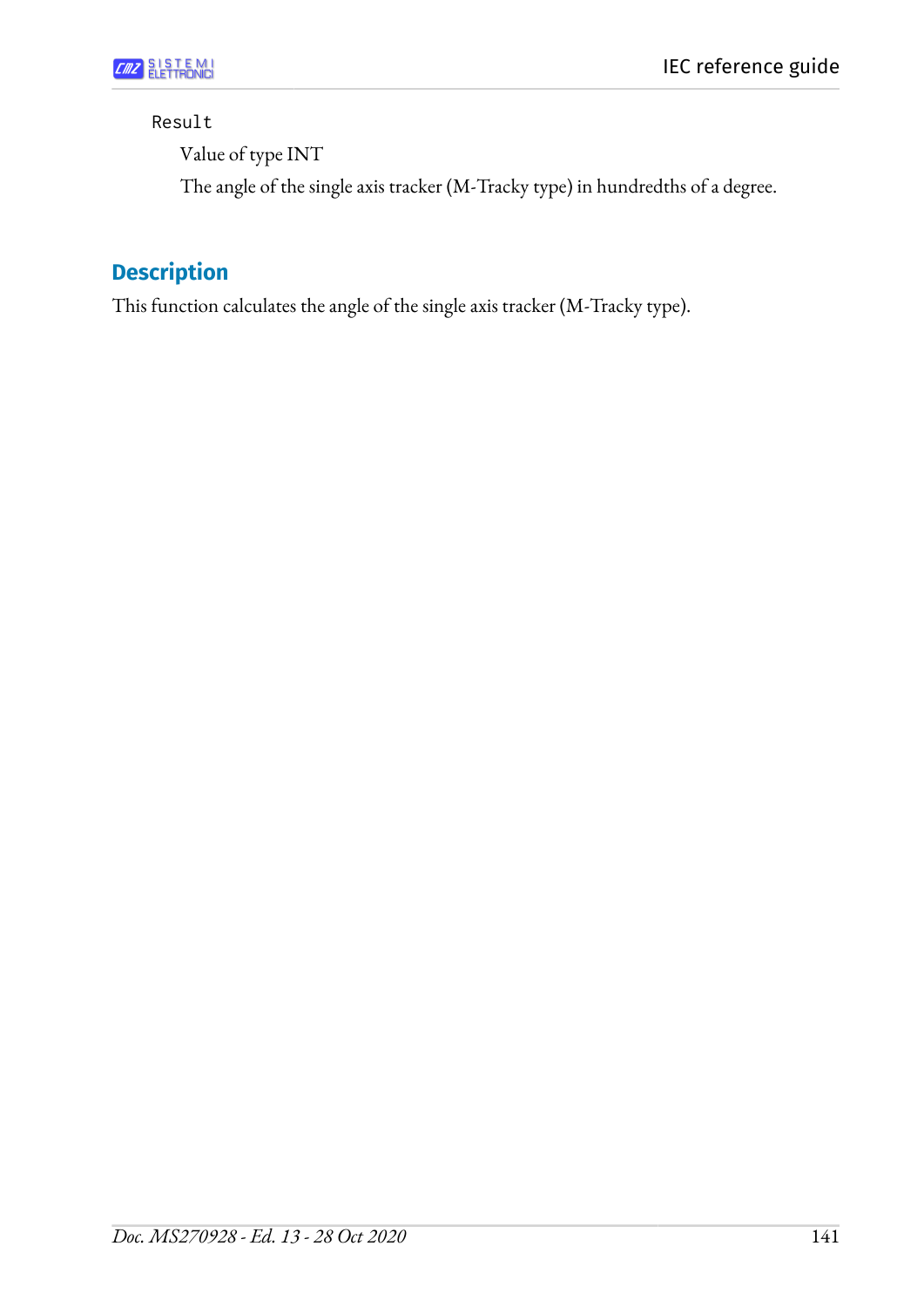## **Ut\_SolarPosition**

It calculates the position of the sun.

## **Synopsis**

```
FUNCTION Ut_SolarPosition : BOOL 
     VAR_INPUT
       DayOfYear : INT ;
       MinOfDay : INT ;
       Latitude : INT ;
     END_VAR
     VAR_OUTPUT
       Altitude : INT ;
       Azimuth : INT ;
     END_VAR
```
#### **Return value**

Value of type BOOL If 0 then there are no errors.

#### **Parameter**

DayOfYear

Value of type INT

It is the days of the year. Its range starts from 1 to 366.

MinOfDay

Value of type INT

It is the minute of the day. Its range starts from 0 to 1439.

Latitude

Value of type INT

It is the latitude in hundredths of a degree. Its range starts from -9000 to +9000.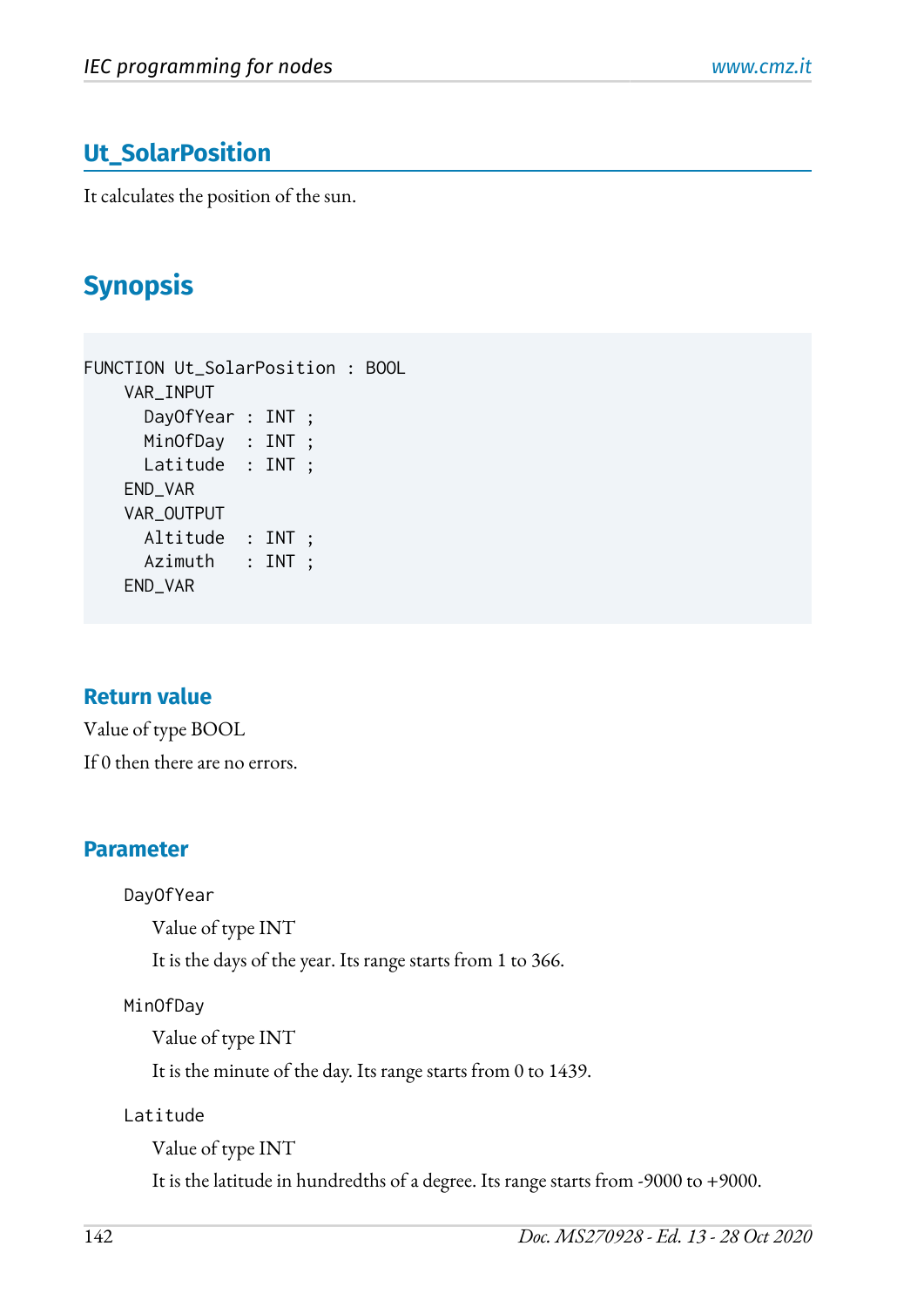#### Altitude

Value of type INT Altitude in hundredths of a degree.

Azimuth

Value of type INT Azimuth in hundredths of a degree.

## **Description**

This function calculates the position of the sun.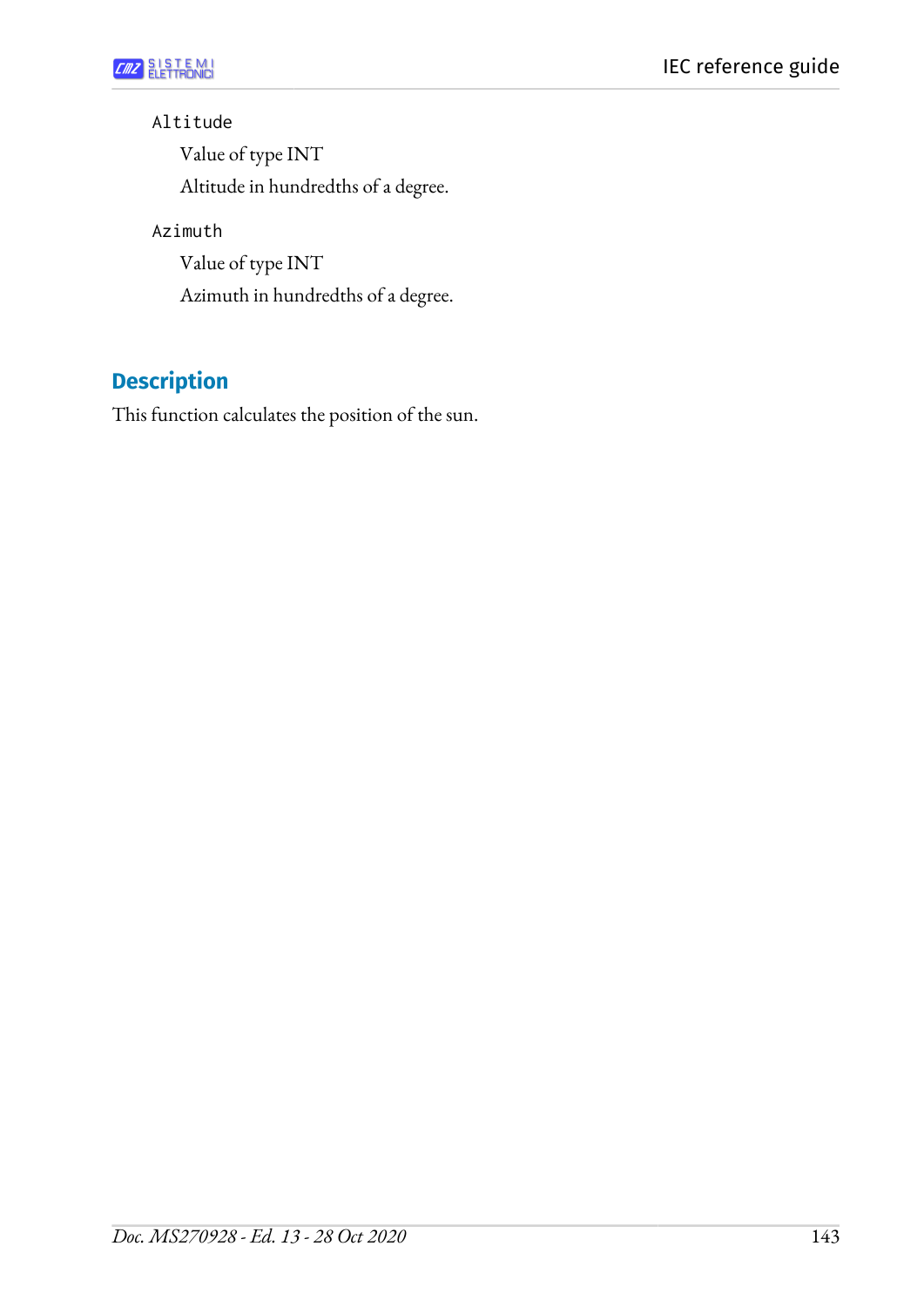## **Ut\_TrueSolarTime**

It calculates the local solar time in minutes.

## **Synopsis**

```
FUNCTION Ut_TrueSolarTime : BOOL 
     VAR_INPUT
       DayOfYear : INT ;
       MinOfDay : INT ;
       Longitude : INT ;
     END_VAR
     VAR_OUTPUT
       TrueSolarTime : INT ;
     END_VAR
```
#### **Return value**

Value of type BOOL If 0 then there are no errors.

#### **Parameter**

DayOfYear Value of type INT It is the day of the year. Its range starts from 1 to 366.

#### MinOfDay

Value of type INT It is the minute of the day. Its range starts from 0 to 1439.

Longitude

Value of type INT

It is the longitude in hundredths of a degree. Its range starts from -18000 to +18000.

TrueSolarTime Value of type INT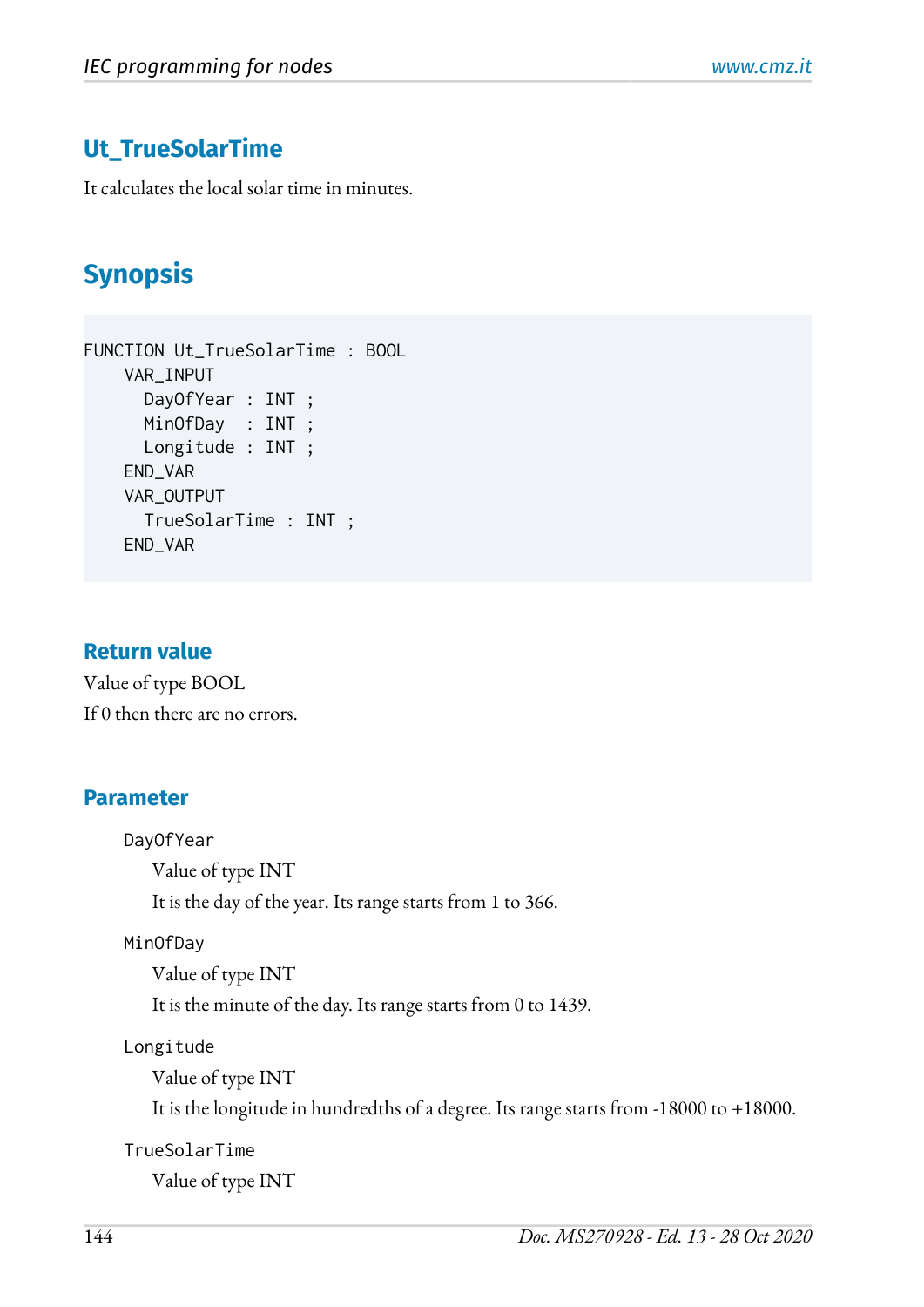

Local solar time in minutes.

#### **Description**

This function calculates the local solar time in minutes.

## **4.5. Examples**

There are three examples.

## **4.5.1. Axis management**

A simple example of an axis management:

- 1. ENABLE : when the drive becomes **ReadyToSwitchOn** the MC\_Power\_inst is set to TRUE, then the drive is **SwitchOn**.
- 2. RESET : when the axis has an error and Reset = TRUE, the MC\_Reset recovers the error;
- 3. HOMING : it writes the velocities for the homing procedure and then it executes the homing movement;
- 4. MOVEMENT : it continuously movesan axis from position Move1Pos to Move2Pos.

```
(* GLOBAL variables declarations *)VAR_GLOBAL(* STRUCT *)
 Axis : AXIS_REF ;
  (* instances of the function block *)
 MC_DriveStatus_inst : MC_ReadDriveStatus ;
 MC_Status_inst : MC_ReadStatus ;
  MC_Power_inst : MC_Power ;
  (* DINT *) 
  ActPos : DINT ;
  ActVel : DINT ;
  CmdPos : DINT ;
  CmdVel : DINT ;
  VelFindMicro : DINT := -4096 ;
  VelOutMicro : DINT := 2048 ;
 HomePosition : DINT := 0;
  VelJog : DINT := 8192 ;
  Move1Pos : DINT := 81920 ;
```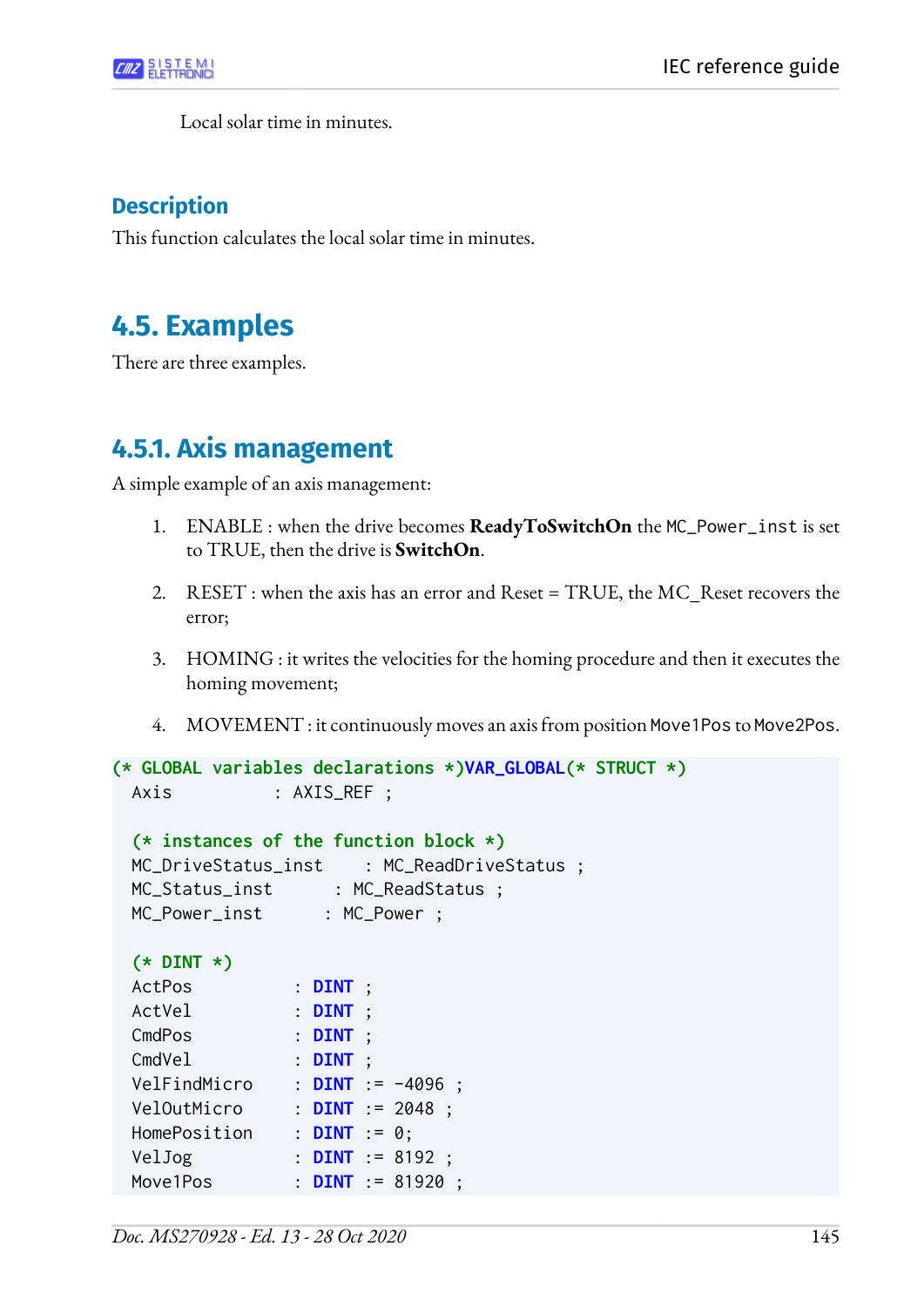|                                    | Move1Vel : DINT := 4096 ;                            |  |  |  |  |
|------------------------------------|------------------------------------------------------|--|--|--|--|
|                                    | Move1Acc : DINT := 40960 ;                           |  |  |  |  |
| Move2Pos : $DINT := 0$ ;           |                                                      |  |  |  |  |
|                                    | Move2Vel : DINT := 8192 ;                            |  |  |  |  |
|                                    | Move2Acc : DINT := 40960 ;                           |  |  |  |  |
|                                    | EmgDeceleration : $DINT$ := 409600;                  |  |  |  |  |
| $(* INT *)$                        |                                                      |  |  |  |  |
| HomeMode                           | $\therefore$ INT := 5;                               |  |  |  |  |
| iStep                              | : <b>INT</b> := 0 ;                                  |  |  |  |  |
| $(*$ BOOL $*)$                     |                                                      |  |  |  |  |
| Reset                              | : <b>BOOL</b> := FALSE ;                             |  |  |  |  |
| Stop                               | : <b>BOOL</b> := FALSE ;                             |  |  |  |  |
|                                    | StartMove : <b>BOOL</b> := TRUE ;                    |  |  |  |  |
| Move1Done : $\text{BOOL} := 0$ ;   |                                                      |  |  |  |  |
|                                    | Move2Done : <b>BOOL</b> := FALSE;                    |  |  |  |  |
| err                                | $:$ BOOL $:$                                         |  |  |  |  |
|                                    | MC_Move1_inst : MC_MoveAbsolute ;                    |  |  |  |  |
|                                    | MC_Move2_inst : MC_MoveAbsolute ;                    |  |  |  |  |
| <b>END_VAR</b>                     |                                                      |  |  |  |  |
| <b>PROGRAM</b> main                |                                                      |  |  |  |  |
| <b>VAR</b>                         |                                                      |  |  |  |  |
| MC_Start_inst : MC_Start ;         |                                                      |  |  |  |  |
| MC_Reset_inst : MC_Reset ;         |                                                      |  |  |  |  |
|                                    | MC_ReadActPos_inst : MC_ReadActualPosition ;         |  |  |  |  |
|                                    | MC_ReadPos_inst : MC_ReadCommandPosition ;           |  |  |  |  |
| MC_Home_inst : MC_Home;            |                                                      |  |  |  |  |
| MC_Stop_inst : MC_Stop;            |                                                      |  |  |  |  |
| <b>END_VAR</b>                     |                                                      |  |  |  |  |
| $Axis.Num := MC\_REF_AXIS\_MAIN$ ; |                                                      |  |  |  |  |
|                                    |                                                      |  |  |  |  |
|                                    | (* it starts the axis management by IEC program $*)$ |  |  |  |  |
| MC_Start_inst(Execute:=1);         |                                                      |  |  |  |  |
|                                    | (* it reads the status of the drive $*)$             |  |  |  |  |
| MC_DriveStatus_inst(Axis:= Axis,   |                                                      |  |  |  |  |
|                                    | Enable := MC_Start_inst.Done);                       |  |  |  |  |
| $(*$ switch on - switch off $*)$   |                                                      |  |  |  |  |
| MC_Power_inst(Axis:=Axis,          |                                                      |  |  |  |  |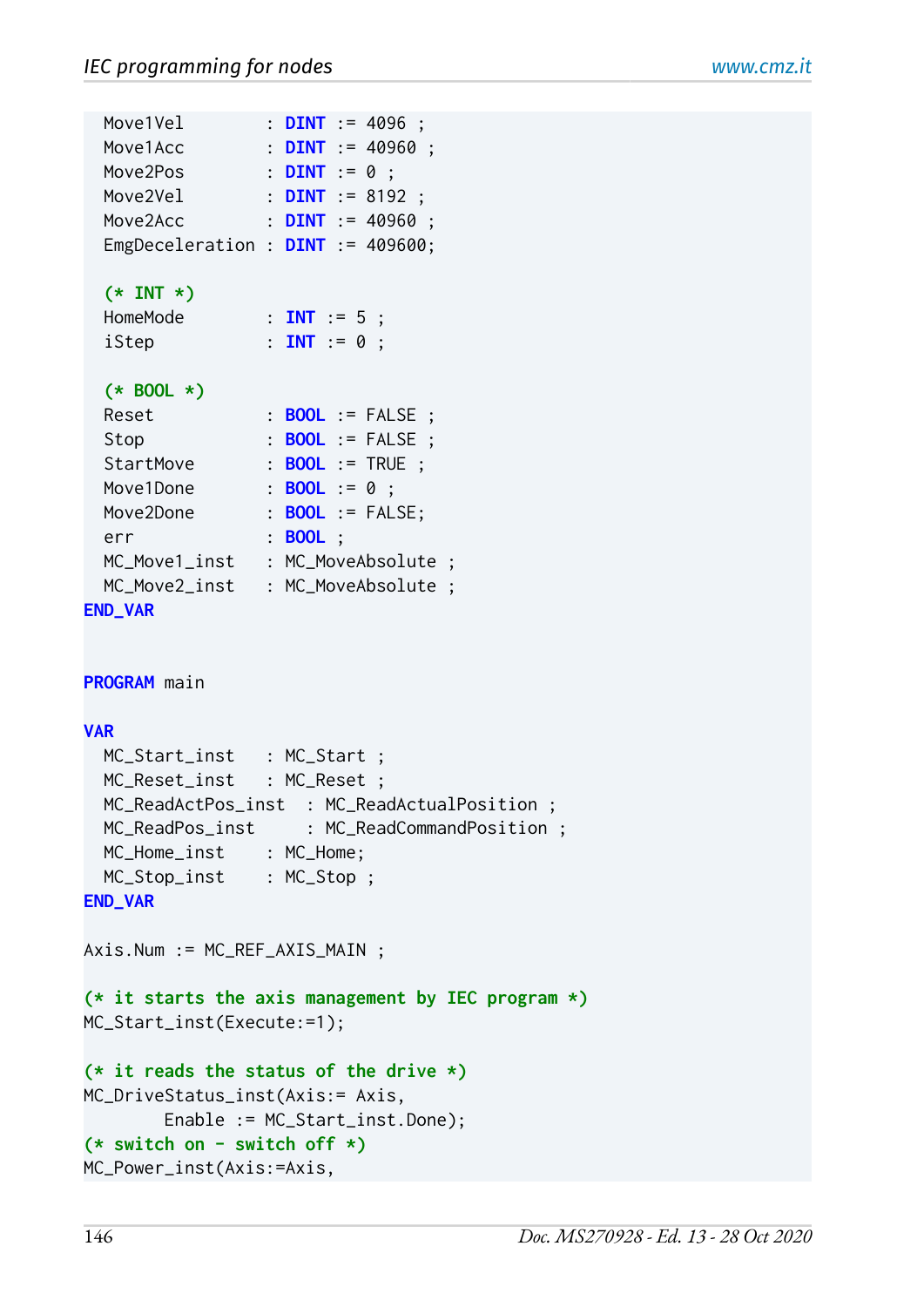```
 Enable:= MC_DriveStatus_inst.ReadyToSwitchOn) ;
(* it reads the status of the axis *)
MC_Status_inst(Axis:= Axis, Enable := MC_Start_inst.Done);
(* it reads the real and command positions *)
MC_ReadPos_inst(Axis:=Axis, Enable:= TRUE, 
         Position=>CmdPos, 
         Velocity=>CmdVel);
MC_ReadActPos_inst(Axis:=Axis, Enable:=TRUE, 
         Position=>ActPos, 
         Velocity=>ActVel);
(* it recovers an error *)
IF (MC_Status_inst.ErrorStop = 1) AND Reset THEN
   MC_Reset_inst(Axis:=Axis, Execute:=0) ;
  MC_Reset_inst.Execute := 1 ;
  iStep := 0 ;
END_IF;
MC_Reset_inst(Axis:=Axis) ;
(* it stops the movement *)
IF Stop THEN
  MC_Stop_inst(Axis:=Axis, Execute :=0);
  MC_Stop_inst.Execute := 1 ;
  iStep := 0 ;
END_IF; 
MC_Stop_inst(Axis:= Axis, 
        Deceleration:= Move1Acc ) ;
CASE iStep OF
   0 :
     (* Homing Procedure *)
    MC_Home_inst.Execute := 0 ;
     MC_Move1_inst.Execute := 0;
    MC Move2 inst.Execute := 0:
     IF StartMove AND MC_Power_inst.Status THEN
       MC_Home_inst.Execute := 1 ;
      StartMove := 0;
      iStep := 1;
     END_IF; 
   1 :
```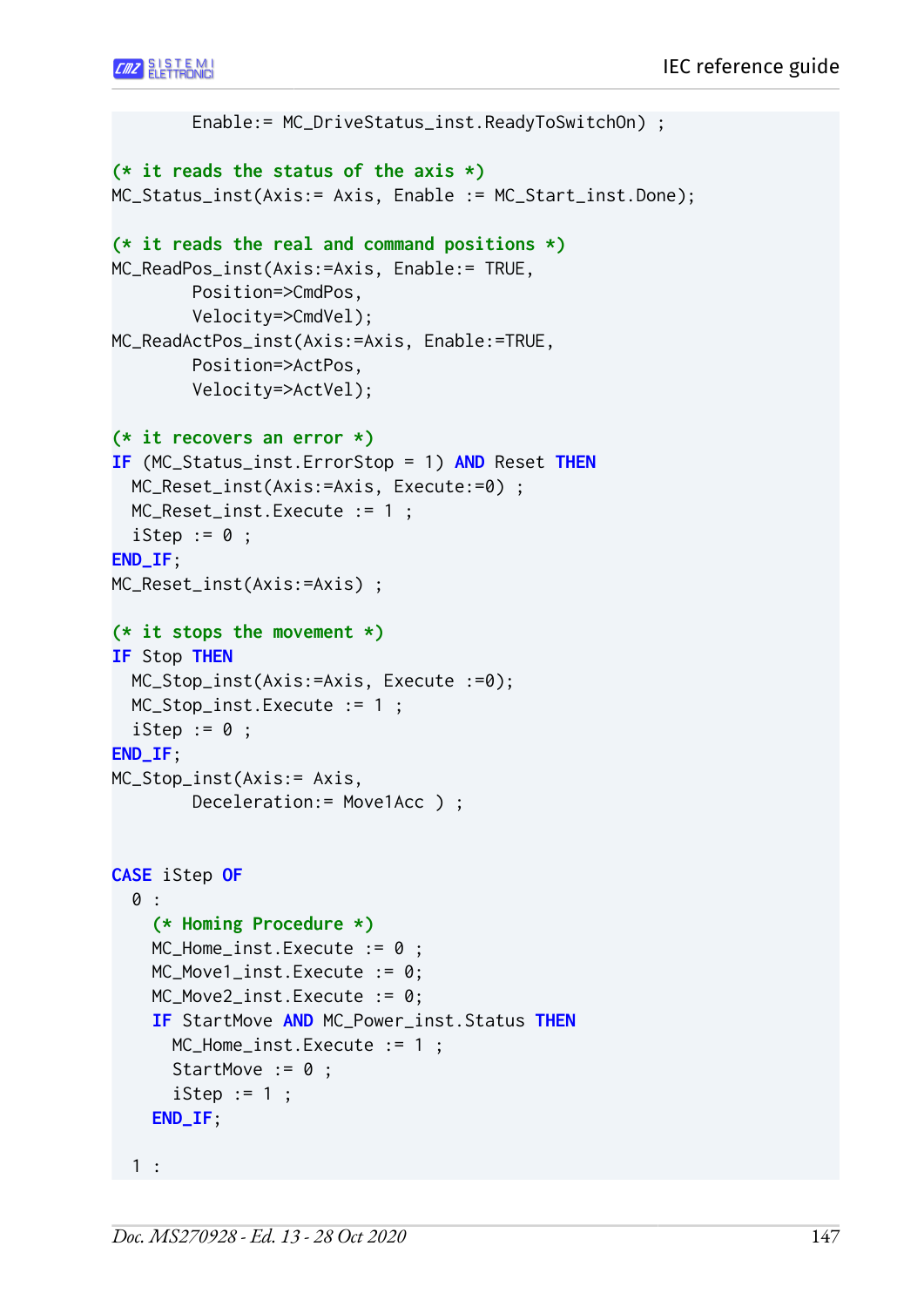```
 (* at the end of the homing it starts the movement *)
     IF MC_Home_inst.Done THEN
       MC_Move1_inst.Execute := 1;
      iStep := 2 ;
     END_IF; 
  2: IF MC_Move1_inst.Done THEN
      MC_Move1_inst.Execute := 0 ;
       MC_Move2_inst.Execute := 1 ; 
     ELSE 
       IF MC_Move2_inst.Done THEN
         MC_Move1_inst.Execute := 1 ; 
        MC_Move2_inst.Execute := 0 ;
       END_IF;
     END_IF;
END_CASE ;
(* it manages the homing procedure *)
MC_Home_inst(Axis := Axis, 
         Position:=0,
         HomingMode:= 5,
         VelocitySearchSwitch:=VelFindMicro,
         VelocitySearchZero:=VelOutMicro);
(* it executes a continuously 
       Move1Pos -> Move2Pos -> Move1Pos 
    movement*)
MC_Move1_inst(Axis:=Axis, 
         Position:=Move1Pos,
         Velocity:=Move1Vel, 
         Acceleration:= Move1Acc,
         Deceleration:=Move1Acc);
MC Move2 inst(Axis:=Axis,
         Position:=Move2Pos,
         Velocity:=Move2Vel, 
         Acceleration:= Move2Acc,
         Deceleration:=Move2Acc);
END_PROGRAM
(* exception management *)
PROGRAM exception
   VAR
```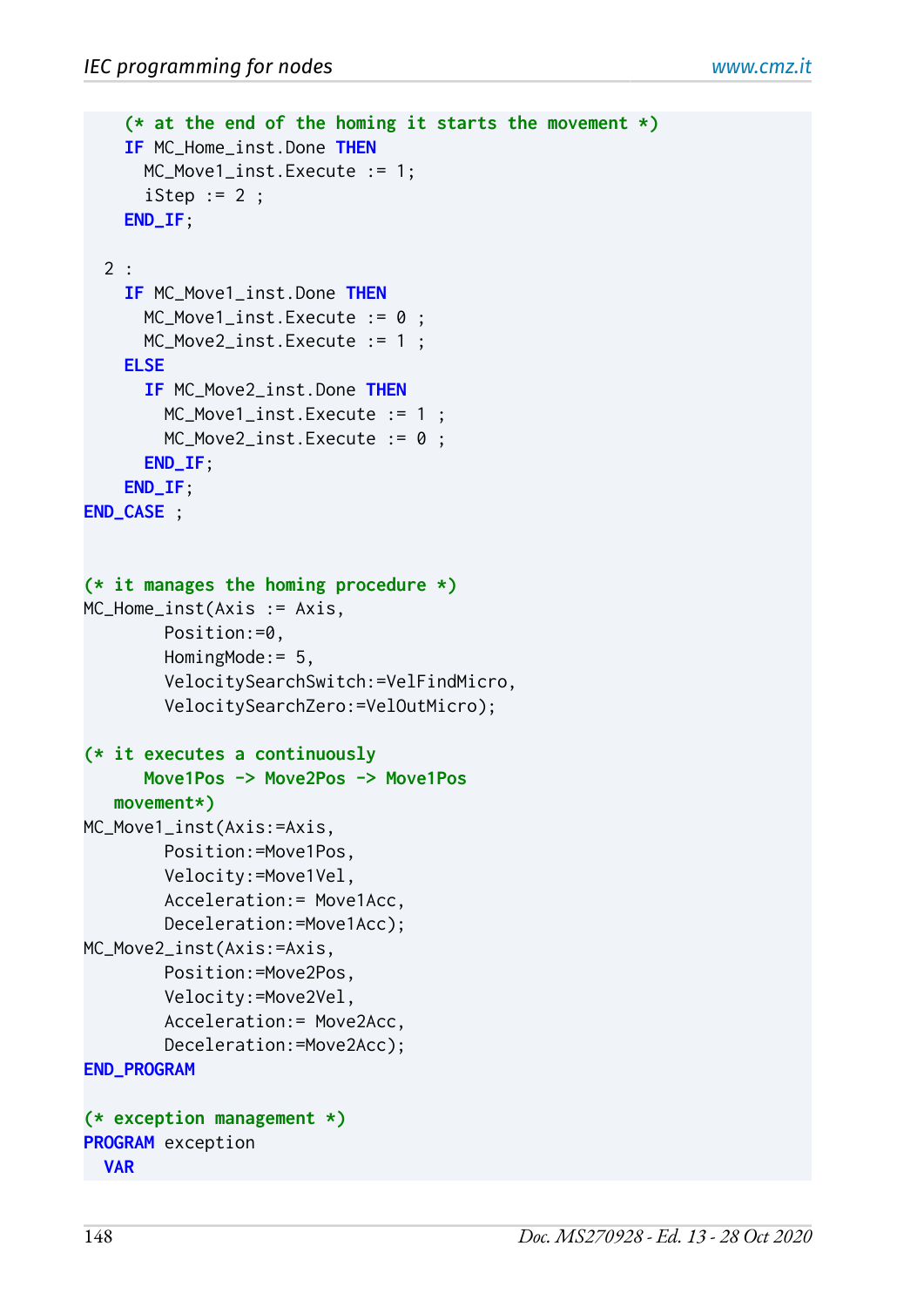```
 MC_EmergencyStop_inst : MC_EmergencyStop ;
   END_VAR
   (* it stops the movement because the program has had an error,
      therefore it is stopped *)
   MC_EmergencyStop_inst(Axis:= Axis, 
         Execute:=0) ;
   MC_EmergencyStop_inst(Axis:= Axis, 
         Execute:=1, 
         Deceleration:= EmgDeceleration ) ;
  err:=1;
END_PROGRAM
```
## **4.5.2. Capture example**

In this section a simple management for the capture of the axis position on the zero mark is shown. To configure the capture function it is necessary to define two characteristics:

- the event that causes the capture. The available events are: zero mark (*[Io\\_EncTrig](#page-101-0)[gerEvent](#page-101-0)*); the home digital input(*[Io\\_DInpTriggerEvent](#page-119-0)*);
- $\bullet$  the position that the function has to capture when the event happens: the function block *[Io\\_EncEventCaptureValue](#page-105-0)* is necessary to configure it.

In the following example the capture of the axis position on the zero mark is configured and managed. The sequence to manage the capture function is:

- 1. to prepare the inputs EdgeType, OneShot in the function block *[Io\\_EncTriggerEvent](#page-101-0)*;
- 2. when the function block *[Io\\_EncTriggerEvent](#page-101-0)* detects a positive edge on the input Execute, it starts to configure the capture function into the drive and it also calculates the TrgEventHandle. When it finishes its internal operations, it sets to TRUE the output EnablingCapture.This outputis used from thefunction block *[Io\\_EncEvent-](#page-105-0)[CaptureValue](#page-105-0)* to complete the configuration of the capture function.
- 3. When this second function block finishes its operations, then it has to set to TRUE the input TrgStart of the first one. In this moment the capture function starts. The output Active is set to TRUE;
- 4. When TrgStart of *[Io\\_EncTriggerEvent](#page-101-0)* has a rising edge, the capture function starts. When the event happens and the position is latched, then the output Done of *[Io\\_EncEventCaptureValue](#page-105-0)* is set to TRUE and the captured value is reported in its output CapturedValue.

```
VAR_GLOBAL(* STRUCT *)
 EventRef : ENC_REF ;
  CptRef : ENC_REF ;
```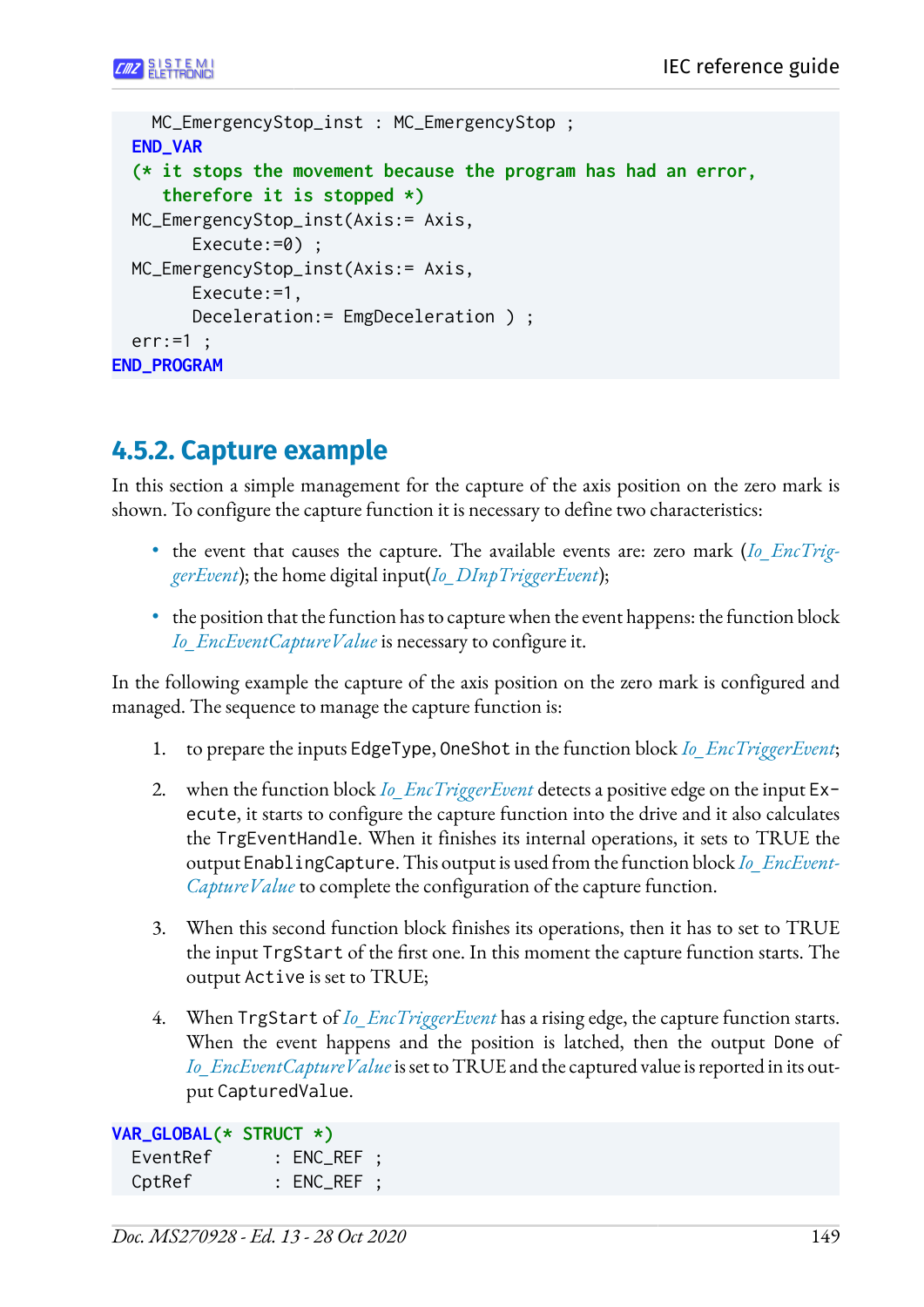```
 (* instances of the function blocks *)
   EncTriggerEvent : Io_EncTriggerEvent;
    EncEventCaptureValue : Io_EncEventCaptureValue;
END_VAR 
PROGRAM main
  Axis.Num := MC_REF_AXIS_MAIN ;
   EventRef.Num := IO_REF_ENC_AX_FEEDBACK ; (* event on feedback
 encoder *)
  CptRef.Num := IO_REF_ENC_AXIS ; (* latch the axis position
  *)
   (* axis management, see previous example *)
  CASE iStep OF
   0 :
      EncTriggerEvent.Execute := 0 ;
      EncEventCaptureValue.Execute := 0; 
      IF StartCpt THEN
        EncTriggerEvent.EdgeType := 0 ;
        EncTriggerEvent.OneShot := 1 ;
        EncTriggerEvent.TrgStart := 0;
        EncTriggerEvent.Execute := 1 ;
       iStep := iStep +1;
     END_IF;
  1: EncTriggerEvent.TrgStart := EncEventCaptureValue.CaptureEnabled ;
      IF EncEventCaptureValue.Done THEN
        CptPos := EncEventCaptureValue.CapturedValue ;
       iStep := 0;
       StartCpt := 0;
      END_IF;
END_CASE ;
EncTriggerEvent(Reference:=EventRef);
EncEventCaptureValue(Reference:=CptRef,
                         Execute := EncTriggerEvent.EnablingCapture,
```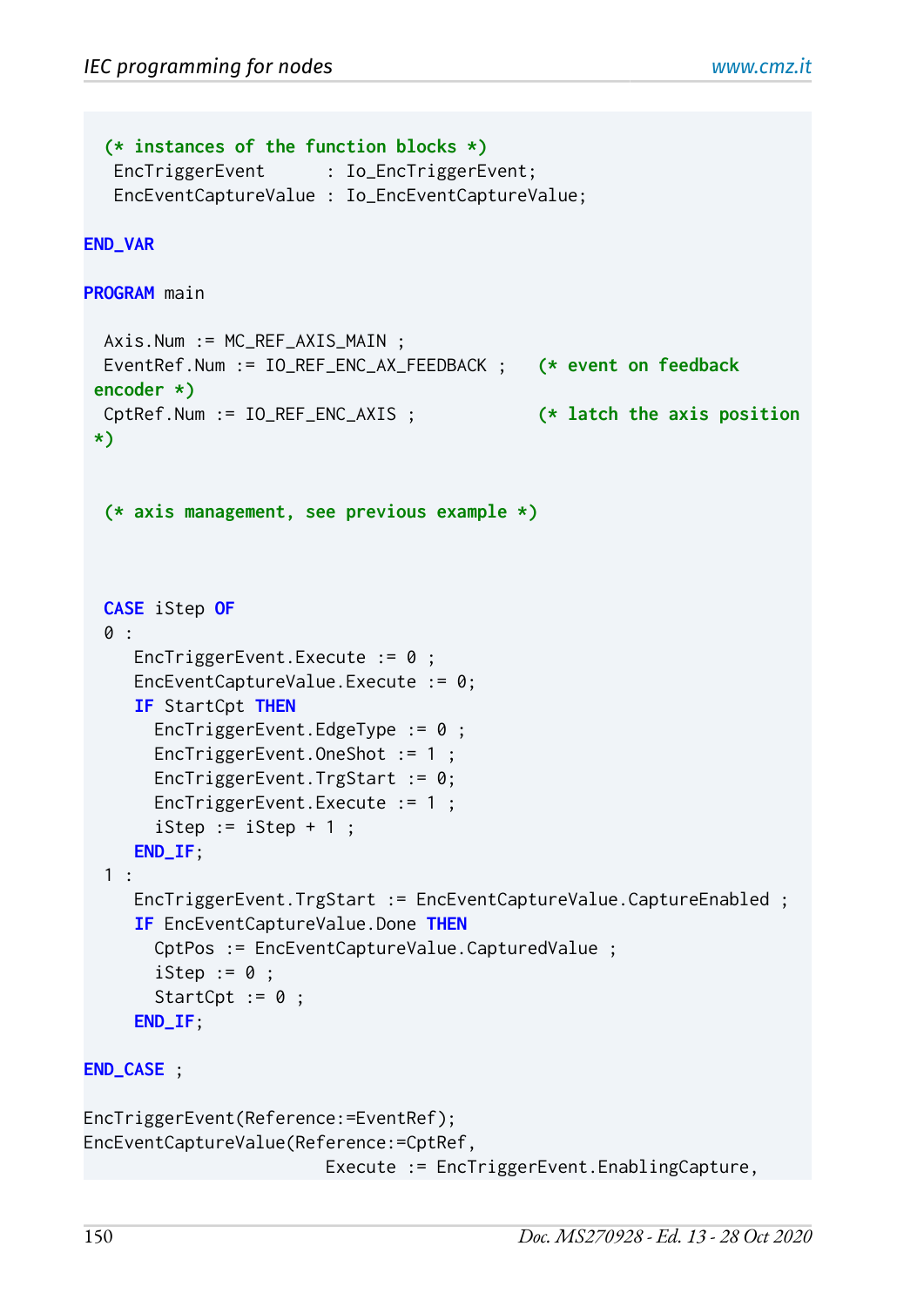TrgEventHandle := EncTriggerEvent.TrgEventHandle); **END\_PROGRAM**

## **4.5.3. Example of the management of a program safety condition request**

This example describes how the IEC program can manage a request to go in its safety condition (*[Section 3.1.1, "BD series: Program safety condition procedure"](#page-16-0)*). The safety condition for an application is a well defined situation. When the application is in this situation the program can stop while the machine is in a safe condition and no problem will happen.

In order to guarantee to the program to arrive in this well defined situation before the program is stopped, it is important to follow this sequence:

- 1. First of all, in the IEC program the semaphore *[IECSafeCondition](#page-16-1)* has to switch to "yellow" (see *[SYS\\_WrIECSafeCondition](#page-46-0)*(0,1)). In this way, when the system manager has to execute an action that needs that the program is in safety condition, it has to wait that the program executes the programmed procedure to arrive in the well defined situation;
- 2. Then it has to check if a request of a safety condition is arrived from the system manager (*[SYS\\_RqsIECSafeCondition](#page-45-0)*);
- 3. when it happens: it manages the request, so it executes a sequence of actions to put the program in a well defined situation, that is the safety condition of the application. The procedure reported in the example is to wait until a counter decreases its value from 50000 to 0;
- 4. at the end, it switches the semaphore to green (*[SYS\\_WrIECSafeCondition](#page-46-0)*(0,0), after that the program stops and the application safety condition is valid. The system manager can now continue to test the other safety conditions until all are valid.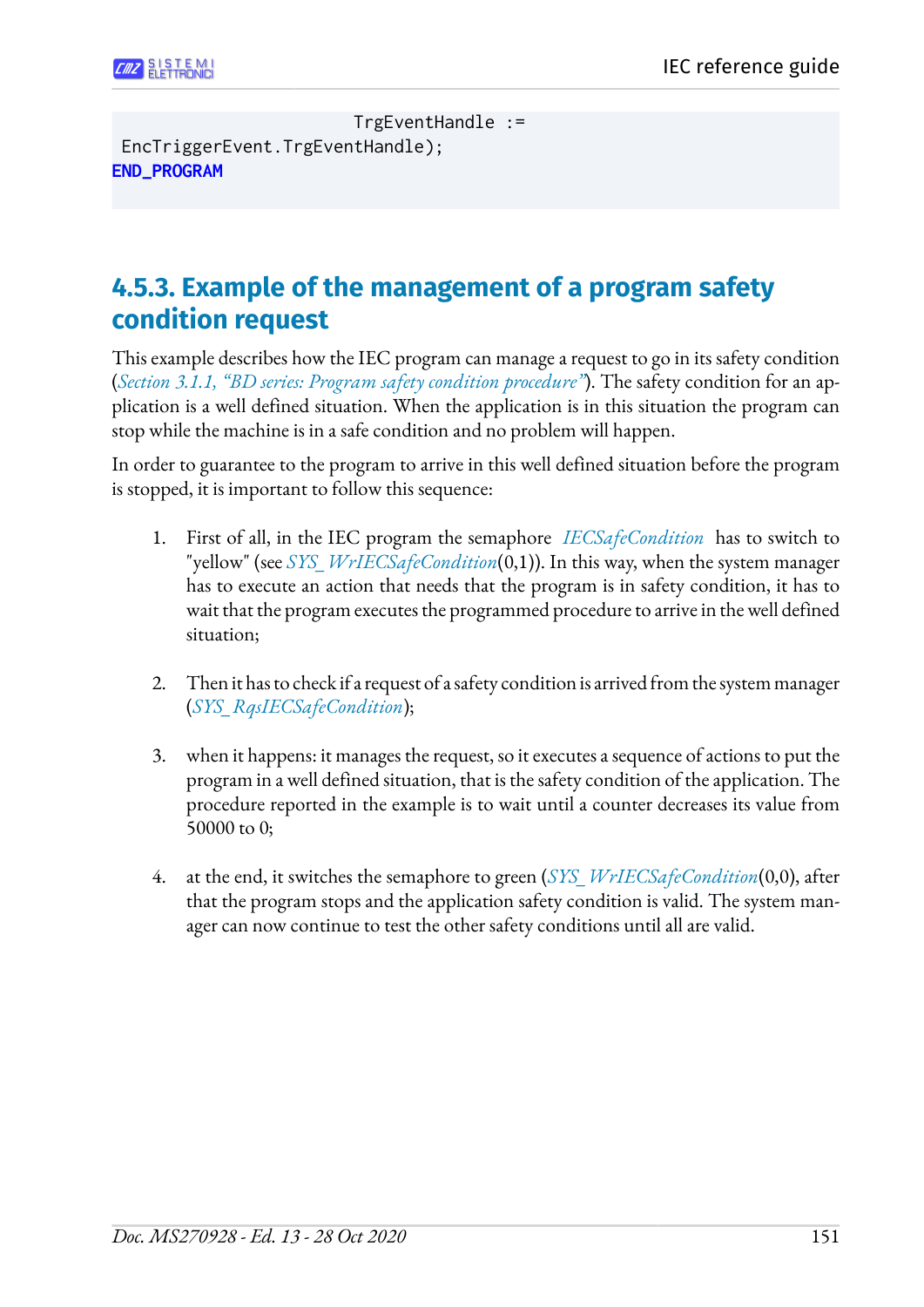## **Note**

*[SYS\\_WrIECSafeCondition](#page-46-0)* (0,1) can be thought as a traffic light. When it is 0 then it means it is green, when it is 1 is equal to yellow and 2 equals to red. In an application the status of the *[SYS\\_WrIECSafeCondition](#page-46-0)* can change also if there is not a request to switch to the safety condition. In this way if an application is working and it is already in its safety condition, then it can set *[SYS\\_WrIECSafeCondition](#page-46-0)* to 0.

Or it can set *[SYS\\_WrIECSafeCondition](#page-46-0)* to 2, in this way the application informs that it can not modify its execution to put the application in the safety condition.

When *[SYS\\_WrIECSafeCondition](#page-46-0)* is 1 means that the application is not in safety condition in this moment, but if a request arrives (e.g. in case a IEC program download, parameter file or firmware update, ...) then the application (IEC program) will execute a procedure (that must be written by the program developer) in order to put even the machine in its safety condition before to let the IEC safety procedure to start.

#### **VAR\_GLOBAL**

| a                      | $DINT := 10;$                                                      |
|------------------------|--------------------------------------------------------------------|
|                        | d : $DINT := 0$ ;                                                  |
| SemIEC : INT;          |                                                                    |
| err : DINT;            |                                                                    |
| event : DINT;          |                                                                    |
| newrqst : BOOL;        |                                                                    |
| safeGo : <b>BOOL</b> ; |                                                                    |
| $delay$ : $DINT$ ;     |                                                                    |
|                        | Exception : <b>INT</b> := $0$ ;                                    |
| <b>END_VAR</b>         |                                                                    |
|                        |                                                                    |
|                        |                                                                    |
| <b>PROGRAM</b> resetp  |                                                                    |
| $a := 0;$              |                                                                    |
| delay $:= 50000;$      |                                                                    |
|                        |                                                                    |
| $(* )$                 |                                                                    |
|                        | * it writes the semaphore IECSafeCondition to "yellow" = 1 for all |
| events                 |                                                                    |
| $* 0: all events$      |                                                                    |
|                        | $* 1:$ semaphore = yellow                                          |
| $\star$ )              |                                                                    |
|                        | $err := SYSTEMIECSafeCondition(0, 1);$                             |
| <b>END_PROGRAM</b>     |                                                                    |
|                        |                                                                    |
| <b>PROGRAM</b> run     |                                                                    |
| delay $:= 50000;$      |                                                                    |
| $safeGo := FALSE;$     |                                                                    |
| $(* )$                 |                                                                    |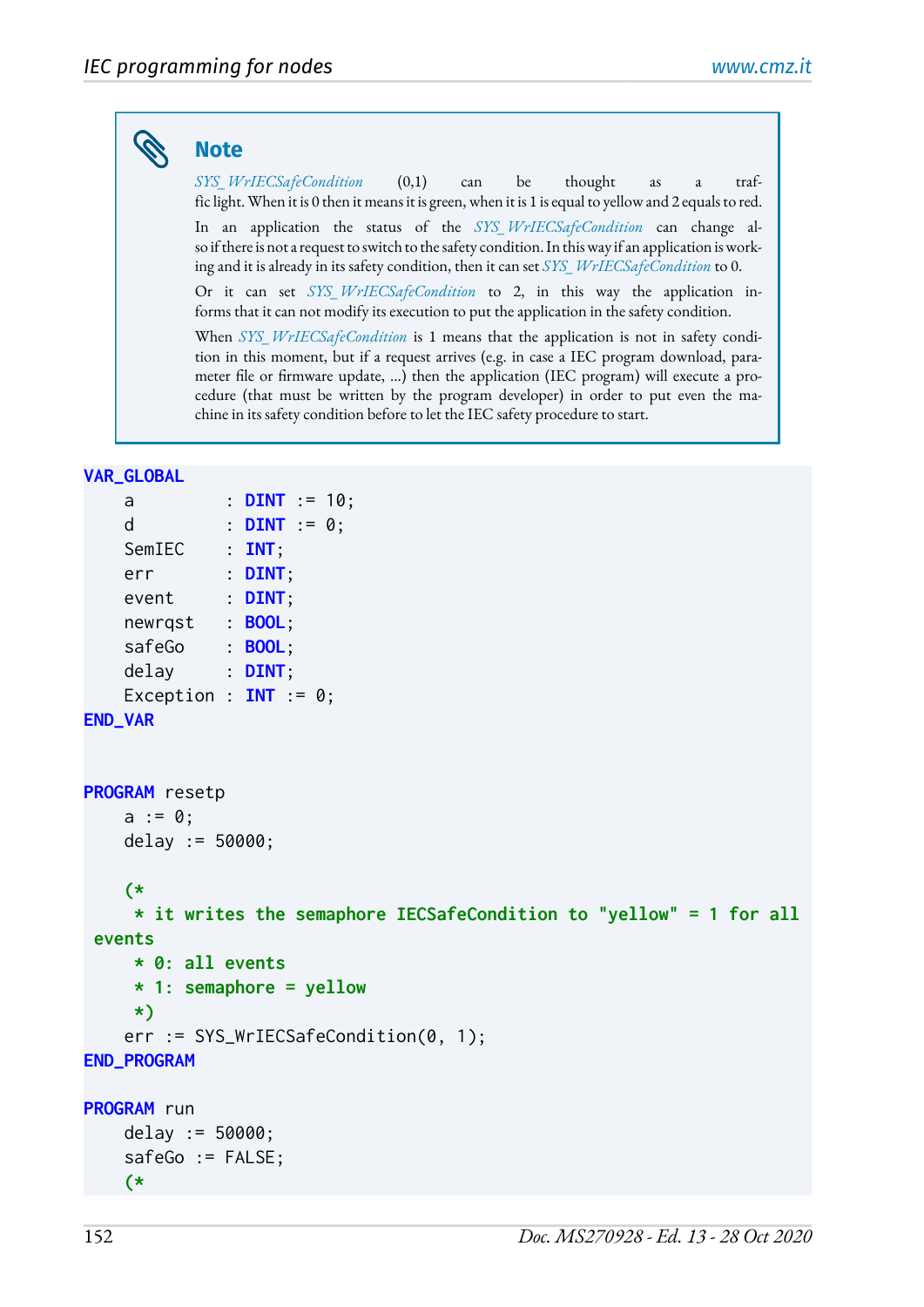```
 * it writes the semaphore IECSafeCondition to "yellow" = 1 for all
 events
      * 0: all events
      * 1: semaphore = yellow
      *)
     err := SYS_WrIECSafeCondition(0, 1); 
END_PROGRAM
PROGRAM exception
     (* after that only a forced download is allowed *)
     exception := exception + 1;
END_PROGRAM
PROGRAM main
    a := a + 1; (*
      * it checks if an event is requesting to program to go in safety
  condition
      *)
     newrqst := SYS_RqsIECSafeCondition(event);
     IF newrqst THEN
        safeGo := TRUE;
     END_IF;
     (*
      * it manages the safety condition procedure in the program
      *)
     IF safeGo THEN 
        delay := delay -1;
        IF delay \leq 0 THEN
             (* when the time is elapsed the semaphore is set to green
  because
              * the program is arrived in the safety condition.
              * Then the execution of the program will go in Stopped mode
              *)
             err := SYS_WrIECSafeCondition(0, 0);
         END_IF;
     END_IF;
     (*
      * it reads the semaphore IECSafeCondition
      *)
    SemIEC := SYS_RdIECSafeCondition(0);
```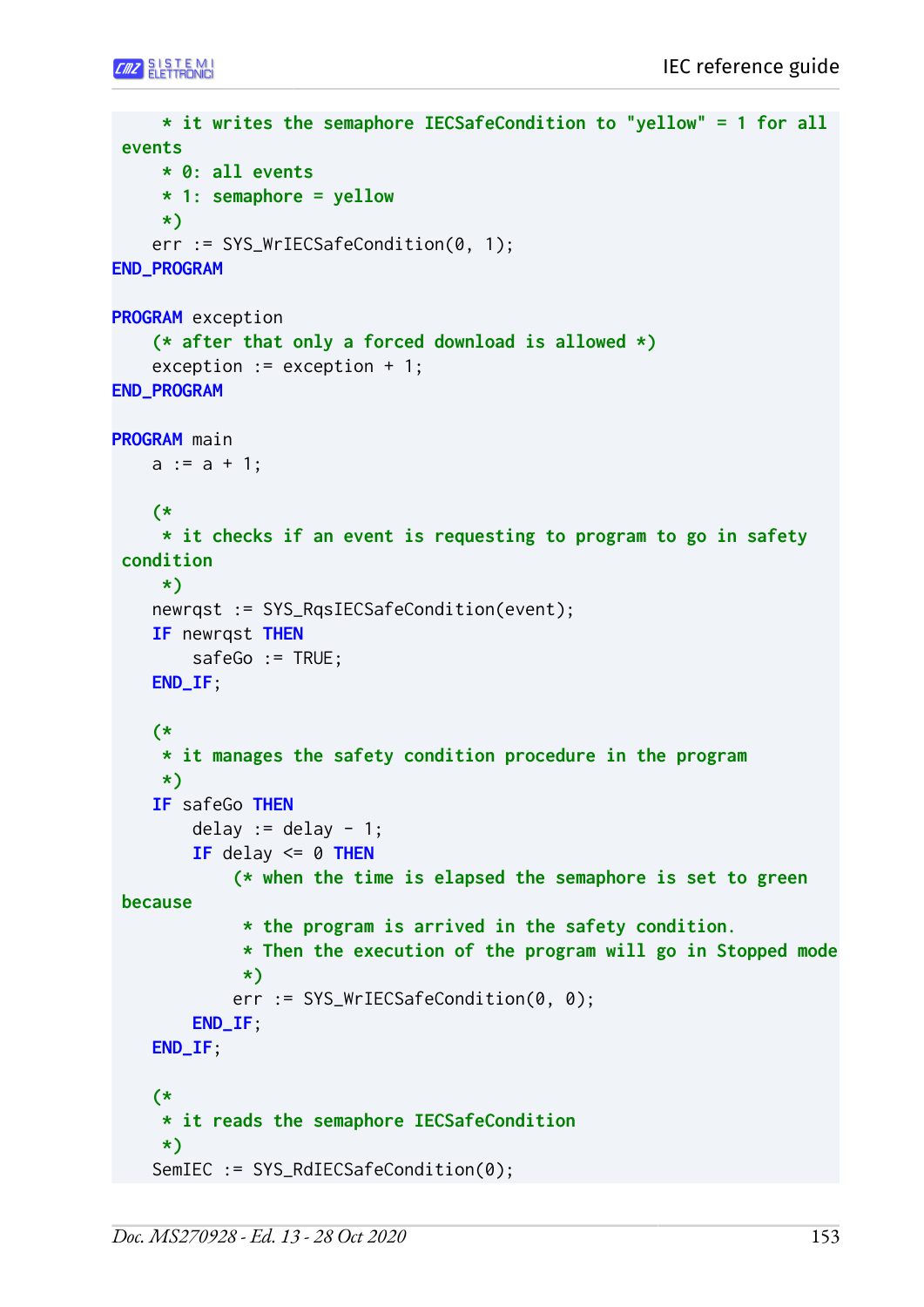### **END\_PROGRAM**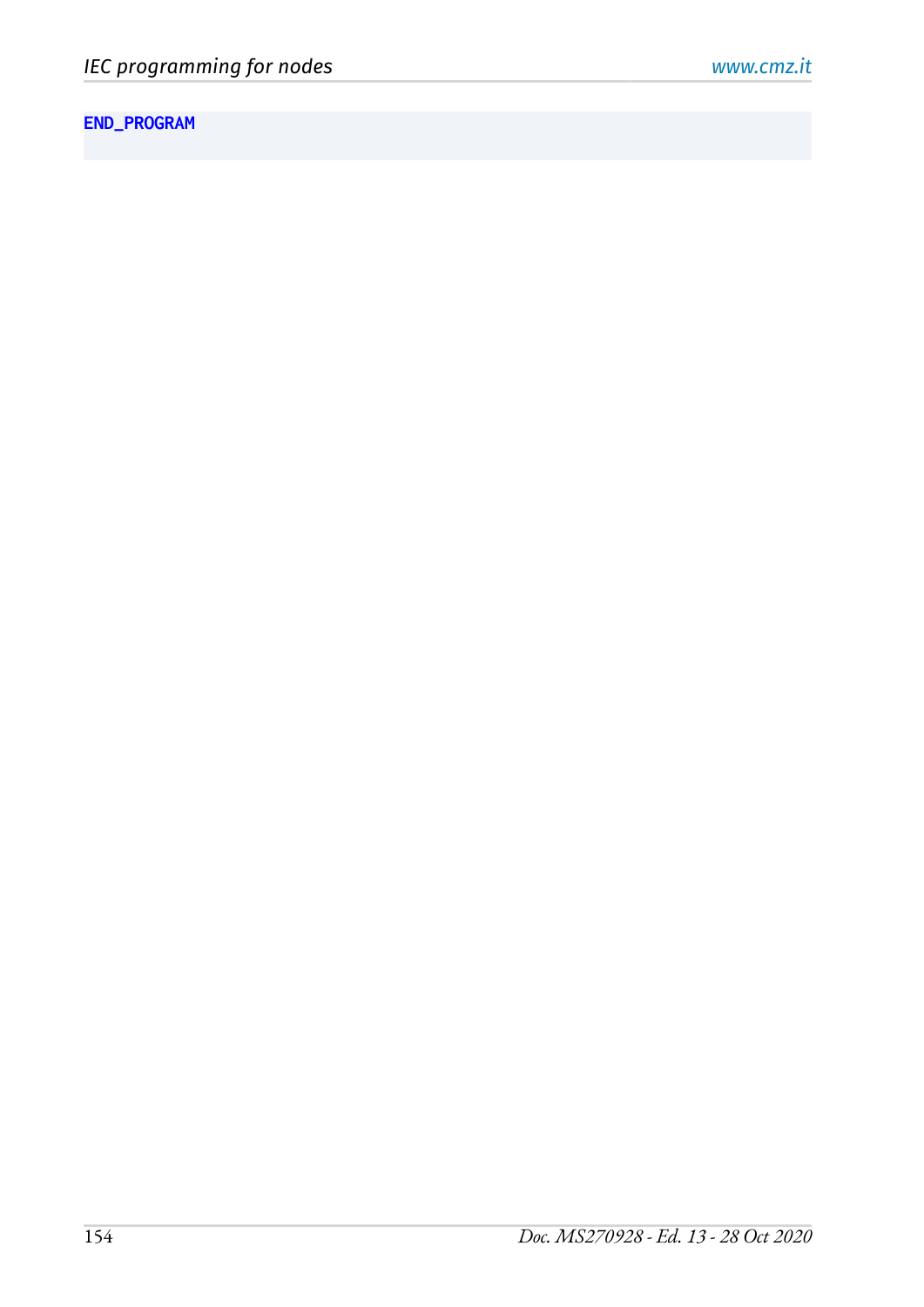## **Appendix A Error codes list**

These are the ErrorID codes:

| error codes | description                                                                                                                                      |
|-------------|--------------------------------------------------------------------------------------------------------------------------------------------------|
| 0x07000201  | axis number too big                                                                                                                              |
| 0x07000202  | parameter code does not exist                                                                                                                    |
| 0x07000203  | parameter type mistake                                                                                                                           |
| 0x07000204  | operation not allowed. If the function block is MC_Power this error can mean that the En-<br>able hw in/out is configured but its state is FALSE |
| 0x07000205  | the previous operation is not finished                                                                                                           |
| 0x07000206  | input is not valid                                                                                                                               |
| 0x07000207  | internal error                                                                                                                                   |
| 0x07000208  | the axis is not STANDSTILL                                                                                                                       |
| 0x07000209  | homing is not finished                                                                                                                           |
| 0x0700020A  | drive is not ready to switch On                                                                                                                  |
| 0x0700020B  | axis is not compiled                                                                                                                             |
| 0x0700020C  | axes program is not running                                                                                                                      |
| 0x0700020D  | there is not enough memory                                                                                                                       |
| 0x0700020E  | the axis is free, but the command needs the axis in torque                                                                                       |
| 0x0700020F  | the axis is executing an emergency ramp, therefore the movement command is denied                                                                |
| 0x07000210  | the parameter is not local, so it cannot be read with a function, it has to be used the function<br>block                                        |
| 0x07000211  | the command is not executed because the axis is in INITIALITAZION state                                                                          |
| 0x07000212  | internal error of MC_MoveCustom                                                                                                                  |
| 0x07000213  | internal calculation error                                                                                                                       |

#### **Table A.1. ErrorID codes**

When the program has an exception, the object 8709 returns one of these codes:

<span id="page-160-0"></span>

| error codes | description   |
|-------------|---------------|
| 0x80000001  | Division by U |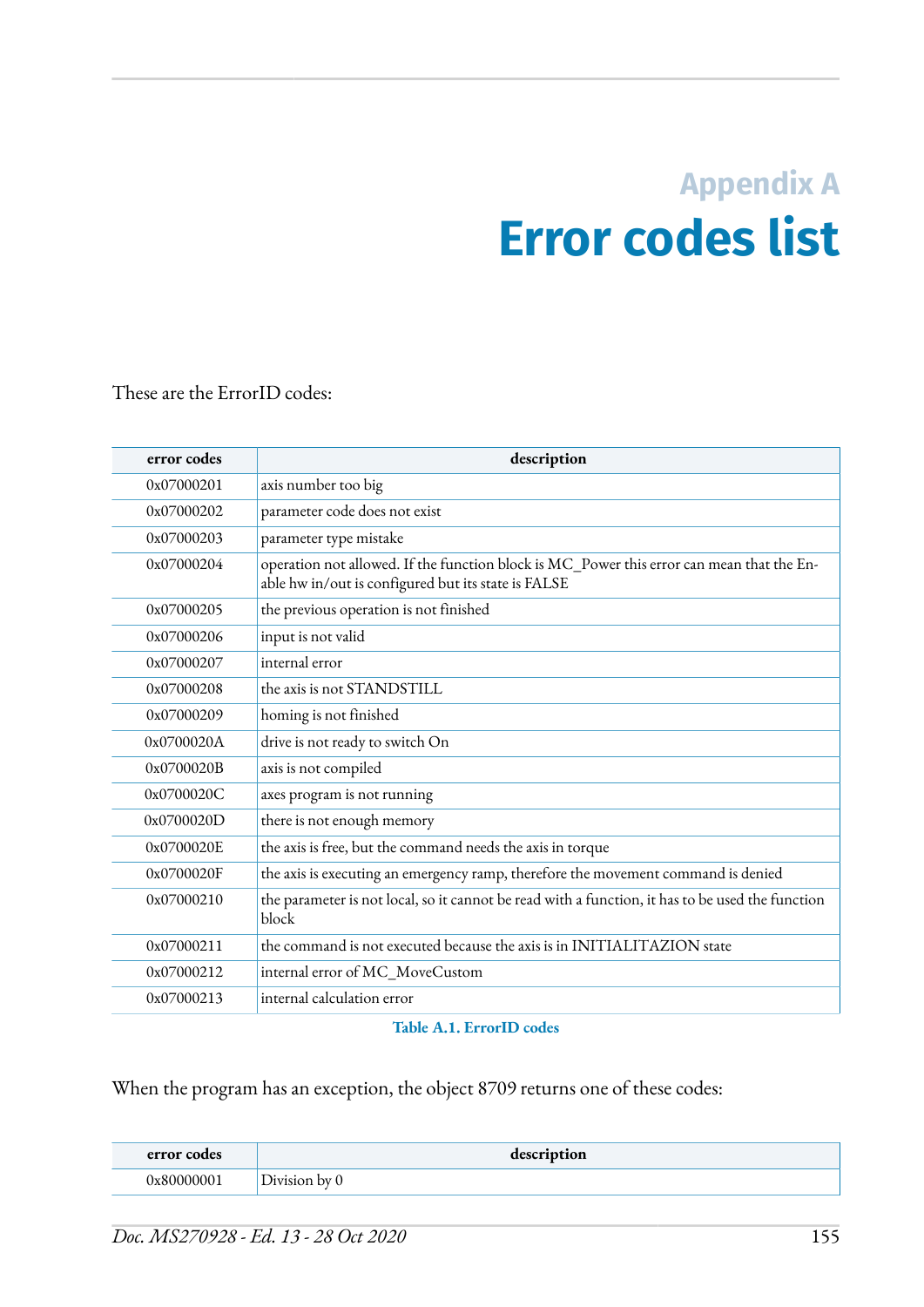| error codes | description                                         |
|-------------|-----------------------------------------------------|
| 0x80000002  | power $0^{\wedge}0$                                 |
| 0x80000003  | sqrt of a number $< 0$                              |
| 0x80000004  | array out of range                                  |
| 0x000000F0  | the SDSetup is too old (assembler old)              |
| 0x000000F8  | a PROGRAM INT n is called, but it is not declared   |
| 0x000000F9  | program CRC error                                   |
| 0x000000FA  | the SDSetup is too old (compiler old)               |
| 0x000000FE  | the firmware is too old                             |
| 0x000000FC  | the firmware does not support this program          |
| 0x000000FD  | the project is too old (header old)                 |
| 0x000000FE  | the project is corrupt (header error)               |
| other       | it means there is an internal error, to contact CMZ |

#### **Table A.2. Error states**

When a function block of the I/O peripheral has an exception, the object 8709 returns one of these codes:

| error codes | description                       |
|-------------|-----------------------------------|
| 0x05000002  | Peripheral index not valid        |
| 0x05000003  | Trigger event not allowed         |
| 0x05000004  | Capture event not allowed         |
| 0x05010100  | Logical input reference not valid |
| 0x05010101  | Trigger event handle not valid    |
| 0x05010102  | Error on event activation         |
| 0x05050101  | Trigger event handle not valid    |
| 0x05050112  | Encoder event activation error    |

**Table A.3. IO's function blocks error codes**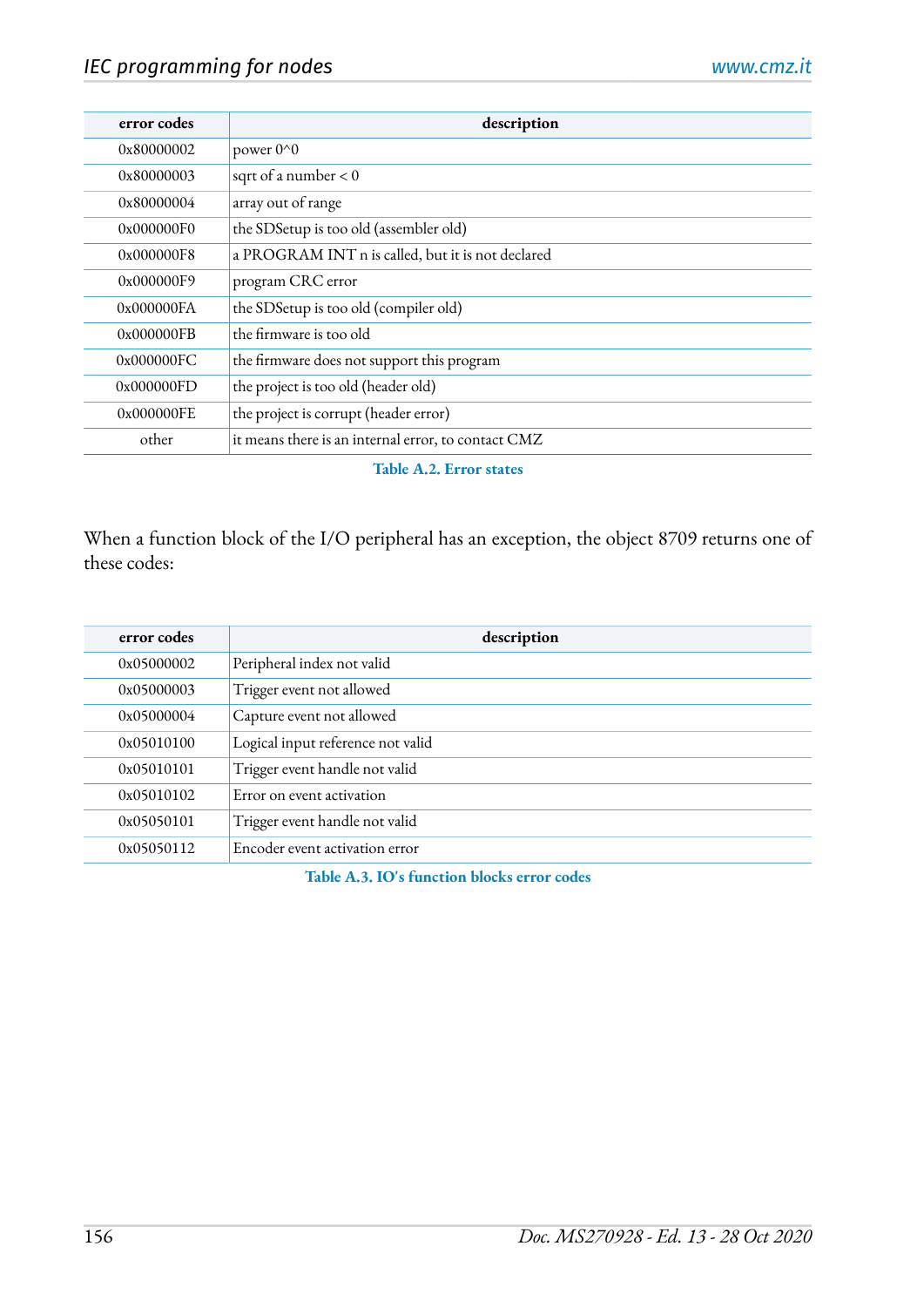## **Appendix B Parameters table**

The parameters table is the same of the MODBUS protocol, therefore the address of the desired parameter has to be searched in the table reported in the manual of the drive.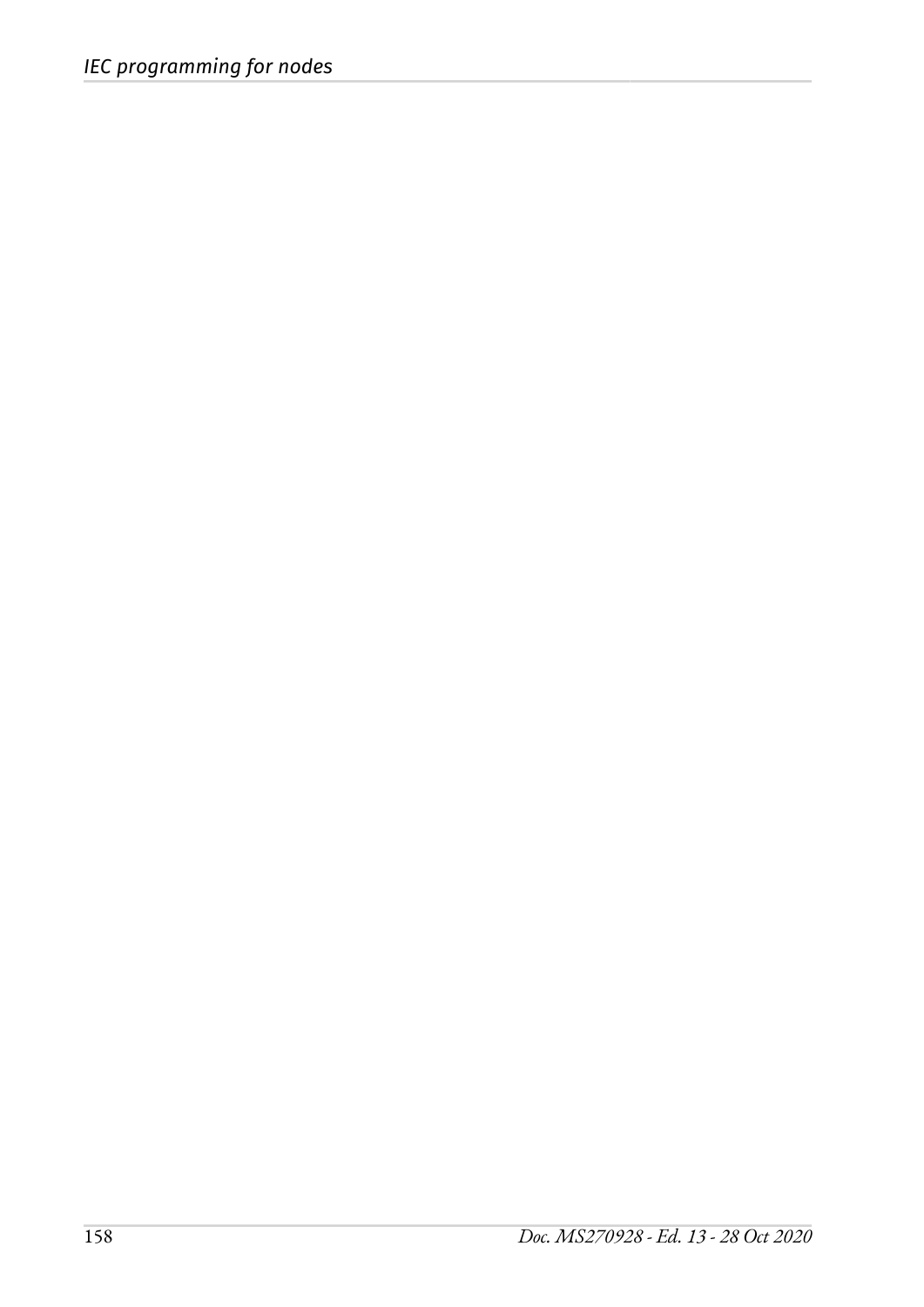## **Appendix C**

# **How can I assess the memory usage?**

One of the results of the compiling is the list of memory usage:



**Figure C.1. compiling result**

In the section *Statistics* there is the report of the memory usage. The numbers written into the parenthesis (nnnn) are the limit values of each type of memory resource (see *[Section 3.2.2, "Mem](#page-20-0)ory [resources](#page-20-0) of the drive"*).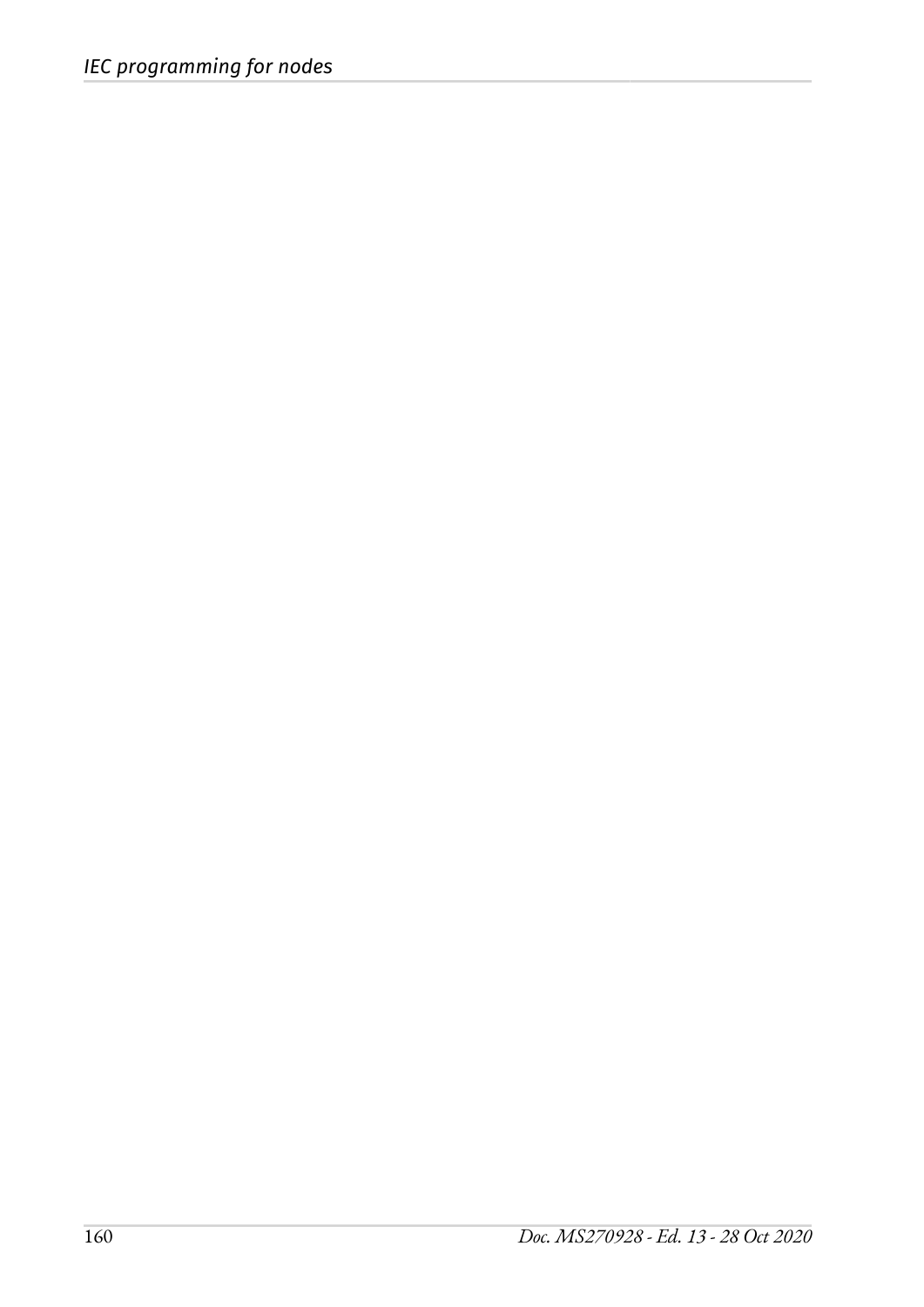## **Appendix D Objects of the programming**

There are some objects dedicated to the programming.



#### **Note**

In some cells of the tables there is a simplifying formula, used to summarize the addressing rule for the %MD and %MW memory area. The "n" letter in the formula means the number of the byte of the %MD or %MW area (e.g. the %MD12 refers to the Double Word that starts on the byte 12 of the %MD memory area).

| <b>CANopen</b>                                            | <b>PROFINET</b> | <b>Modbus</b> | Acc.    | Type           | Description                                                               | Pdo Map        |  |  |
|-----------------------------------------------------------|-----------------|---------------|---------|----------------|---------------------------------------------------------------------------|----------------|--|--|
| 0x461A.01                                                 | 43025.0         | 8720          | UDINT32 | <b>RW</b>      | Period of UserTimer INT (11)                                              | N <sub>O</sub> |  |  |
| 0x4617.00                                                 | 17943           | 8000          | UINT32  | <b>RO</b>      | Real execution time of the main() pro-<br>gram                            | N <sub>O</sub> |  |  |
| 0x4520.00                                                 | 17696           | 8774          | UINT16  | <b>RW</b>      | Timer Free Running (increasing every<br>ms)                               | N <sub>O</sub> |  |  |
| 0x4616.00                                                 | 17942           | 8773          | UINT16  | <b>RO</b>      | Plc period                                                                | N <sub>O</sub> |  |  |
|                                                           |                 |               |         |                |                                                                           |                |  |  |
| 0x4618.01                                                 | 43009           | 8708          | UINT16  | <b>RO</b>      | State of the virtual machine                                              | N <sub>O</sub> |  |  |
| 0x4618.02                                                 | 43010           | 8709          | UINT32  | R <sub>O</sub> | Error of the virtual machine (see Table<br>(A.2)                          | N <sub>O</sub> |  |  |
| 0x4618.03                                                 | 43011           | 8711          | UINT32  | <b>RO</b>      | Program counter of the virtual ma-<br>chine                               | N <sub>O</sub> |  |  |
| 0x4618.04                                                 | 43012           | 8713          | UINT16  | R <sub>O</sub> | Operative code executing                                                  | N <sub>O</sub> |  |  |
| 0x4618.05                                                 | 43013           | 8714          | UINT16  | <b>RW</b>      | Threshold for the IEC event of low<br>voltage (it is expressed in V*10)   | N <sub>O</sub> |  |  |
| Addresses to read or write in %MD area                    |                 |               |         |                |                                                                           |                |  |  |
| Maximum %MD is %MD252 for SD series, %MD508 for BD series |                 |               |         |                |                                                                           |                |  |  |
| 0x4700.00                                                 |                 |               | UINT8   | <b>RO</b>      | Num of %MD, 64 sub indexes <sup>a</sup> , 128<br>sub indexes <sup>b</sup> | N <sub>O</sub> |  |  |
| 0x4700.01                                                 | 18176.0         | 8800          | UINT32  | <b>RW</b>      | Exchange area %MD0                                                        | <b>YES</b>     |  |  |
| 0x4700.02                                                 | 18176.1         | 8802          | UINT32  | <b>RW</b>      | Exchange area %MD4                                                        | <b>YES</b>     |  |  |
| 0x4700.03                                                 | 18176.2         | 8804          | UINT32  | <b>RW</b>      | Exchange area %MD8                                                        | <b>YES</b>     |  |  |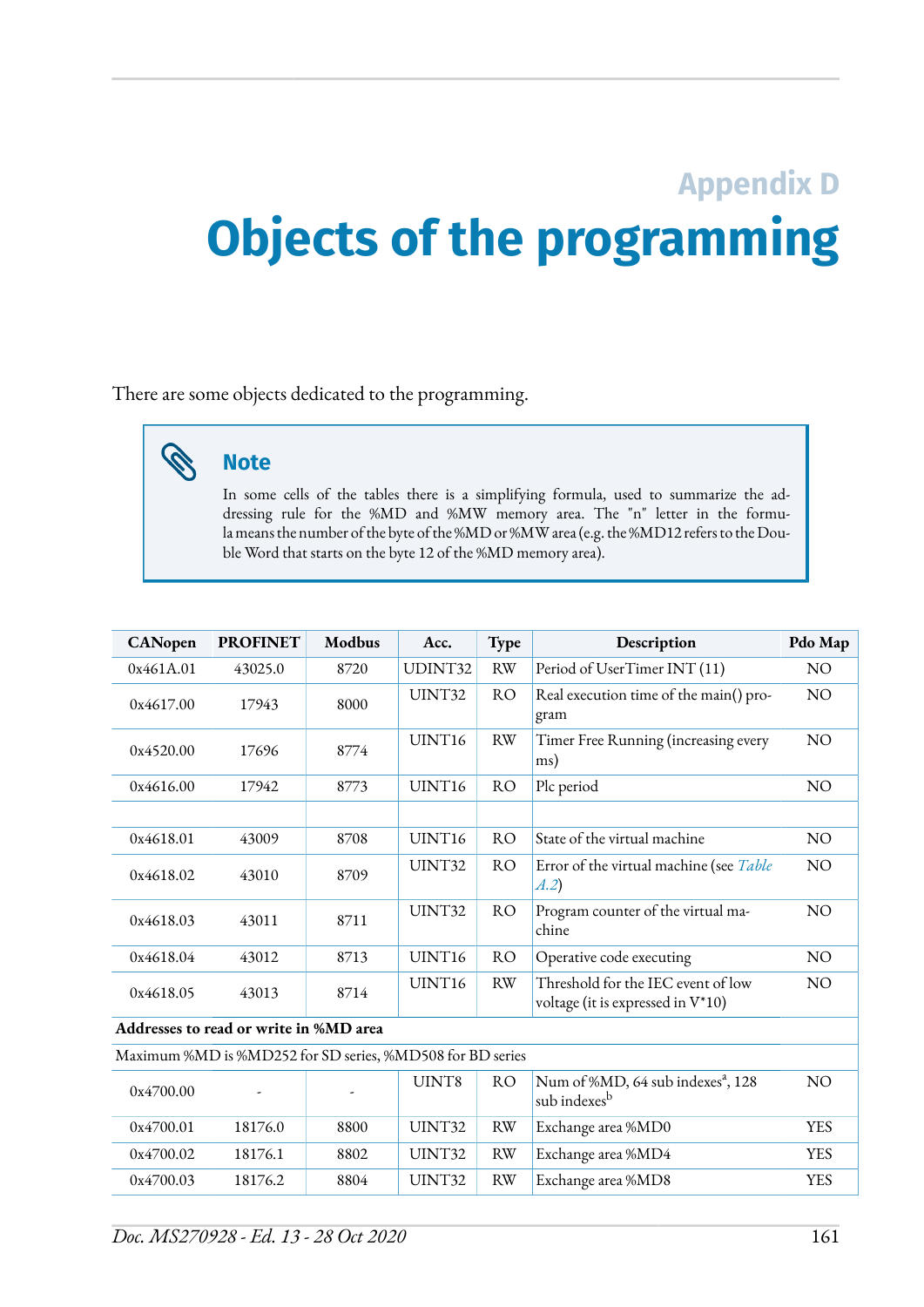| <b>CANopen</b>                                           | <b>PROFINET</b>         | <b>Modbus</b>             | Acc.              | Type                   | Description                              | Pdo Map         |
|----------------------------------------------------------|-------------------------|---------------------------|-------------------|------------------------|------------------------------------------|-----------------|
| 0x4700.04                                                | 18176.3                 | 8806                      | UINT32            | RW                     | Exchange area %MD12                      | <b>YES</b>      |
|                                                          |                         |                           |                   |                        |                                          |                 |
| 0x4700.<br>$(n/4+1)$                                     | 18176(n/4)              | $8800 + (n/2)$            | UINT32            | <b>RW</b>              | Exchange area %MDn                       | <b>YES</b>      |
|                                                          |                         |                           |                   |                        |                                          |                 |
| 0x4700.40                                                | 18176.63                | 8926                      | UINT32            | RW                     | Exchange area %MD252 <sup>a</sup>        | <b>YES</b>      |
|                                                          |                         |                           |                   |                        |                                          |                 |
| 0x4700.80                                                | 18176.127               | 9054                      | UINT32            | RW                     | Exchange area %MD508b                    | <b>YES</b>      |
|                                                          |                         |                           |                   |                        |                                          |                 |
| Addresses to read or write in %MW area                   |                         |                           |                   |                        |                                          |                 |
| Maximum %MW is %MW254 <sup>a</sup> , %MW510 <sup>b</sup> |                         |                           |                   |                        |                                          |                 |
| 0x4720.00                                                |                         |                           | UINT8             | <b>RO</b>              | Num of %MW, 128 sub indexes              | NO <sub>1</sub> |
| 0x4720.01                                                | 18208.0                 | 8800                      | UINT16            | <b>RW</b>              | Exchange area %MW0                       | <b>YES</b>      |
| 0x4720.02                                                | 18208.1                 | 8801                      | UINT16            | <b>RW</b>              | Exchange area %MW2                       | <b>YES</b>      |
| 0x4720.03                                                | 18208.2                 | 8802                      | UINT16            | <b>RW</b>              | Exchange area %MW4                       | <b>YES</b>      |
| 0x4720.04                                                | 18208.3                 | 8803                      | UINT16            | <b>RW</b>              | Exchange area %MW6                       | <b>YES</b>      |
|                                                          |                         |                           |                   |                        |                                          |                 |
| 0x4720.<br>$(n/2+1)$                                     | 18208(n/2)              | $8800 + (n/2)$            | UINT16            | RW                     | Exchange area %MWn                       | <b>YES</b>      |
|                                                          |                         |                           |                   |                        |                                          |                 |
| 0x4720.80                                                | 18208.127               | 8927                      | UINT16            | RW                     | Exchange area %MW254                     |                 |
| 0x4721.00                                                |                         |                           | UINT8             | <b>RO</b>              | Num of %MW, 128 sub indexes <sup>b</sup> | N <sub>O</sub>  |
| 0x4721.01                                                | 18209.0                 | 8928                      | UINT16            | RW                     | Exchange area %MW256 <sup>b</sup>        | <b>YES</b>      |
| 0x4721.02                                                | 18209.1                 | 8929                      | UINT16            | <b>RW</b>              | Exchange area %MW258 <sup>b</sup>        | <b>YES</b>      |
| 0x4721.03                                                | 18209.2                 | 8930                      | UINT16            | <b>RW</b>              | Exchange area %MW260 <sup>b</sup>        | <b>YES</b>      |
| 0x4721.04                                                | 18209.3                 | 8932                      | UINT16            | <b>RW</b>              | Exchange area %MW262 <sup>b</sup>        | <b>YES</b>      |
|                                                          |                         |                           |                   |                        |                                          |                 |
| 0x4721.<br>$((n-0x100)/2+1)$                             | 18209.<br>$((n-256)/2)$ | $8928 +$<br>$((n-256)/2)$ | UINT16            | RW                     | Exchange area %MWn <sup>b</sup>          | <b>YES</b>      |
|                                                          |                         |                           |                   |                        |                                          | <b>YES</b>      |
| 0x4721.80                                                | 18209.127               | 9055                      | $\text{UINT}{16}$ | $\mathbf{R}\mathbf{W}$ | Exchange area %MW510 <sup>b</sup>        | <b>YES</b>      |

<sup>a</sup>for SD drives: only drives with firmware version less than 38. For BD drives it is always true.

 $^{\rm b}$ for SD drives: only drives with firmware version greater and equal than 38. For BD drives it is always true.

**Table D.1. Programming objects**